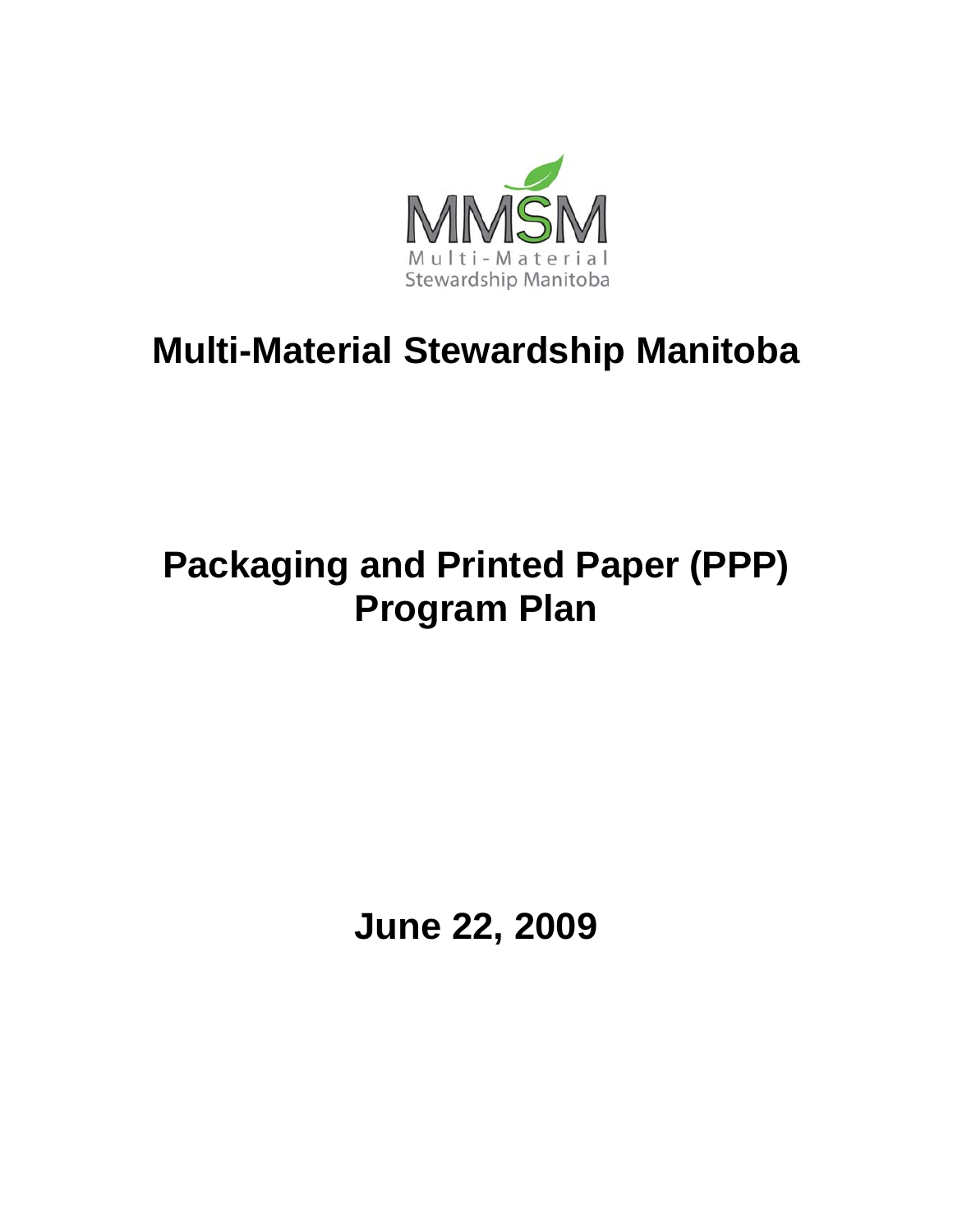# **Table of Contents**

| 1.0 |     |                                                                                |  |
|-----|-----|--------------------------------------------------------------------------------|--|
|     | 1.1 |                                                                                |  |
|     | 1.2 |                                                                                |  |
|     | 1.3 |                                                                                |  |
| 2.0 |     |                                                                                |  |
|     | 2.1 |                                                                                |  |
|     | 2.2 | Obligations and Responsibilities of the Steward Responsibility Organization  8 |  |
|     | 2.3 |                                                                                |  |
|     | 2.4 |                                                                                |  |
|     | 2.5 |                                                                                |  |
| 3.0 |     |                                                                                |  |
|     | 3.1 |                                                                                |  |
| 4.0 |     |                                                                                |  |
|     | 4.1 |                                                                                |  |
|     | 4.2 |                                                                                |  |
|     | 4.3 |                                                                                |  |
|     | 4.4 |                                                                                |  |
|     | 4.5 |                                                                                |  |
|     | 4.6 |                                                                                |  |
|     | 4.7 |                                                                                |  |
| 5.0 |     |                                                                                |  |
|     | 5.1 |                                                                                |  |
|     | 5.2 |                                                                                |  |
|     | 5.3 |                                                                                |  |
| 6.0 |     |                                                                                |  |
|     | 6.1 |                                                                                |  |
|     | 6.2 |                                                                                |  |
|     | 6.3 |                                                                                |  |
|     | 6.4 |                                                                                |  |
|     | 6.5 |                                                                                |  |
|     | 6.6 |                                                                                |  |
|     | 6.7 |                                                                                |  |
| 7.0 |     |                                                                                |  |
|     | 7.1 |                                                                                |  |
|     | 7.2 |                                                                                |  |
|     | 7.3 |                                                                                |  |
| 8.0 |     |                                                                                |  |
|     | 8.1 |                                                                                |  |
|     | 8.2 |                                                                                |  |
|     | 8.3 |                                                                                |  |
|     | 8.4 |                                                                                |  |
|     | 8.5 |                                                                                |  |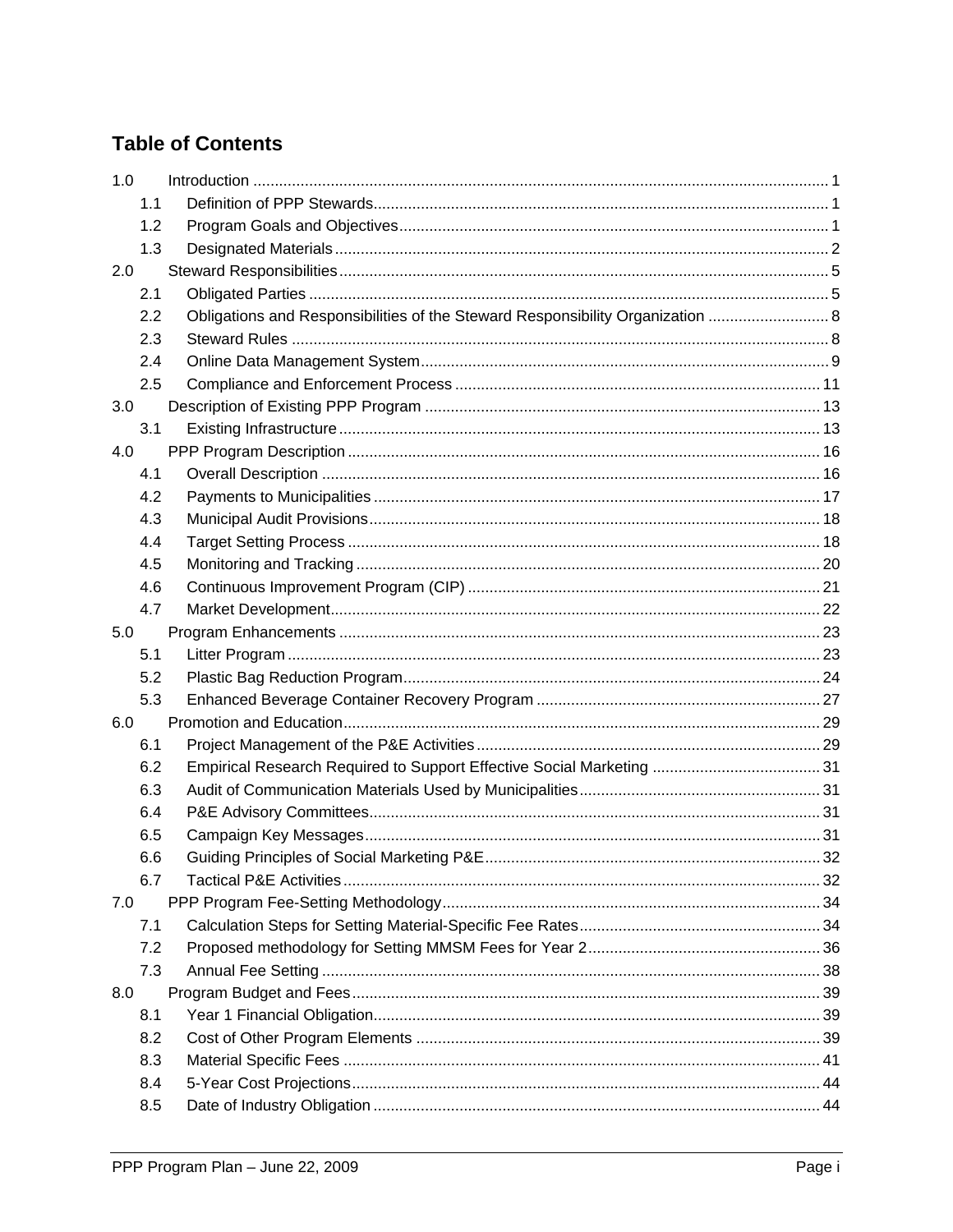| 8.6  |  |
|------|--|
| 8.7  |  |
| 8.8  |  |
| 9.0  |  |
| 9.1  |  |
| 9.2  |  |
| 9.3  |  |
| 10.0 |  |
| 11.0 |  |
|      |  |

# **List of Tables**

# **List of Figures**

# **List of Appendices**

- Appendix 1: PPP Stewardship Regulation 195/2008
- Appendix 2: Minister's Program Request Letter
- Appendix 3: WRAP Guideline for PPP Program Plan
- Appendix 4: WRAP Guideline for Plastic Bags
- Appendix 5: Material Categories
- Appendix 6: Detailed Calculation Tables
- Appendix 7: Memorandum of Understanding with Manitoba Government
- Appendix 8: Letter to Manitoba Conservation for a Request for Interpretation
- Appendix 9: Letter of Clarification from Manitoba Conservation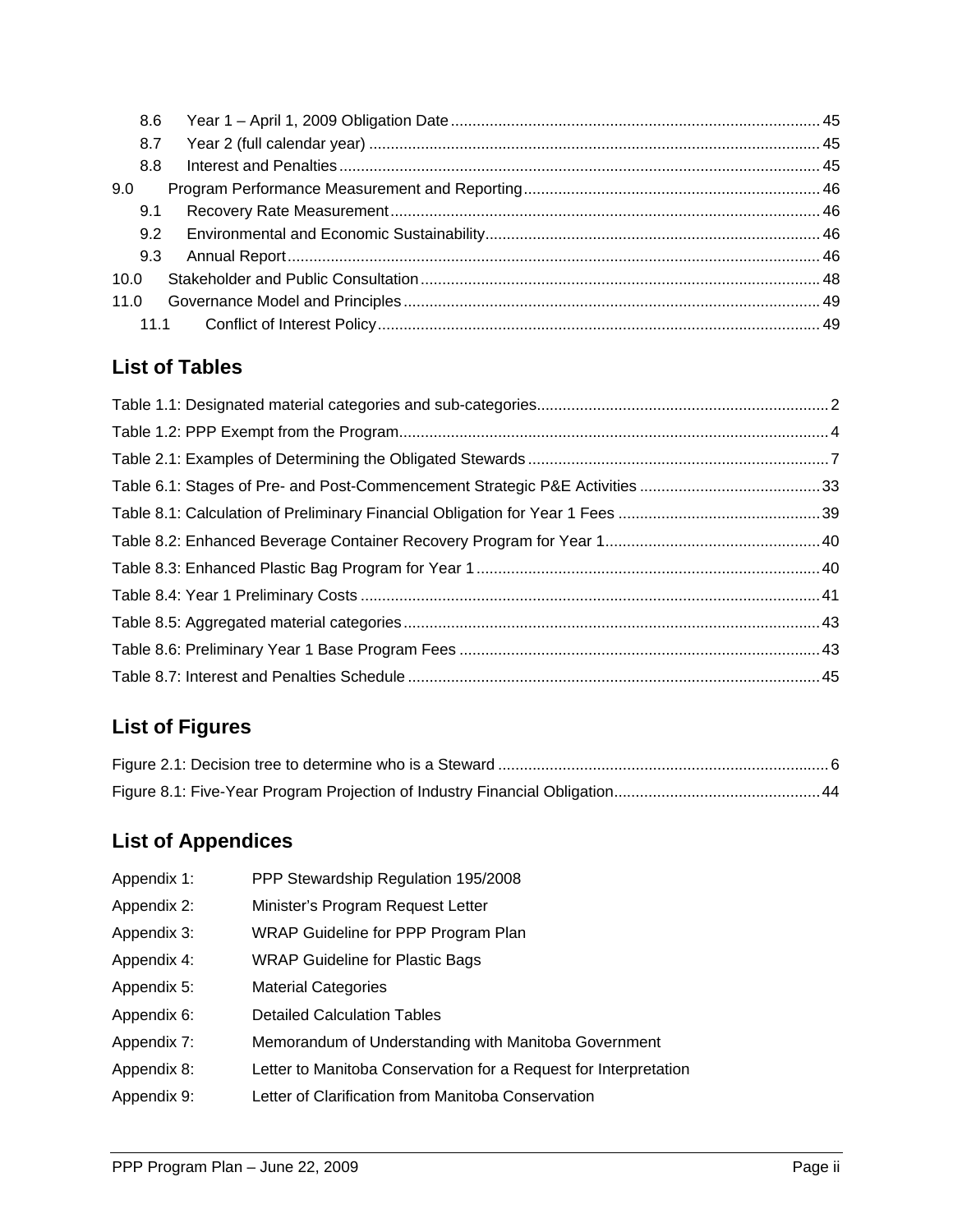# **List of Acronyms**

| <b>CIP</b>    | <b>Continuous Improvement Process</b>    |
|---------------|------------------------------------------|
| EOL           | End-of-Life                              |
| EPR           | <b>Extended Producer Responsibility</b>  |
| <b>HDPE</b>   | High-density polyethylene                |
| ICRI          | Industrial, Commercial & Institutional   |
| <b>LDPE</b>   | Low-density polyethylene                 |
| <b>MB CON</b> | Manitoba Conservation                    |
| <b>MMSM</b>   | Multi-Material Stewardship Manitoba      |
| <b>MPSC</b>   | Manitoba Product Stewardship Corporation |
| <b>MRF</b>    | <b>Materials Recycling Facility</b>      |
| <b>OBB</b>    | Old boxboard                             |
| OCC           | Old corrugated cardboard                 |
| P&E           | <b>Promotion and Education</b>           |
| <b>PET</b>    | Polyethylene terephthalate               |
| <b>POS</b>    | Point of Sale                            |
| PP            | Polypropylene                            |
| <b>PPP</b>    | Packaging and Printed Paper              |
| PS            | Polystyrene                              |
| R&D           | <b>Research and Development</b>          |
| SRO           | Stewardship Responsibility Organization  |
| <b>WRAP</b>   | Waste Reduction and Prevention (Act)     |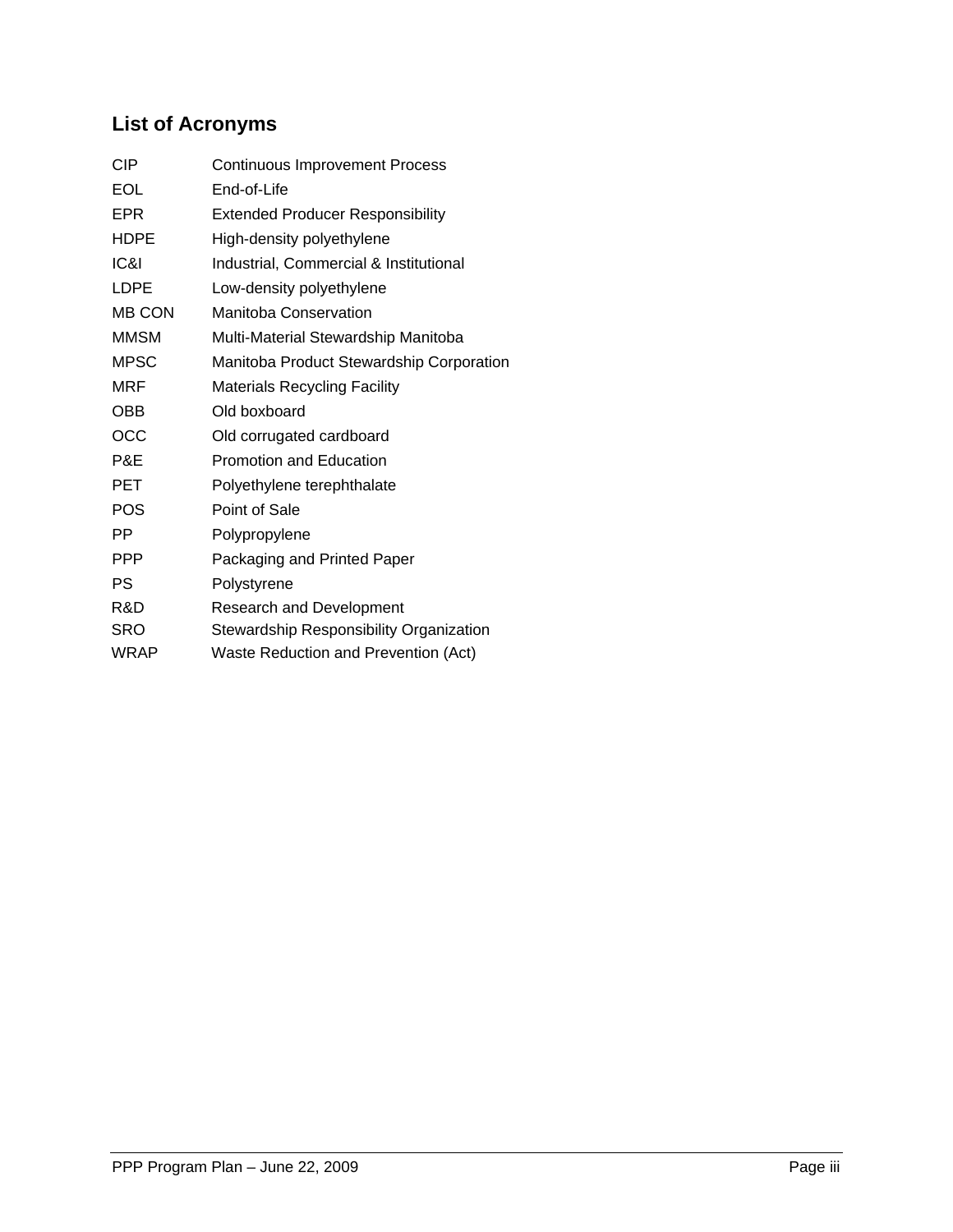# **Glossary**

### **Beverage Container**

Non-deposit, sealed container packaging used to hold liquids for consumption.

#### **Cost Monitoring Study**

The Cost Monitoring Study in Manitoba is what is typically called a datacall in other jurisdictions (See datacall below)

#### **Datacall**

The Datacall asks municipalities to provide statistical data for waste generation and diversion activities and costs on an annual basis.

#### **Depot**

Refers to a permanent facility where residents can drop off materials. Hours and periods of operation may vary from one facility to another.

#### **Diversion**

The management of designated packaging and printed paper (PPP), through reuse, or recycling, instead of disposal into landfills.

#### **Effectiveness**

Increasing the material recovery levels

#### **Efficiency**

Lowering or controlling costs.

#### **Fee-setting methodology**

The calculations used to set Stewards Fees by PPP material categories as set out in the PPP Program Plan

#### **MMSM**

Multi-Material Stewardship Manitoba is the governing organization formed to enable stewards to discharge their obligations for packaging and printed paper.

### **Packaging**

Any package or container, or any part of a package or container, that is comprised of glass, metal, paper or plastic, or any combination of any of those materials and includes, but is not limited to, service packaging.

#### **Packaging and printed paper stewardship program**

Means a waste reduction and prevention program for waste packaging and printed paper.

#### **Pre-packaged goods**

Means goods that are in the packaging in which they would ordinarily be supplied for consumption.

### **Prescribed activity**

(a) an activity or program of the Government of Manitoba, or of a municipality or local government district, or of a community or incorporated community as defined in The Northern Affairs Act;

(b) an activity or program of a school, college, university or other educational institution, including, but not limited to, an educational, administrative, fund-raising, public-relations or alumni-relations activity or program;

(c) an activity or program of a church or other religious organization, including, but not limited to, a religious, administrative, fund-raising or public-relations activity or program; or

(d) an activity or program of a non-profit organization, including, but not limited to, an educational, administrative, fund-raising or public-relations activity or program.

#### **Printed Paper**

Means paper that is not packaging, but is printed with text or graphics as a medium for communicating information, and includes telephone directories, but does not include

- (a) other types of bound reference books;
- (b) bound literary books; or

(c) bound text books.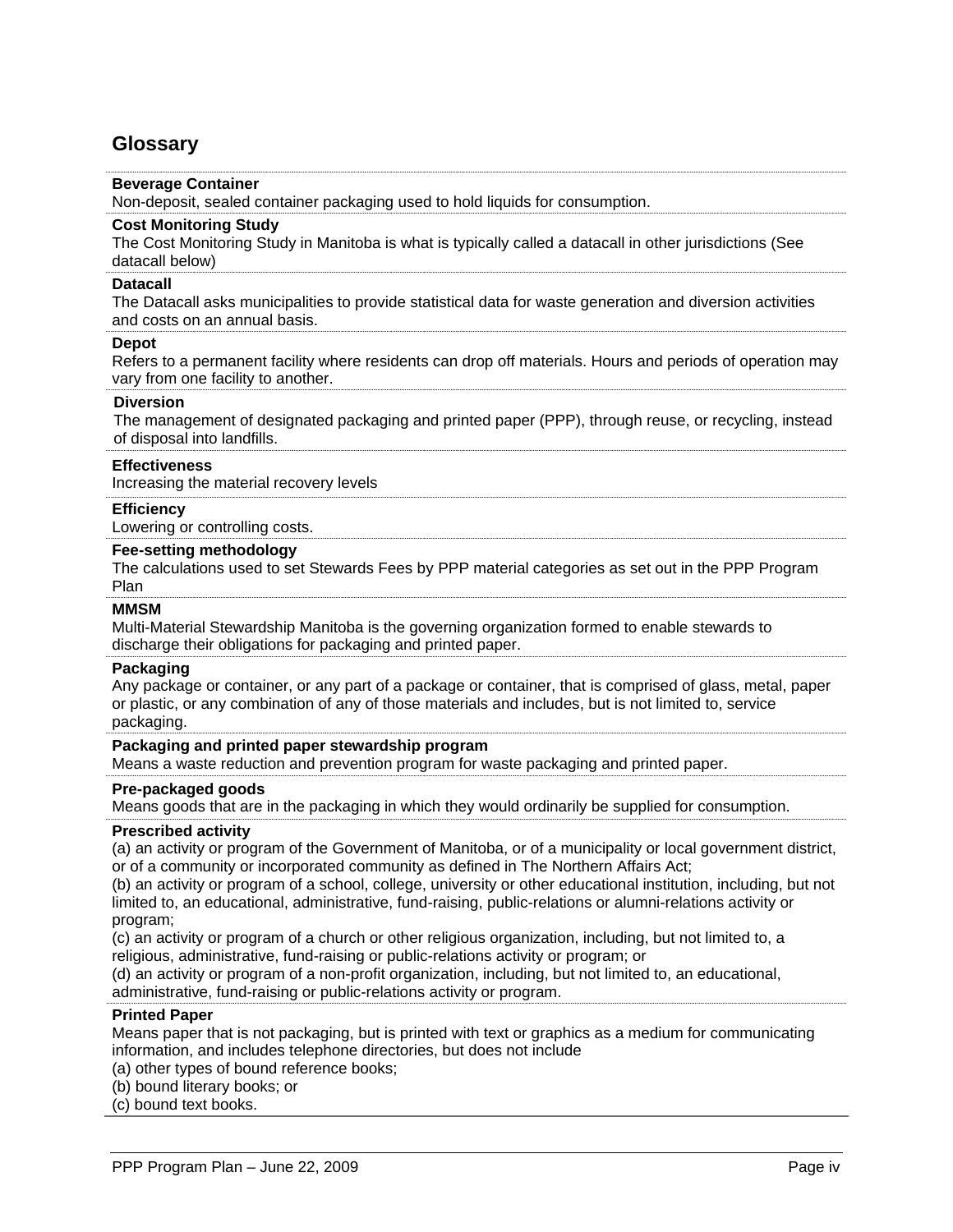### **Recycling**

The processing of PPP by manual or mechanical means for the purpose of resource recovery.

### **Reduction**

Design changes to reduce the volume, mass, variety or types of materials, parts, components, packaging or other elements used in the production, sales and distribution of designated PPP in Manitoba.

### **Service packaging**

Means packaging that is filled or applied at the point of sale to enable or facilitate the delivery of goods by a retail seller or a food service industry or other service industry outlet.

### **Steward Fees**

Fees assessed by an SRO on stewards under an approved waste diversion program as set out in the approved Program Rules.

### **Steward of designated material**

(a) the first person who, in the course of business or a prescribed activity in Manitoba, supplies a designated material to another person; or

(b) a person who, in the course of business or a prescribed activity in Manitoba, uses a designated material obtained in a supply transaction outside of Manitoba.

### **Steward Responsibility Organization (SRO)**

The organization with designated responsibility for implementing the waste reduction and prevention stewardship program for the designated material(s). The SRO has the ability to recover fees from stewards to cover the costs of implementing and operating the stewardship program. In some other jurisdictions such a stewardship organization is referred to as a IFO or Industry Funding Organization.

### **Supply**

Means to transfer a property interest by

(a) sale, whether conditional or otherwise;

(b) exchange;

(c) barter;

(d) lease or rental, whether with an option to purchase or otherwise; or

(e) gift;

but does not include a supply that is effected solely to create a security interest within the meaning of The Personal Property Security Act or the Bank Act (Canada)

### **Waste packaging and printed paper**

Packaging and printed paper that through use, storage, handling, defect, damage, expiry of shelf life or other similar circumstance can no longer be used for its original purpose.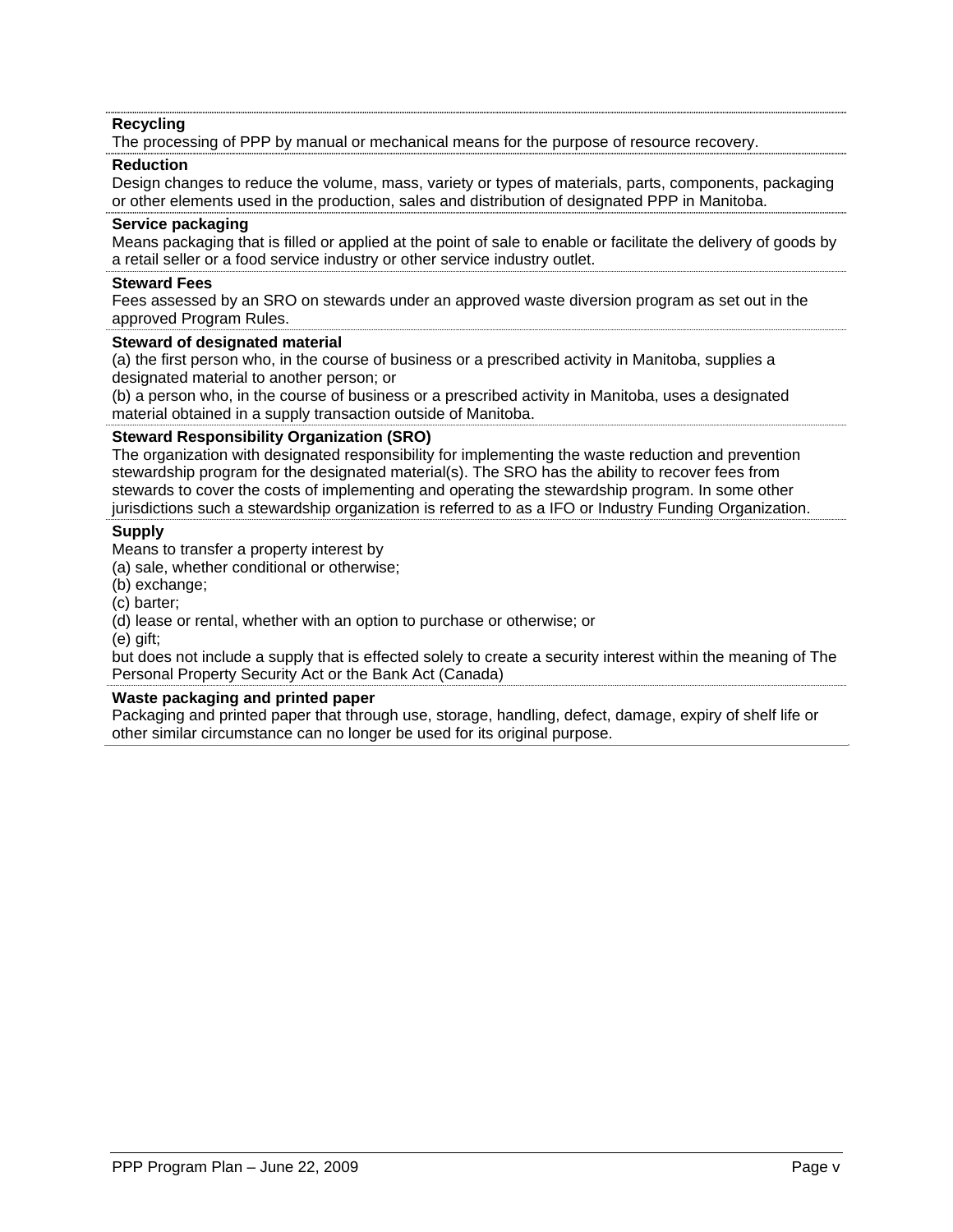# <span id="page-6-0"></span>**1.0 Introduction**

The Multi-Material Stewardship Manitoba (MMSM) Packaging and Printed Paper (PPP) Program Plan ("the PPP Program Plan" or "the Plan"`) was developed in response to the Packaging and Printed Paper Regulation 195/2008 ("the Regulation") enacted in December 2008 under the *Waste Reduction and Prevention (WRAP) Act* ("the Act"). This Regulation established requirements for a stewardship program for packaging and printed paper (PPP) materials made from paper, plastic, metal or glass, and sold for use in the province of Manitoba.

On January 12, 2009 the Minister of the Environment sent a Program Letter to MMSM, which described the new Regulation and the program development process (see Appendix 2). In addition to the Program Letter, the Minster of the Environment published two Guidelines. The first Guideline outlined additional requirements of the PPP Program and its operations (see Appendix 3: WRAP Guideline for PPP stewardship); and the second Guideline established specific requirements for plastic bags (see Appendix 4: WRAP Guideline for Plastic Bags).

The PPP Program will provide 80% of the funding for a waste reduction and prevention program for packaging and printed paper normally managed through the municipal waste management system. The Program also includes an enhanced focus on beverage containers, plastic bags, and litter. All product packaging consisting of plastic, glass, paper, or metal, and printed papers normally managed through the municipal waste management system is designated to be included under this stewardship program plan.

The PPP Program Plan is being developed by MMSM, an interim Steward Responsibility Organization (SRO) that was formed by representatives of obligated stewards in response to the Regulation. As part of the Plan development process, MMSM has consulted with stewards, government staff and politicians, municipal organizations, and other interested parties such as Resource Conservation Manitoba, Manitoba Product Stewardship Corporation, and the Manitoba Chamber of Commerce.

### <span id="page-6-1"></span>**1.1 Definition of PPP Stewards**

The Regulation defines "steward of designated material" as:

*"(a) the first person who, in the course of business or a prescribed activity in Manitoba, supplies a designated material to another person; or (b) a person who, in the course of business or a prescribed activity in Manitoba, uses a designated material obtained in a supply transaction outside of Manitoba."* 

Further details about steward responsibilities and obligations are included in Section 2.0.

### <span id="page-6-2"></span>**1.2 Program Goals and Objectives**

The PPP Program has been developed to promote the reduction, reuse and recycling of designated packaging and printed paper in the province of Manitoba. A key program objective is to sustainably increase recovery and recycling rates of the designated PPP material. The Program will provide all Manitoba residents with reasonable access<sup>[1](#page-6-3)</sup> to recycling on a province-

-

<span id="page-6-3"></span> $1$  Due to the very different geographic and demographic areas within the province reasonable access in one region or community may appear different than reasonable access in another community.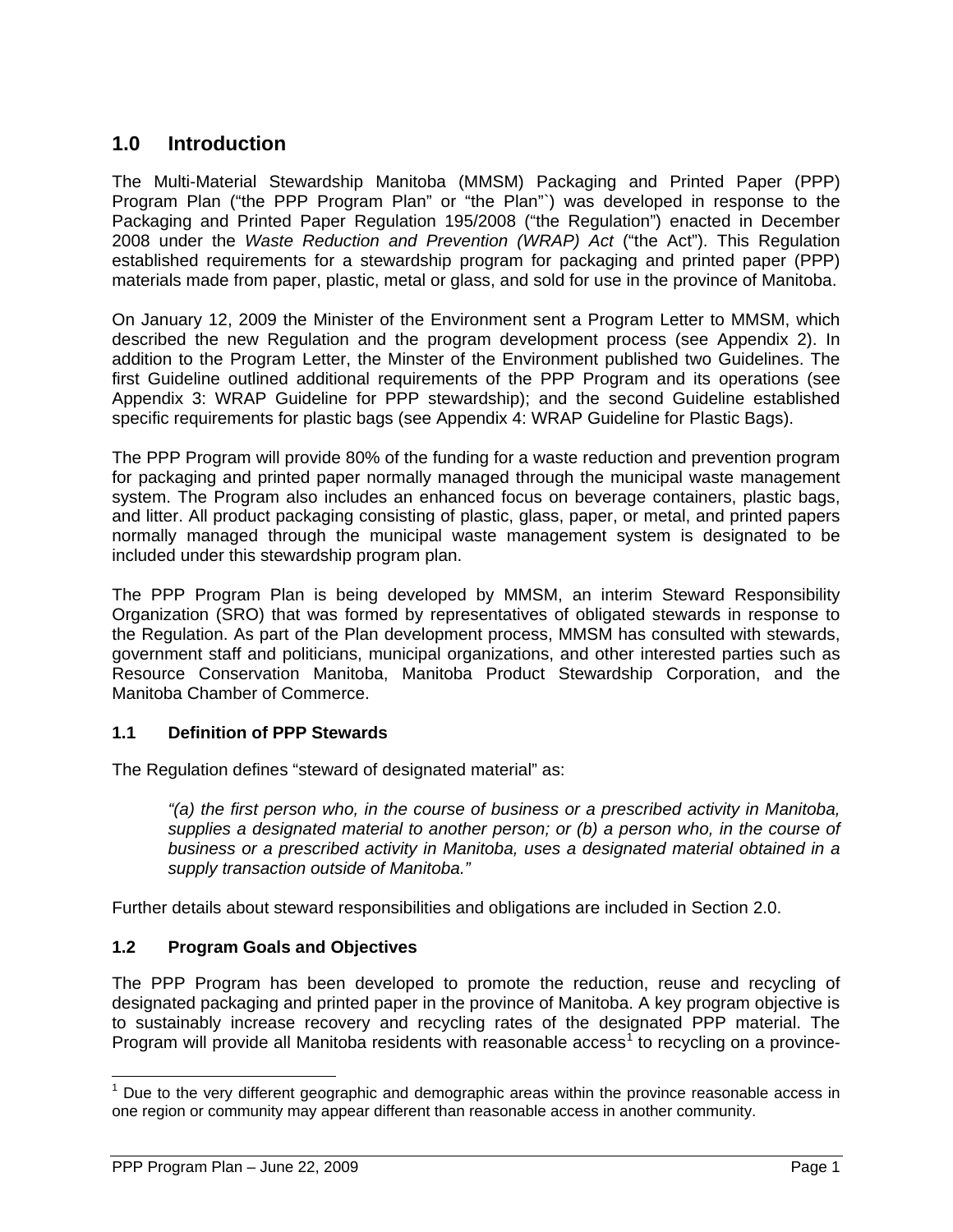wide basis. As per the authority and obligation outlined in the Act, in Regulation 195/2008, and the accompanying Guideline, the Program must provide for 80% of the net cost of recycling the designated materials.

### <span id="page-7-0"></span>**1.3 Designated Materials**

Whereby in Section 1 of the Regulation, designated packaging and printed paper materials are defined as follows:

*"packaging means any package or container, or any part of a package or container, that is comprised of glass, metal, paper or plastic, or any combination of any of those materials and includes, but is not limited to, service packaging"; and* 

*"printed paper means paper that is not packaging, but is printed with text or graphics as a medium for communicating information, and includes telephone directories, but does not include: (a) other types of bound reference books;(b) bound literary books; or (c) bound text books."* 

The Regulation further identifies two categories of packaging:

*"pre-packaged goods" means goods that are in the packaging in which they would ordinarily be supplied for consumption"; and* 

*"service packaging" means packaging that is filled or applied at the point of sale to enable or facilitate the delivery of goods by a retail seller or a food service industry or other service industry outlet."* 

These definitions are broad in scope. For the purpose of the PPP Program Plan, this definition considers packaging and printed papers normally managed through the municipal waste management system in Manitoba.

Table 1.1 provides a summary of the designated material categories and sub-categories in the PPP Program Plan that stewards will be required to measure and report to MMSM. Appendix 5 provides further details. Unless noted, stewards will be required to report the weight and number of units of each PPP material supplied into the Manitoba market.

| <b>Material Category</b> | <b>Material Sub-category</b>        |
|--------------------------|-------------------------------------|
|                          | Newsprint                           |
| <b>Printed Paper</b>     | Magazines and catalogues            |
|                          | <b>Directories</b>                  |
|                          | <b>Other Printed Materials</b>      |
|                          | Gable top containers - non-beverage |
|                          | Gable top containers - beverage     |
|                          | Aseptic containers - non-beverage   |
| Paper Packaging          | Aseptic containers - beverage       |
|                          | Paper laminates                     |
|                          | Corrugated cardboard                |
|                          | Boxboard and other paper packaging  |

<span id="page-7-1"></span>**Table 1.1: Designated material categories and sub-categories**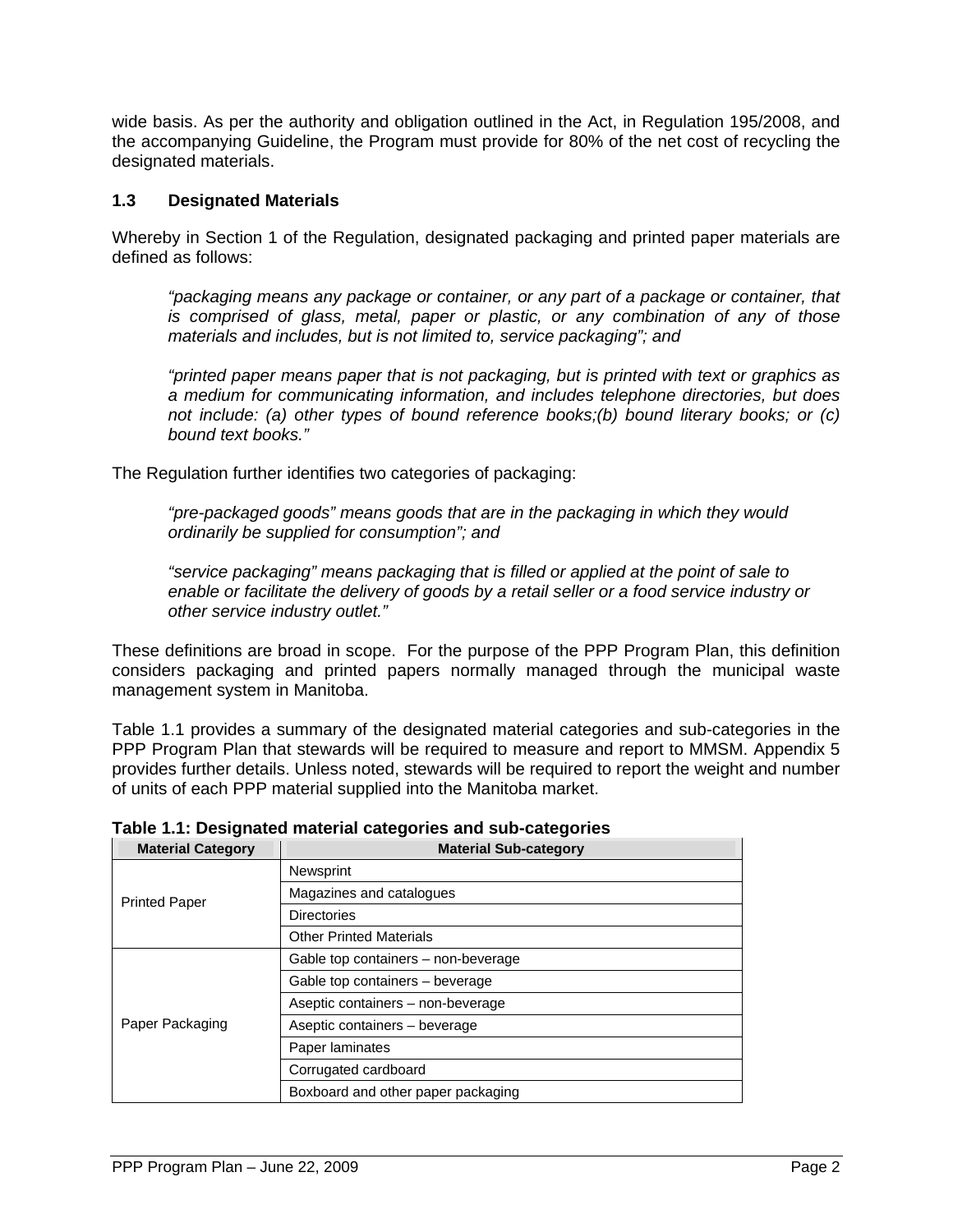| <b>Material Category</b> | <b>Material Sub-category</b>                                  |  |  |
|--------------------------|---------------------------------------------------------------|--|--|
|                          | PET bottles < 5 Litres - non-beverage                         |  |  |
|                          | PET bottles $\geq$ 5 Litres - non-beverage                    |  |  |
|                          | PET bottles $<$ 5 Litres – beverage                           |  |  |
|                          | PET bottles ≥ 5 Litres - beverage                             |  |  |
|                          | HDPE bottles and jugs < 5 Litres - non-beverage               |  |  |
|                          | HDPE bottles and jugs $\geq$ 5 Litres - non-beverage          |  |  |
|                          | HDPE bottles and jugs $<$ 5 Litres – beverage                 |  |  |
|                          | HDPE bottles and jugs $\geq$ 5 Litres - beverage              |  |  |
|                          | Polystyrene                                                   |  |  |
| Plastic Packaging        | Other rigid plastic < 5 Litres - non-beverage                 |  |  |
|                          | Other rigid plastic $\geq$ 5 Litres - non-beverage            |  |  |
|                          | Other rigid plastic < 5 Litres - beverage                     |  |  |
|                          | Other rigid plastic ≥ 5 Litres - beverage                     |  |  |
|                          | LDPE/HDPE film                                                |  |  |
|                          | LDPE/HDPE film carry-out bags                                 |  |  |
|                          | Plastic laminates - non-beverage                              |  |  |
|                          | Plastic laminates - beverage                                  |  |  |
|                          | Biodegradable plastic film                                    |  |  |
|                          | Biodegradable rigid plastic containers - non-beverage         |  |  |
|                          | Biodegradable rigid plastic containers - beverage             |  |  |
|                          | Aerosol containers                                            |  |  |
| Steel and Other Metal    | Paint cans                                                    |  |  |
| Packaging                | Other steel and metal containers and packaging – non-beverage |  |  |
|                          | Other steel and metal containers and packaging - beverage     |  |  |
|                          | Aluminum - food cans                                          |  |  |
| Aluminum Packaging       | Aluminum cans - beverage                                      |  |  |
|                          | Foil and other aluminum packaging                             |  |  |
|                          | Clear (flint) glass - non-beverage                            |  |  |
| Glass Packaging          | Clear (flint) glass - beverage                                |  |  |
|                          | Coloured glass - non-beverage                                 |  |  |
|                          | Coloured glass - beverage                                     |  |  |

### *1.3.1 Materials Exempt from the PPP Program*

MMSM has identified the following packaging and printed paper as being exempt from fees under the PPP Program Plan, as detailed in [Table 1.2.](#page-9-0) MMSM will assist stewards during the program implementation with Guidebooks and customer service support.

If a steward requires further clarification about whether their product is exempt from the Program, they can contact MMSM and apply for a special assessment. Each possible exemption will be reviewed on a case-by-case basis. The following [Table 1.2](#page-9-0) presents material exemptions, but does not address steward exemptions, which are discussed in section 2.3.1.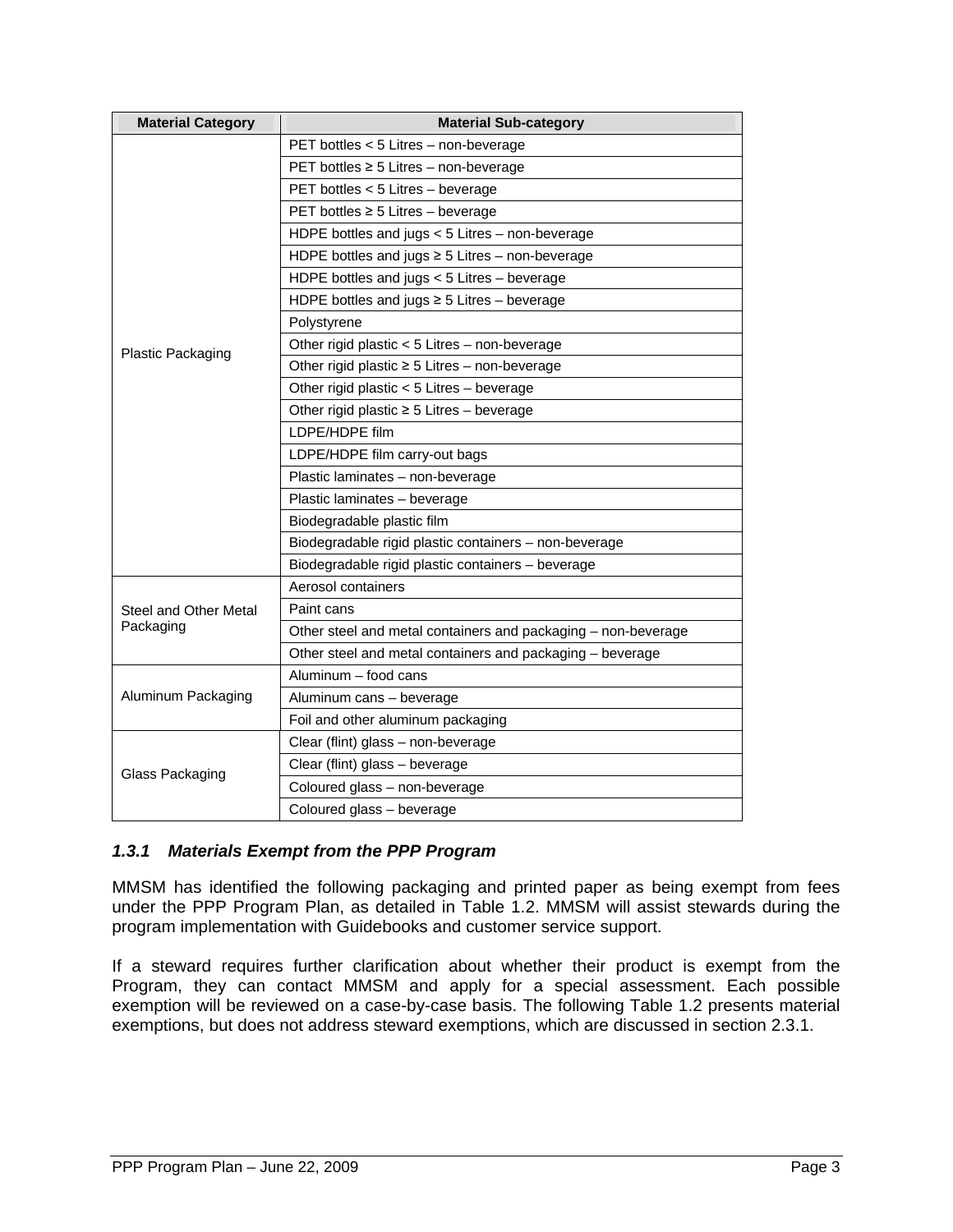<span id="page-9-0"></span>

| <b>Packaging Type</b>                                                                                  | <b>Distinguishing Feature</b>                                                                                                                                                                                    | <b>Selected Examples</b>                                                                          |
|--------------------------------------------------------------------------------------------------------|------------------------------------------------------------------------------------------------------------------------------------------------------------------------------------------------------------------|---------------------------------------------------------------------------------------------------|
| Transportation and<br>distribution packaging<br>Industrial or bulk packaging                           | Not intended primarily for residential<br>use or management                                                                                                                                                      | • Plastic pallet wrap<br>• Corrugated boxes recycled by retailers<br>or grocery stores            |
| Durable packaging                                                                                      | Useful life of at least five years that is<br>intended for storage, transport or to<br>prevent the loss of product components<br>for durable products; it remains with the<br>product throughout its useful life | • Durable case for shavers<br>• Plastic case for cordless drill<br>• Camera bag<br>• CD/DVD cases |
| Service packaging that is<br>managed on premise                                                        | Service packaging that is managed on<br>premise at a food service or retail<br>establishment                                                                                                                     | • Food service packaging managed on-<br>site                                                      |
|                                                                                                        | • Not defined as packaging<br>• "Accessories" that serve no packaging<br>function                                                                                                                                | • Plastic cutlery<br>• Straws<br>• Paper serviettes                                               |
| Other items                                                                                            | Packaging components sold empty as<br>product to the consumer                                                                                                                                                    | • Garbage bags<br>· Organic waste bags<br>• Empty CD cases                                        |
|                                                                                                        | Items that constitute an integral part of<br>the product                                                                                                                                                         | • Toner cartridges, single use cameras                                                            |
| Packaging materials that<br>are not covered by the<br>Packaging and Printed<br><b>Paper Regulation</b> | · Wood packaging<br>• Ceramic packaging<br>• Crystal packaging<br>• Rubber packaging<br>• Leather packaging<br>• Textile packaging                                                                               | • Wood boxes and crates                                                                           |
| Printed paper materials<br>that are not covered under<br>the Packaging and Printed<br>Paper Regulation |                                                                                                                                                                                                                  | • Other types of bound reference books<br>• Bound literary books<br>• Bound text books            |

# **Table 1.2: PPP Exempt from the Program**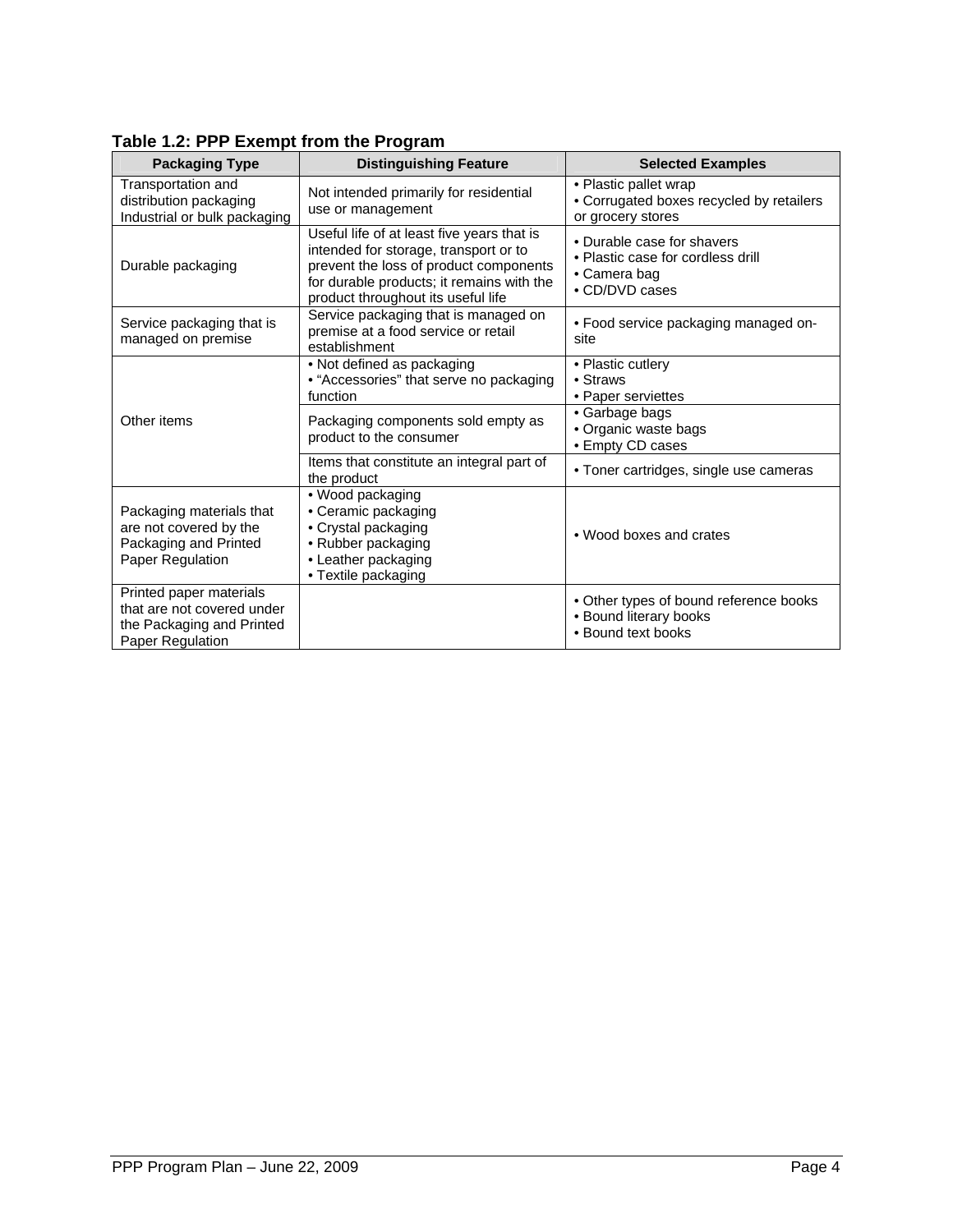# <span id="page-10-0"></span>**2.0 Steward Responsibilities**

### <span id="page-10-1"></span>**2.1 Obligated Parties**

Stewards of designated material are persons that have responsibilities under the Regulation. The Regulation defines "steward of designated material" as:

*"(a) the first person who, in the course of business or a prescribed activity in Manitoba, supplies a designated material to another person; or (b) a person who, in the course of business or a prescribed activity in Manitoba, uses a designated material obtained in a supply transaction outside of Manitoba."*

The steward may also be generally referred to as the person in Manitoba who is the "first seller" or "first importer" of a designated material that result in final consumption in Manitoba. Stewards may be from any part of the product distribution chain, such as a brand owner, producer, manufacturer, distributor, retailer or business that imports packaging or printed paper for its own use.

Additionally, obligated stewards are those persons who supply packaging or printed paper for a "prescribed activity", which the Regulation defines as:

*(a) an activity or program of the Government of Manitoba, or of a municipality or local government district, or of a community or incorporated community as defined in The Northern Affairs Act;* 

*(b) an activity or program of a school, college, university or other educational institution, including, but not limited to, an educational, administrative, fund-raising, public-relations or alumni-relations activity or program;* 

*(c) an activity or program of a church or other religious organization, including, but not limited to, a religious, administrative, fund-raising or public-relations activity or program; or* 

*(d) an activity or program of a non-profit organization, including, but not limited to, an educational, administrative, fund-raising or public-relations activity or program.* 

A steward is the "person" who assumes the responsibility and declares that the designated packaging and printed paper material they supply for consumption in Manitoba complies with the legal requirements of The WRAP Act. While the legal obligation to comply with the Regulation is on any person located in Manitoba who supplies designated packaging and printed paper material for consumption in Manitoba, the Regulation contains a two-stage hierarchy of obligation.

Section 3 of the Regulation describes the prohibitions under the Regulation, whereby:

No person shall supply designated material for consumption unless

(a) "the steward of the designated material operates or subscribes to a packaging and printed paper stewardship program; or"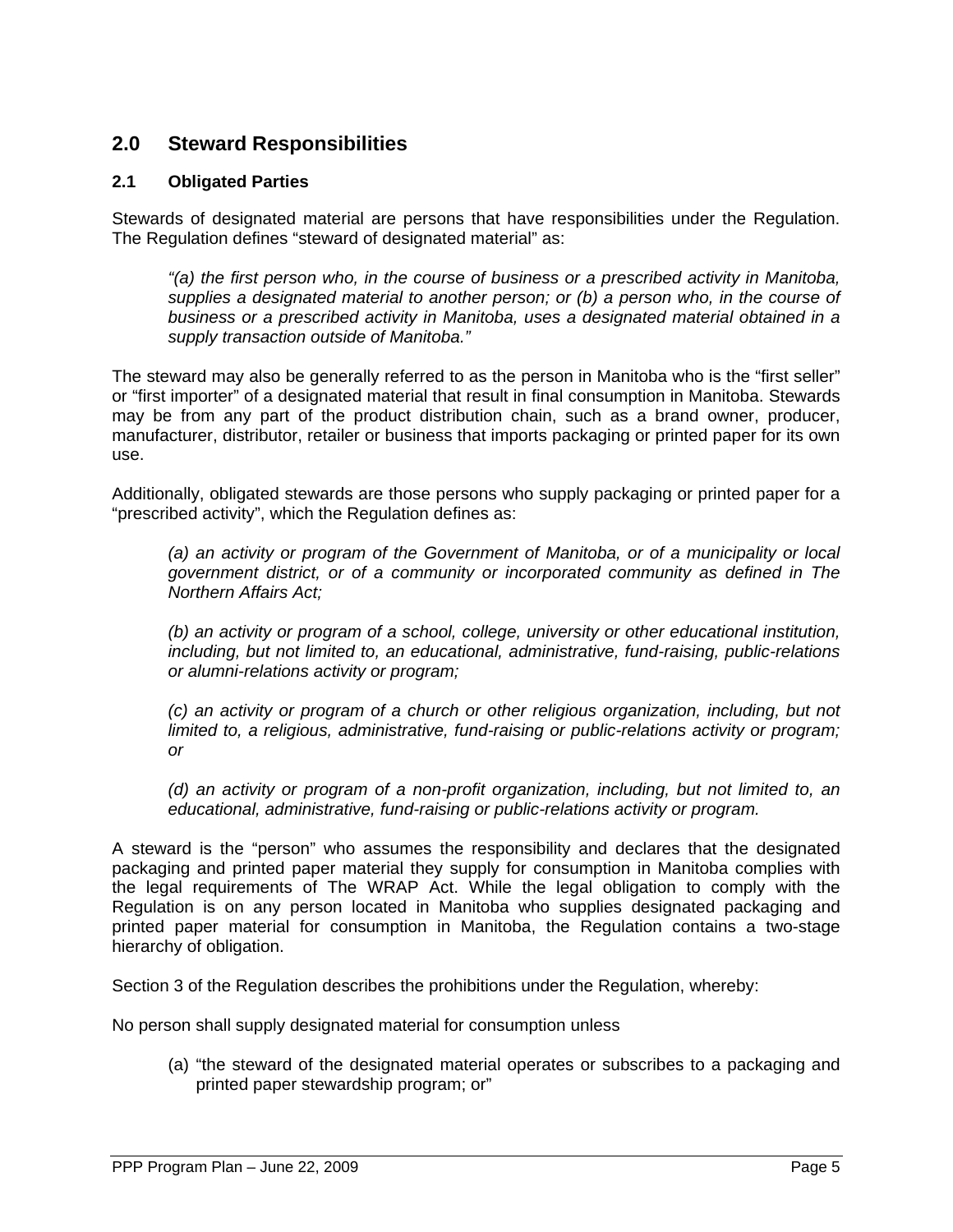(b) "the person operates or subscribes to a packaging and printed paper stewardship program."

As a steward of the designated material in Manitoba, the "first supplier" must declare, report and discharge their individual obligations. If that first supplier does not comply, then the person who supplies the designated packaged product or printed material for consumption has the option of assuming the obligation. If they do not assume this obligation, they are prohibited from supplying the designated material for consumption in Manitoba. Section 3 of the Regulation is important for determining the scope and direction on compliance and enforcement activities.

A person who is higher in the distribution chain (i.e. brand owners and national distributors), regardless of their physical location, may opt to assume the responsibility for the designated packaging and printed materials in Manitoba and in order to comply with Section 3 of the Regulation. That steward would then assume the responsibility for complying with the stewardship requirements for the designated material distributed in Manitoba. Moreover, the Steward's customers (e.g. distributors and retailers) in Manitoba then would not be in violation of Section 3 of the Regulation.

To prevent being in violation of Section 3 of the Regulation, persons supplying designated material for consumption in Manitoba, may decide to conduct business only with stewards of designated material who have accepted this responsibility themselves by complying with the Regulation.

[Figure 2.1](#page-11-0) is a simplified decision tree to help organizations determine if they are a steward under the Regulation.

<span id="page-11-0"></span>

### **Figure 2.1: Decision tree to determine who is a Steward**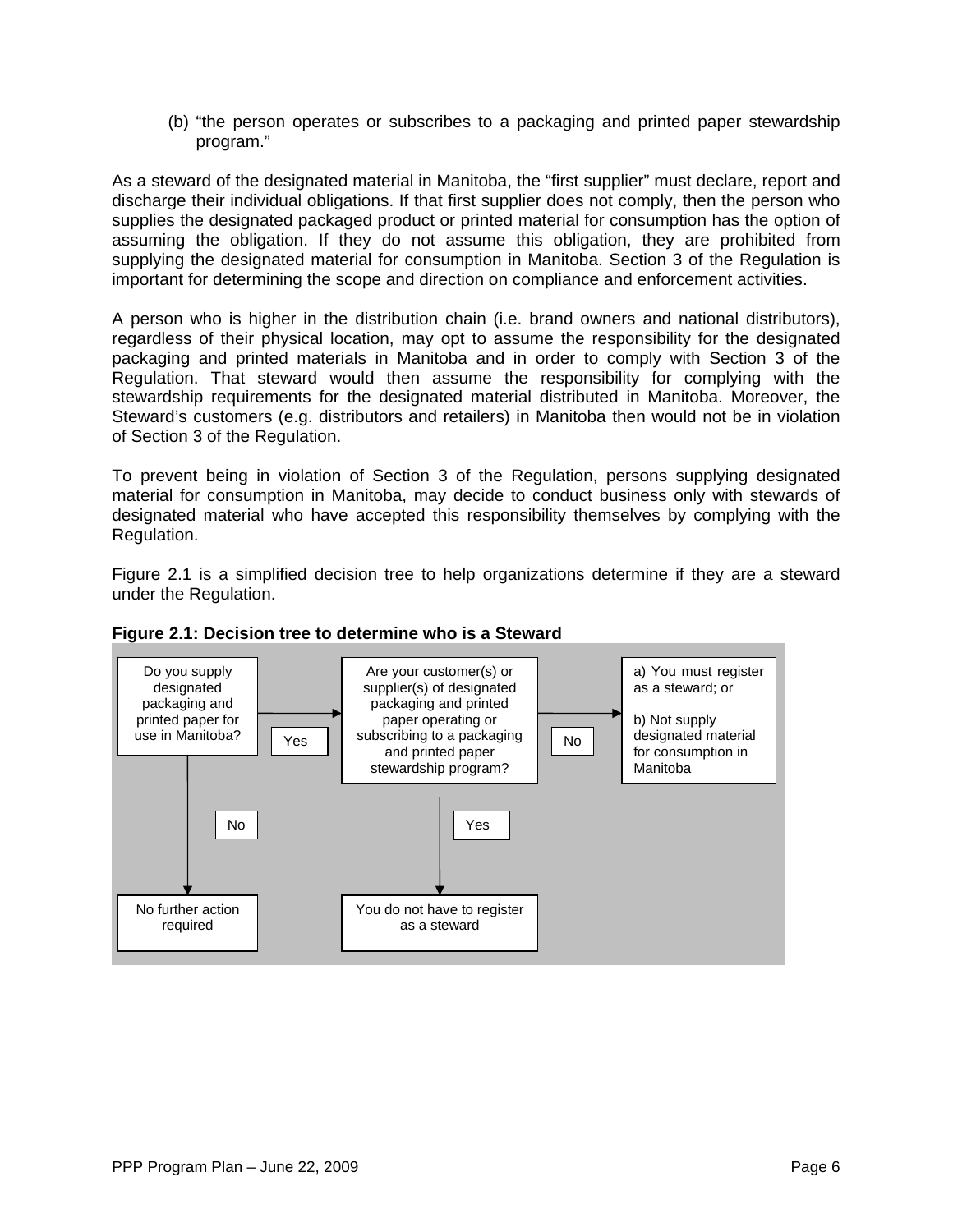Table 2.1 below describes some situational examples that describe an obligated steward. These examples identify who is principally obligated based on the definition in the regulation, and does not describe all scenarios.

| <b>Example</b>                                                                                                                                                        | Who is<br><b>Obligated?</b>                                                                     | Why?                                                                                                       |
|-----------------------------------------------------------------------------------------------------------------------------------------------------------------------|-------------------------------------------------------------------------------------------------|------------------------------------------------------------------------------------------------------------|
| A Manitoba-based food company selling<br>products with designated material directly to<br>a Manitoba retailer.                                                        | Manitoba-based<br>food company                                                                  | First person in Manitoba to supply<br>designated material to another person                                |
| An Ontario-based food company selling<br>products with designated material to<br>Manitoba retailer.                                                                   | Manitoba-based<br>retailer                                                                      | First person in Manitoba to supply<br>designated material to another person                                |
| A Manitoba-based manufacturer of plastic<br>bags to Manitoba retailer. The plastic bags<br>are distributed to customers at point of sale.                             | Manitoba-based<br>retailer                                                                      | First person in Manitoba to supply<br>designated material that is service<br>packaging to another person   |
| An Ontario-based manufacturer of plastic<br>bags to Manitoba retailer. The plastic bags<br>are distributed to customers at point of sale.                             | Manitoba-based<br>retailer                                                                      | First person in Manitoba to supply<br>designated material that is service<br>packaging to another person   |
| A manufacturer of PET Water Bottles selling<br>empty bottles to be filled by a Manitoba<br>bottler and then sold to a Manitoba retailer                               | Manitoba-based<br>bottler                                                                       | First person in Manitoba to supply<br>designated material that is pre-<br>packaged goods to another person |
| A Manitoba manufacturer of its own brands<br>and private label brands with designated<br>material selling products with designated<br>material to Manitoba retailer.  | Manitoba-based<br>manufacturer<br>(obligated for its own<br>brands and private<br>label brands) | First person in Manitoba to supply<br>designated material to another person                                |
| An Ontario-based food company selling<br>products with designated material to<br>Manitoba distributor. The distributor sells<br>these products to Manitoba retailers. | Manitoba-based<br>distributor                                                                   | First person in Manitoba to supply<br>designated material to another person                                |

<span id="page-12-0"></span>**Table 2.1: Examples of Determining the Obligated Stewards**

MMSM will develop a policy that will provide some reporting flexibility by allowing a company to report and pay fees on behalf of an otherwise obligated stewards. The purpose of the process is to provide an opportunity for another company to accept reporting responsibilities and make payments on behalf of a company that would otherwise be the steward in order to reduce the administrative burden on the other steward. This process will be incorporated and described in Year 1 of the Steward Rules, and will describe options that will allow for:

- A Manitoba retailer to report on behalf of a Manitoba based manufacturer
- An out of province manufacturer/distributor to report on behalf of the "first importer" in Manitoba
- A head office or parent company to report on behalf of all its company divisions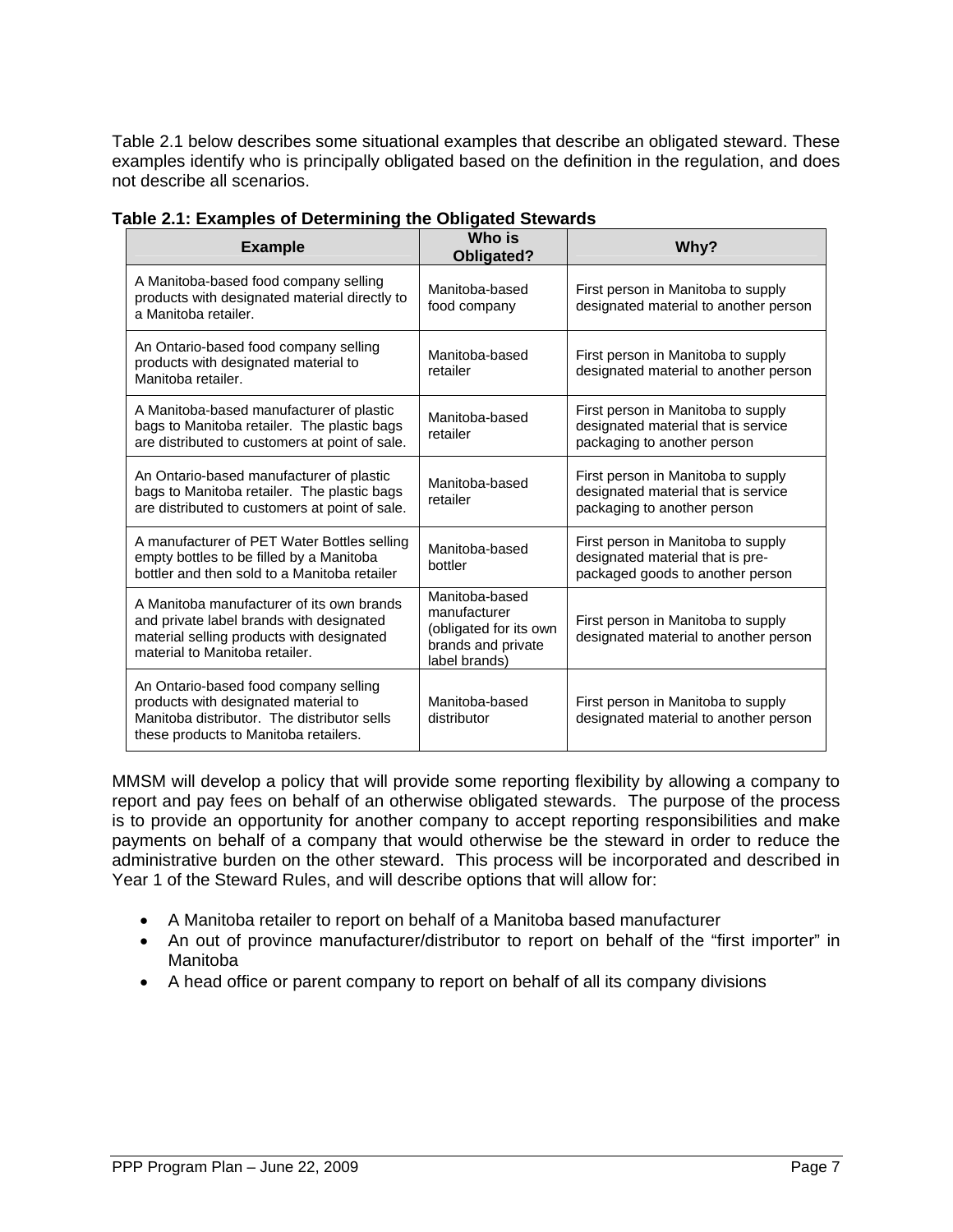### <span id="page-13-0"></span>**2.2 Obligations and Responsibilities of the Steward Responsibility Organization**

The MMSM PPP Program is being developed under the WRAP Act, C.C.S.M. c. W40 and Regulation 195/2008. Section 14 of the Act (S.M. 1994, c. 22, s. 8.) defines the responsibility of the steward Responsibility Organization (SRO) as follows:

### When

- (a) an industry operated WRAP fund is established under the regulations; and
- (b) a management board or other body is established and charged with the administration of the fund under the regulations; The fund shall be used to provide or pay for the following in accordance with the regulations:
- (c) establishing and administering waste reduction and prevention programs;
- (d) education programs for the purpose of waste reduction and prevention;
- (e) expenditures incurred in the collection, transportation, storage, processing and disposal of the waste for the purposes of waste reduction and prevention programs;
- (f) research and development activities related to waste reduction and prevention;
- (g) promotion and development of activities and economic instruments to encourage waste reduction and prevention;
- (h) promotion and development for marketing of the products resulting from recycling;
- (i) the appropriate disposal of designated material;
- (j) salaries and other costs of the management board or other body charged with the administration of the fund;
- (k) salaries and other costs of the government for the administration and enforcement of this Act and the regulations as they relate to the responsibilities of the management board or other body under this Act and the regulations respecting waste reduction and prevention;
- (l) such other activities in relation to waste reduction and prevention as are prescribed by Regulation.

### <span id="page-13-1"></span>**2.3 Steward Rules**

Under Section 22 (3) of *The WRAP Act*, a SRO that develops a PPP Program may make Rules setting the amount of fees to be paid by participating stewards and/or prescribing methods for determining the amount of the fees. MMSM will therefore prepare Program Rules for stewards that will outline the following:

- Designation of Stewards
- Definition of designated materials
- Fees for obligated packaging and printed materials
- Reporting and payment requirements of Stewards
- Penalties for late reporting and late payment
- Dispute resolution process for Stewards
- Allowance for a company to pay fees on behalf of an otherwise obligated steward
- Record provisions and retention

The Board of MMSM will review the Rules as required an on an annual basis. Notification of all proposed changes to the Rules will be sent to registered stewards and posted on the MMSM website. A notice period of no less than 30 days will be allowed for comment on the proposed changes. Following review of comments received the Board of Directors of MMSM will vote on proposed changes as per the bylaws of the corporation. Following review and approval by the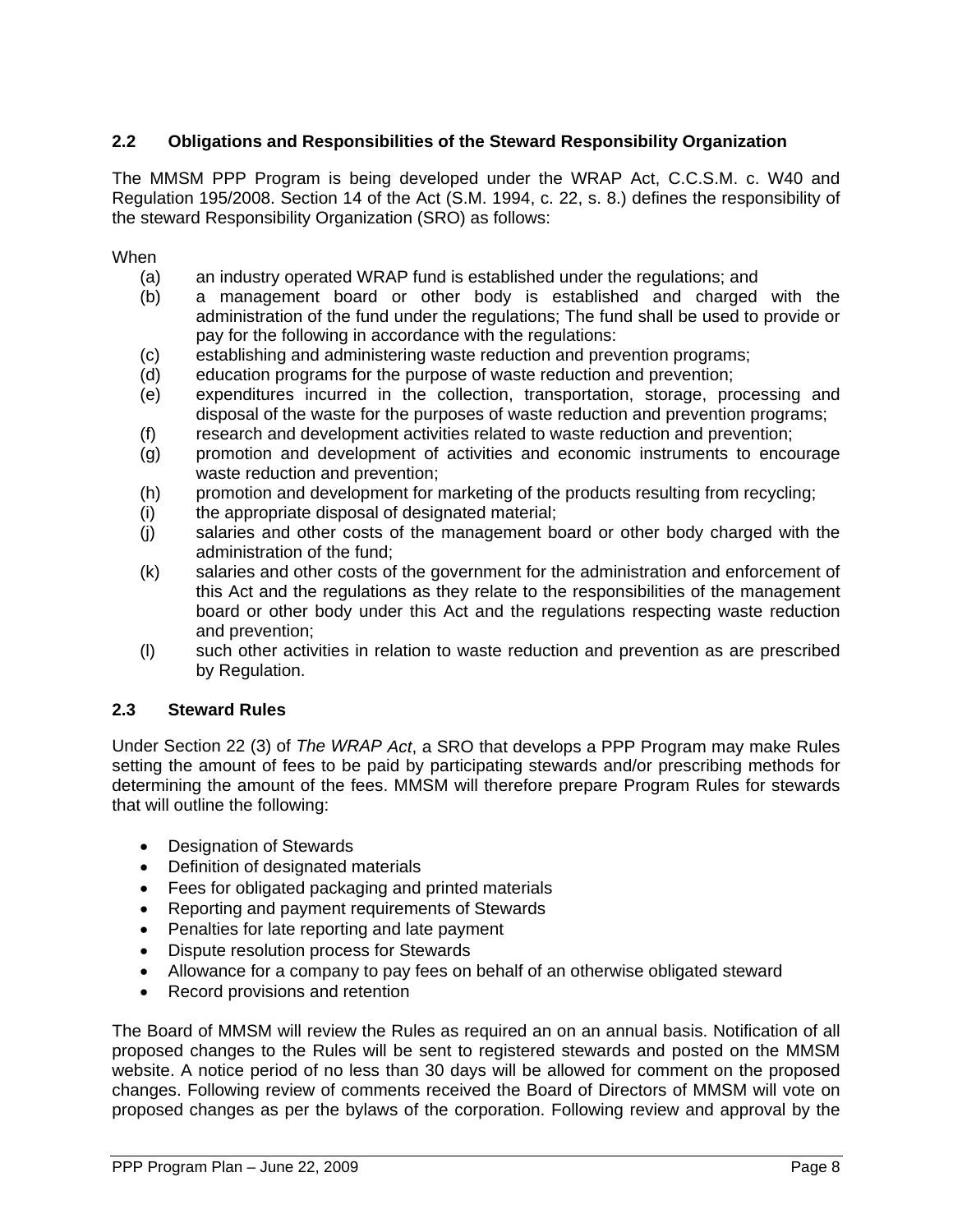MMSM Board of Directors, MMSM will communicate to stewards the rule changes to be implemented and the date they will take effect.

### *2.3.1 Steward Exemptions*

The Regulation does not address exemptions from the program and therefore MMSM will be in the position to develop its own exemption process, if it chooses to do so. The MMSM Interim Board has decided not to define any steward exemptions at this time. However, the Board will review exemptions of stewards or classes of stewards as an administrative decision.

### *2.3.2 Dispute Resolution*

If any dispute arises between a steward and Multi-Material Stewardship Manitoba:

- (1) The parties shall attempt to resolve the dispute through designated representatives from each of Multi-Material Stewardship Manitoba and the steward within thirty (30) days upon which written notice of the dispute was first given, or as otherwise agreed upon;
- (2) If the parties are unable to resolve the dispute within the above period, the steward and Multi-Material Stewardship Manitoba shall within thirty (30) days thereafter jointly select an arbitrator to arbitrate the dispute.
- (3) The arbitrator shall render a decision on the dispute and the award arising there from, in accordance *to the Arbitration Act Manitoba*.
- (4) Non-payment or failing to file a Steward's Report by a steward shall not be items subject to arbitration.

### <span id="page-14-0"></span>**2.4 Online Data Management System**

MMSM will develop and establish a web-based, on-line steward registration, reporting and data management system. This secure online data management system will be designed to assist stewards in managing their obligations under provincial regulations. It will be a self-operated process that allows stewards to register, set up primary and billing contacts, enter data, process invoices and review reports online.

It also provides a tool to assist MMSM staff to manage the overall program. Some of these functions include:

- Document all contact with companies
- Manage and maintain contacts and company information
- Review submitted reports
- Support compliance and enforcement activities
- Invoicing, penalties and interest charges
- Reports regarding all steward activities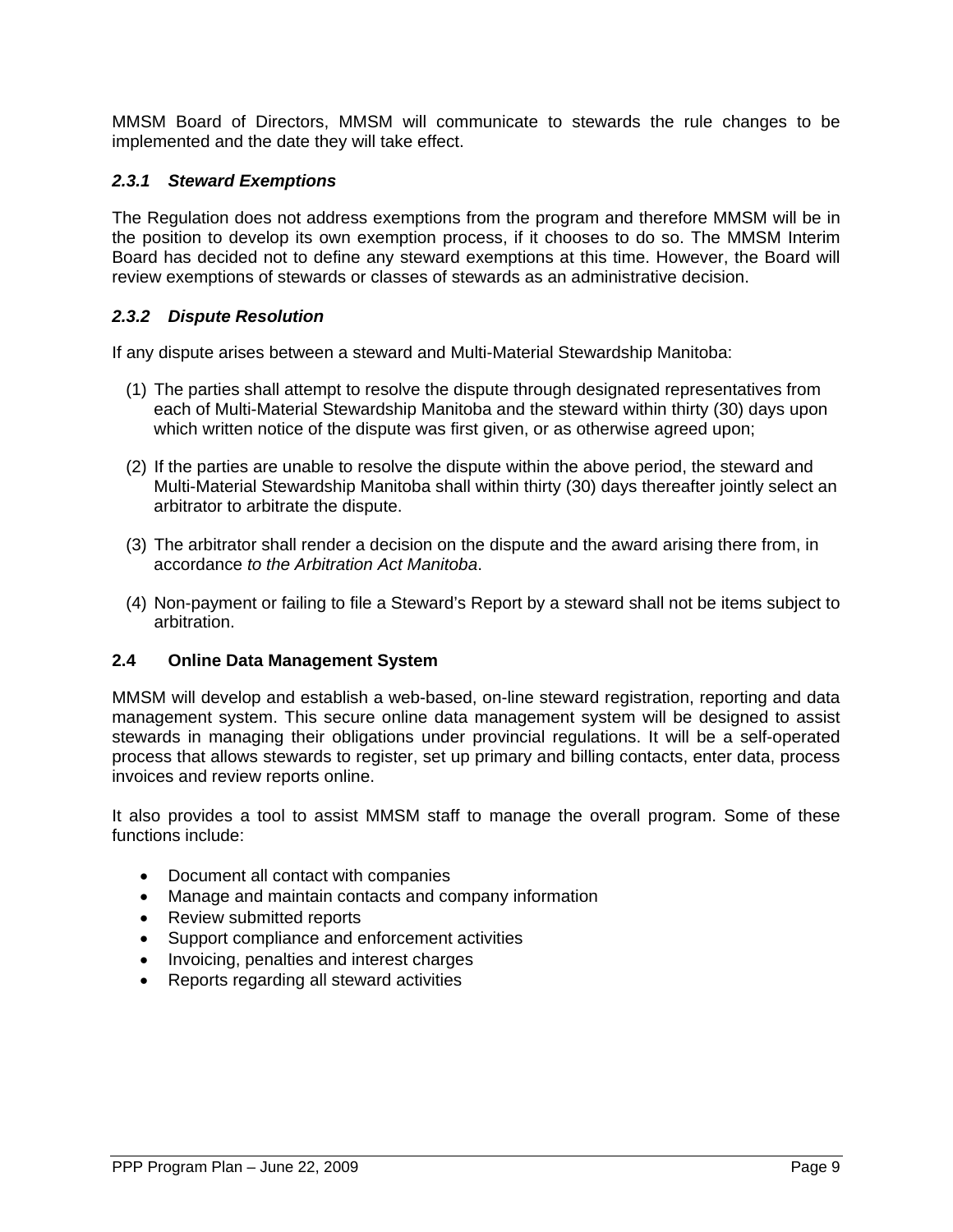In an effort to promote harmonization with other provincial paper and packaging stewardship programs, MMSM will adopt an online data management system that is similar to the ones used in other provinces $2$ .

### *2.4.1 Data Reporting Requirements*

Under the PPP Program Plan, stewards will be required to measure and report annually to MMSM the total quantity (in kilograms and units) of designated packaging and printed paper supplied for use in the province. $3$ 

The reported kilograms of packaging and printed paper will be multiplied by the material-specific fees to determine a steward's total fees payable to MMSM for year one. The reported weight and/or units of material will also be collected and may be used by MMSM to modify the fee setting formula in subsequent years of the program.

In addition, stewards reporting to MMSM are required to:

- Identify the brands, products, customers or suppliers for which the steward is responsible
- Provide a detailed explanation of the steps taken to calculate the total quantity of packaging and printed paper
- Provide details on the deducted quantities of designated material that are not managed through Manitoba's municipal waste management system (by material type, number of units and weight) and explain the method by which this deduction was derived (e.g., customer sales records, market research, waste audits etc.)
- Maintain records for a period of at least five years and make these records available to MMSM upon request

MMSM will review the data reporting requirements annually in accordance with Section 3(3) of the PPP Program Plan.

### *2.4.2 Monitoring and reporting on beverage container sale, recovery and recycling rates*

The PPP Guideline accompanying the Regulation requires that the PPP Program provide "accurate monitoring and reporting on beverage container sales, recovery, and recycling rates". The PPP Program will design a robust data tracking system to establish a solid baseline of the generation and recovery of all beverage containers in the Province including beverage containers collected through multi-material collection programs and other voluntary collection efforts, IC&I locations, as well as attempt to estimate exports outside of the province. This is described more fully in the Enhanced Beverage Container Program in Section 6.3. The generation data will be tracked by number of units, range of size, and material type.

### *2.4.3 Use of MMSM Reporting Calculator Tools*

Many stewards do not typically track the types and weights of components of PPP, and MMSM recognizes the challenge to meet the reporting requirements for the first year. Therefore, MMSM

<span id="page-15-0"></span><sup>&</sup>lt;u>2</u><br><sup>2</sup> Many stewards that are now obligated under the PPP Regulation are accustomed to using to discharge obligations under similar packaging and printed paper regulations in Ontario and Quebec.<br><sup>3</sup> Certain material categories, such as printed paper, will not be required to submit their data on a unit

<span id="page-15-1"></span>basis.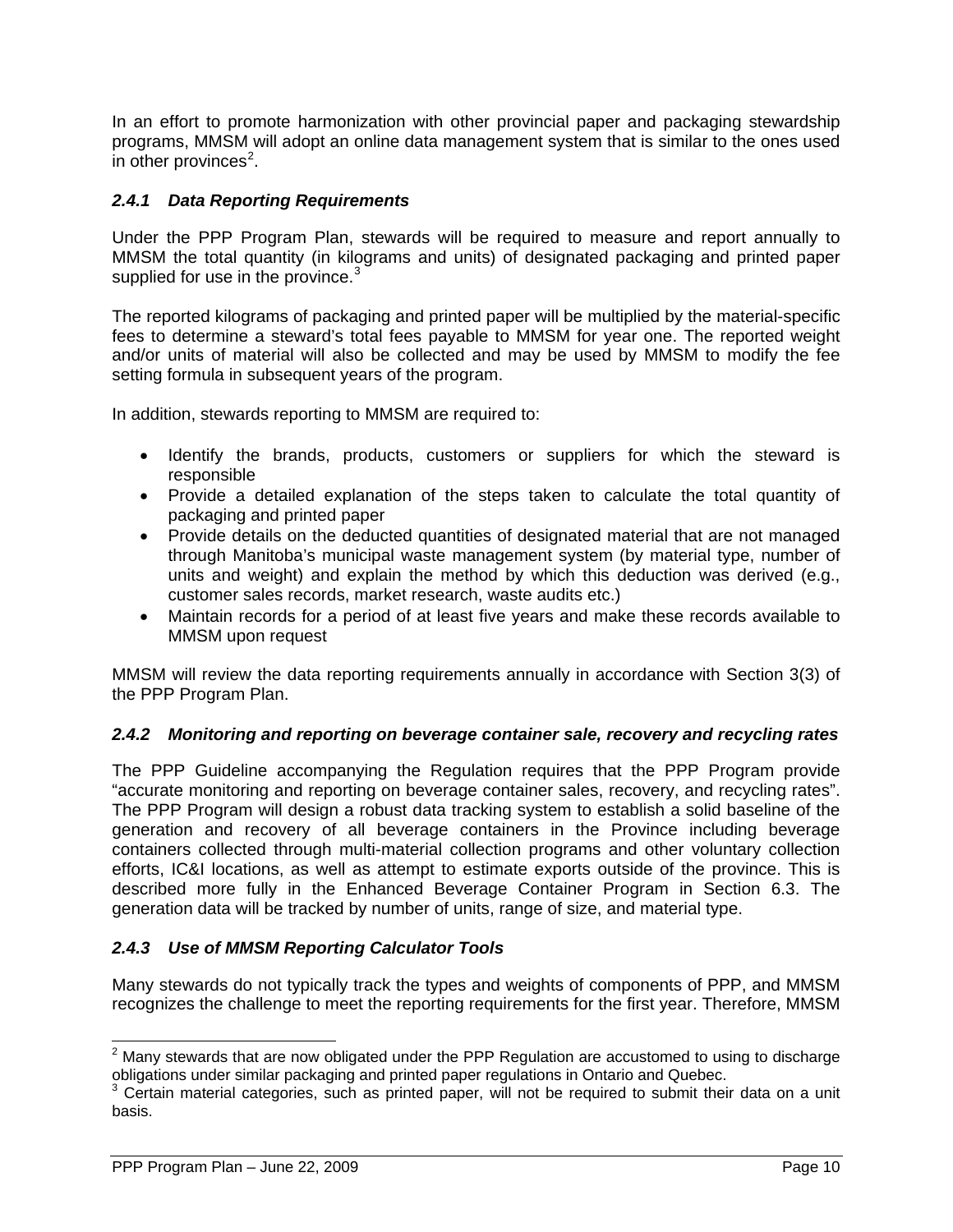will allow but not require the use of several calculator tools available for specific sectors and a defined list of products. In the absence of actual packaging data for their designated material, some stewards may use these calculators to develop an estimate of the weight of materials for which they are obligated. The calculators have been developed for the Ontario program, and are also used in Quebec. As the governance structure and makeup of MMSM is similar to that in Ontario and Quebec, MMSM will request usage rights for the calculators from Stewardship Ontario with the objective of harmonizing reporting and reducing the administrative burden on stewards.

# <span id="page-16-0"></span>**2.5 Compliance and Enforcement Process**

Stewards that are in good standing with MMSM will be deemed to be in compliance with the WRAP Act. The compliance process will commence with identification of stewards that are not in compliance and followed by initiation of actions necessary to ensure compliance.

### *2.5.1 Enforcement Procedures*

Through the maintenance of a public registry of identified stewards and the development of a tracking system to monitor compliance, MMSM will actively encourage and enforce compliance. The registry will include:

- 1. All persons and of the products for which these persons are the obligated stewards under the PPP Program Plan; and
- 2. All persons and of the products that are included under another approved packaging and/or printed material stewardship program.

Field research will be performed by MMSM to identify non-compliant stewards, utilizing leads generated by complying stewards, or independently through store and product audits.

MMSM will institute a non-compliance notification process, including written notification of when fees are due. If stewards and products are identified that have not registered or reported under the PPP Program Plan or an approved packaging and printed material stewardship program, obligated stewards for these materials will be notified. MMSM also will follow-up with 30-day, 60-day, 90-day and 120-day notifications. If the Steward's registration and data submission process is not complete at the end of the 120 days, MMSM may request the Manitoba Government to take enforcement action as stipulated under *the WRAP Act*.

### *2.5.2 Audit Provisions*

Stewards will be required to maintain records for a period of at least five years in support of all data submitted to MMSM. These data will be subject to audit by MMSM commencing in year two of the program. The percentage of reports that will be audited in any given program year will be determined by the MMSM Board of Directors on an annual basis.

### *2.5.3 Manitoba Government Enforcement*

If, after registered letters are sent to a steward and they remain in non-compliance with the Regulation or PPP Rules MMSM will make two more attempts to request compliance in a specified time period. At the end of the specified period of time, if the steward is still not in compliance MMSM a request for enforcement will be sent to the Director of Pollution Prevention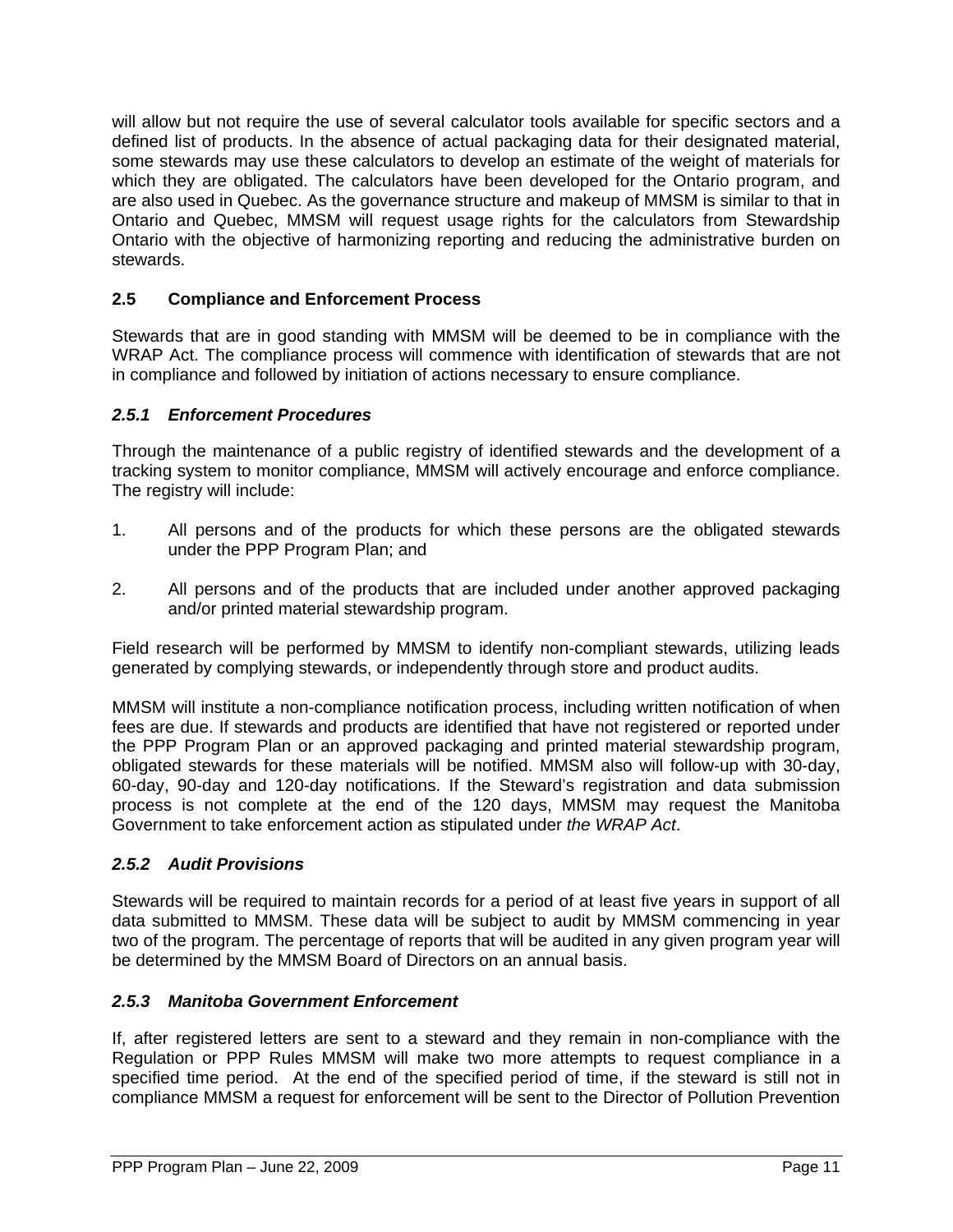at Manitoba Conservation. The Director will issue a letter to the steward requesting compliance by a certain date. If there is still no compliance enforcement action will be initiated by the Government of Manitoba.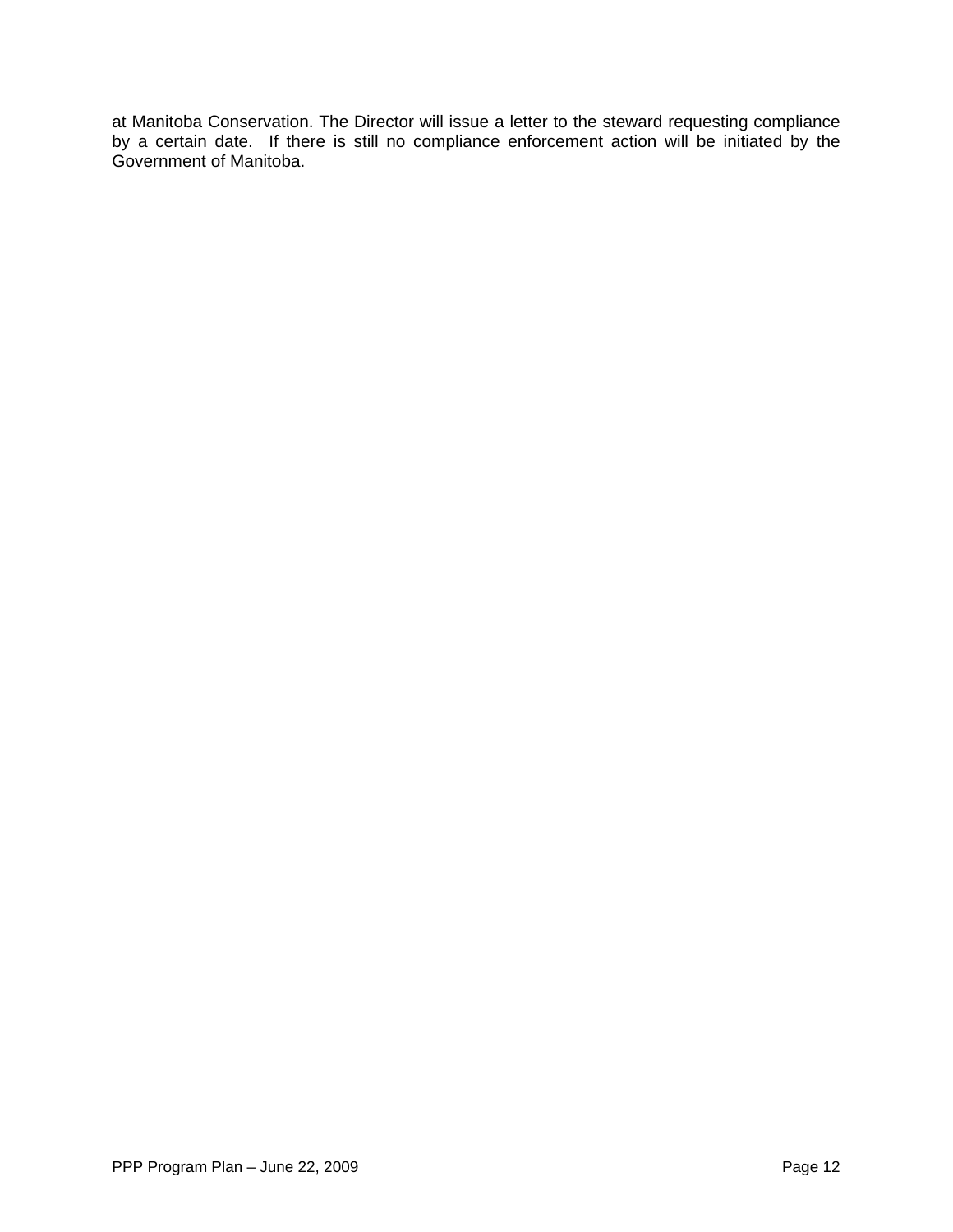# <span id="page-18-0"></span>**3.0 Description of Existing PPP Program**

### <span id="page-18-1"></span>**3.1 Existing Infrastructure**

MMSM is creating a PPP Program that is built on the foundation of a stewardship program that has been in place in Manitoba since 1995. An understanding of the current program is important to appreciate both the similarities and differences between the current and proposed programs.

### *3.1.1 Background*

Legislated industry stewardship was first introduced to Manitoba via the Manitoba Product Stewardship Corporation (MPSC), which was created with the enactment of the Multi-Material Stewardship (Interim Measures) Regulation 39/95 of the Manitoba Government on January 1, 1995.

MPSC is governed by a multi-stakeholder board comprised of ten directors appointed by the Lieutenant Governor in Council and representing the following sectors as identified in Regulation 39/95:

- Grocery distributors (one member)
- Distributors of beverages in containers (one member)
- Publishers of newspapers (one member)
- Retail sector (one member)
- Manitoba municipalities (two members)
- City of Winnipeg (one member)
- Other at-large appointments by government (3 members)

The mandate of MPSC was to:

- Establish and administer a waste reduction and prevention program for designated materials (packaging and printed materials) for Manitoba consistent with the principle of sustainable development as set out in the WRAP Act
- Effectively, efficiently, and economically manage waste designated packaging and printed materials; and
- Administer the (Multi-Material WRAP) Fund.

While Regulation 39/95 provided the government with the ability to levy a fee on a wide range of "designated" packaging and printed materials, since inception, all of MPSC's programs and activities have been funded entirely by WRAP levies collected from stewards of beverage containers supplied in Manitoba. Specifically, Regulation 39/95 has required stewards of beverage containers to pay a levy of \$0.02 per container that contained a beverage and was supplied for consumption in Manitoba (dairy and any deposit bearing containers were exempt). The levy was paid directly to MPSC by suppliers at various points in the supply chain.

MPSC was required by Regulation to use revenues collected from beverage container stewards to provide or pay for the following for activities:

- Establishing and administering a waste reduction and prevention program
- Education programs for the purpose of the waste reduction and prevention program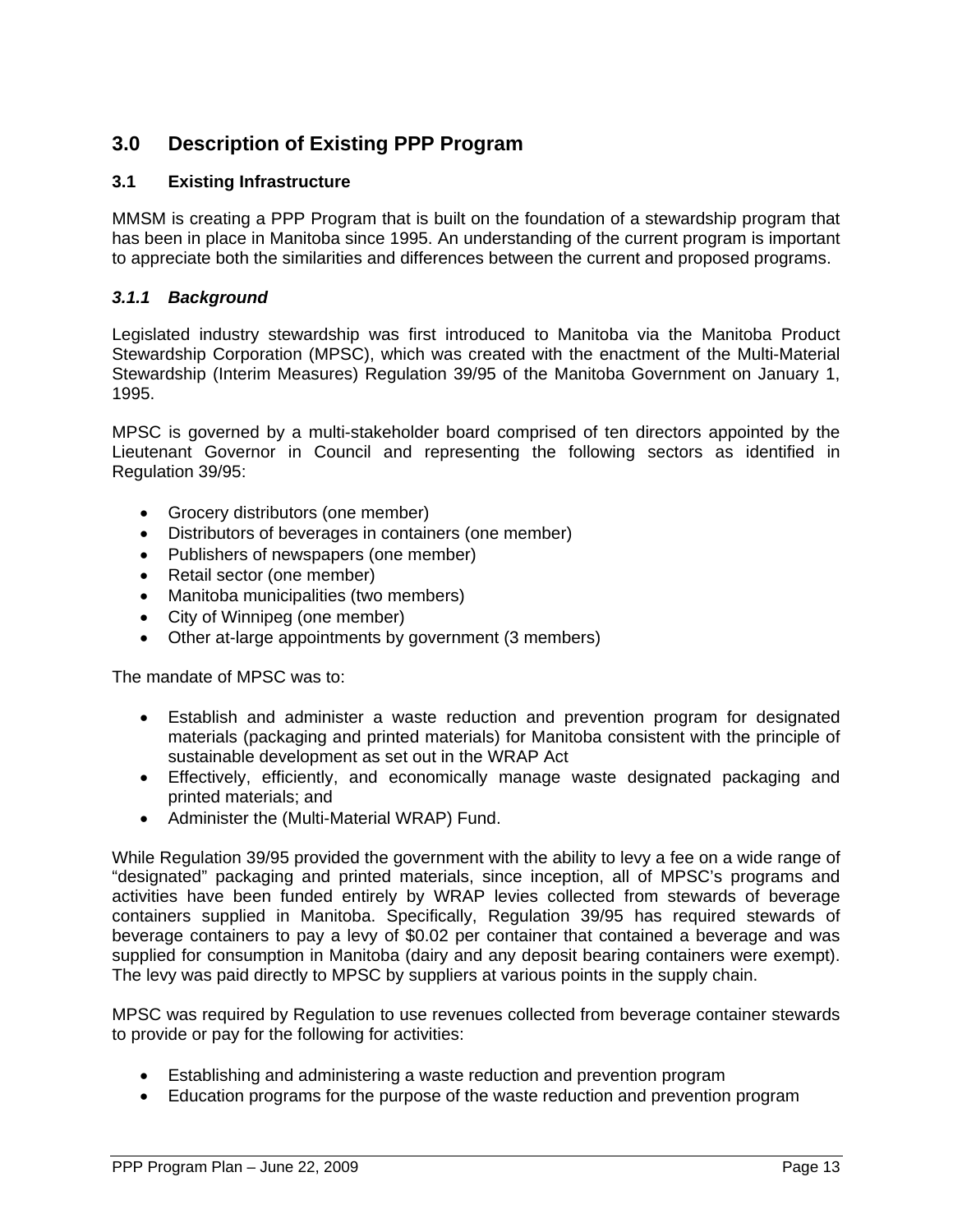- Expenditures incurred for collection, transportation, storage, processing and disposal in connection with the waste reduction and prevention program
- Research and development activities related to the management of designated material
- Promotion and development of activities and economic instruments to encourage reduction and prevention
- The appropriate disposal of waste designated material
- Salaries and other costs of the Board and the Fund
- Salaries and other costs of government for the administration and enforcement of the Act and this regulation as they relate to the responsibilities of the Board and the regulation respecting reduction and prevention of waste designated material

Specific mechanisms to achieve the mandate and to meet requirements of the Regulation were communicated by government to the MPSC Board and stakeholders in supplementary documents such as the Manitoba Product Stewardship Program Municipal Guide Book (January 1995). In general:

- MPSC was to be financed entirely by revenues paid by stewards of designated materials with an estimated annual revenue of approximately \$8 million per year when fully established.
- MPSC was to provide funding to local governments in Manitoba to support residential recycling programs. Offices, schools, businesses and industrial sites were not considered part of the program.
- Funding was to be provided to participating communities based on a per tonne payment for every tonne of material that was delivered to a registered recycling facility. The underlying principle was that, while individual municipal costs would vary, MPSC funding would cover up to 80% of the net cost of efficient community recycling programs. Municipalities were to be responsible for the remaining 20% of costs as well as any costs "above the established municipal program cost guideline"
- Municipal participation was voluntary
- The original list of materials eligible for funding initially included 5 mandatory materials (newspapers, aluminum food and beverage containers, glass food and beverage containers, PET #1 rigid plastic containers, and steel food and beverage containers) as well as three additional optional materials (magazines/catalogues, gable top beverage containers and boxboard).

### *3.1.2 MPSC Programs 1995-present*

Over time, MPSC introduced a number of initiatives to support its mandate, including:

- Province-wide 3Rs and Recycling education and awareness campaigns
- Anti-litter education campaigns
- STAR program (honorarium-based school recycling support)
- STAR-PLUS program (aimed at post-secondary institutions)
- Technical support for community recycling programs (workshops, training, on-site visits, analysis/reports)
- Provision of high quality Promotion and Education tools for community recycling programs
- Provincial waste generation and composition studies (1996, 1998, 2000)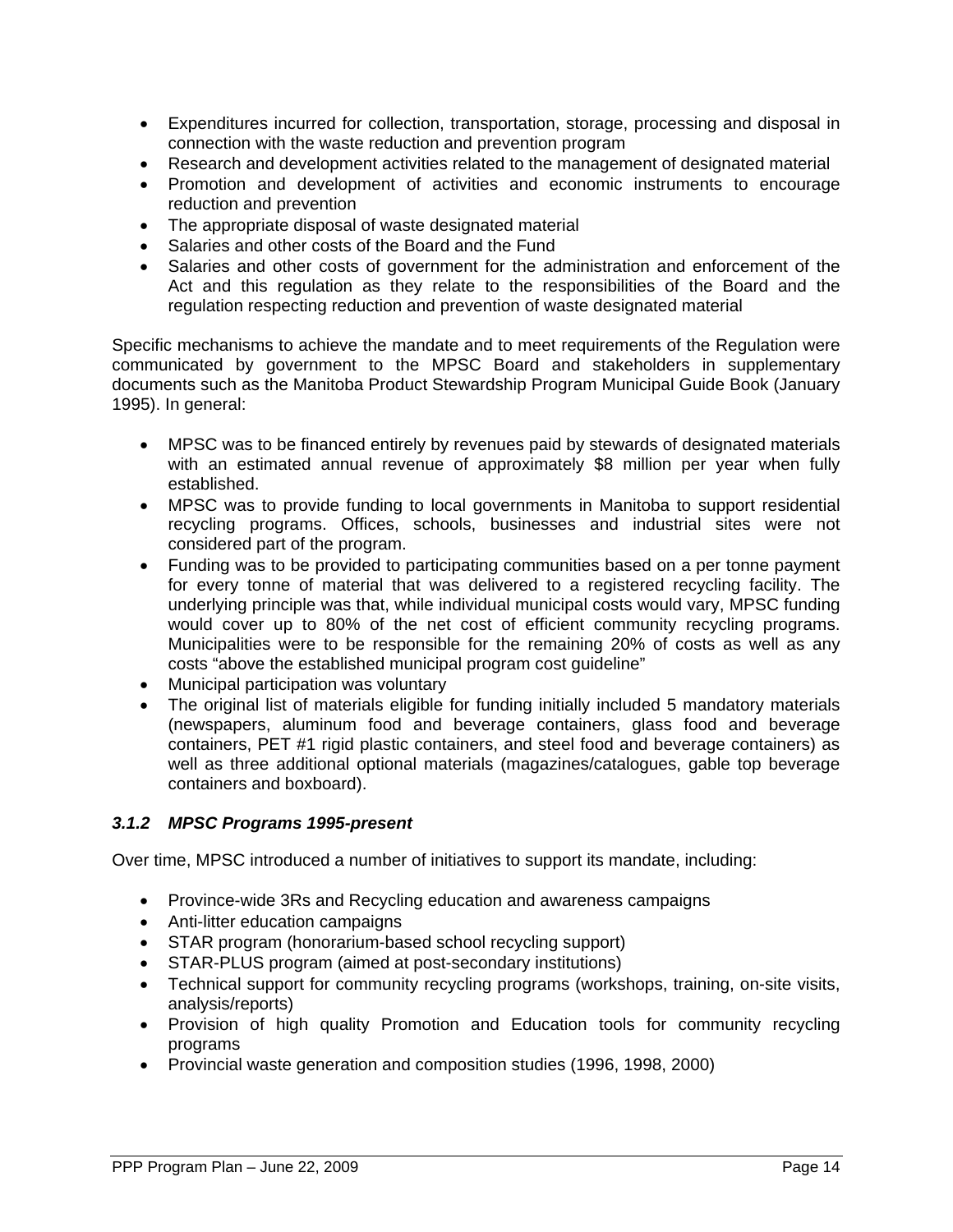MPSC also added the following materials to the program:

- Rigid #2 plastic containers
- Aseptic containers (aka "juice boxes")
- Telephone directories
- Rigid #4, #5 and #7 plastic containers
- Residential Corrugated cardboard

### *3.1.3 MPSC's Methodology for Providing Support Payment to Participating Municipalities*

MPSC conducted annual cost monitoring studies to determine the actual costs of Manitoba's municipal recycling programs. MPSC has introduced a number of refinements to the funding system, including:

- 1. MPSC set funding rates according to municipal categories based on population size.
- 2. An "efficiency standard" was introduced as the basis for setting the funding rate for each category.
- 3. A three year rolling average formula was introduced into the annual rate setting formula.
- 4. An OCC Funding Cap was introduced to ensure that MPSC was only paying for residential cardboard, without introducing unreasonable reporting demands and inefficiencies into the recycling system.

MMSM will continue the Cost Monitoring process established by MPSC to provide data for setting funding rates to municipalities. The three-year rolling average will also be incorporated into the MMSM municipal funding rate methodology.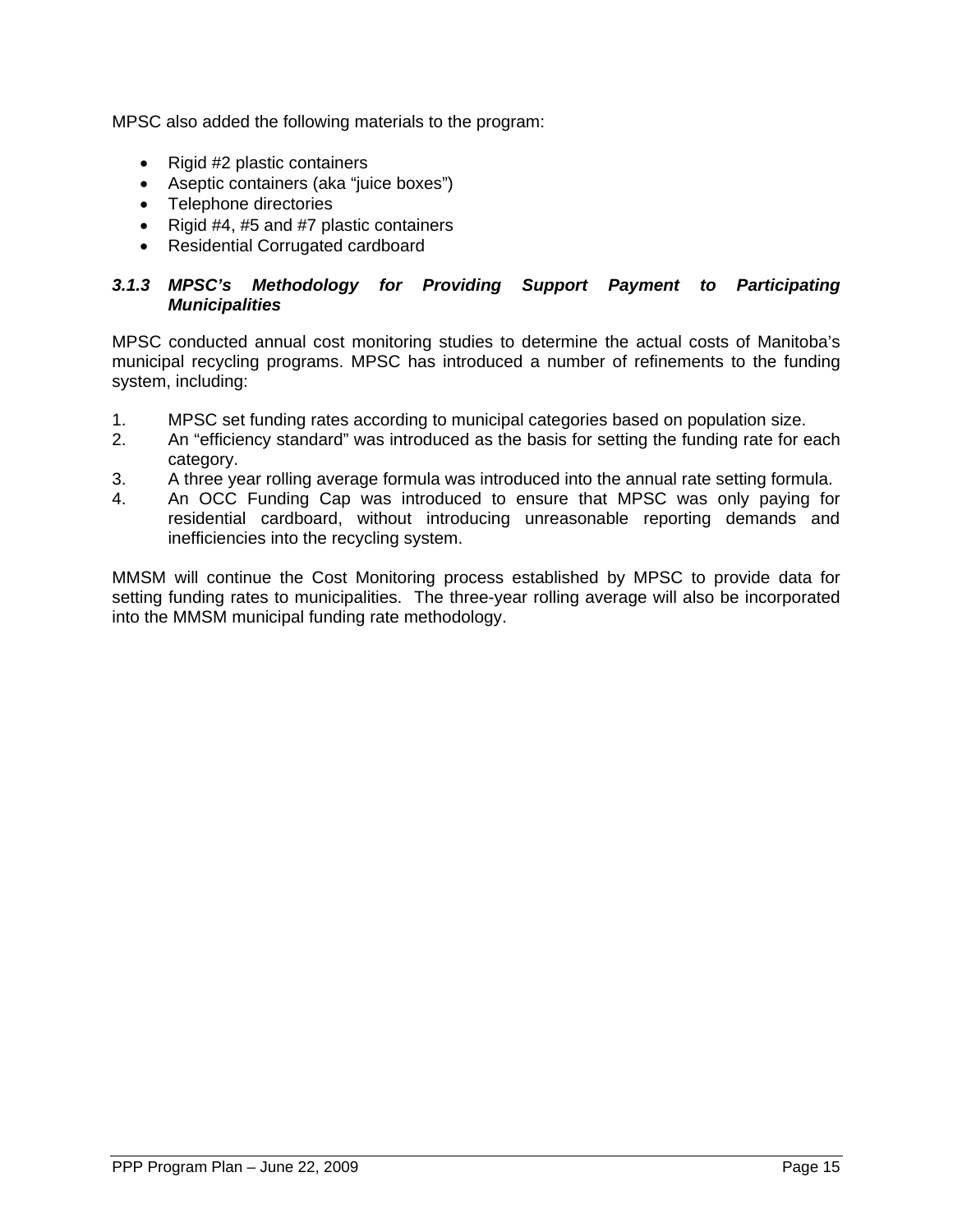# <span id="page-21-0"></span>**4.0 PPP Program Description**

# <span id="page-21-1"></span>**4.1 Overall Description**

The PPP Program will develop and provide 80% of the funding for efficient recycling programs operated by municipalities<sup>[4](#page-21-2)</sup> or other collection agents. It will include select public space and public event recycling on a sustainable basis and will ensure that Manitoba residents have reasonable access to recycling collection points. The type of access will vary depending on the geographic size, location of community, and local decisions regarding level of service, collection infrastructure, and cost.

### *4.1.1 Collection Strategy and Approach*

MMSM will work with municipalities through a Municipal Advisory Committee to be established, as well as with other service delivery agents as appropriate to achieve its goals. Importantly, MMSM and the PPP Program are one component of, but not the entire Manitoba Government waste management strategy. Program sustainability is important to all stakeholders, therefore cost containment and cost efficiency measures are critical.

In Manitoba, municipal participation in recycling programs is voluntary. This has implications for the achievement of recovery targets. If a municipality chooses not to participate in the Packaging and Printed Paper Program or has limited access to a recycling service provider, MMSM reserves the right to deliver a material recovery program through contracts or other means in the municipality and to invoice the municipality for 20% of the net program costs.

There are three main PPP Program collection channels as described below: municipal residential recycling, public space recycling, and public event recycling.

### *a) Municipal residential recycling*

Municipal residential recycling includes all municipal, First Nation, or other community recycling programs registered with MMSM. PPP materials will be collected through residential collection systems including both curbside and depot systems that can be public or privately delivered.

- All Manitoba communities will be eligible for recycling program access.
- MMSM will consult with municipalities and First Nations regarding Best Practices approaches to recycling collection and processing in their communities.

### *b) Public space recycling*

MMSM will initiate select public space recycling on a pilot basis in Year 1 of the Program. This will be cost shared with participating municipalities.

### *c) Public event recycling*

In Year 1 several pilot public event recycling pilots will be conducted in order to assess the potential scope, infrastructure requirements, sponsorship and cost-sharing opportunities.

<span id="page-21-2"></span><sup>-</sup><sup>4</sup> Provincial and federal parks will be treated in a similar fashion to municipalities, in terms of funding.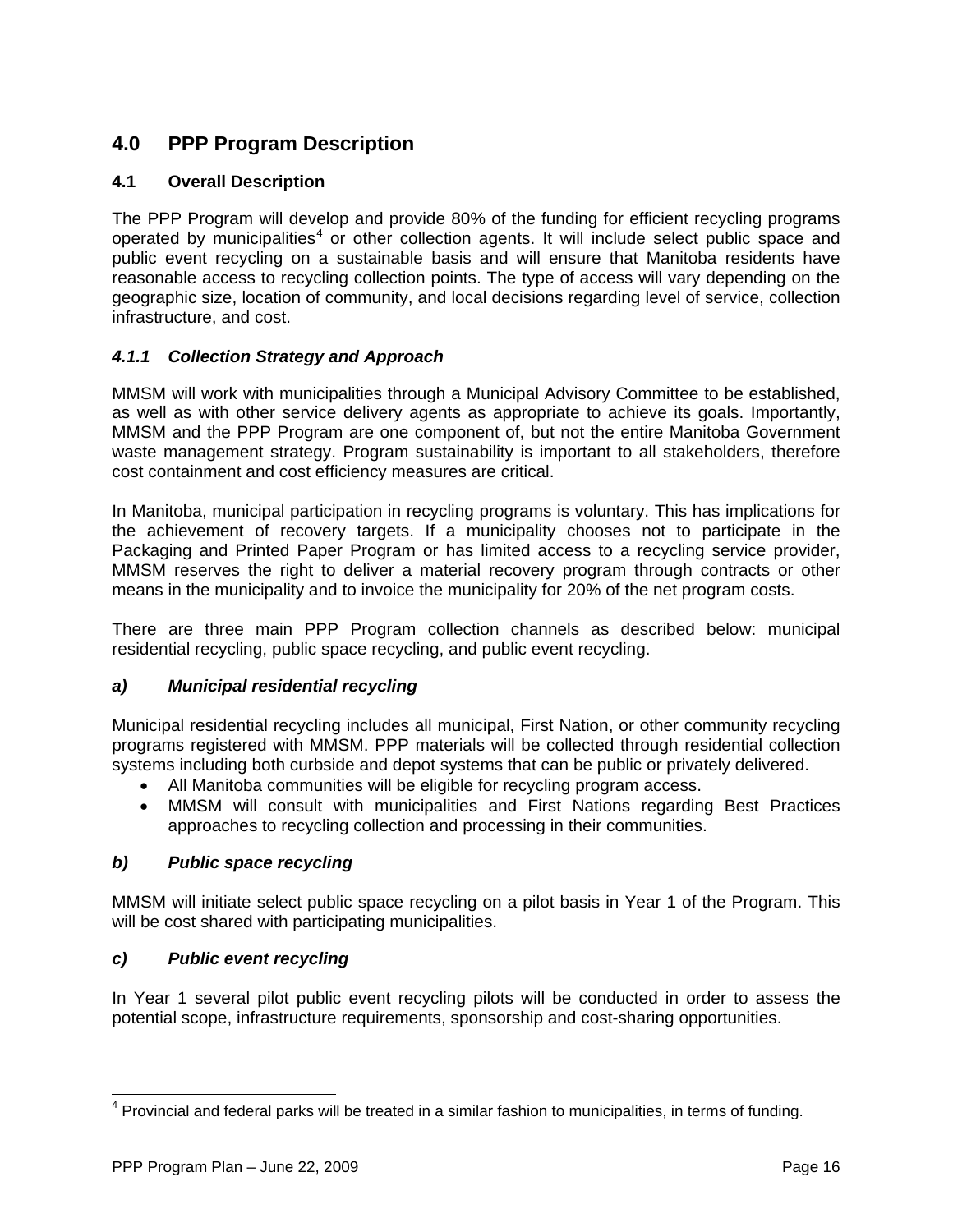# <span id="page-22-0"></span>**4.2 Payments to Municipalities**

# *4.2.1 The Municipal Funding Allocation Model*

MMSM will provide each participating municipality up to 80% of the net eligible program costs for the efficient collection and processing of designated material.

### *a) Funding based on Program Efficiency*

MMSM will allocate funding to support municipal recycling systems based on an efficiency standard. The efficiency standard will be related to the median net cost of the programs within each population group, as determined by population size. Municipal efficiency will be calculated using the following methodology:

- 1. An annual datacall will collect recycling program cost, volume, and system type information from all participating communities. The data from these communities will be verified, analyzed, and entered into the municipal funding cost model.
- 2. Communities will be sorted into categories based on population, and the median cost for each population group will be determined based on the average net per tonne recycling costs for those communities within that population category.
- 3. Communities within each population category will be paid 80% of the median net cost per tonne for that population category. This will determine the "efficiency standard" for that group for that particular year.
- 4. Communities operating at a cost below the efficiency standard will receive funding at a level greater than 80% of their cost while those communities that are operating at a cost higher than the efficiency standard will receive less than 80% of their cost, thus providing an incentive to lower costs.
- 5. During Year 1, criteria will be established to define whether recycling programs should be considered to be operating at best practice. The reported cost for those communities that clearly do not meet the best practice criteria will not be included in the median net cost calculation. As with program costs that are analysed to be statistical outliers, the costs for such communities will not be used to calculate the efficiency standard for any particular population category. However, those communities still will be eligible to receive recycling support payments.
- 6. If a community or group of communities is of a sufficient population size or contains other distinctive characteristics that drive its recycling costs, consideration will be given to creating another population category for the purpose of calculating recycling funding rates.

### *b) Defining Best Practices*

MMSM will review the best practices of PPP recycling programs in other jurisdictions and compare the cost-effectiveness of these programs to the programs in Manitoba. From these analyses, the appropriate criteria for programs in Manitoba will be established to determine whether a recycling program is operating at best practice and should be included in the calculation of the efficiency standard. MMSM will make available the criteria to be developed to all recycling programs and will continue to consult with municipalities about best practices. The development of the best practice criteria will be linked to the project work under the Continuous Improvement Program (CIP) described in Section 4.6.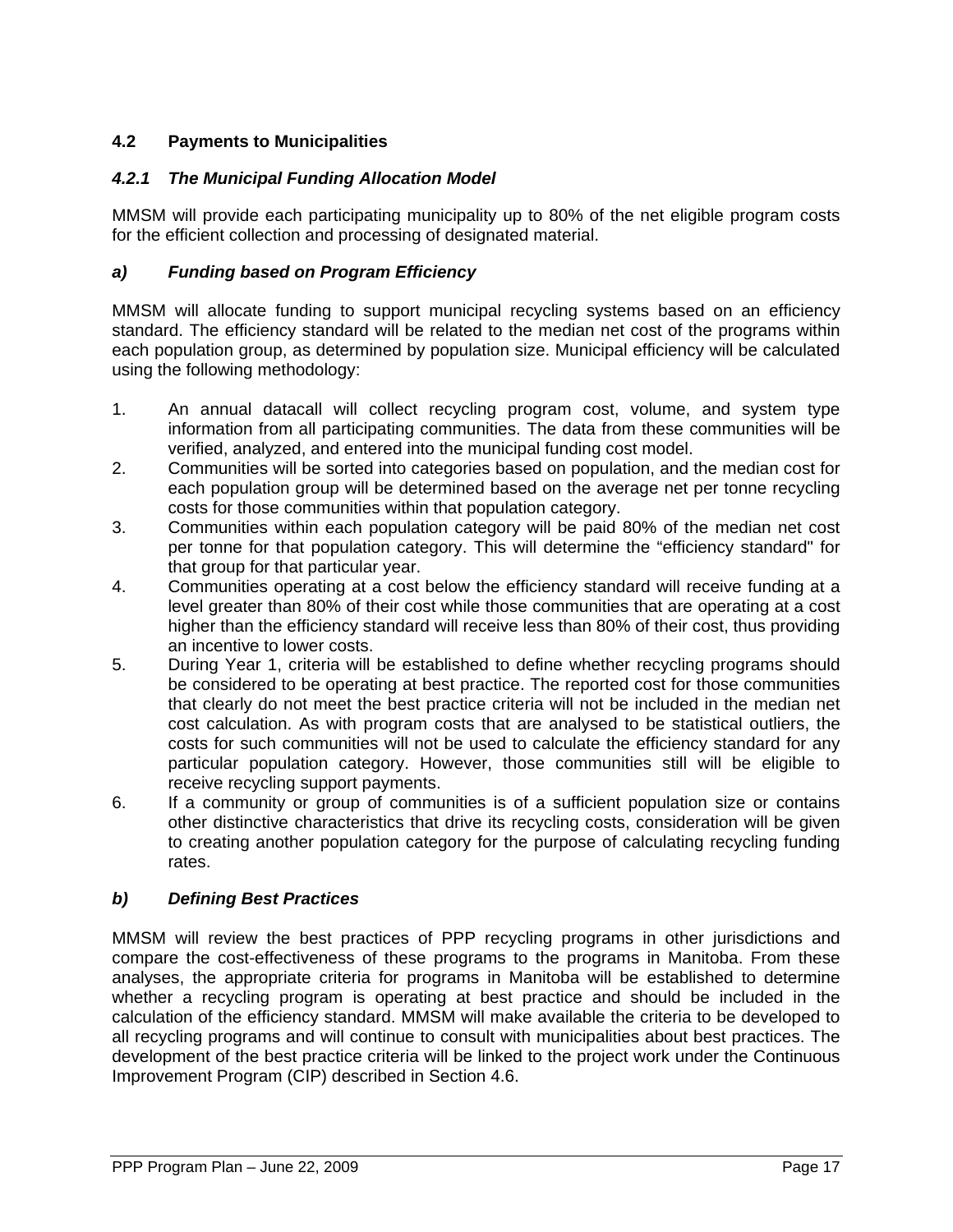It should be noted that as data become more available and technology continues to be developed, best practices will evolve. Programs that are considered to be operating at best practice likely can continue to improve over time.

# *c) Capital Cost Changes*

Municipalities will be required, as part of the Municipal Funding Agreement, to consult with MMSM prior to any capital purchases that have a significant impact on the municipality's net per tonne cost.

# <span id="page-23-0"></span>**4.3 Municipal Audit Provisions**

MMSM reserves the right to require a financial audit, based on the datacall financial questions, of any municipal program and will undertake several random audits in each year to ensure that the costs reported by municipalities accurately reflect their actual recycling program costs. This provision will form part of the Municipal Funding Agreement that each municipality will sign with MMSM in order to be eligible for recycling program support payments.

# <span id="page-23-1"></span>**4.4 Target Setting Process**

Regulation 195/2008 and the Packaging and Printed Paper Guideline require that MMSM achieve targets as established from time to time by the Minister of Conservation. In order for MMSM to collaborate with the Minister in setting annual and five-year targets, both MMSM and the Minister need to know the current generation and recovery rates for designated materials. The development of a robust data tracking system for all materials, including beverage containers and plastic bags, is the key first step in capturing this data.

Determining current material recovery rates requires an accurate measurement of material supplied for consumption in Manitoba. Based on experience in other jurisdictions, it will take time to ensure that steward reporting is complete, accurate and timely. MMSM has begun a waste audit process in four cities, to assess the total quantities generated and currently recycled. MMSM will continue to conduct waste audits in order to gain further data points and ensure the best available data for Program planning and fee-setting.

Currently MPSC measures the weight by material that is recovered through the residential recycling system only. There is anecdotal and some verified evidence that some PPP materials are also recovered through informal systems (e.g. school programs, service clubs, "Cans for Cancer") and some material, particularly beverage containers in the western part of the Province, are taken into Saskatchewan where they are redeemed for an illegal deposit refund within the Saskatchewan deposit-refund system. (The Saskatchewan government has taken steps to limit this activity in future). There is also a known but as yet un-quantified amount of material recovered from the IC&I sector.

The next section describes Year 1 targets. Targets for Year 2 to 5 of the Program will be determined after baseline generation and recovery data has been established on the basis of a robust data tracking system.

### *4.4.1 Year 1 Targets*

In Year 1 of the Program, MMSM will implement reporting protocols to accurately calculate the total amount of designated material generated in Manitoba and the current recovery rate of this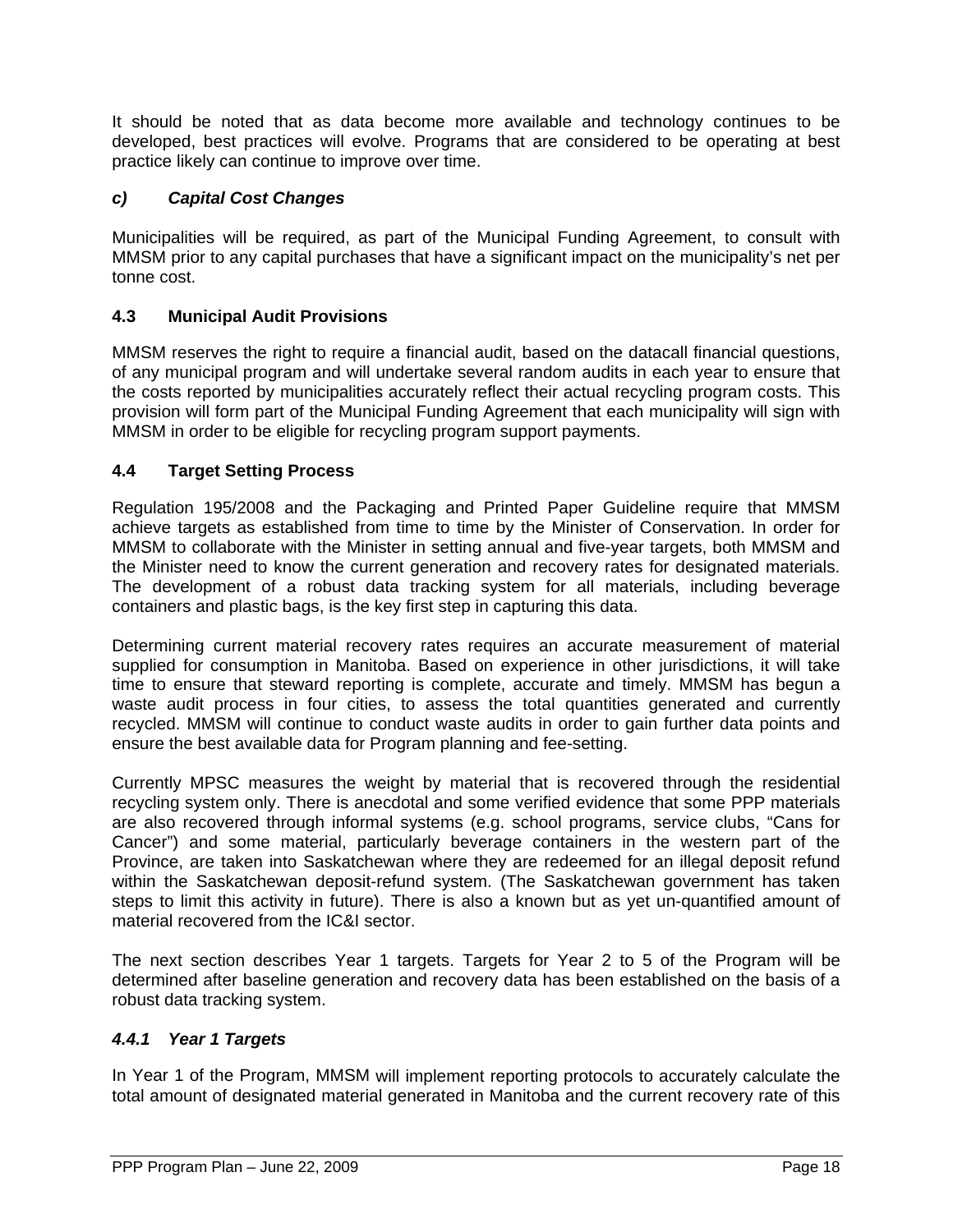material. Combined with the baseline data from the waste audit program, this information will then be used to establish overall recycling targets for Years 2 to 5 of the Program. This is important for two reasons: firstly, as indicated, without accurate baseline information and a robust data tracking methodology it is not possible to accurately measure recovery rates. The 2008/2009 waste audits provide the basis for a good estimation of material generation, but this data is not sufficiently robust to establish current recovery rates. Secondly, the PPP Program will include a wider range of designated materials than are included on the MPSC list of eligible materials. This will initially reduce the overall recovery rate calculation, even if the total number of tonnes of materials actually recovered remains the same. For PPP Program performance measurement, therefore, it will be more appropriate to compare the total tonnes of material recovered in Year 1 against the total tonnes currently recovered through the MPSC program.

Furthermore, Program transition issues, including potential adjustments to existing municipal programs and service provider agreements plus the need to initially focus resources on building new program infrastructure and delivery capability to ensure the long term sustainability of MMSM, will limit the ability to invest in improving recovery rate performance over the first  $6 - 12$ months. The recovery target for Year 1 is therefore to recover, at a minimum, the total tonnes collected under the MPSC Program in the previous year.

# *a) Plastic Bag Reduction*

The WRAP Plastic Bag Guideline calls for a 50% reduction in the number of plastic bags supplied into the market within 5 years from Program commencement, and outlines ways in which this can be achieved. The actual measures that will be undertaken to reduce the number of plastic bags are discussed in 5.2.

The retail sector, in particular the grocer sector, initiated plastic bag reduction efforts in 2006 in response to public concerns. Many retailers have used a combination of plastic bag reduction strategies including providing subsidized durable multi-use bags to consumers, training checkout staff to reduce the number of plastic bags used to package groceries, and applying a twocent or five-cent charge to act as an incentive for consumers to use reusable bags. Recognizing these initiatives, the PPP Program will use the quantity of single use plastic bags placed into the Manitoba market in 2006 as the baseline number from which to calculate the impacts on single use plastic bags in the province.

In addition to promoting a reduction in the quantities of plastic bags supplied, MMSM will also stress the practical and environmentally responsible practice of reuse. Single-use plastic bags that are reused as kitchen catchers or for other waste products replace plastic bags that would otherwise be purchased separately for this purpose thereby reducing the total number of plastic bags supplied into the market. This impact will be monitored through MMSM waste audit analyses and will be incorporated into plastic bag reduction calculations. MMSM will report annually, beginning at the end of Year 1, on the total volume of plastic bags supplied and on the estimated impact of these reduction measures in order to assess progress towards the 50% reduction target. Annual targets for further reduction of single use carry-out plastic bags will be set against this benchmark.

### *b) Beverage Container Recovery Target*

The Regulation Guideline calls for a 75% recovery target for beverage containers, as well as a method by which the generation and recovery of beverage containers will be monitored and reported. The beverage container recovery reporting issues are complex and include the issues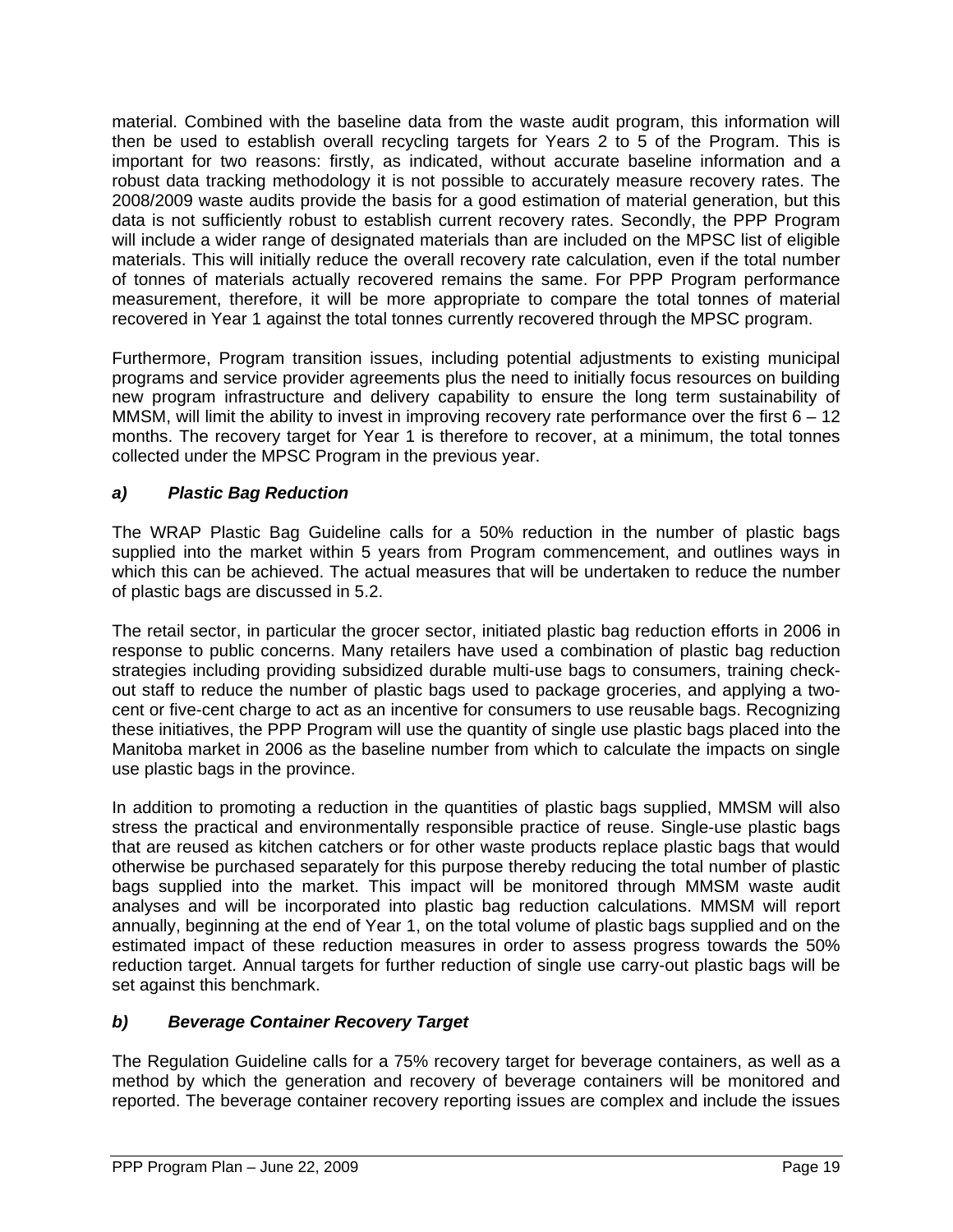of where materials are generated (multi-channel, residential, IC&I, convenience retail outlets, etc) as well as where they are recovered. Unreported recovery does occur through not-for-profit groups, export to neighbouring jurisdiction, and direct sales to scrap dealers. In Year 1 MMSM will establish a protocol to monitor and measure the recovery of used beverage containers. The tracking system is expected to require changes to the existing municipal material recovery reporting system to ensure accurate reporting of beverage container recovery. Additionally, the protocol may include spot audits to determine the percentage of beverage containers collected within the plastic and aluminum container streams. The recovery data tracking system will encompass monitoring of the recovery of beverage containers from residential sources, public spaces and public events, as well as the IC&I sector. Beverage container stewards will continue to report to MMSM both the number of units (and weights of each unit type) supplied for use in Manitoba (as they have been reporting to MPSC). The recovery measurement will continue to be calculated and reported on a weight basis. The beverage container recovery rate will be presented after the first 12 months of accurate beverage container recovery measurement. This benchmark data will then be used to establish recovery rate targets for Years  $2 - 5$  of the program and to measure annual progress toward the used beverage container target as set out in the Guideline.

### <span id="page-25-0"></span>**4.5 Monitoring and Tracking**

### *4.5.1 Collection and Analysis of Recycling Program Data*

Recycling program cost and recovery volume data will be collected and analyzed annually in order to:

- Calculate the payments to be made to municipalities in the following year;
- Make continuous improvements to the material recovery rate and to program costs.

The data collected through MMSM's datacall (commonly known in Manitoba as Cost Monitoring) will include the following:

- The volume of material collected by each municipality,
- Contract costs for recycling collection and processing;
- Direct municipal costs for capital items, e.g. buildings, vehicles, balers;
- Direct municipal staff costs;
- Municipal recycling operating costs, e.g. fuel, heating;
- Costs related to transporting material to a broker or market; and
- Expenditures for Promotion and Education;

The net per tonne costs will be calculated by taking the total eligible costs, subtracting from this the revenue from the sale of material, and dividing the result by the number of tonnes recovered by the municipality during that year. Administration costs will be excluded from this calculation and will be paid separately. MMSM will utilize the historical data collected by MPSC to maintain cost and volume trends by municipality and overall.

This data will also be used to benchmark and compare the recycling program recovery rates and costs with other multi-material recycling program jurisdictions.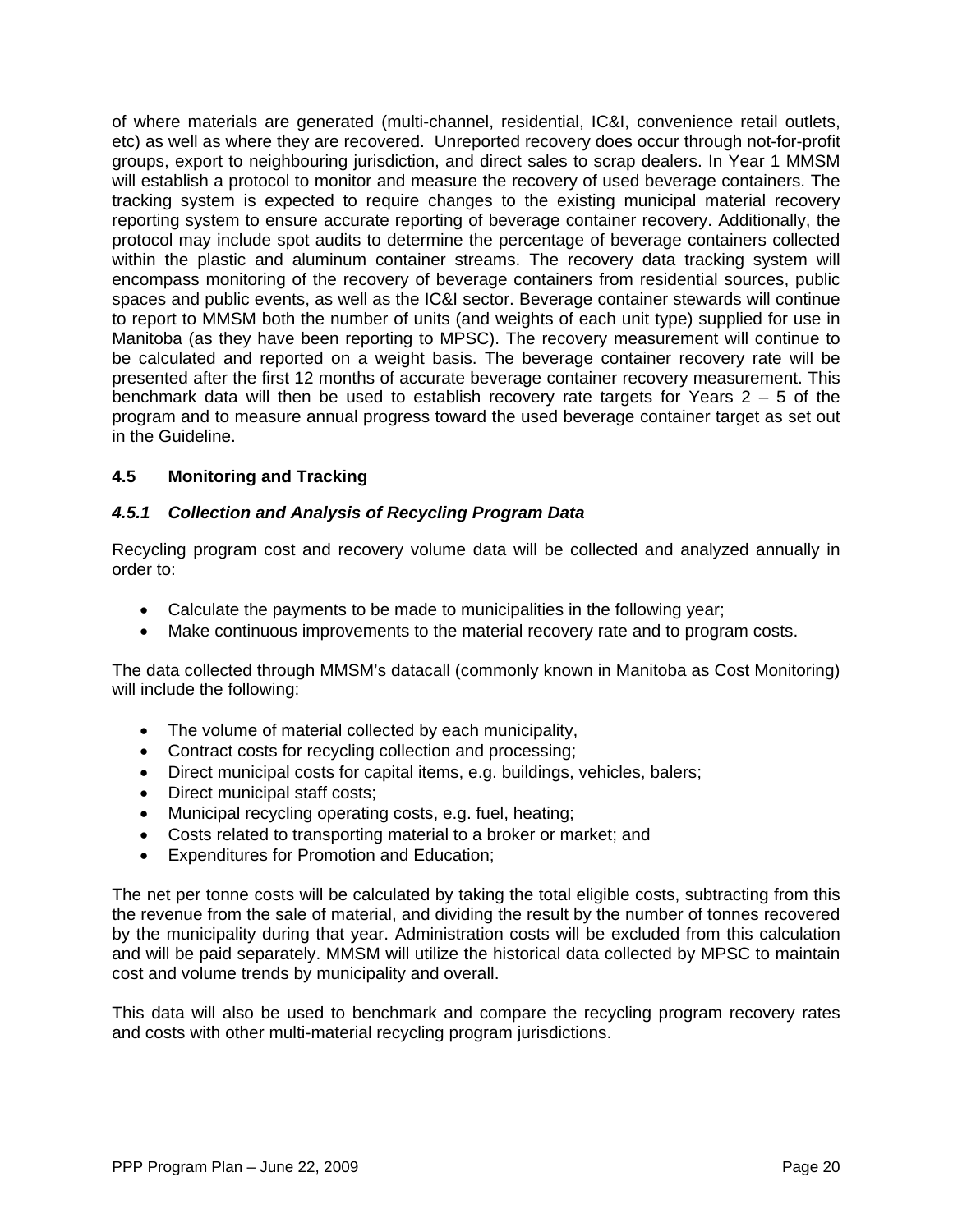### *4.5.2 Calculating and Reporting on Payments to Individual Municipalities*

The payments made to each municipality will be calculated on the basis of the municipal category in which each municipal falls. Administration costs will be paid on a percentage basis, with municipalities that operate their own programs receiving a 5% administration payment, and municipalities that primarily contract for collection and processing services receiving a 3% administration payment.<sup>[5](#page-26-1)</sup>

### <span id="page-26-0"></span>**4.6 Continuous Improvement Program (CIP)**

### *4.6.1 Rationale*

The core MMSM funding will provide municipalities with 80% of the net cost of recycling PPP materials. It is in the interest of all Program stakeholders that the efficiency and effectiveness of the Program be continually improved. The Continuous Improvement Program (CIP) is intended to direct investments that will increase the efficiency and effectiveness of packaging and printed paper recycling programs in Manitoba. Efficiency refers to lowering or controlling costs. Effectiveness refers to increasing the material recovery levels.

The CIP will be strategic in nature and not simply for providing capital to municipalities or other service delivery agents. For example, it could provide incentives for municipalities to rationalize Material Recycling Facilities (MRFs) in rural Manitoba. These incentives could be grants, low interest loans, and/or the provision of technical expertise.

In order for municipalities and other service providers to be eligible for CIP support, projects must demonstrate one or more of the following elements:

- Potential to increase program cost-effectiveness
- Potential to increase PPP diversion
- Potential to improve Program performance
- Ability to be implemented across multiple municipalities and/or represent collaborative efforts
- Provide an appropriate return on investment and/or payback period

Projects must support municipal operations to meet the criteria of best practices used within the municipal cost model. The development of best practice criteria in Year 1 will be supported by the CIP as appropriate and necessary.

### *4.6.2 Continuous Improvement Program Priorities*

In general, projects that initiate changes toward greater recycling program effectiveness and efficiency, rather than simply study change, will be given the highest priority for funding through the CIP. Each project will be monitored and assessed over a period of time to measure the impact the investment has made towards improving the system effectiveness and efficiency and driving long-term sustainability.

<span id="page-26-1"></span> 5 Note that Stewardship Ontario implemented a 3% and 1% administration payment for municipalities that were respectively operating their own programs and contracting out their programs. These rates were later changed through negotiations with municipalities to 5% and 3% respectively.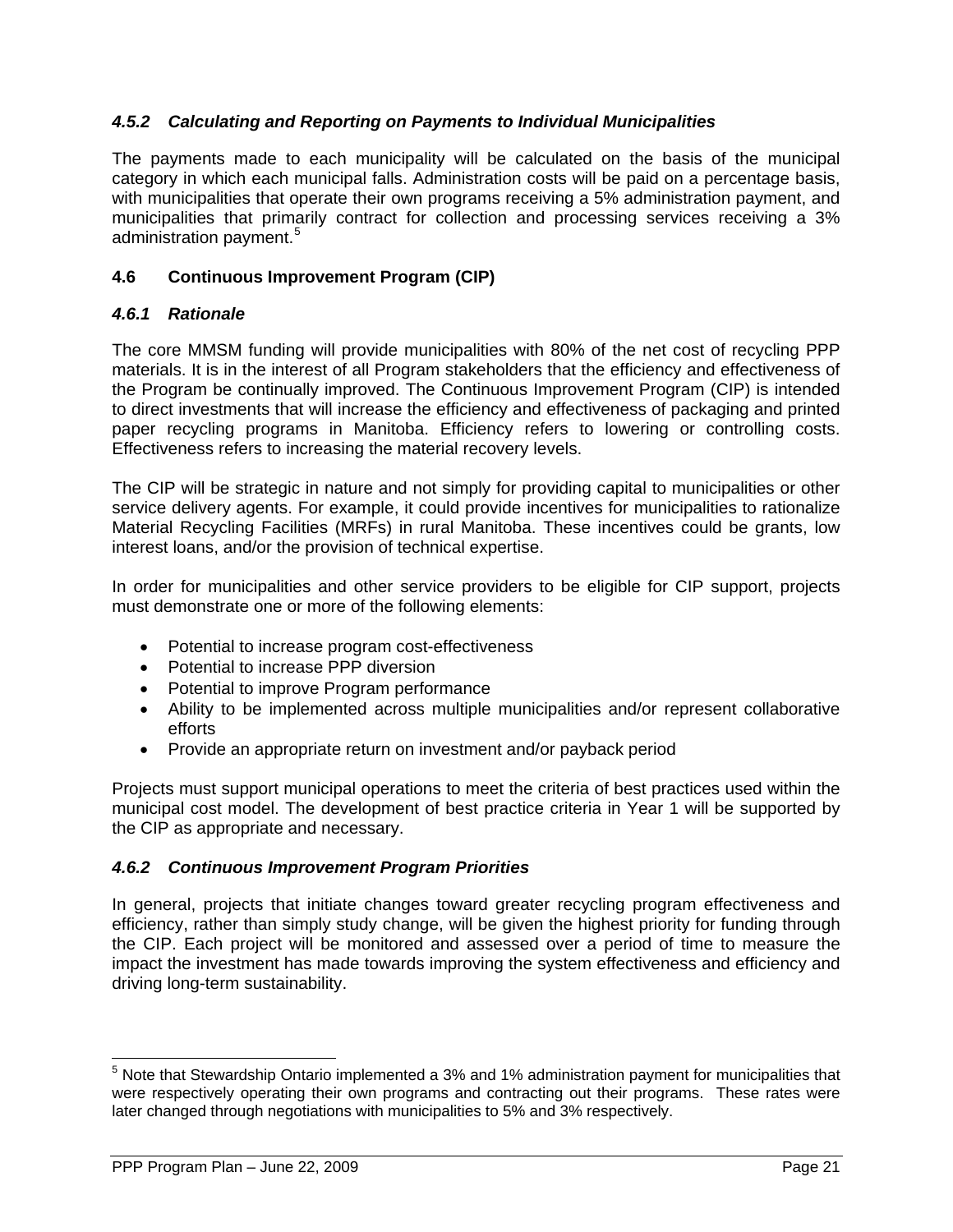- Efficiency projects should focus on material recovery facility optimization and rationalization and new technology.
- Effectiveness funding should focus on ways to increase the collection and processing of designated PPP materials.

Because of the joint interest of the Province, municipalities, and MMSM, that the CIP will operate on a joint basis with equal representation from each of these three parties. A neutral Chair will be chosen to facilitate the decision-making process. CIP projects will be funded onethird from the Province, one-third from municipalities, and one-third from MMSM. Costs of the CIP will be budgeted for in addition to the municipal financial obligation. After a three year period the purpose and existence of the CIP will be re-evaluated.

### <span id="page-27-0"></span>**4.7 Market Development**

Some PPP materials currently collected in municipal blue box recycling programs have unreliable and weak market demand, attract low or zero revenue and/or must be marketed at a cost. Other PPP materials are not collected and are disposed because there are no reliable markets or because other barriers exist preventing increased recovery.

In Year 1, MMSM will work with municipalities and material processors to assess the barriers and opportunities to increasing recovery and revenue, as well as the need for market development initiatives to overcome such barriers. The focus will be to identify economically viable opportunities to increase demand for those materials for which potential recovery exceeds demand and to identify opportunities to increase the value of recovered materials or higher value applications to reduce the overall recycling cost. In Year 1 \$60,000 will be allocated to this needs analysis and the development of a strategy and plan for market development as required.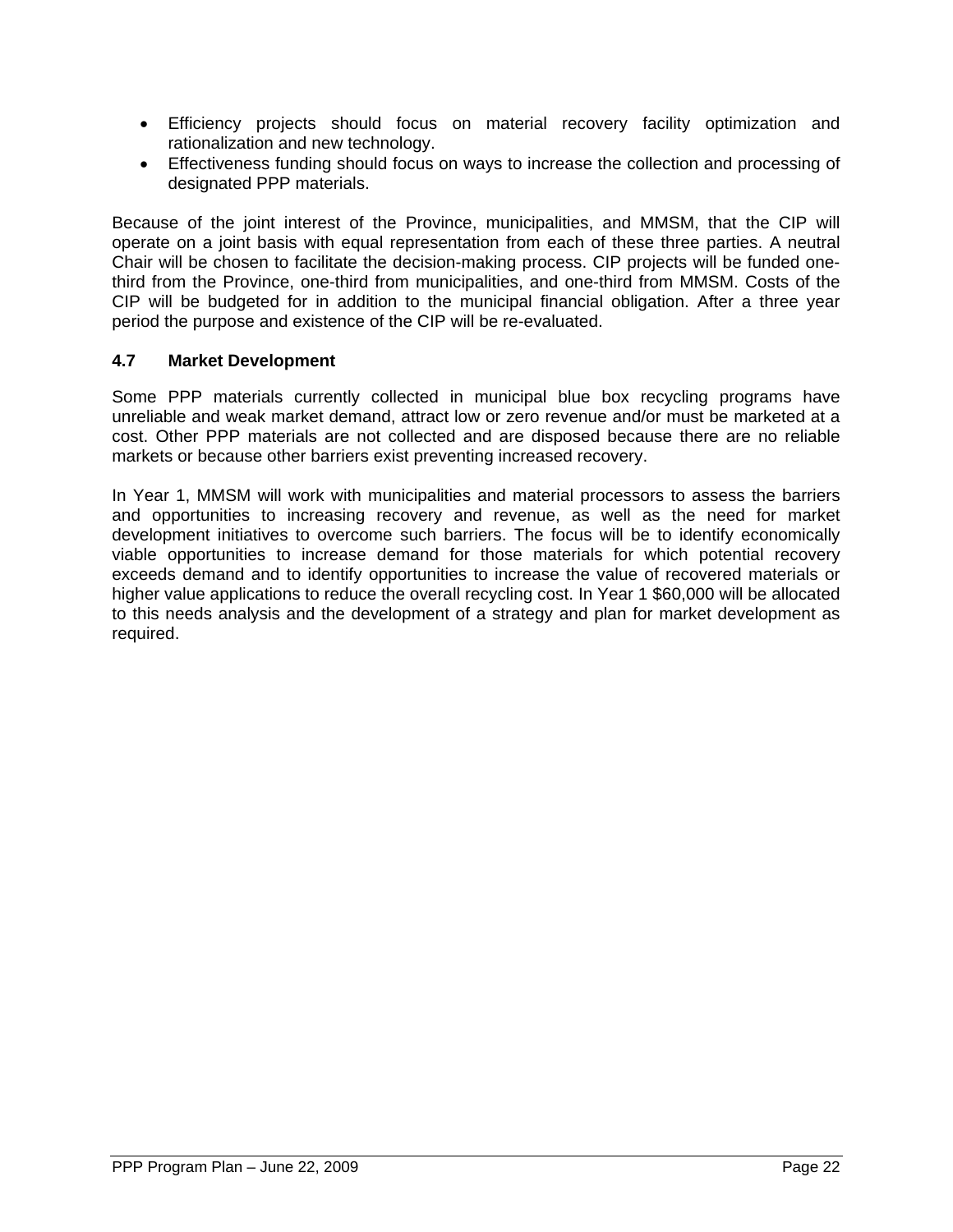# <span id="page-28-0"></span>**5.0 Program Enhancements**

MMSM is introducing significant program enhancements in this Plan that include a Litter Reduction Program, an Enhanced Beverage Container Recovery Program, and a Plastic Bag Program. In all three cases it is critical that they are designed and executed in the best possible way in order to create sustainable effective programs. In order to do that specific baseline work is required in each case to establish existing baseline volume and public opinion data, research best practices in other jurisdictions, and establish partnerships with municipalities and other entities to create a commonly shared vision for what can be achieved.

The funding amounts for each of these enhanced programs includes only Year 1 funding at this time as the development of the programs will determine the amount of funding needed in the following years. MMSM is committed to ensuring that these programs are developed into best practice programs.

### <span id="page-28-1"></span>**5.1 Litter Program**

The PPP Guideline calls for MMSM to initiate a litter reduction program. The foundation for a successful litter reduction program involves assessing the type and volume of litter found in outdoor spaces and public spaces. Research has shown that the perception of the types and amounts of litter is often quite different than the actual type and amount of data obtained from litter audits. It is therefore critical that a credible baseline is established.

Litter is largely a matter of two factors: human behaviour and ineffective site maintenance (for example, not emptying waste or recycling bins frequently enough). Therefore the responsibility for litter is necessarily a shared responsibility: consumers, local authorities, and stewards all have a role to play. Furthermore, stewards should not have to take responsibility for litter that is not part of their material or product stream.

In Year 1 the PPP Program will commission litter audits to identify the types of litter and the locations most prone to litter activity. These litter audits will be conducted in the cities of Winnipeg and Brandon. The Year 1 budget for the Litter Reduction Program is \$60,000.

### *5.1.1 Key Components*

The key components of the Litter Reduction Program include:

- Education educating the public about the costs and negative impacts of litter.
- Enforcement this is key, because the act of littering is a human behaviour.
- Efficient collection reducing litter and the cost of collecting litter is closely tied to efficient collection. It is much less costly to collect litter that has been placed into and stays in waste or recycling receptacles than collecting it "off the ground". Efficient collection through changes in collection schedules and routes can only be achieved if the municipality knows the type and location of key litter areas and takes action to reduce litter.
- Shared Responsibility  $-$  a shared approach means that stewards, producers, municipalities, and individuals all share responsibility for and the benefits of litter reduction.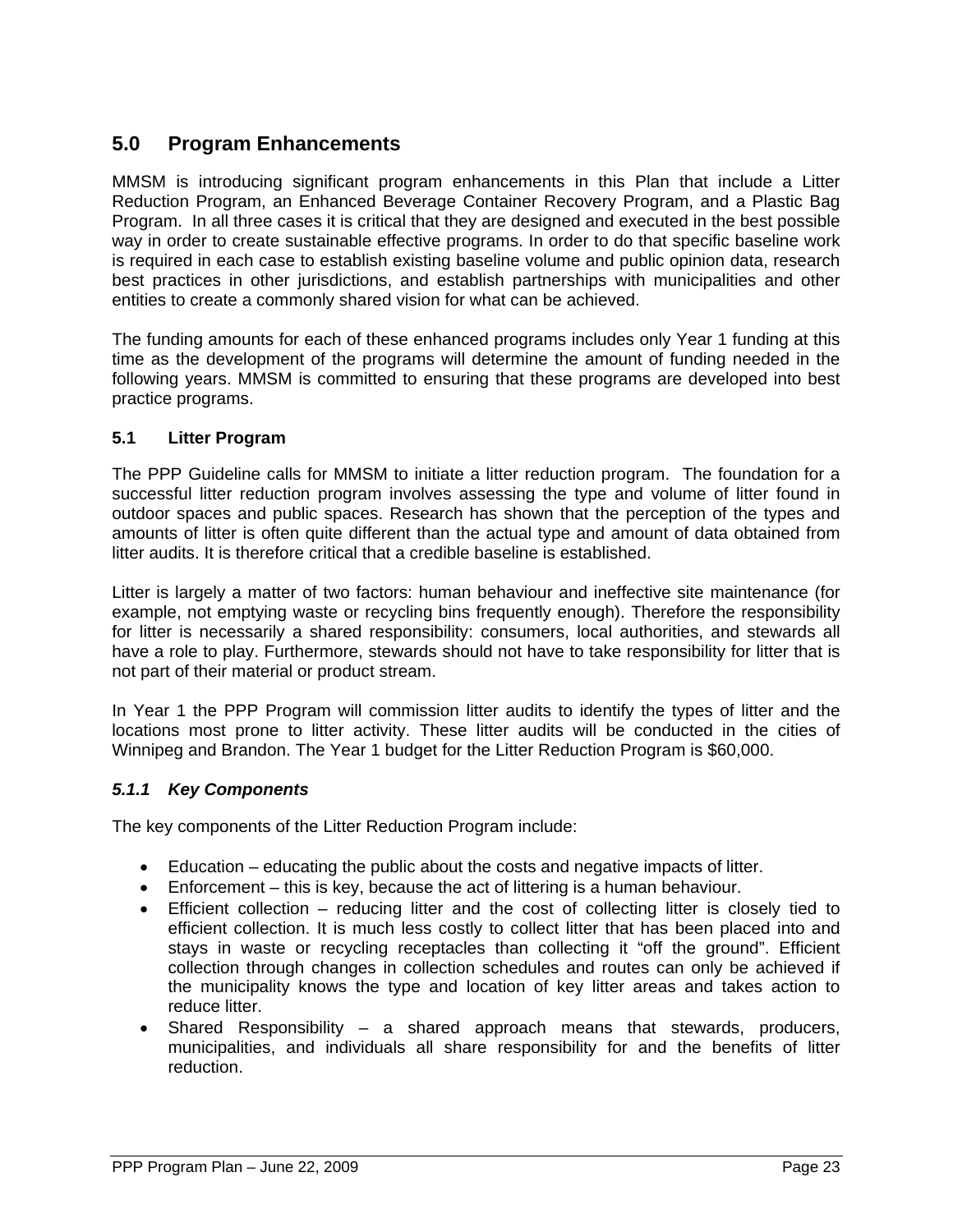### *5.1.2 Strategy*

A litter reduction strategy will be designed using behavioural research and data from the litter audit. The strategy will use a variety of methods to address the issue including partnering with Take Pride Winnipeg, Communities in Bloom, and other similar organizations, working with municipalities to design individual litter strategies, a P&E campaign to encourage positive human behaviour regarding reduced littering, litter information posted on MMSM and other relevant websites, and litter prevention signage.

### *5.1.3 Communication Channels*

The P&E campaign designed on the baseline data obtained from the litter audit may use any one or all of the following communication channels:

- A series of advertisements in local newspapers.
- Posters and brochures distributed at key community locations.
- Promotional and educational information on litter for adults and students would be posted on the MMSM's and municipal and other websites.
- Litter prevention signs developed and placed at strategic locations.

### *5.1.4 Measurement*

MMSM will conduct follow-up litter audits to measure the success of the litter reduction strategy.

### <span id="page-29-0"></span>**5.2 Plastic Bag Reduction Program**

The Plastic Bag Guideline that accompanied the Regulation 195/2008 calls for a 50% reduction over 5 years of single-use plastic bags. MMSM will take a 3Rs approach to the use of plastic bags and the 50% target will be achieved through an effective combination of strategies. The goal is to reduce the number of empty bags disposed in landfill by at least 50%. The primary emphasis will be the reduction of single use plastic bags supplied into the market. This will be followed by the responsible reuse of plastic bags, and thirdly, through increased recycling opportunities for plastic bags. If the goal is to reduce the overall number of bags supplied into the Manitoba market it will be important to emphasize reduction rather than recycling. The introduction of and emphasis of greatly enhanced municipal recycling opportunities for plastic bags runs counter to the reduction message; in fact it will likely encourage the use of more plastic bags as people will think that it is responsible to use more bags and simply recycle them. Some measures will be initiated and undertaken by MMSM; other measures will be undertaken by retail stores but all of these efforts will be counted toward the 50% reduction goal.

The plastic bag program recognizes the significant efforts already underway through industry stakeholders and will build on those initiatives. Reusable bags are now offered by many retailers, often at subsidized prices, to encourage their use. Cashier staffs are trained to reduce the number of bags used to package purchased goods.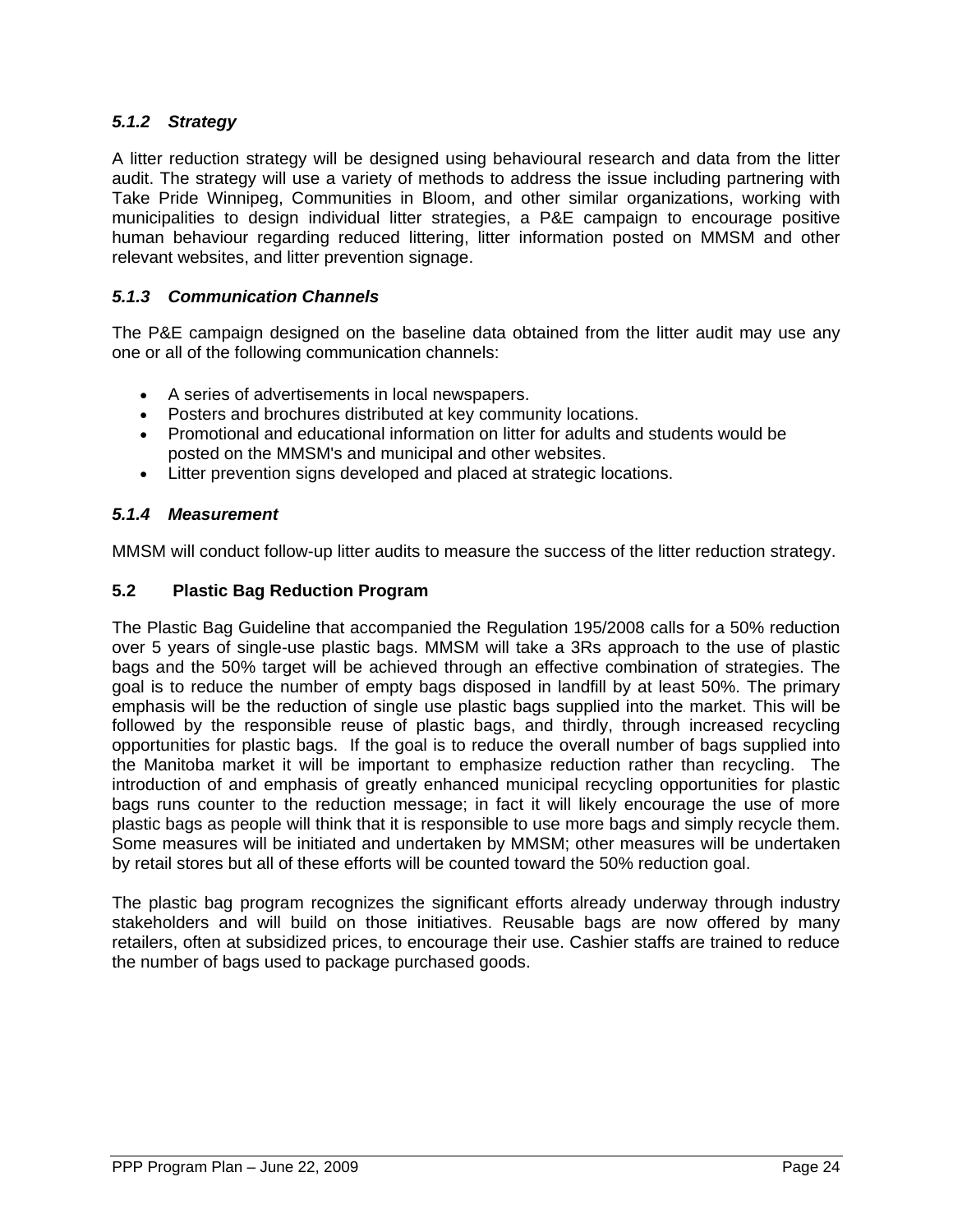### *5.2.1 Measurement*

In order to measure progress toward the 50% reduction target MMSM will need to establish a baseline number of bags supplied into the market. As such, MMSM will require:

- Stewards to report the units and weight of plastic carry-out bags.
- Retailers to report on the number of reusable bags they sell or distribute annually.

Retailers could also use the MMSM data reporting system to track in-store collected tonnes and reusable bags sales thereby simplifying the reporting at a single reporting window.

### *5.2.2 Strategy*

MMSM and the plastic bag stewards including retailers will take a multi-pronged approach to achieving the ambitious target set forth in the Plastic Bag Guideline.

### *a) Plastic Bag Reduction*

Reducing the number of plastic bags supplied into the market is the single most effective measure that industry can take to reach the target. This will be achieved through the following means:

- Further enhancement of opportunities to acquire reusable bags in retail stores.
- Focused in-store messaging about the benefits of reusable bags
- Continued and increased promotion of plastic bag best practices to further reduce the number of bags provided at retail
- The use of a fee for plastic bags, where retailers choose to do so, as an incentive for consumers to choose reusable bags

### *b) Plastic Bag Reuse*

Plastic bags are commonly purchased and used to dispose of kitchen, bath, or animal wastes. Consumers will be encouraged to reuse single use bags in their home or workplace rather than purchasing new plastic bags to dispose of wastes. Additionally, consumers will be encouraged to reuse plastic bags for other domestic uses rather than disposing of them after a single use.

### *c) Plastic Bag Recycling*

The plastic bag recycling program will have two major complementary components.

### *1. Plastic Bag Collection*

A Plastic Bag Recycling Program will be developed that will include the collection of empty plastic bags at retail store locations and at select municipal locations. Currently over 120 retail locations in Manitoba accept clean empty plastic bags for recycling. The intent of the Plastic Bag Recycling Program is to increase the number of drop-off locations to ensure that Manitobans have reasonably convenient access to plastic bag drop-off locations.

In addition to retail drop-off locations alternate locations within communities will be identified and developed in conjunction with municipal authorities. This program will be cost shared on an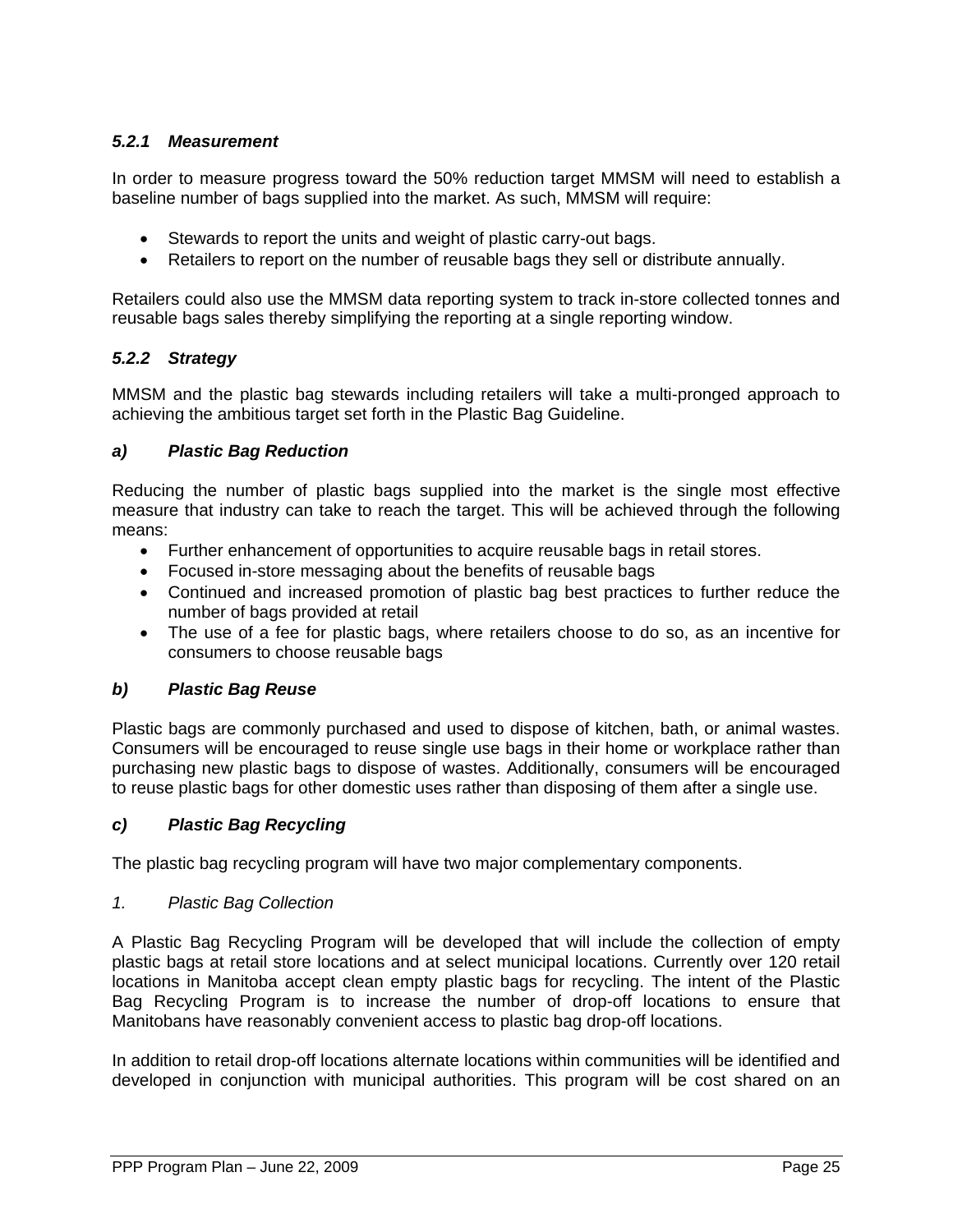80:20 basis with municipalities or other service providers. The following types of plastic bags will be included in the Program:

- Plastic grocery bags
- Plastic retail bags with string ties and rigid plastic handles removed
- Plastic newspaper bags
- Plastic dry-cleaning bags

MMSM will evaluate the impact of biodegradable bags on the recycling system.

### *2. Plastic Bag Recycling Combined with School Education*

A school-based program will be developed based on the model piloted by Take Pride Winnipeg, which conducted a two-week plastic bag recycling campaign in 2008 in conjunction with over 80 Winnipeg schools. The proposed program will link education with direct recycling efforts, thereby creating impacts much greater than only the environmental benefits of recycling plastic bags. MMSM will explore opportunities to expand this program with take Pride Winnipeg or an alternate service delivery organization. A significant component of the Program will involve the education of school children on the benefits of reducing the use of, reusing, and recycling plastic bags.

### *5.2.3 Plastic Bag Research and Development*

MMSM will investigate and evaluate additional opportunities to affect positive environmental impacts associated with the use of plastic bags. This will include:

- Assessing the impact of minimum thickness guidelines including the net environmental cost/benefit.
- Encouraging the use of increased recycled content in single-use plastic bags.
- Evaluating the use and impact of bio-degradable bags, particularly addressing the impact on recycling systems
- Exploring opportunities through the PPP Market Development activities for local processing

### *5.2.4 Education and Promotion*

MMSM will create a Promotion and Education (P&E) campaign that will educate consumers about the benefits of reducing their usage of plastic bags and of opportunities to recycle their bags. This campaign will consult with key stakeholders, including the Province of Manitoba and municipalities about the P&E program. At this time it is not known what portion of litter is comprised of plastic bags and the proposed litter study (see Section 5.1) will establish a baseline that will inform further litter reduction efforts.

### *5.2.5 Reporting and Monitoring*

The MMSM Annual Report will report on activities and progress made toward the Plastic Bag reduction target. This report will include activities related to plastic bag reduction, and reuse, plastic bag recycling, and industry efforts to increase the percentage of recycled content in plastic bags.

Total Year 1 cost - \$300,000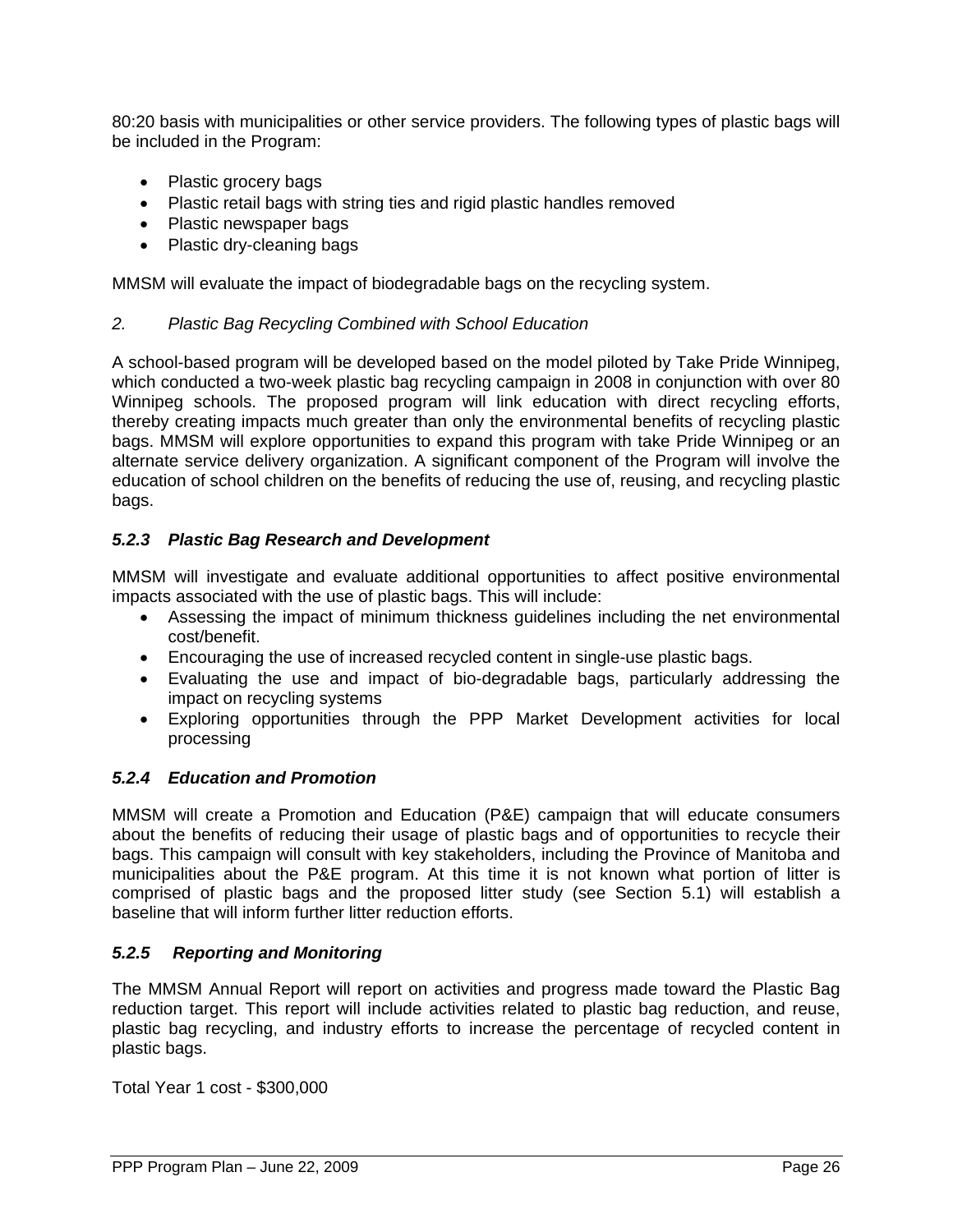# <span id="page-32-0"></span>**5.3 Enhanced Beverage Container Recovery Program**

### *5.3.1 Best Practice Beverage Container Recovery Program*

The PPP Guideline calls for a 75% recovery rate for beverage containers. In order for MMSM to develop a comprehensive and effective beverage container recovery strategy several key steps are required.

Firstly, the actual used beverage container recovery rate in Manitoba is not known and has never been measured accurately. Estimates for beverage container recovery have been as high as 60%, based on a third-party study conducted in 1999 for the Manitoba Product Stewardship Corporation. There is currently no beverage container recovery data tracking system in place and the MPSC data which is collected is grouped by material type, e.g. PET plastic which includes beverage and non-beverage PET plastic. Information regarding the informal recovery systems (e.g. not-for-profit groups that collect aluminum cans for their scrap value), is not quantified. There are no data on the volumes of beverage containers that are potentially recoverable from key point-source generators including convenience stores, IC&I facilities, and through public space and public event collection programs.

In order to create an effective and sustainable multi-year beverage container recovery strategy, a key first step is to obtain solid baseline and key operational planning data. A robust data tracking system is required to establish a solid baseline of current used beverage container recovery rates, and will include the following:

- An audit of the number of beverage containers recovered through multi-material collection programs and other voluntary collection efforts
- An identification of programs which collect from IC&I locations
- An attempt to measure or estimate of material exports outside of the province

This data tracking system will be created and implemented in Year 1 and will provide the mechanism for monitoring and reporting on used beverage container recovery in subsequent years.

Secondly, in order to inform the development of an effective strategy, behavioural research will need to be conducted during the first year of the program to identify opportunities and messages most effective for Manitoba-specific circumstances. This research will also include reviewing strategies used in other multi-material jurisdictions that may be applicable to Manitoba.

Thirdly, the effectiveness and costs associated with public space and public event recycling will be evaluated through pilot collection projects. Based on these results, vendor standards for recycling at public events and spaces will be developed including identifying linkages to proven incentives to increase recovery performance. P&E related to beverage container recovery will be developed and piloted in conjunction with broader environmental curriculum in a select number of schools. The effectiveness of this P&E channel will be measured for potential application on a broader basis. The lessons learned from these pilots will be peer-reviewed with program operators with similar initiatives in other jurisdictions in order to inform the Manitoba Enhanced Beverage Container Recovery Strategy going forward.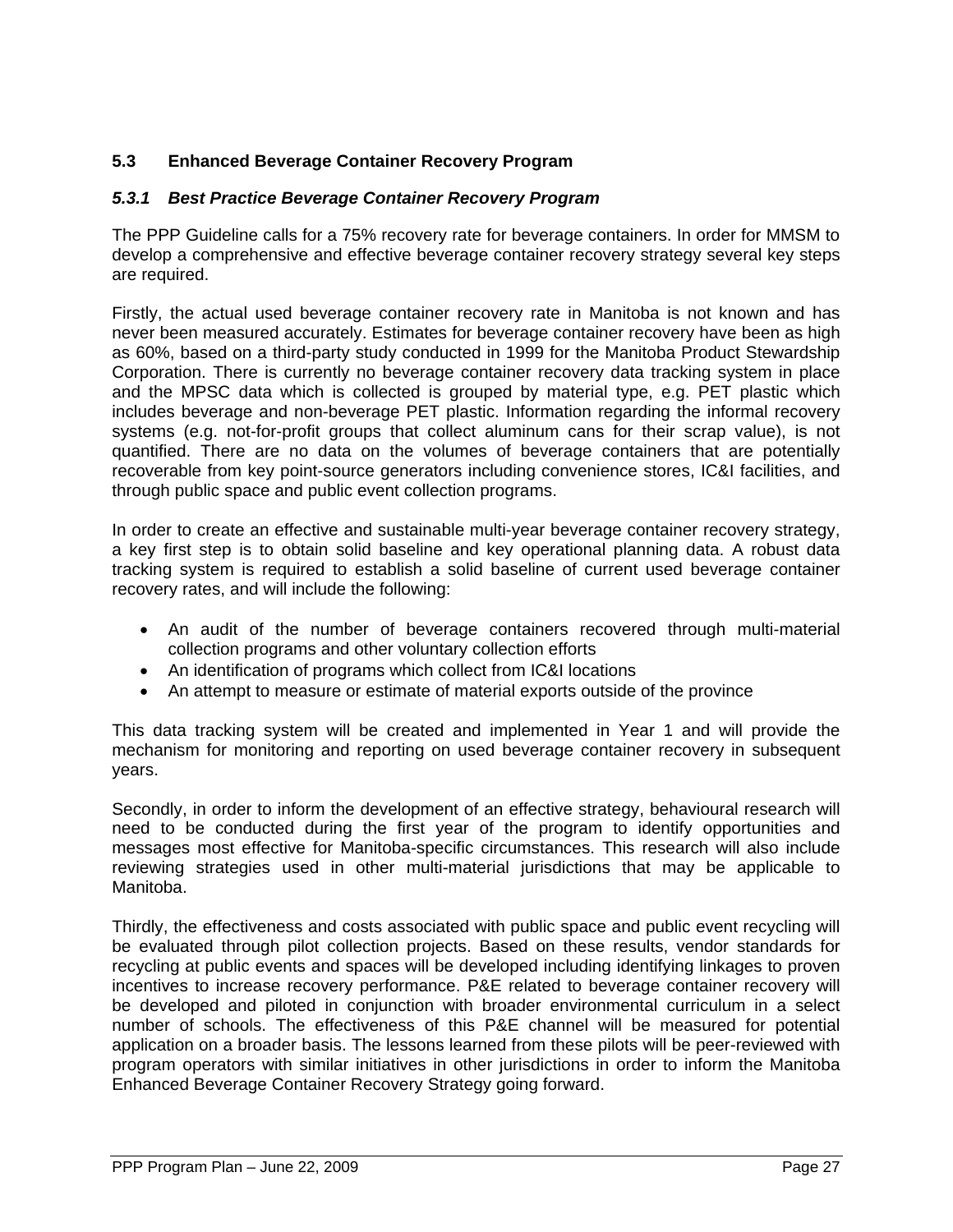In Year 1, MMSM will establish a beverage container program steering committee that will evaluate the baseline data by recovery sector, the lessons learned from the pilot projects and school based Promotion and Education, and behaviour research results to design and implement the enhanced recovery strategy beginning in Year 2. The Enhanced Beverage Container Strategy will include at a minimum the following elements:

- Public space recycling
- Select public event recycling
- Enhanced P&E including in schools
- Select IC&I recovery programs
- Detailed monitoring of beverage container recovery performance

Total Year 1 Cost - \$675,000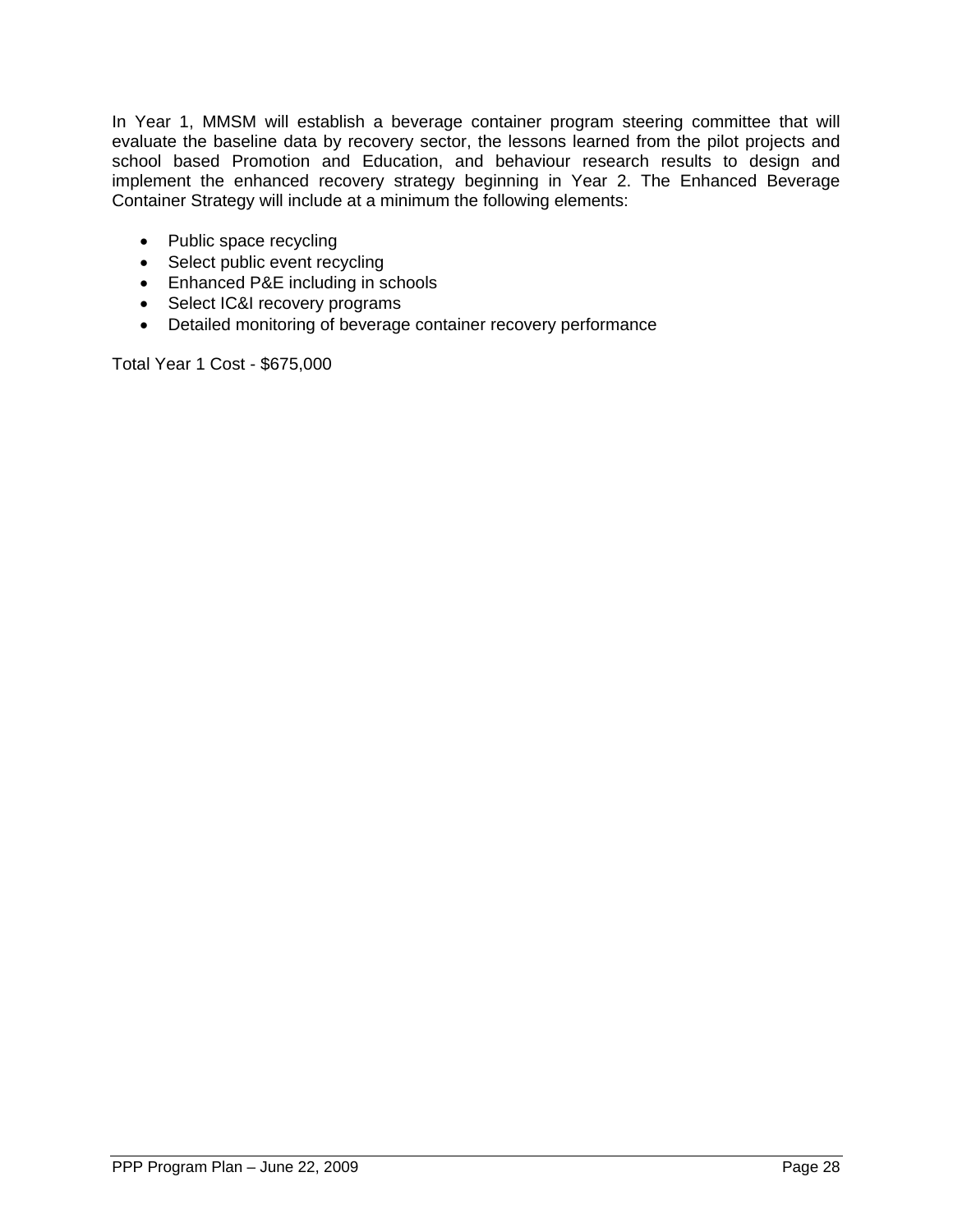# <span id="page-34-0"></span>**6.0 Promotion and Education**

This section describes the promotion and education (P&E) activities that will support the objectives of the PPP Program. The P&E described in this section is that P&E that applies to the entire Program<sup>[6](#page-34-2)</sup>. Drawing extensively from the experience of developing and implementing P&E programs for stewardship programs in other jurisdictions, the P&E program developed by MMSM will be developed around two distinct "communication" components.

The first component is identified as "operational" communication support, meaning the strategic and tactical activities required to support operational functions. Examples of this kind of communication support would be steward and stakeholder specific newsletters, and informational webinars, and providing timely information for the corporate website.

The second component is identified as "consumer" P&E, which will target consumers and generators of PPP waste to participate in the Program.

The following sections describe the plan to support these two communications components. which promote the call to action –increased recycling—directly to target audiences. This involves employing a wide assortment of social marketing tools to reach people with messages that capture their attention, prompt them to absorb information and motivate them to adopt and maintain the desired behaviour.

Examples might include such activities as earned and paid media, educational programs directed at the appropriate student level, point of sale information, and a public information section of the website.

### <span id="page-34-1"></span>**6.1 Project Management of the P&E Activities**

### *6.1.1 Step one - Strategic Communication Plan*

The first step in developing the communication approaches for both operational support and consumer P&E is to prepare a strategic communication plan. It will provide the background, rationale and work plan that will serve as the roadmap for the implementation of the program plan. Communication activities will begin well in advance of the commencement of the program; this will allow adequate time to prepare and inform stakeholders, and to deploy communication tools in anticipation of the launch date. The communication strategy will be dynamic and revised and updated annually to ensure it continues to reflect new developments and new diversion plateaus over the life of the program plan.

Research is a key building block of an effective communication strategy and will be used to inform the development of the strategic plan. It also is necessary to establish the creative elements needed to generate social marketing messages that resonate with the various audiences and that will trigger the desired responses from the various target audiences. (Notethese may differ from one audience sector to another.) The need for a proper investment in research is discussed later in this section.

<span id="page-34-2"></span> 6 Note that the Litter Reduction Program, Beverage Container Enhanced Recovery Program, and the Plastic Bag Program all have P&E activities included with those programs that are in addition to the P&E described in this section.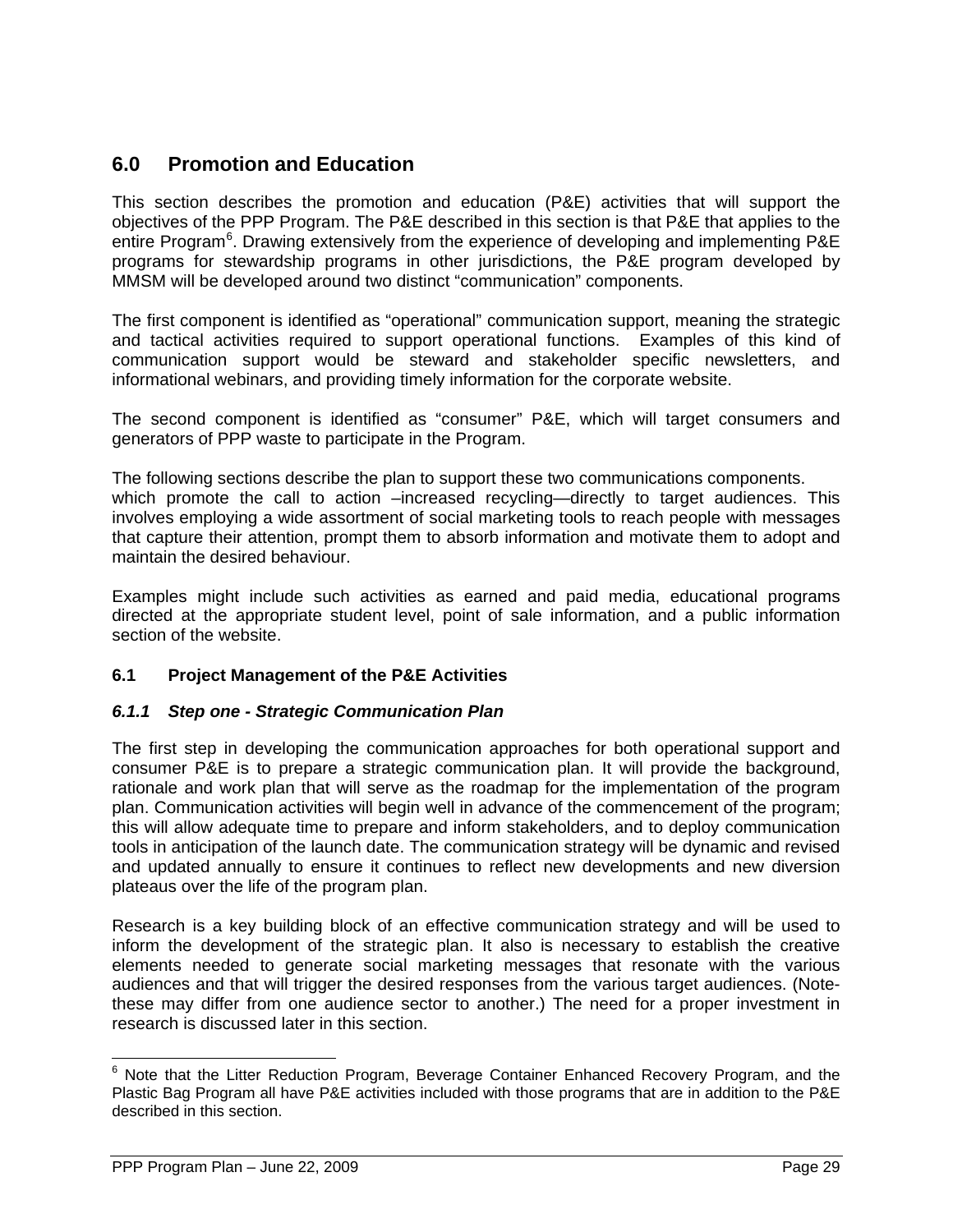### *6.1.2 Operations Communication Support*

It will be necessary to understand the expectations of the key stakeholders and the most effective means of reaching them. Key stakeholders include (but are not limited to):

- Stewards
- Government of Manitoba
- Municipalities
- Schools offering recycling education
- Service Providers
- Environmental organizations
- Citizens advocacy groups

A brief online survey tailored to each stakeholder group (depending on their relationship with MMSM) can provide a baseline of information to help establish tactical approaches.

Stewards will require regular communication to help them prepare to meet their obligations. Communication tactics likely will include (but not be limited to) a corporate website containing a broad range of technical information tailored to key stakeholder needs, reporting and filing guidebooks, an e-newsletter, periodic meetings/consultations, formal letters of notification and sector webinars or webcasts.

In order to implement communications with stakeholders a database will be developed of organizations with contact coordinates as well as a systematic process that ensures that each regularly gets the communication vehicles designed for them.

The strategic approach to communications with these operational audiences will be detailed in the communication plan.

### *6.1.3 Consumer P&E*

The primary goal of the consumer P&E program is to increase the diversion and recovery rates of PPP through residential collection, public spaces and public event recycling.

### *a) Audience Segmentation*

Segmentation of the various target audiences will be complex given the goals of the program. Target audiences will be segmented into the following groups, which will include, but are not limited to, the following:

- 1. Residents who are being encouraged to recycle at home and in public spaces. This group can be further subdivided into the following:
	- Those who are already recycling to a relatively high performance level
	- Resistant adopters who need to have perceived barriers to recycling removed before they are open to persuasion
	- Resistors who do not recycle now and who will not likely be motivated to voluntarily recycle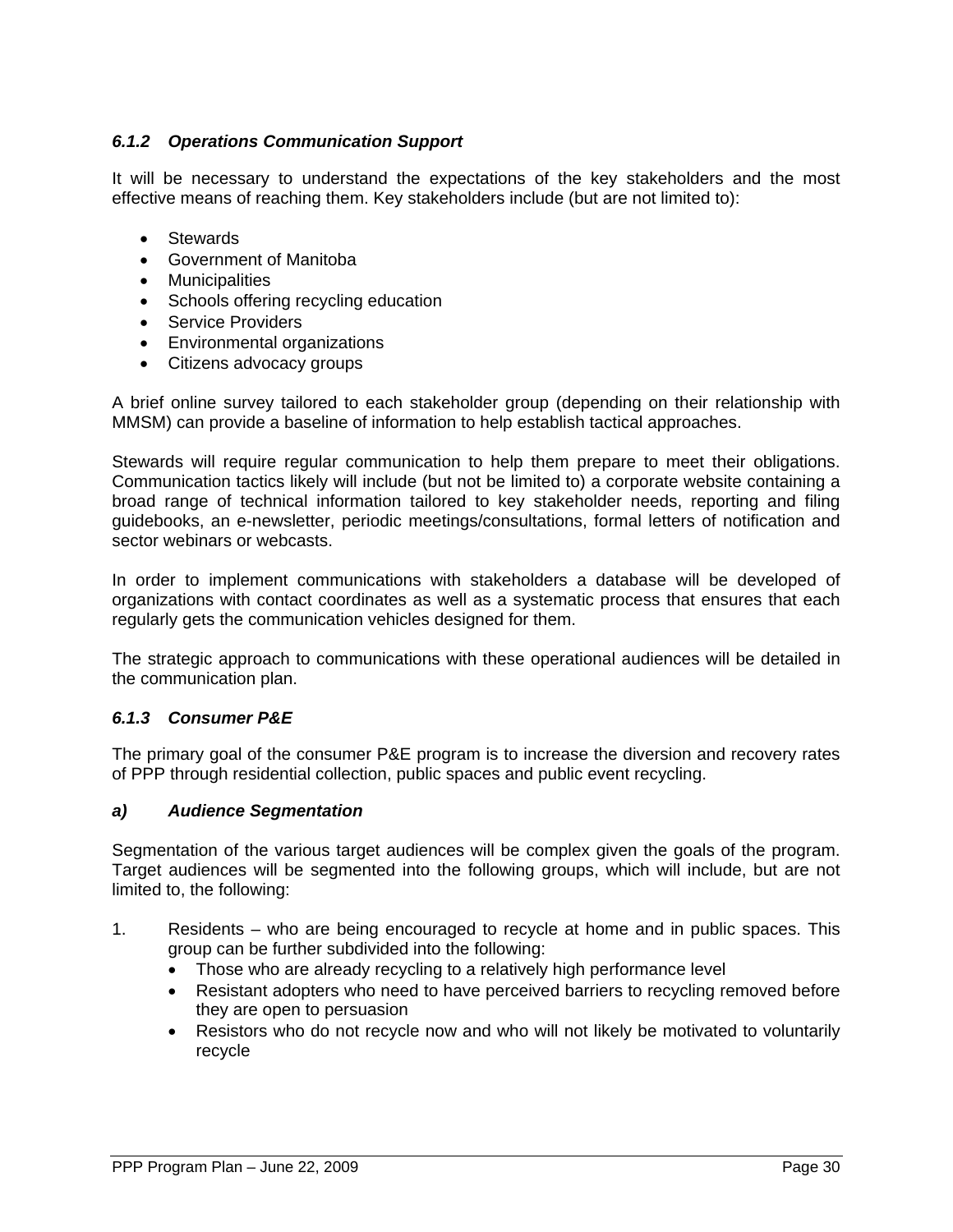# **6.2 Empirical Research Required to Support Effective Social Marketing**

MMSM will conduct both qualitative (via focus group) and quantitative (via survey) research.

It has been a number of years since opinion research has been utilized as a communication tool for recycling in Manitoba, and the data is dated. Research not only underpins an effective communication strategy, it also establishes the benchmark against which progress is measured and provides key success indicators.

This P&E plan provides for both qualitative and quantitative research to take place during the program pre-commencement period. It is important to conduct this research before any major P&E campaign begins so that the benchmark is not skewed by exposure to promotion messages. At the end of Year 1, tracking quantitative research should be conducted again and thereafter scheduled annually.

Qualitative research will be conducted with representatives of the target audiences to discuss and probe attitudes and behaviours pertaining to recycling. It also may be necessary to test concepts for creative messages and images that can be used in paid media to promote the recycling goals of the program. Qualitative research after the pre-commencement stage will be conducted on an as-needed basis; for example, if a change in creative direction is required.

# **6.3 Audit of Communication Materials Used by Municipalities**

As an additional step in establishing a baseline for P&E development, MMSM will in Year 1 conduct an audit of existing communication and P&E materials used in municipalities and other sectors. Opportunities may exist to utilize existing communication channels effectively on a broader scale.

# **6.4 P&E Advisory Committees**

For the purposes of soliciting input into the P&E component from organizations that have an important stake in the outcome of the program and/or expertise in marketing, MMSM will consider creating two P&E Advisory Committees, as follows:

- 1. Municipal Advisory Committee: comprising municipal staff responsible for P&E to discuss P&E issues,
- 2. Industry Advisory Committee comprising representatives concerned about/ interested in P&E activities, e.g. to discuss messages and appropriate descriptive language, to review strategic P&E approaches

# **6.5 Campaign Key Messages**

The campaign messaging will include development of a program slogan and image that would reflect the positive benefits of recycling in Manitoba. This brand would appear on all corporate, operational and P&E materials building over time to be instantly linked with the benefits of the program. Careful attention will be given to defining the differences between key messages around "reducing" as compared to "recycling".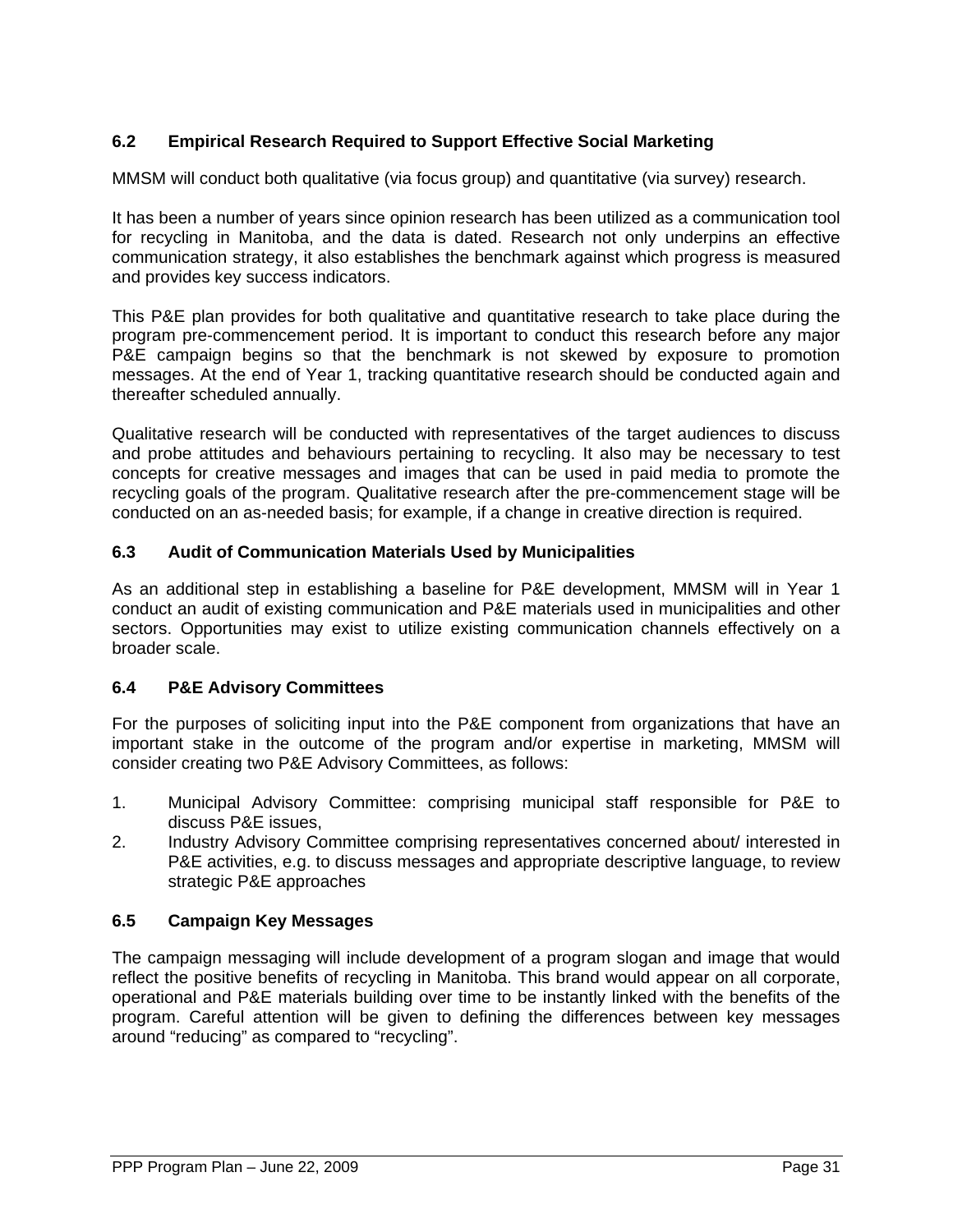# **6.6 Guiding Principles of Social Marketing P&E**

Social marketing is the practice of illustrating that a change in behaviour can result in personal as well as social benefits. Typically, a mix of communication tools is used to motivate audiences to adopt the desired behaviour voluntarily. Social marketing is framed by research and evaluation in order to ensure that P&E investments are made from a knowledge base and monitored for effectiveness. Key features of strategic social marketing techniques include these steps:

- Using a variety of tools to build awareness
- Establishing a personal interest in the subject matter
- Educating the target audience concerning the action that would be required
- Motivating action (providing a "call-to-action")
- Reinforcing/rewarding the newly adopted behaviour (by providing information about results)
- Reminding the target audience of the benefits of the behaviour in order to help establish it as normative

The P&E activities focusing on these steps will be set out in a strategic communication plan.

# **6.7 Tactical P&E Activities**

Depending on the development of the communication strategy and the approved operational and P&E budget, P&E tactics could include (but necessarily be limited to):

# *6.7.1 Media and Point-of-Sale information*

- Paid media (print) would require a moderately weighted print media campaign designed to reach identified target audiences and focusing on the recycling message only.
- Earned Media news releases and stories that would be disseminated throughout the year.
- Point-of-Sale (POS) production of recycling promotional materials placed at POS of recyclable packaging and printed paper or at another strategic place of deployment. This initiative will be coordinated with the retail sector. Generic POS information will be coordinated by MMSM and made available to any retailer; specific retailers may need more specific POS information relating to the majority of their product or recycling opportunities.

# *6.7.2 Training and Education*

- Elementary School Education Program Resource Conservation Manitoba (RCM) is already successfully engaged in student training and education on recycling matters. However, because of budget restrictions, this outreach is restricted. With additional funding support RCM would be able to expand its outreach to students. In addition, an opportunity exists to provide elementary school teachers with educational tools to help them teach students about recycling.
- MMSM will provide a program to assist post-secondary institutions to recover PPP materials. This will be an enhanced version of the previous STAR Plus program initiated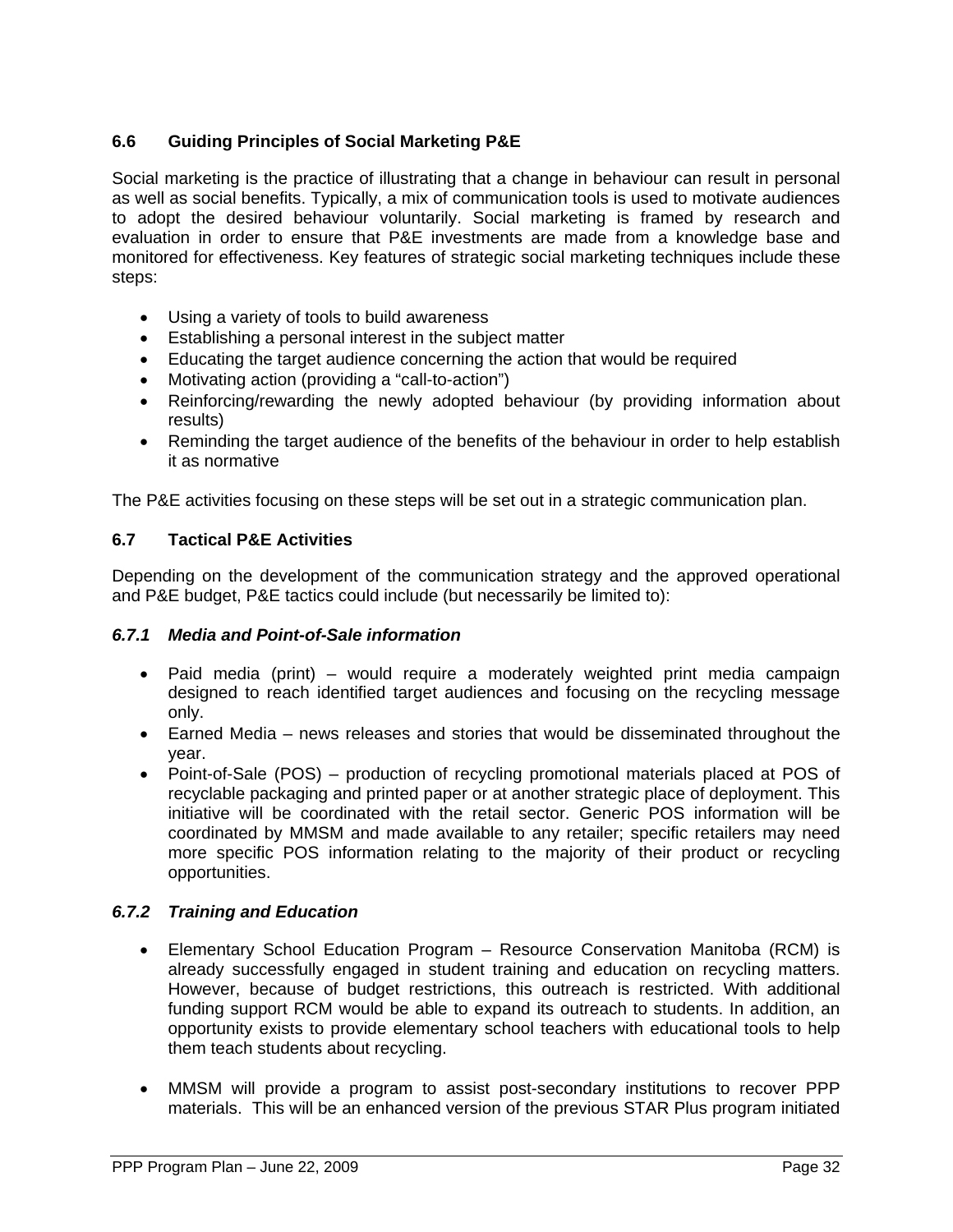by MPSC and will be integrated with the core values and communication of MMSM. MMSM may deliver this program though its own staff or in partnership with another ENGO.

- The Department of Education and Training, Manitoba Government, has indicated that it will sustain the funding for the Education for Sustainable Development program. MMSM will ensure that private independent schools that do not qualify for this funding will receive funding for recycling programs at their schools. The funding and communication will be integrated with education programming offered by MMSM.
- Website the MMSM website will have a consumer-friendly public interface that will provide information on what can be recycled in each community, as well as general information about the benefits of recycling.

# *6.7.3 Launching Program*

- Launch Event after finalizing the nature of the launch event the first flight of paid media should be timed to coincide with program launch, supplemented by a press conference and media interviews.
- Earned Media proactive media relations is required to ensure media throughout the province has access to the launch story and a comprehensive media information kit. Public exposure to the launch event itself can be enhanced by including brief interviews with the Environment Minister, a key spokesperson for MMSM and showing recycling activities such as collection, processing and what new products are made from recycled materials.
- Media interviews proactive media relations at the time of the launch can generate media interview opportunities and this will help to generate awareness of the launch of the program and industry's role in it.

| Date                                                                 | <b>Stages</b>                                                                                                                                                                                                                                                                                                                                                                                                                                                                                                                                                                                                                                                                                   |
|----------------------------------------------------------------------|-------------------------------------------------------------------------------------------------------------------------------------------------------------------------------------------------------------------------------------------------------------------------------------------------------------------------------------------------------------------------------------------------------------------------------------------------------------------------------------------------------------------------------------------------------------------------------------------------------------------------------------------------------------------------------------------------|
| Pre-Commencement<br>(between Minister's<br>approval and launch date) | Select appropriate project management option for P&E activities<br>Establish Advisory Committees: Municipal and Industry<br>Research: Initiate benchmark qualitative and quantitative research that will include<br>testing messages, images and communication vehicles; undertake communication<br>audit of existing P&E materials used by Manitoba municipalities<br>P&E Strategic Plan: develop strategic communication plan to establish strategic<br>directions and tactics<br>Develop Launch and Year One Operational and P&E: determine how the program will<br>be launched on commencement day; deploy P&E prior to launch; implement<br>operational communication to key stakeholders. |
| Post Commencement:<br>Year 1                                         | First Quarter and repeat at two intervals: continue earned and paid media activities<br>Near Year End: initiate tracking quantitative research<br>IC&I research to identify target audiences and how to reach them                                                                                                                                                                                                                                                                                                                                                                                                                                                                              |
| Years 2 through 5                                                    | Tracking Research: conduct annual tracking research.<br>Annual Update: Review the P&E plan and revise according to the results of the<br>evaluation mechanisms, progress toward accessibility and target goals.                                                                                                                                                                                                                                                                                                                                                                                                                                                                                 |

**Table 6.1: Stages of Pre- and Post-Commencement Strategic P&E Activities**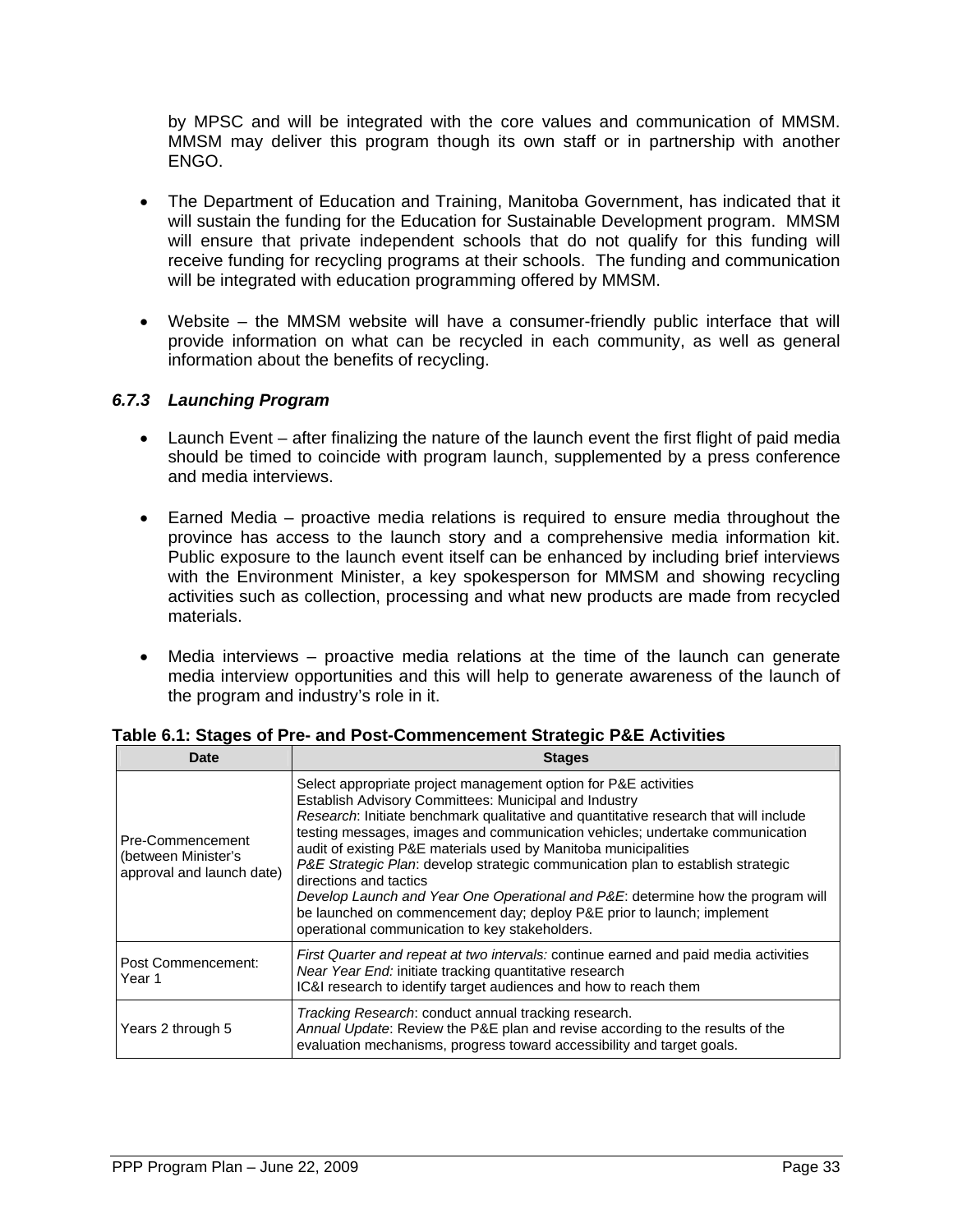# **7.0 PPP Program Fee-Setting Methodology**

Under Regulation 195/2008 a plan for a packaging and printed paper stewardship program must include provision for the orderly collection of revenues from subscribers to the program in balance with expenditures for the program. This section describes the detailed fee-setting methodology that will be employed by the PPP Plan. Specific Year 1 MMSM steward fees are detailed in Section 8.

# **7.1 Calculation Steps for Setting Material-Specific Fee Rates**

For year 1, MMSM has calculated material-specific fee rates as follows:

**Step 1.** *Determine the recovery rate* of each designated printed paper and packaging material based on:

- a. Dividing the total tonnes of each designated PPP waste reported recovered through municipal recycling programs by the total tonnes of designated printed paper and packaging waste generated in Manitoba;
- b. Sources of data
	- i. Data for the tonnes of printed paper and packaging waste recovered as reported in the annual MPSC Cost Monitoring Study for the previous year; and
	- ii. Data for the tonnes of printed paper and packaging waste generated as calculated by MMSM using available data from waste audit data;

**Step 2.** *Determine the net cost* of recycling each designated printed paper and packaging material based on:

- a. Calculating the average net cost of the recycling system per tonne of recyclables over the previous three years, and
- b. Multiplying the per-tonne cost by the number of tonnes marketed in the current year.
- c. The net cost of the recycling system in each year is determined by subtracting the revenue from the sale of each material type calculated as described below from the gross costs to manage each material type calculated as described below.
- d. Sources of data
	- i. Data for determining the gross cost to manage each tonne of each material in the municipal printed paper and packaging recycling system are determined through activity-based cost allocation studies<sup>[7](#page-39-0)</sup>;
	- ii. Data for determining the revenue attributable to each material determined through the material-specific revenue reported by municipalities in the Cost Monitoring Study for the previous three years;
	- iii. Data from the derived revenue from sale of each individual material

<span id="page-39-0"></span><sup>————————————————————&</sup>lt;br><sup>7</sup> Given the absence of data for Manitoba, material-specific cost data for year 1 are based on Stewardship Ontario data adjusted to reflect the mix of recycling programs in Manitoba.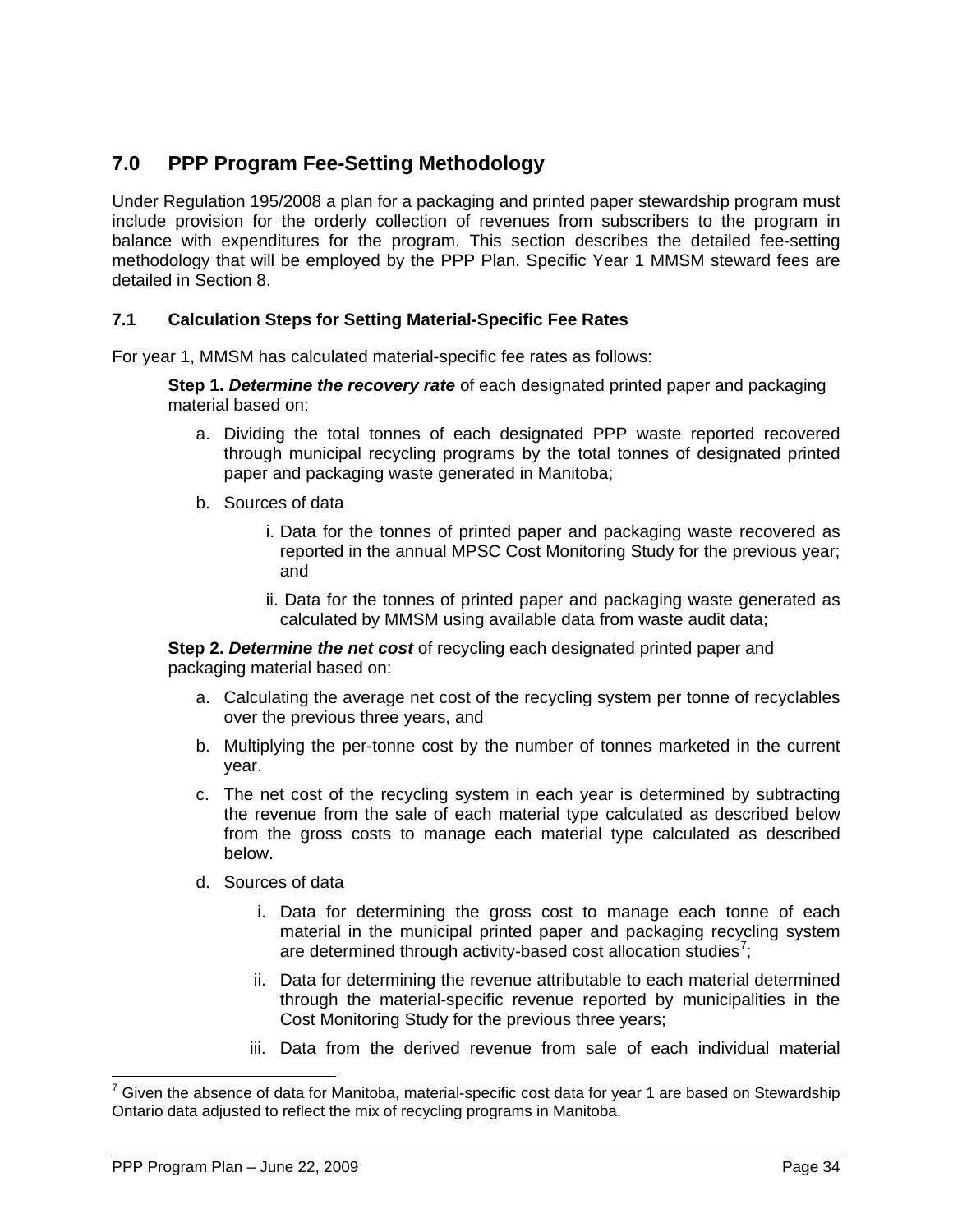resulting from revenue sharing agreements between municipalities and their contractors as indicated in the Cost Monitoring Study for the applicable year;

iv. Prorating the material-specific net costs using the gross cost and revenue data calculated above so that the sum of net cost for all materials is equal to the system net cost approved by the SRO for the purpose of calculating the MMSM payments to municipalities;

The data and calculations used for establishing material-specific net costs will be reviewed and approved on an annual basis by the MMSM Board of Directors using the best available data for that year.

Step 3. Allocate MMSM calculated municipal support payments<sup>[8](#page-40-0)</sup> to each material according to a three-factor formula described below. The net effect of the three-factor formula is to share the cost of diversion of printed paper and packaging waste in the most cost-effective manner equitably among the stewards of all designated materials.

- a. Net Cost A percentage of the payments to municipalities is allocated in direct proportion to the net cost to manage each material as calculated in Step 2.
- b. Recovery Rate A percentage of the payments to municipalities is allocated according to the relative percent recovery rate of each material as calculated in Step 1.
- c. Equalization A percentage of the payments to municipalities remaining after that allocated by the net cost and recovery rate factors is allocated based on both the cost to manage a material and recovery. Specifically, this is allocated in direct proportion to the calculated incremental cost for each material to achieve a common threshold percent recovery rate as specified by the MMSM Board.
- d. Sources of data
	- 1. Net Cost as calculated in Step 2
	- 2. Recovery Rate as calculated in Step 1
	- 3. Equalization using Net Cost as calculated in Step 2, Recovery Rate as calculated in Step 1, a threshold for recovery determined by MMSM and the following relative weightings of Net Cost, Recovery Rate and Equalization:

For Year 1: Recovery rate 35% weighting; Net cost 40% weighting; Equalization 25% weighting. The common threshold recovery rate for the equalization calculation is 60%.

**Step 4.** *Add any material specific market development and other program fees* that may be required to support investments to promote improved markets and recovery for specific materials. These fees may be used to create investment funds to be directed by MMSM.

 Each year, the MMSM Board will review and determine the need for additional market development fees on a material-by-material basis on an annual basis.

# **Step 5.** *Add a share of the direct MMSM delivery and administration costs and*

<span id="page-40-0"></span> $\overline{a}$ <sup>8</sup> Under the PPP Guideline accompanying the Regulation, stewards are obliged to pay municipalities 80% of the net cost of municipal recycling programs insofar as those programs are part of the printed paper and packaging recycling program.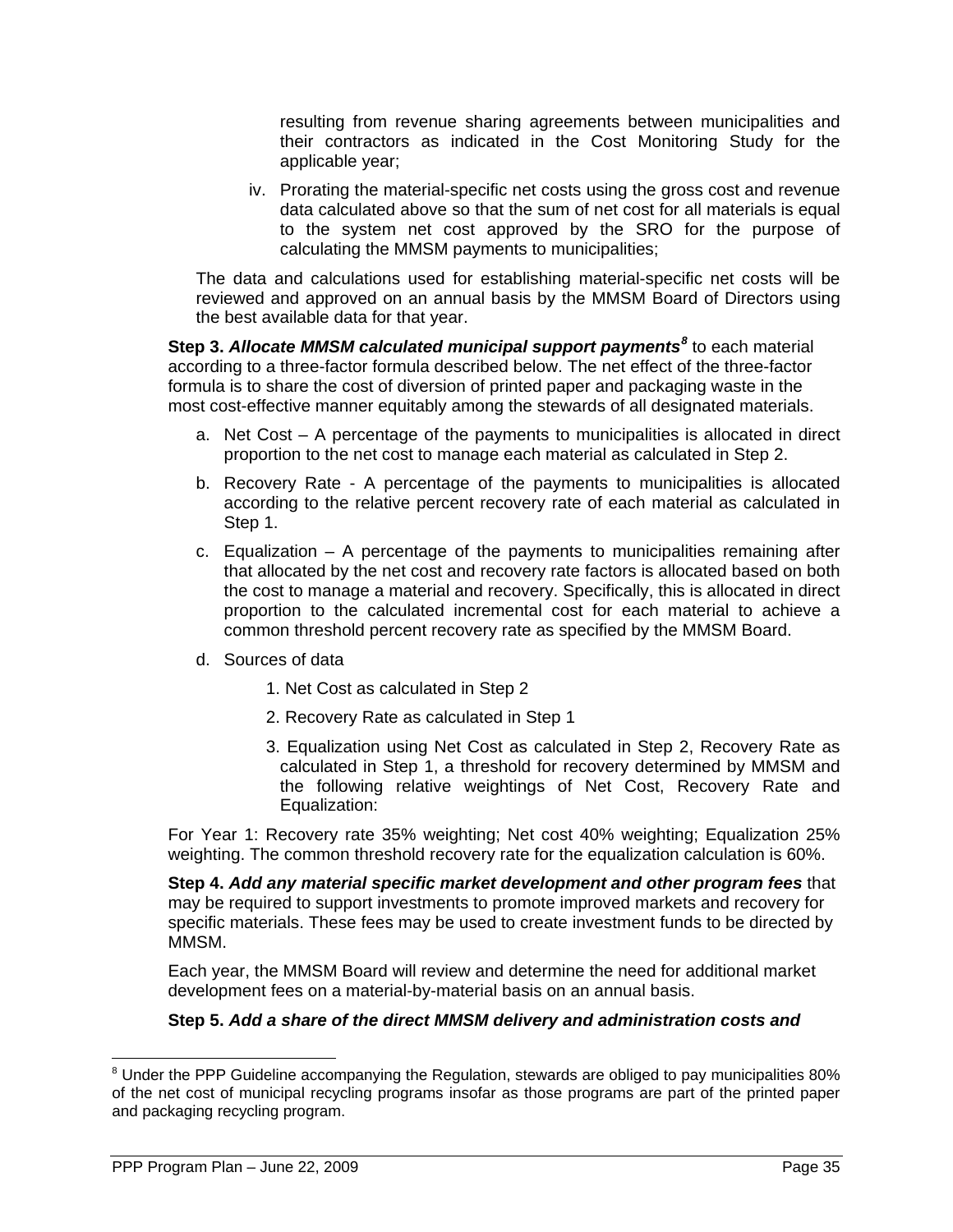*other external charges* to each material based on a calculation of the relative number of stewards reporting generation of each material and the relative quantity of each material generated (based on the MMSM calculated generation data described in step 1). The MMSM Board reviews and amends as necessary the basis for this allocation on an annual basis.

**Step 6.** *Calculate the total standard fee* applicable to each individual material type by summing the allocated share of costs and fees for each material as determined through steps 3, 4 and 5 above.

**Step 7.** *Calculate the standard fee rates* for each individual material type by dividing the total fee (step 6) for each material by the quantity, in tonnes, of that material generated as determined by MMSM from waste audit data.

**Step 8.** *Aggregate standard fees for some material categories* for the purposes of setting fee rates, as determined by MMSM. Standard fees will be aggregated within material categories where necessary to reflect similar fee rates for materials which are managed together and which have similar recycling performance. Fees within material categories typically will remain dis-aggregated when they are managed separately and when the recycling performance is different.

## **Step 9.** *Determine unit-based fee rates for stewards of products covered by enhanced program elements.*

Materials or products which are affected by enhanced programs will attract additional fees to cover the cost of those programs. These fees will be unit-based and will be determined by dividing the total cost of the initiative by the projected quantities of affected products or materials supplied for use into Manitoba.

For year 1 enhanced product specific programs include:

- Beverage recovery program
- Plastic bag program

Stewards with products or materials affected by these enhanced programs, will pay both the standard fees (currently weight-based) plus the relevant unit-based enhanced program fees.

Stewards not supplying materials or products affected by the enhanced programs will pay only the standard fees, but they will be required to report data on the units of packaging and printed paper supplied for consumption in Manitoba.

# **7.2 Proposed methodology for Setting MMSM Fees for Year 2**

MMSM will calculate the Year 2 fees for stewards using the same methodology as for Year 1, with specific modifications and improved data.

# *a) Year 2 Data Sources*

For Year 2, the calculation of fee rates in Step 6 of the methodology will use the quantities of designated PPP materials introduced into the Manitoba market on the basis of Stewards' reports received during Year 1, as well as the estimates from the most recent waste audit data.

The calculation of recovery rates in Step 1 of the methodology for Year 2 will use any additional waste audit data that will be available at the time of setting fees for Year 2.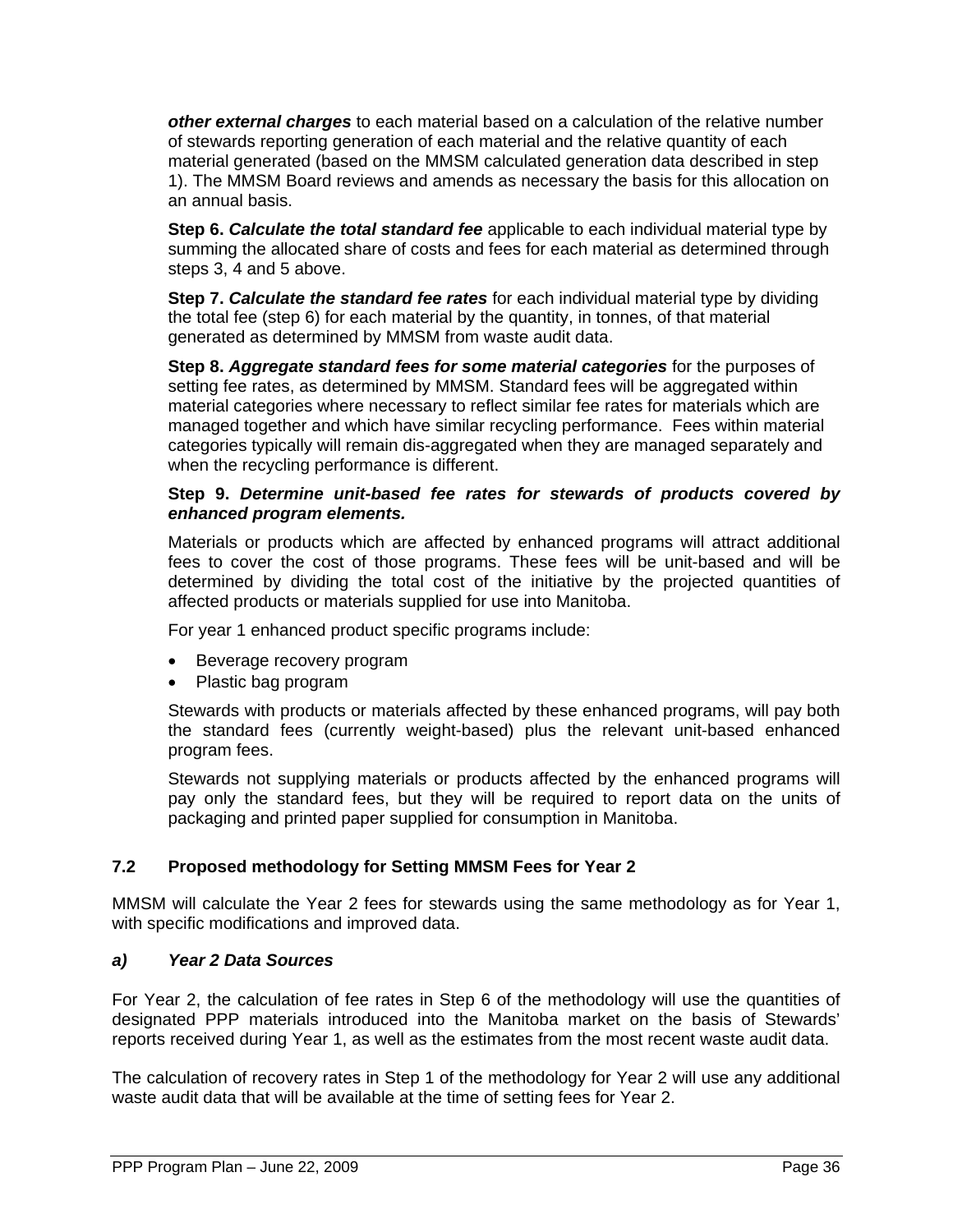# *b) Consideration of Possible Differences within Material Categories*

Following consultation on Year 2 fee-setting, the MMSM Board of Directors may consider adjusting the weighting of the three factors in the Year 1 methodology and the aggregation of materials within a material group. This action may be considered in order to account for possible differences in the collection and diversion performance achieved, and the relative cost to manage related printed paper and packaging or to meet other PPP Program Plan policy objectives established by the MMSM Board.

# *c) In the event of a fee shortfall or surplus*

After completing Step 5 of the Year 1 Program Fee-Setting methodology, the appropriate share of any shortfall or surplus in the total fees collected in Year 1 will be recovered or credited in Program Year 2 fees<sup>[9](#page-42-0)</sup>. This calculation will be based on the combination of:

- Any amount of fees either underpaid or overpaid by stewards of each material category for costs incurred during Year 1;
- Any deficit or surplus in the amount of common expenses incurred during Year 1, allocated on the same basis used to determine allocation of common costs (described in Step 5 of the Year 1 PPP Program fee-setting methodology); and
- Any credits to stewards to account for items managed directly by stewards but for which costs do not fall to the Program.

There are numerous factors that make it difficult to collect the full amount of fees owed to MMSM each year, including but not limited to such things as: non-payment and late-payment by Stewards, mergers and acquisitions, differences in sales between data at the time the fees were established and at which the stewards make payments, and higher or lower actual recovery rates on which payments must be made than had been projected for setting fees.

The amount of any surplus that the MMSM Board of Directors agrees to maintain from materialspecific contributions will be directed only to activities prescribed in the PPP Program Plan and fee-setting methodology in respect of the specific material categories for which the contributions have been made.

Any surplus or shortfall in total fees collected in previous years of the program over and above the amount required will be credited to or recovered from appropriate stewards over three years, in order to moderate changes to fee rates based on a combination of the amount of fees either underpaid or overpaid by each material and the same basis used to determine allocation of common costs (described in step 5). The MMSM Board of Directors will review and amend as necessary the basis for this allocation on an annual basis.

# *d) Unit-based fees*

As described in Sections 1 and 2, stewards will be required in Year 1 to report the units of each product supplied for use in Manitoba. These data will be used to determine whether MMSM fees in subsequent years can be based on units supplied rather than weight of each material, and if so, how unit-based fees might be implemented. Certain sectors, like the newspaper sector, will not be required to submit their data on a unit basis.

<span id="page-42-0"></span><sup>-</sup> $9$  It is anticipated that this step would carry forward into the fee-setting methodology in subsequent years.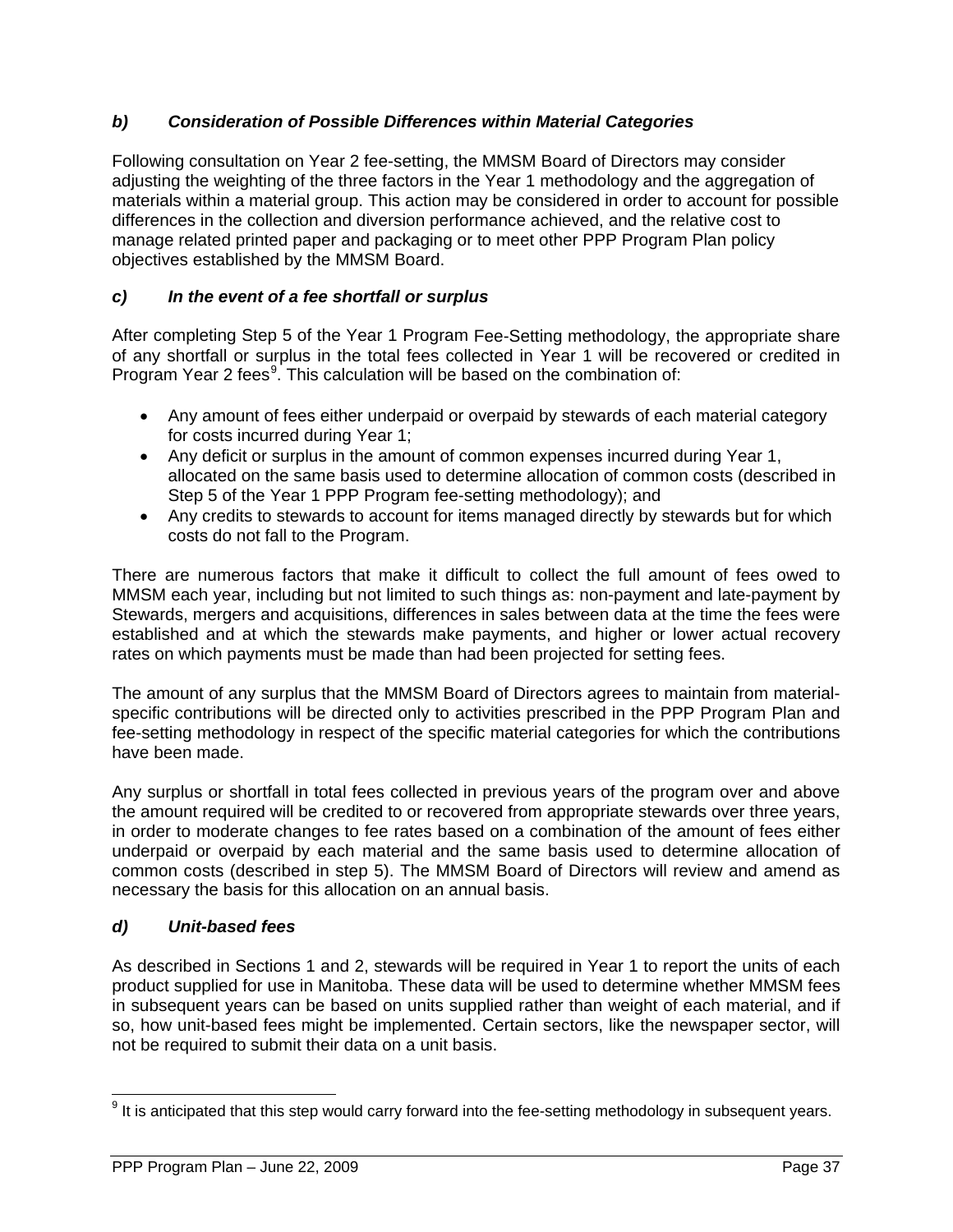# **7.3 Annual Fee Setting**

MMSM will establish steward's fees annually. Fee setting generally will be completed once the municipal datacall has been completed and verified. The datacall for both recovery and costs will be based on the calendar year. As such, fees for the following program year will be determined and approved by the MMSM Board of Directors before the end of October each program year.

The fees for Year 1 will be re-calculated in October, 2009 based on the cost data for 2008.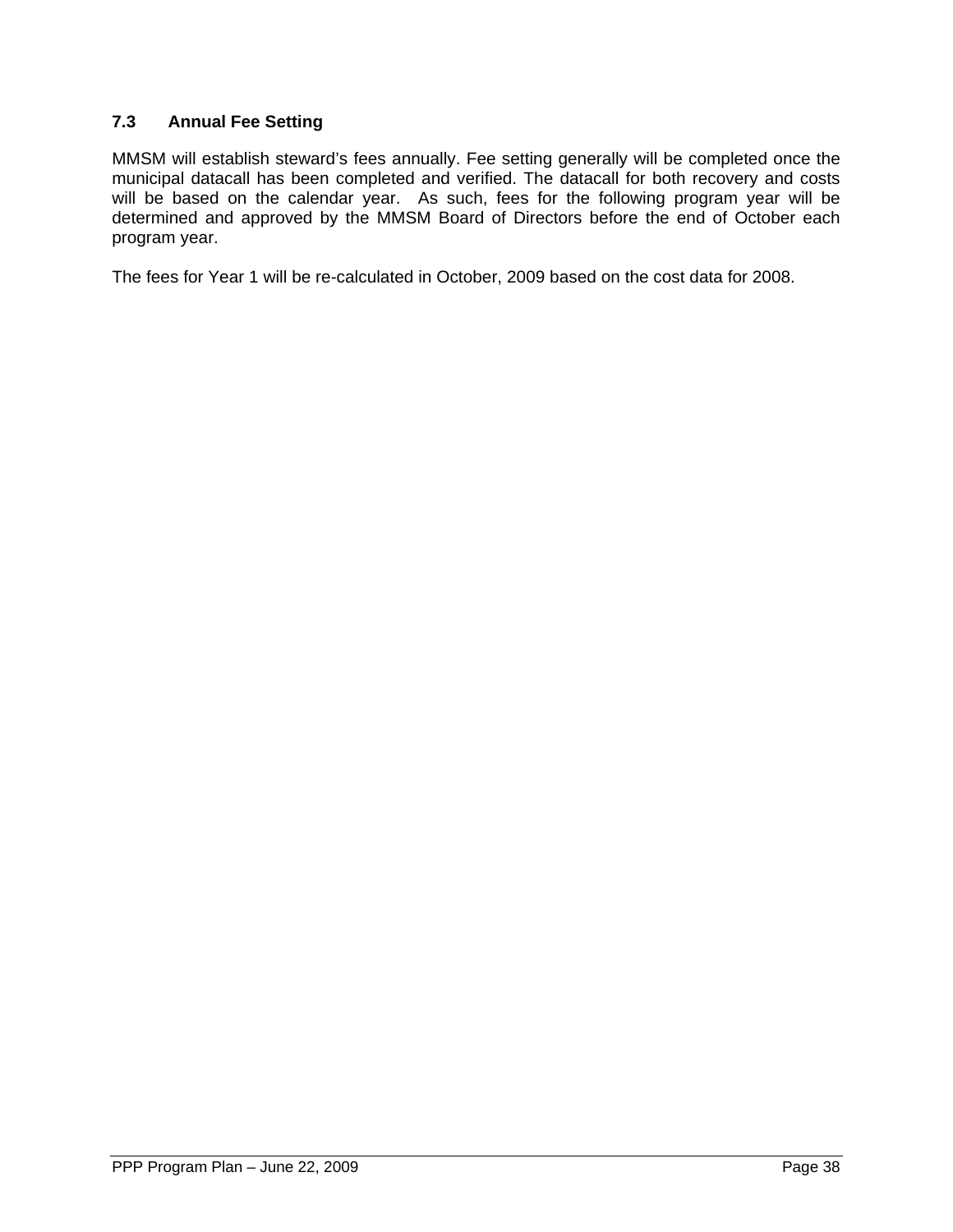# **8.0 Program Budget and Fees**

This section describes the preliminary MMSM budget and fees for year 1 and provides projections of the program cost for five years.

# **8.1 Year 1 Financial Obligation**

As required by the PPP Guideline, MMSM payments to municipalities are equal to 80% of the net cost of efficient municipal recycling programs.

The methodology used by MPSC to calculate the payments to municipalities will be continued for Year 1 of the PPP Program (the methodology is described in Section 3.1.3). The payments are based on a three-year average of costs in order to modulate swings in costs due to such factors as commodity prices. The calculation steps are as follows:

- 1. Determine the median net cost per tonne for each of last three years for each of the municipal population categories
- 2. Calculate the average of the median net cost per tonne over the previous three years, for each of the municipal population categories.
- 3. Multiply the three year average net cost by the quantity of material recovered in the most recent year, for each of the municipal population categories.
- 4. Sum the resulting net cost for all municipal groupings.

The *preliminary* financial obligation and fees for Year 1 of the PPP Program have been calculated using the cost data from calendar year 2005 through 2007 and recovery data for fiscal year 2006 through 2008, as shown in Table 8.1.

The Year 1 fees will be recalculated once the calendar year 2008 municipal costs and fiscal year 2009 recovery data are available.

|                                                                    | <b>Median Net Cost per Tonne (\$/MT)</b> |       |       |              |                       |                 |
|--------------------------------------------------------------------|------------------------------------------|-------|-------|--------------|-----------------------|-----------------|
| <b>Municipal Groupings</b>                                         | 2005                                     | 2006  | 2007  | 3 Year Avg.  | <b>FY08</b><br>Tonnes | <b>Net Cost</b> |
| City of Winnipeg                                                   | \$128                                    | \$165 | \$125 | \$139        | 42.531                | \$5,925,129     |
| City of Brandon                                                    | \$127                                    | \$173 | \$193 | \$165        | 2,309                 | \$380,106       |
| Population 5,001-15,000                                            | \$185                                    | \$168 | \$182 | \$179        | 12.402                | \$2,213,761     |
| Population $1,001 - 5,000$                                         | \$201                                    | \$199 | \$213 | \$204        | 8,530                 | \$1,740,662     |
| Population <1,000                                                  | \$247                                    | \$281 | \$341 | \$290        | 1,816                 | \$526,053       |
| <b>Net Municipal Cost</b>                                          |                                          |       |       | \$10,785,712 |                       |                 |
| Industry Payments to Municipalities (80% of 3-yr Average Net Cost) |                                          |       |       | \$8,629,000  |                       |                 |

**Table 8.1: Calculation of Preliminary Financial Obligation for Year 1 Fees** 

# **8.2 Cost of Other Program Elements**

# *8.2.1 Plan Development and Start-up*

The Plan Development and Start-up costs include the costs from when MMSM was formed in 2006 in anticipation of the pending Regulation, until the Program Plan is approved by the Minister (anticipated September, 2009). The source of funding for these costs includes both repayable loans made by stewards to MMSM, as well as a deferred payment agreement with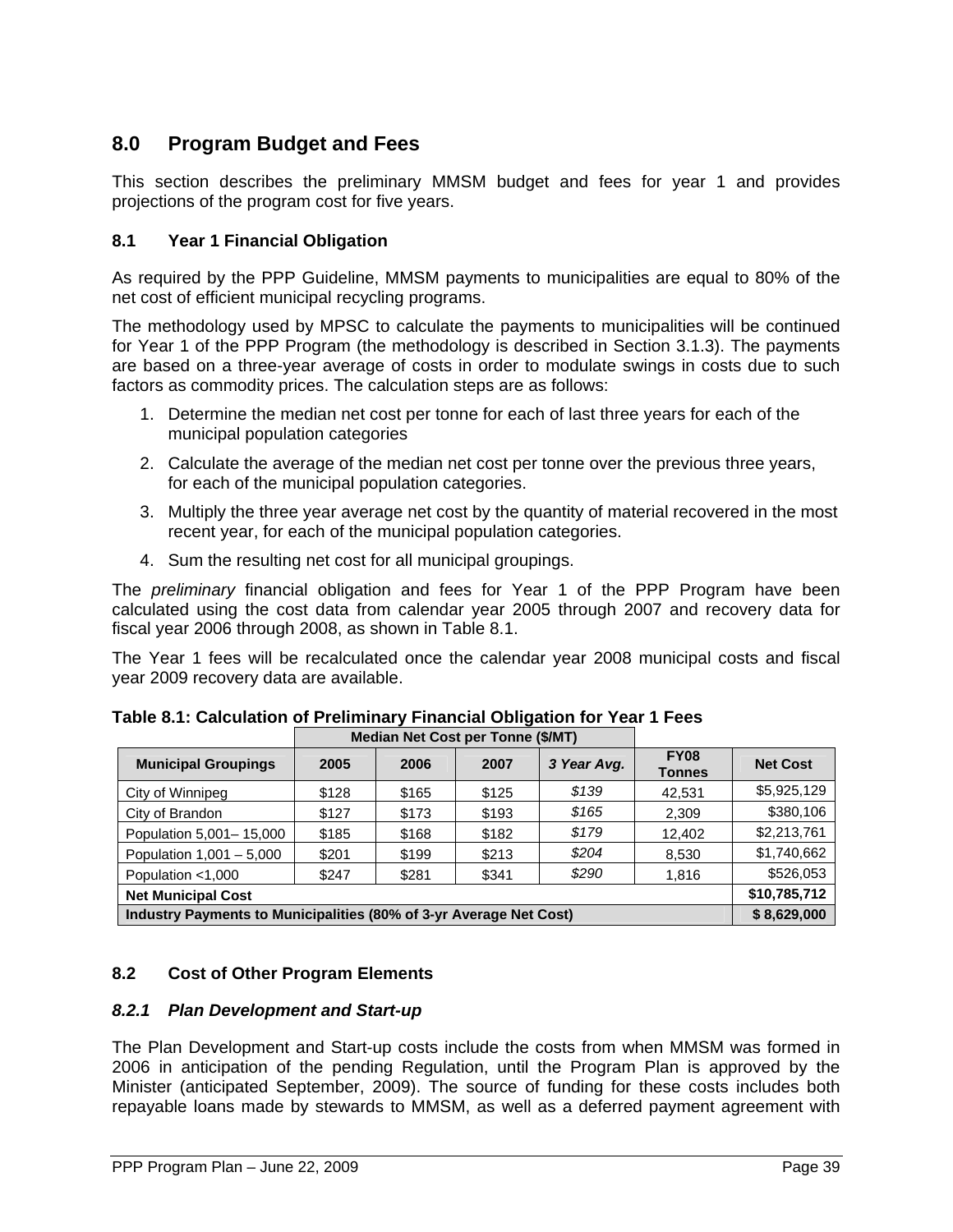CSR – Corporations Supporting Recycling (now evolved into StewardEdge). The repayment of the steward loans and StewardEdge fees will be made from steward fees in Year 1. The total for this three-year development period will be an estimated \$500,000.

The Implementation phase will begin after the Minister has approved the Program Plan and will end with the commencement of the Program anticipated April 1, 2010, and will cost an estimated \$1,000,000. These costs will include the development of the final fee schedule based on 2008 municipal program cost data, the full development of the Communication Plan including some preliminary public opinion research, the establishment of the steward data reporting system, and office start-up costs. The Implementation Phase costs will be financed through a \$100,000 repayable loan from stewards and a \$900,000 repayable non-interest bearing loan from the Manitoba Government. The \$100,000 steward loan will be repaid in Year 1 of the Program and the Manitoba Government loan will be repaid in equal instalments over three years.

# *8.2.2 Enhanced Program Cost Elements*

Other Year 1 Program cost elements include the costs described for each of the following in their respective Sections: the Enhanced Beverage Container Recovery Program (section 6.3), the Plastic Bag Reduction Program (Section 6.2), the Litter Reduction Program (Section 6.1), Market Development (Section 6.4).

| <b>Enhanced Beverage Container Program</b>       |                 |
|--------------------------------------------------|-----------------|
| <b>Behavioural Research</b>                      | \$75,000        |
| <b>School P&amp;E Pilots</b>                     | \$100,000       |
| <b>Public Space Pilots</b>                       | \$200,000       |
| Special Events Program                           | \$100,000       |
| <b>IC&amp;I Incentives</b>                       | \$50,000        |
| Program Management and Reporting                 | \$50,000        |
| Program Tracking and Data Management             | \$100,000       |
| <b>Total</b>                                     | \$675,000       |
| Anticipated Num. of beverage containers supplied | 431,940,200     |
| Projected unit fee per container                 | \$0.001563/unit |

**Table 8.2: Enhanced Beverage Container Recovery Program for Year 1** 

# **Table 8.3: Enhanced Plastic Bag Program for Year 1**

| <b>Enhanced Plastic Bag Program</b>       |               |
|-------------------------------------------|---------------|
| School Program                            | \$50,000      |
| <b>Winnipeg Collection Program</b>        | \$120,000     |
| PR and P&E Program                        | \$100,000     |
| Plastic Bag Management and Reporting      | \$30,000      |
| Total                                     | \$300,000     |
| Projected Num. of carry-out bags supplied | 200,000,000   |
| Projected unit fee per bag                | \$0.0015/unit |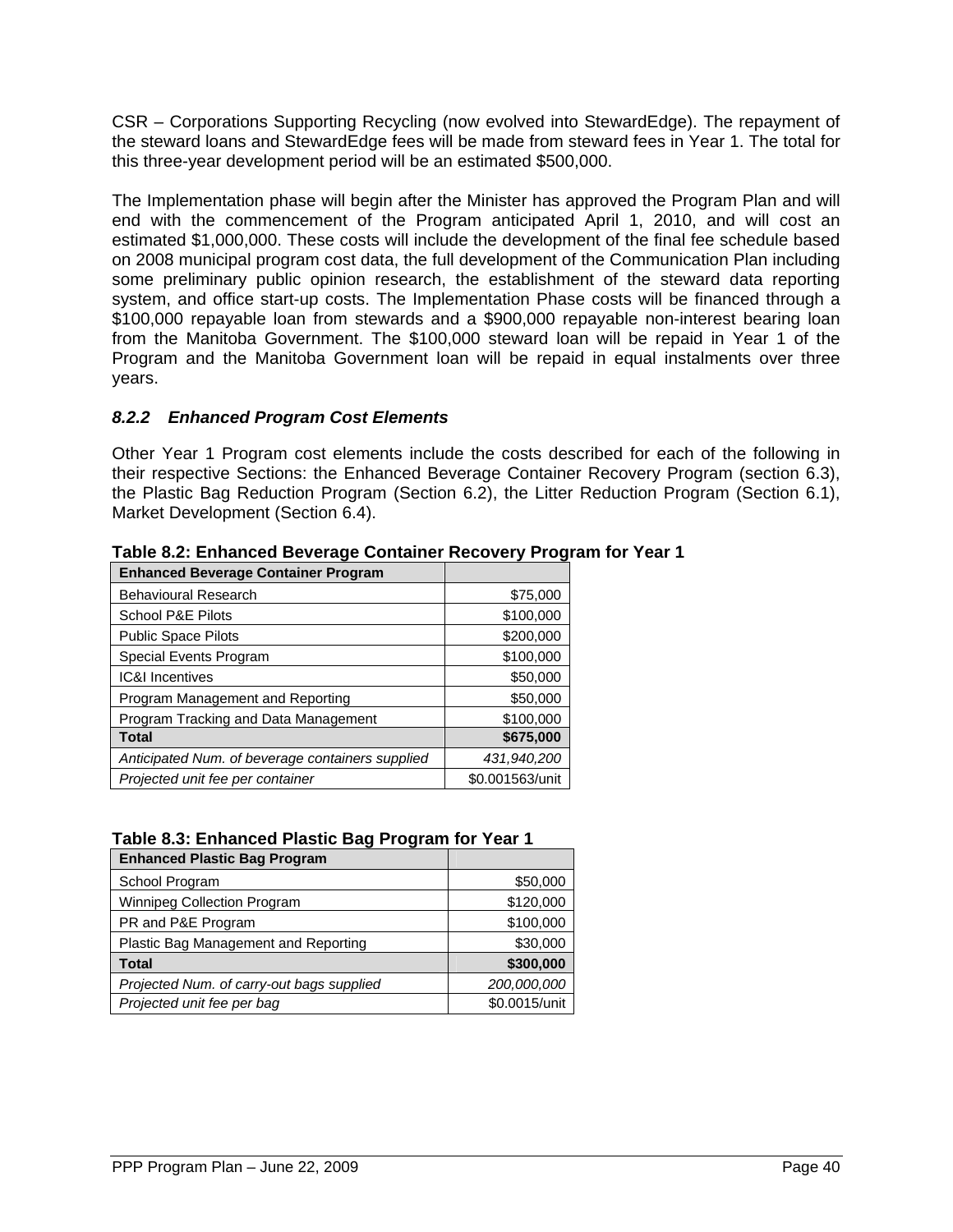# *8.2.3 Program Management Costs*

The Year 1 Program management costs include the costs of implementing the new enhanced programs, steward notification, registration, reporting, customer service, compliance, steward data reporting system, government relations, and the municipal datacall.

# *8.2.4 Year 1 Budget*

The following summarizes the Year 1 budget for the PPP Program, including support payments to municipalities, management costs, and enhanced program costs.

| <b>Preliminary MMSM Year 1 Budget</b>                               |              |
|---------------------------------------------------------------------|--------------|
| Payments to Municipalities                                          | \$8,629,000  |
| Program Start-Up & Plan Development                                 | \$500,000    |
| <b>Compliance Cost</b>                                              | \$50,000     |
| Market Development and R&D                                          | \$60,000     |
| PPP Program Costs *                                                 | \$1,318,333  |
| P&E, Anti-litter Campaign, Public Space Recycling, School Education | \$880,000    |
| <b>Continuous Improvement Process</b>                               | \$75,000     |
| <b>Base Program Total</b>                                           | \$11,512,333 |
| <b>Enhanced PPP Programs</b>                                        |              |
| Beverage Container Program                                          | \$675,000    |
| Plastic Carry-out Bag Program                                       | \$300,000    |
| <b>Enhanced Program Total</b>                                       | \$975,000    |
|                                                                     | \$12,487,333 |

**Table 8.4: Year 1 Preliminary Costs** 

*\* Includes program implementation costs totalling \$1,000,000 but amortized over 3 years.* 

# **8.3 Material Specific Fees**

The budgeted Year 1 Base Program costs are allocated to each material category using the feesetting methodology presented in Section 7. The Enhanced PPP Program costs are allocated to products also as described in Section 7. The following sections describe the calculation of Year 1 MMSM fees. The detailed calculation tables can be found in Appendix 6.

# *8.3.1 Base Fees*

Costs for the total support payments to municipalities (as described in Section 8.1) are allocated to each material category according to the three factor formula.

Recovery is determined as described in Section 5.4 using the quantities of material recovered as reported by municipalities and the estimated generation of each material based on curbside waste composition audits.

The net cost of managing each material is calculated by subtracting revenue from gross cost. The gross cost for each material is determined from activity-based cost studies conducted in representative municipal recycling programs. For year 1, because of the lack of reliable data from Manitoba recycling programs, material-specific gross cost data from Ontario programs were used and weighted to reflect the type of programs in Manitoba. These were calibrated to the reported cost in Manitoba.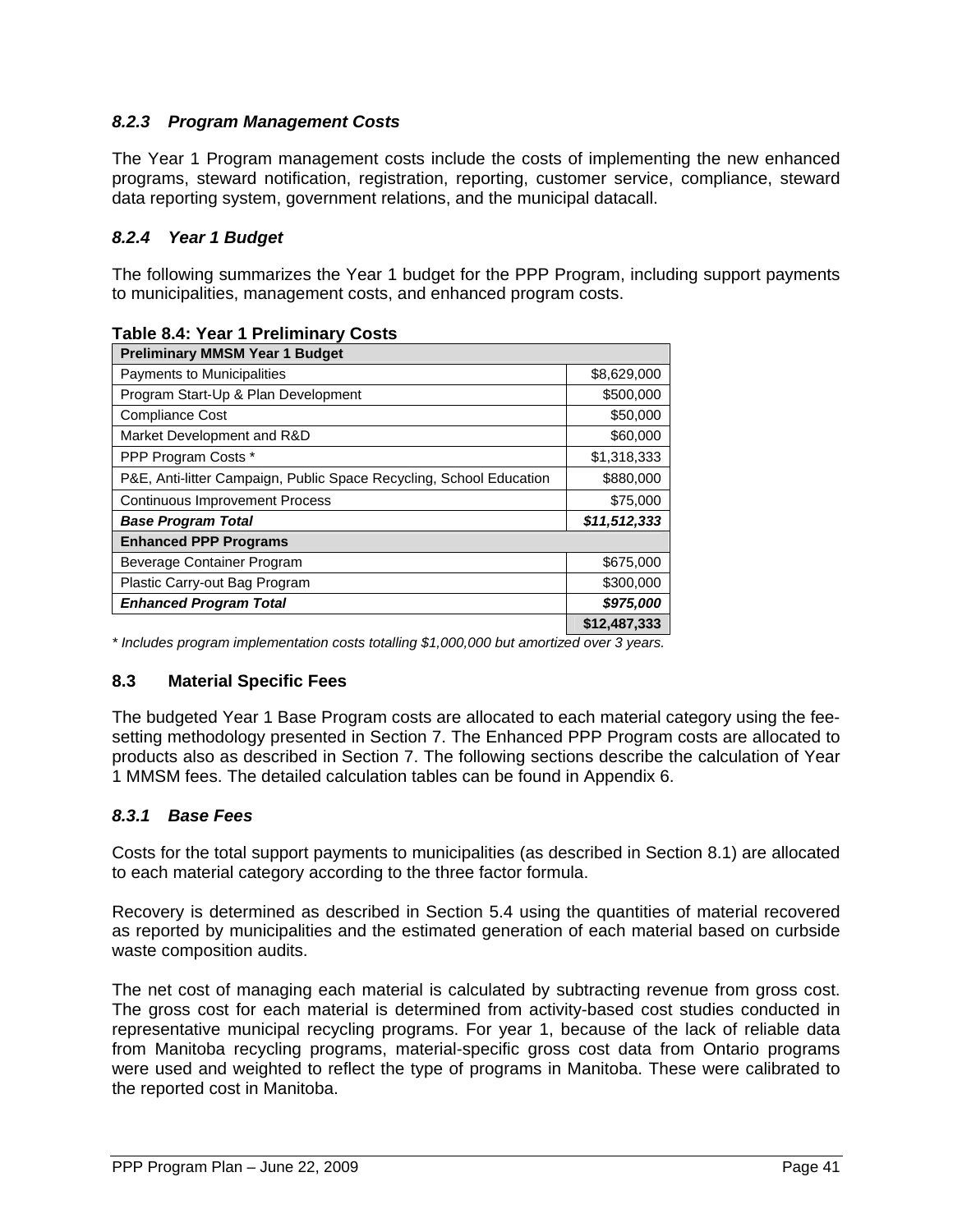The revenue for Year 1 for each material was based on the figures reported by municipalities. In addition, revenue was imputed for those programs whose service providers retained the revenue to properly attribute the revenue to materials providing the value. The imputed revenue was calculated based on the prices received by programs marketing their own material. Both material-specific gross cost and revenue were calibrated to the aggregated reported net cost for Manitoba.

# *8.3.2 Other Shared Program Fees*

The Year 1 shared costs described in Section 8.2 were allocated across all materials according to the relative number of stewards reporting each material and within material categories based on relative quantities reported. Since stewards have not yet reported data for Manitoba, the data from the Stewardship Ontario 2009 fee calculations were used as the basis for the allocation.

# *8.3.3 Calculating Fee Rates*

The Base Program Fees for each material are distributed over the quantity of each material supplied for use in the Manitoba market to determine fee rates (\$/tonne or  $\varrho$ /kg). Estimates of waste generation for each material from the curbside waste audits will not reflect precisely the quantities of designated material reported in the following Year because:

- Sales may vary from year to year,
- Some obligated stewards may not report on time,
- It may be difficult to identify a steward for some materials, and
- There is some imprecision in the waste audit data.

Given the likelihood that stewards will report lower quantities in aggregate than the estimates resulting from waste audits, there is a risk of a shortfall if the generation estimates based on curbside waste audits were used alone. Therefore, the experience with the variance in reported quantities compared to those measured at the curb in Ontario has been considered in determining the preliminary fees for Year 1. In subsequent years the projections will be based on the data reported by MMSM stewards in the previous year as practiced by Stewardship Ontario.

The Enhanced Program Fees for the Beverage Container Recovery Program and the Plastic Bag Program payable by stewards of those materials, are shown in Section 8.2.2

# *8.3.4 Preliminary Base Program Fee Rates*

While fees are calculated for seventeen individual material categories, some of the materials are aggregated and have a single fee rate. These are materials that are generally managed together throughout the system and/or have a similar level of recycling performance. This allows for differential fees depending on recycling performance and cost to manage. The materials are aggregated as follows in [Table 8.5.](#page-48-0)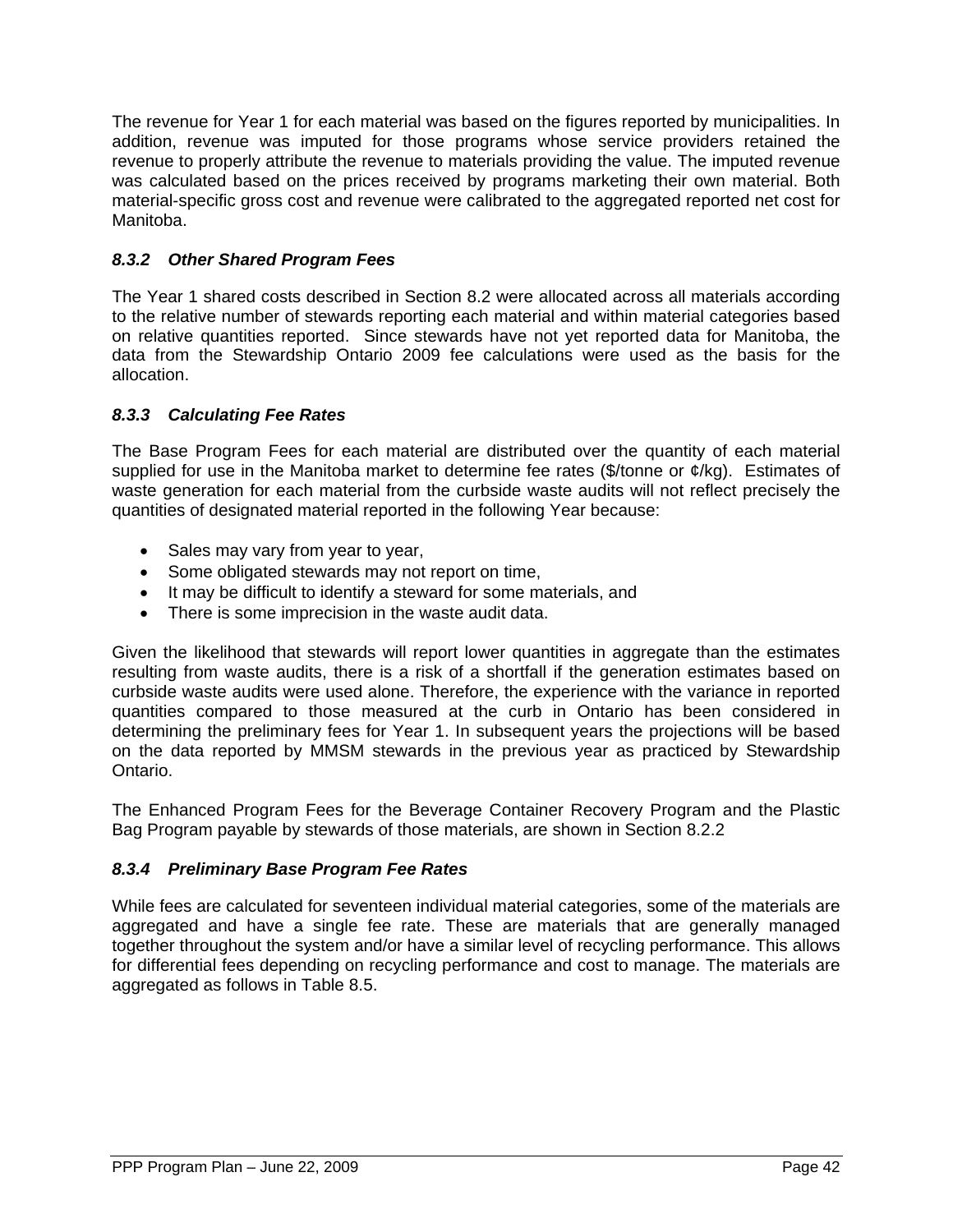<span id="page-48-0"></span>

| - כפי<br><b>Material Category for Fees</b>   | <b>Material Categories Aggregated</b>        |  |  |
|----------------------------------------------|----------------------------------------------|--|--|
|                                              | 50% Newsprint                                |  |  |
| <b>Newsprint</b>                             | 50% Newsprint, Magazines and catalogues,     |  |  |
|                                              | directories and other paper                  |  |  |
|                                              | 50% Newsprint, Magazines and catalogues,     |  |  |
| <b>Other Printed Paper</b>                   | directories and other paper                  |  |  |
|                                              | 50% Magazines and catalogues, directories    |  |  |
|                                              | and other paper                              |  |  |
| Old Corrugated Cardboard<br>and Old Boxboard | Old Corrugated Cardboard and Old Boxboard    |  |  |
|                                              | PET thermoform, HDPE injection grade, PVC,   |  |  |
| <b>Other Plastics</b>                        | LDPE, Polypropylene, Polystyrene, other      |  |  |
|                                              | plastics and laminated plastics              |  |  |
| Steel                                        | Steel food and beverage cans, paint cans and |  |  |
|                                              | aerosols                                     |  |  |

# **Table 8.5: Aggregated material categories**

It is anticipated that the aggregations may change to reflect any significant changes to the recycling performance of individual materials or to reflect relevant material management methods.

[Table 8.6](#page-48-1) presents the preliminary MMSM fees and fee rates for Year 1, based on the current baseline cost and recovery data. These will be revised to incorporate 2008 cost and recovery data.

| <b>Material</b>                           | <b>Base Fees</b>             |              |  |
|-------------------------------------------|------------------------------|--------------|--|
|                                           | (cents/kg)                   | $($ \$)      |  |
| Newsprint                                 | 1.823                        | \$506,959    |  |
| <b>Other Printed Paper</b>                | 3.295                        | \$576,047    |  |
| OCC and OBB                               | 12.059                       | \$2,768,271  |  |
| <b>Other Paper Packaging</b>              | 22.924                       | \$1,171,410  |  |
| PET Beverage and Non-Beverage Containers  | 17.648                       | \$1,035,787  |  |
| HDPE Beverage and Non-Beverage Containers | 11.591                       | \$456,443    |  |
| <b>Other Plastics</b>                     | 28.701                       | \$3,556,862  |  |
| <b>Steel</b>                              | 9.037                        | \$433,361    |  |
| Aluminum Food & Beverage                  | $-0.204$                     | (\$4,975)    |  |
| Other Aluminum Packaging                  | 8.722                        | \$41,630     |  |
| <b>Glass Containers</b>                   | 5.811                        | \$970,537    |  |
| <b>Total Base Fees</b>                    |                              | \$11,512,333 |  |
|                                           |                              |              |  |
| <b>Product</b>                            | <b>Enhanced Program Fees</b> |              |  |
|                                           | (dollars/unit)               | (\$)         |  |
| <b>Beverage Containers</b>                | 0.001563                     | \$675,000    |  |
| <b>Plastic Bags</b>                       | 0.001500                     | \$300,000    |  |
| <b>Total Enhanced Fees</b>                |                              | \$975,000    |  |

### <span id="page-48-1"></span>**Table 8.6: Preliminary Year 1 Base Program Fees**

The detailed calculation tables are presented in Appendix 6.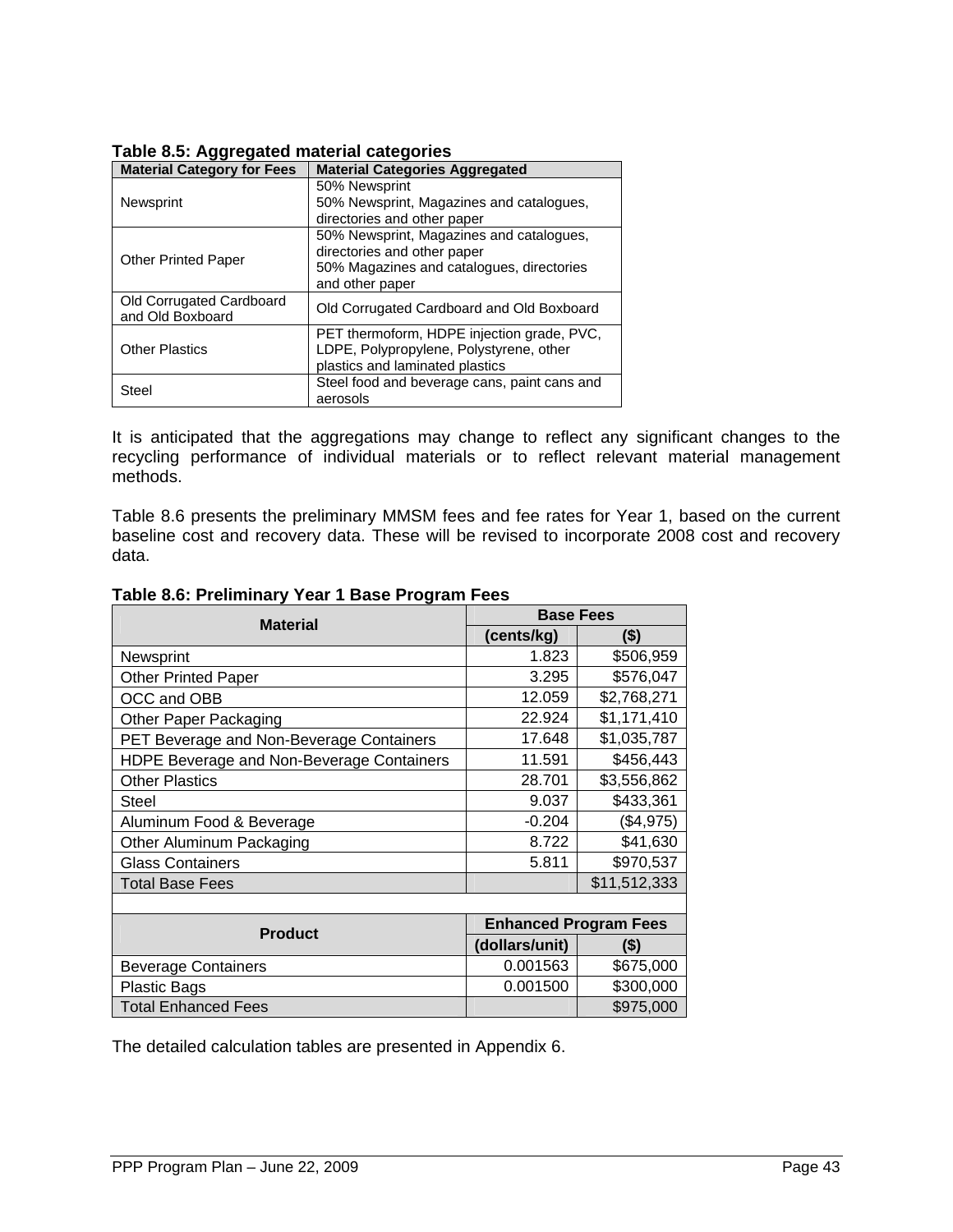# **8.4 5-Year Cost Projections**

The program cost has been projected for the five years of the Plan based on the best available information. These projections cover only the industry payments to municipalities, 80% of the net cost of the municipal recycling system. Two scenarios have been developed reflecting different possible system and market conditions, as presented in [Figure 8.1.](#page-49-0)

A high cost scenario reflects a combination of a higher growth in recovery, higher increase in cost per tonne, reflecting collection of greater quantities of lighter weight, harder to recycle material, status quo technology and practices and prolonged poor market conditions and commodity prices.

A lower cost scenario reflects a possible combination of a lower growth in recovery, increased implementation of better practices and investment in efficient technology and improved commodity prices resulting from general market conditions and possible market development activities.

The industry obligation is projected to rise from \$8.6 million in Year 1 to between about \$11 million and \$13.5 million in Year 5, reflecting generally the growth in recovery.

<span id="page-49-0"></span>

**Figure 8.1: Five-Year Program Projection of Industry Financial Obligation** 

# **8.5 Date of Industry Obligation**

Under the terms of a Memorandum of Understanding signed June 9, 2006 by the MMSM Interim Board (known at that time as the PPPWG -Packaging and Printed Paper Working Group) the SRO has 6 months from Plan approval to implement the Program (see Appendix 7). Assuming a September 2009 Plan approval date, an April 1, 2010 commencement date is forecasted.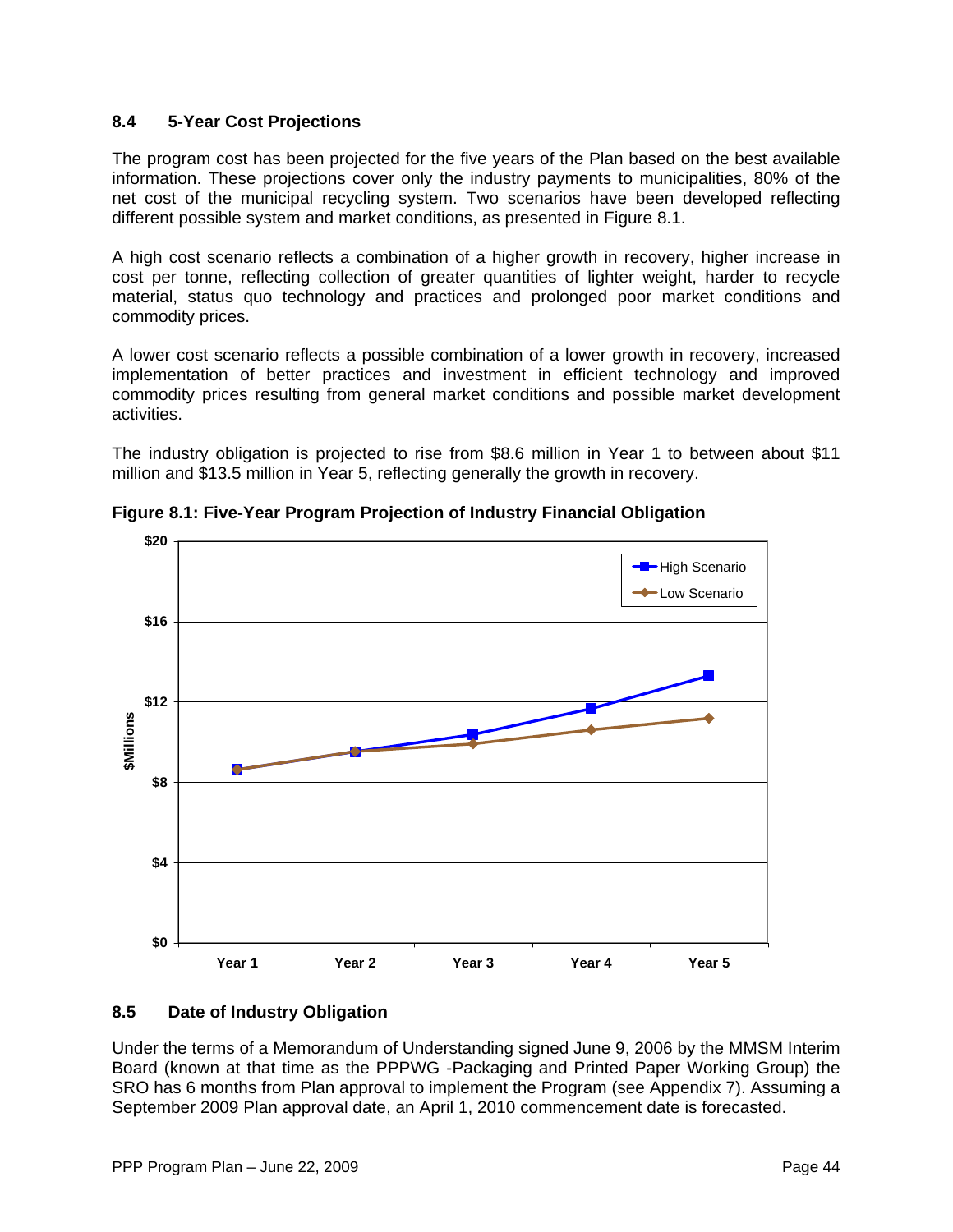# **8.6 Year 1 – April 1, 2009 Obligation Date**

Annual packaging information will be collected from stewards beginning January 1, 2010. This will be the steward's 2009 data. Assuming an April 1, 2010 obligation date, MMSM will issue an invoice to identified stewards on May 1, 2010 covering the period April 1 to August 31, 2010. This invoice will be due and payable on June 1, 2010. The second and final invoice for 2010 will be issued on September 1 and will be due on October 1, 2010. This invoice will cover the period September 1 to December 31, 2010.

As additional stewards are identified, they will be notified and will be billed retroactively to April 1, 2010. Stewards identified later than December 31, 2010 will be subject to penalties and interest as outlined in Section 8.8.

# **8.7 Year 2 (full calendar year)**

The invoicing and payment schedule will normalize into quarters in 2011 with a Q1 invoice issued on January 1 for estimated 1st quarter fees (estimate based on one quarter of the 2011 annual obligation). Subsequent invoices will be issued on April 1, July 1 and October 1, which will reflect the actual 2011 obligation based on 2010 data submissions (a Steward's prior calendar year's data).

# **8.8 Interest and Penalties**

MMSM will charge interest and penalties to stewards that have not submitted fees or stewards that have not registered. Delinquent and later joining stewards are obligated from date of obligation (assumed to be April 1, 2010). [Table 8.7](#page-50-0) presents MMSM's schedule of interest and penalties. Any fees paid after the year in which they were due will be used to reduce the total steward fees payable in the following year.

| <b>Scenario</b>                                                      | 30-90 Days Outstanding                                                         | 91-180 Days Outstanding                                                                                                          | Over 180 Days<br><b>Outstanding</b>                                                                                              |
|----------------------------------------------------------------------|--------------------------------------------------------------------------------|----------------------------------------------------------------------------------------------------------------------------------|----------------------------------------------------------------------------------------------------------------------------------|
| Steward has filed and<br>has been invoiced, but<br>is slow in paying | • Back payment to date of<br>obligation<br>• Interest at Prime rate plus<br>3% | • Back payment to date<br>of obligation<br>• Interest at Prime rate<br>plus $3\%$                                                | • Back payment to date of<br>obligation<br>• Interest at Prime rate<br>plus $3%$<br>• Penalty of 10% of fees<br>owing when filed |
| Steward has been<br>notified by MMSM of<br>requirement to file       | • Back payment to April 1,<br>2010<br>• Interest at Prime rate plus<br>3%      | • Back payment to date<br>of obligation<br>• Interest at Prime rate<br>plus $3%$<br>• Penalty of 10% of fees<br>owing when filed | • Back payment to date of<br>obligation<br>• Interest at Prime rate<br>plus 3%<br>• Penalty of 10% of fees<br>owing when filed   |
| Non-compliant (non-<br>registered) as of<br>December 31, 2010        | $\bullet$ N/A                                                                  | $\bullet$ N/A                                                                                                                    | • Back payment to date of<br>obligation<br>• Interest at Prime rate<br>plus 3%<br>• Penalty of 10% of fees<br>owing when filed   |

<span id="page-50-0"></span>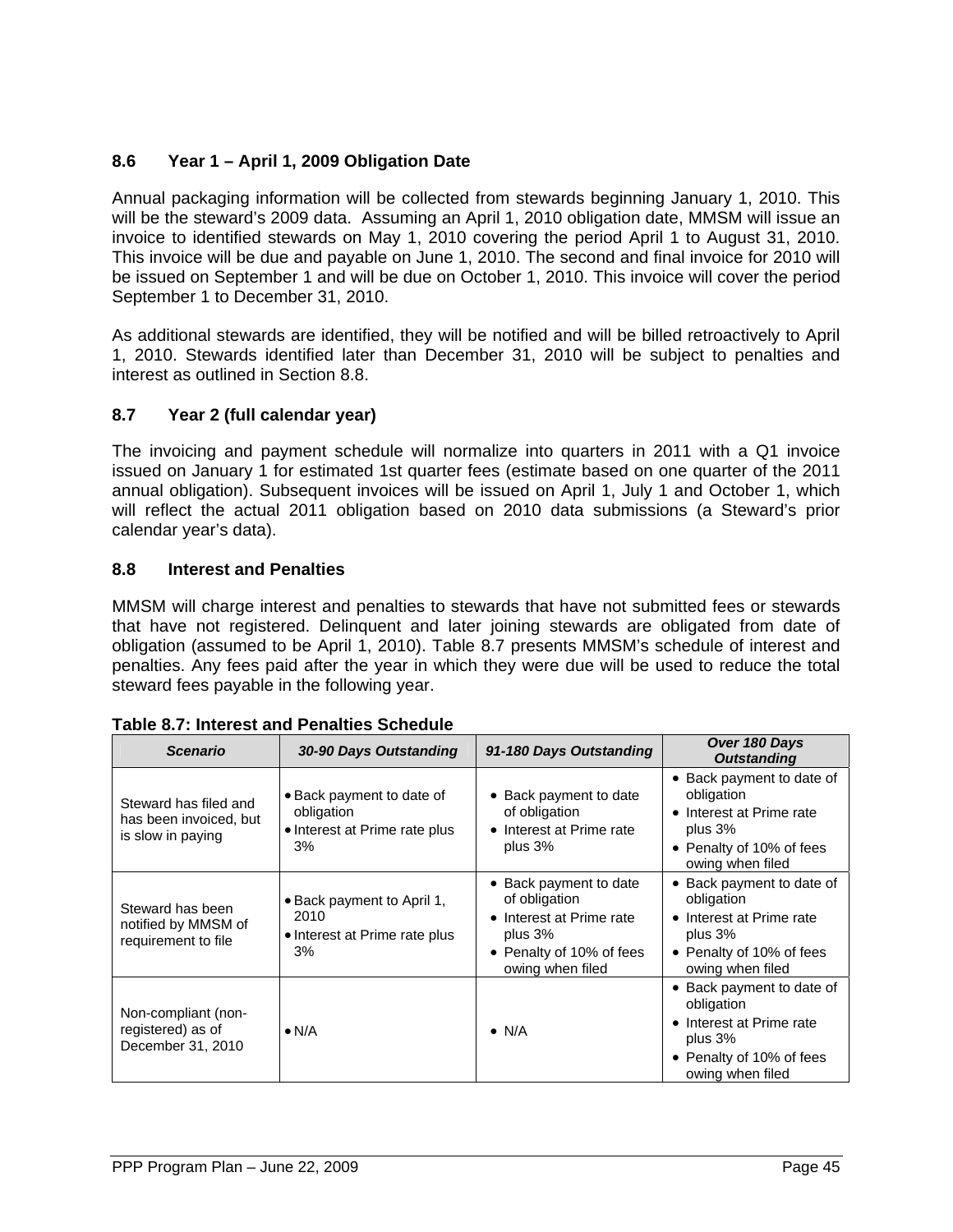# **9.0 Program Performance Measurement and Reporting**

MMSM will report annually on PPP Program performance. This information will be published in the annual report, as described in Section 9.3.

# **9.1 Recovery Rate Measurement**

One of the most important performance measures will be the recovery rate of the designated materials included in the PPP Program. This rate will be measured by dividing the total tonnage of material recovered as reported by municipalities as part of the annual datacall by the total tonnage of material supplied into the market according to steward reports. The steward reports will be supplemented by municipal waste composition studies and the data will additionally be cross-checked with data from other similar jurisdictions.

Additionally, in Year 1 MMSM will design a method by which to track the generation and recovery of beverage containers as described in Section 6.3: Enhanced Beverage Container Recovery Program. MMSM will conduct periodic public surveys and/or focus groups to determine the public's awareness and use of the program. An initial study will be conducted in Year I to establish a consumer awareness and participation baseline.

# **9.2 Environmental and Economic Sustainability**

MMSM will consider environmental and economic sustainability in its decisions to promote specific types of collection or location and type of processing. Local processing and manufacture into new products will be promoted where both economic and environmental objectives are met.

Applicable national and international agreements will be reviewed to ensure that the Program is in compliance with applicable laws and Regulations.

By ensuring that the Program operates in the most sustainably efficient and effective manner potential negative environmental impacts will be reduced. The Program will report on the amount of greenhouse gas reduced through the recycling of these materials. Stewards of specific material will be asked to report on initiatives in their sector to reduce the environmental impacts of their designated material throughout the product life-cycle, including increased reusability and recyclability.

MMSM is committed to a process of continuous improvement as explained in the Continuous Improvement Program(CIP), the commitment to monitor and contain costs, and to increase recovery.

# **9.3 Annual Report**

In accordance with the Regulation, MMSM will provide the Minster with an Annual Report no later than 90 days after the end of MMSM's fiscal year. In addition to including the independently audited financial statements, the annual report will detail the following:

- The total amount of designated packaging and printed paper collected by the program or its service providers,
- Program cost data including:
	- o The total cost of the program for that year,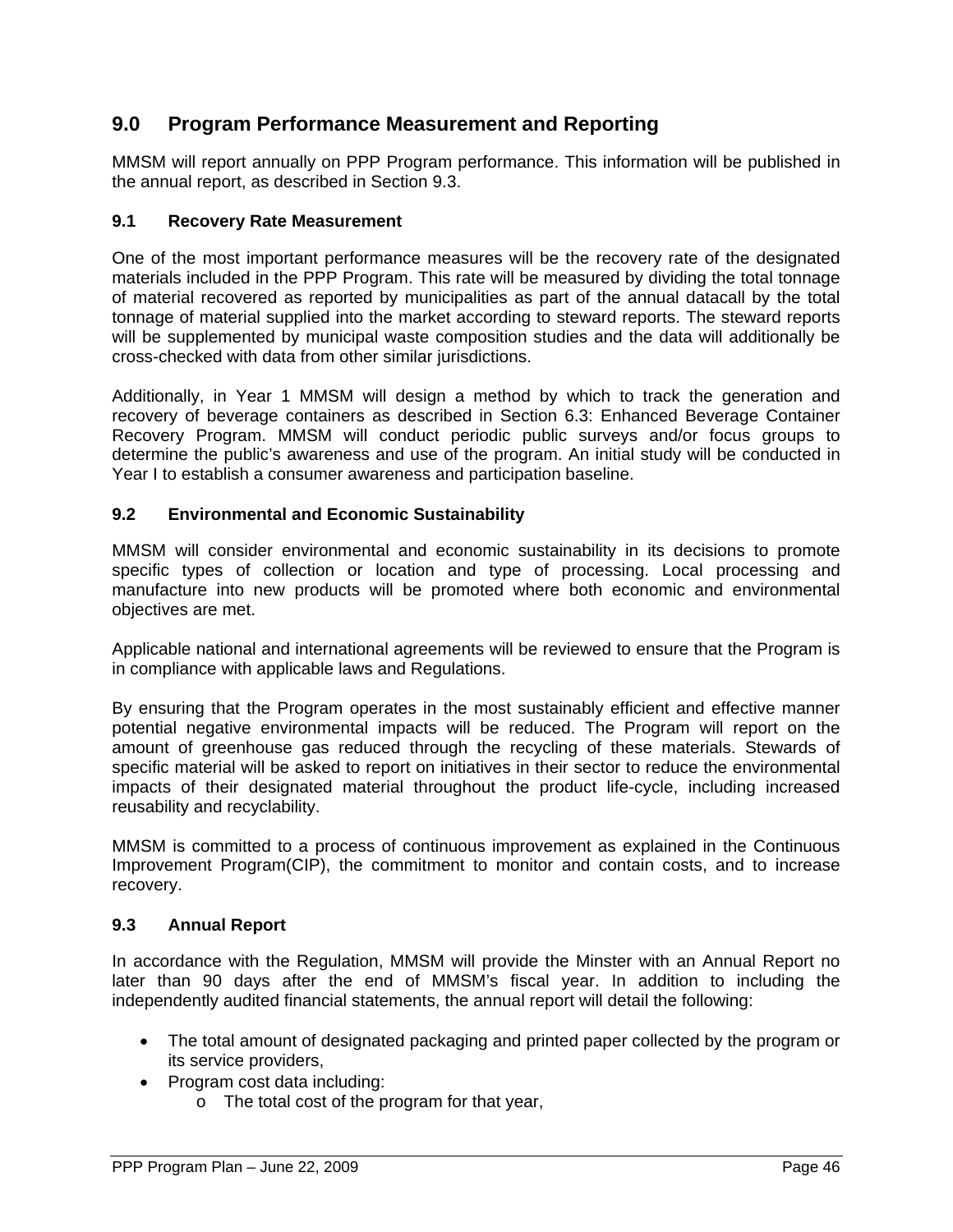- o The revenue realized from the sale of material by either the Program or its service providers;
- o The total Program net costs;
- o The cost per tonne recovered;
- Financial contributions to the Program by, and the stewardship costs attributable to, each product group of designated material;
- A description of the consultations about the stewardship program carried out by MMSM during the fiscal year, and a summary of the results of the consultations;
- Any information about program performance recommended by the Auditor General for programs of the same nature as the PPP program
- The number of municipalities and other service providers participating in the PPP program;
- The percentage of the Manitoba population that has reasonable access to recycling;
- How 80% of the net program costs are borne by the stewards and users of the product or packaging and 20% of the net program costs are borne by municipalities or other service delivery partners;
- That management of these materials is economically and environmentally sustainable. This section will include the avoided waste collection and landfill costs; and avoided GHG emissions;
- That Program costs were allocated amongst the designated materials as well as beverage containers and plastic bags;
- That fees were set in a fair and transparent manner and how they were collected by MMSM. The Annual report will also show the percentage of fees outstanding at the end of any given year;
- How the effectiveness of the public awareness and education program was measured. This may include tools such as focus groups, surveys, or other tools as defined from time to time;
- That MMSM is operating a province-wide packaging and printed paper collection system with reasonable public access in all regions of Manitoba. The report will include a list of all participating municipalities and other service providers;
- How well the PPP Program is harmonized with other jurisdictions. This can include harmonization of collection and processing methods, best practices, marketing, market development, collection of steward fees, and integration with other stewardship programs;
- How the funds levied for the management of a designated material or product category were directly related to the costs of managing that designated material or product category;
- That decision-making was transparent and how it sought to be responsive to reasonable public input;
- That MMSM ensured a level playing field among stewards responsible for a designated waste stream;
- That MMSM measured and monitored program performance, including the achievement of any designated material recovery rate targets;
- That the Program ensured that responsible environmental practices and recycling collection and processing best practices were followed.

Once the Annual Report is submitted to the Minister, MMSM will post the Report on the MMSM website, as well as provide a printed copy of the Annual Report free of charge, upon request. MMSM will also specify what stewards will do to reduce or eliminate any gap between actual and projected performance.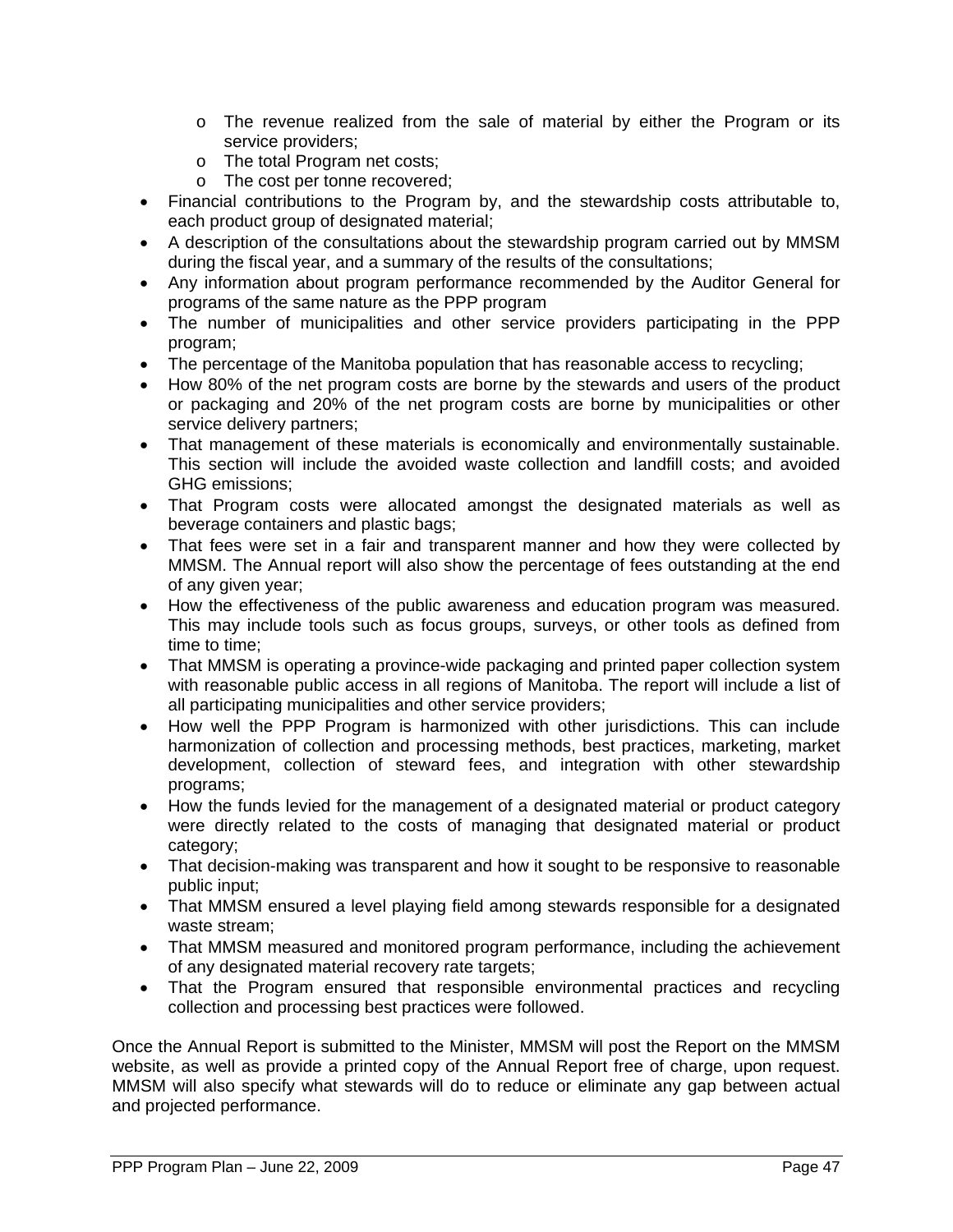# **10.0 Stakeholder and Public Consultation**

MMSM will develop a full Consultation Plan during the Implementation Phase that will address the specific information-sharing protocol. This consultation plan will be guided by the following principles:

- 1. Each stakeholder will have the opportunity to be informed of program decisions and actions. Stakeholders include:
	- Stewards of the recyclable material streams
	- Municipalities and other service delivery agents
	- The Manitoba Government, specifically Manitoba Conservation and Green Manitoba
	- Relevant non-government organizations or agencies, and
	- The general public.
- 2. Each stakeholder group will receive information that is relevant to them, in a timely manner. For example, a change in steward fees will be communicated to stewards but not necessarily to the general public. In contrast, the addition of new materials will be communicated to the general public and all other stakeholders.
- 3. The primary communications vehicle will be the MMSM website, accessible to all stakeholders. The website will include information such as, but not limited to, Annual Reports, municipal costs and volume, activities related to public space and public event recycling, consultation documents and feedback received during the consultation process, and plastic bag recycling information. All parties interested in a particular aspect of the MMSM decisions or activities will have opportunity to provide feedback via the website or by contacting directly the appropriate MMSM staff.
- 4. Decision-making will be transparent and will seek to be responsive to reasonable public input. This will be achieved through the measures cited above.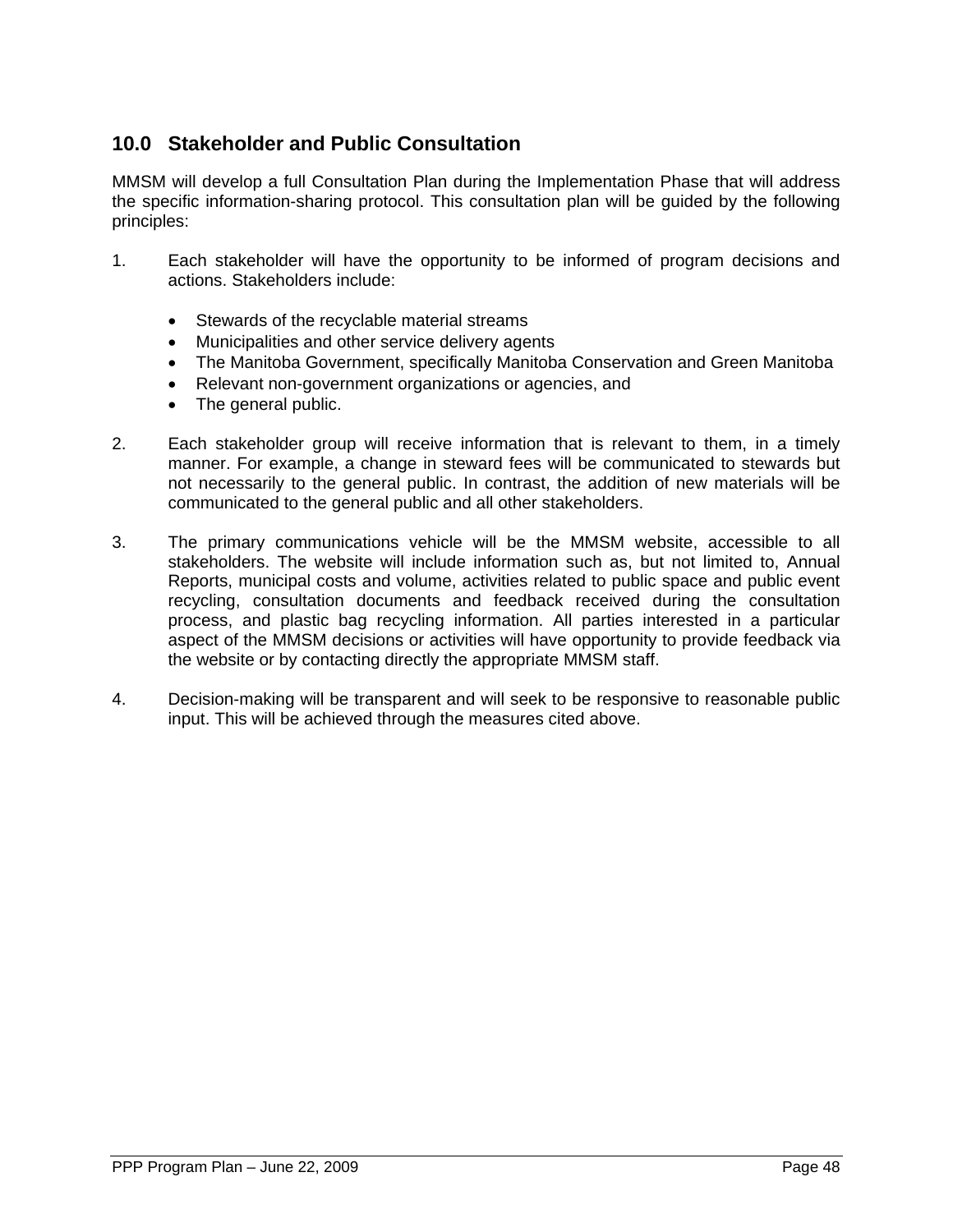# **11.0 Governance Model and Principles**

The Board of MMSM is responsible to establish and amend the governance structure and rules for the organization.

- 1. The MMSM Board will be comprised of Directors representing Founding Members, defined as being:
	- i) a member of the Obligated steward Community
	- ii) an organization demonstrating that they represent an industry sector
	- iii) in compliance with Pay-for-Say Principle, meaning that they have paid their "Founding Member" fee contribution.
- 2. The Permanent Board Composition will fairly represent the members who pay fees to MMSM. The MMSM Board will assess from time to time the Board composition to identify any sectors that may be under represented. Additional Board members can then be added by a special resolution of the Board.
- 3. The MMSM Board has the authority to appoint one Independent Director, to ensure that the Board includes an unrelated Director with a skill set needed by the Board to assist in fulfilling its mandate.

The following principles will govern MMSM Board activities:

- The basis for setting fees will be fair and transparent.
- The information used to set fees must be accessible.
- The Board must be accountable to SRO members.
- The Board must respect the confidentiality and competitiveness of information provided by members to the SRO and Board.

The permanent MMSM Board will have at least two Standing Committees: a Governance Committee and an Audit Committee. The Program Planning Committee will cease to exist after Program commencement.

- *Annual General Meeting* an Annual General Meeting will be held each year at which time the financial statements for the previous fiscal year will be presented along with reports on Program performance, changes, and future plans.
- *Governance Transition Interim Board to Permanent Board*

# **11.1 Conflict of Interest Policy**

A conflict of interest refers to a situation in which private interests or personal considerations may affect a Board or staff member's judgment in acting in the best interest of MMSM. It includes using a Board or staff member's position, confidential information or corporate time, material or facilities for private gain or advancement or the expectation of private gain or advancement. A conflict may occur when an interest benefits any member of the Board member's or staff member's family, friends or business associates.

MMSM Board and staff members are expected to conduct themselves with personal integrity, ethics, honesty and diligence in performing their duties for the organization. Board and staff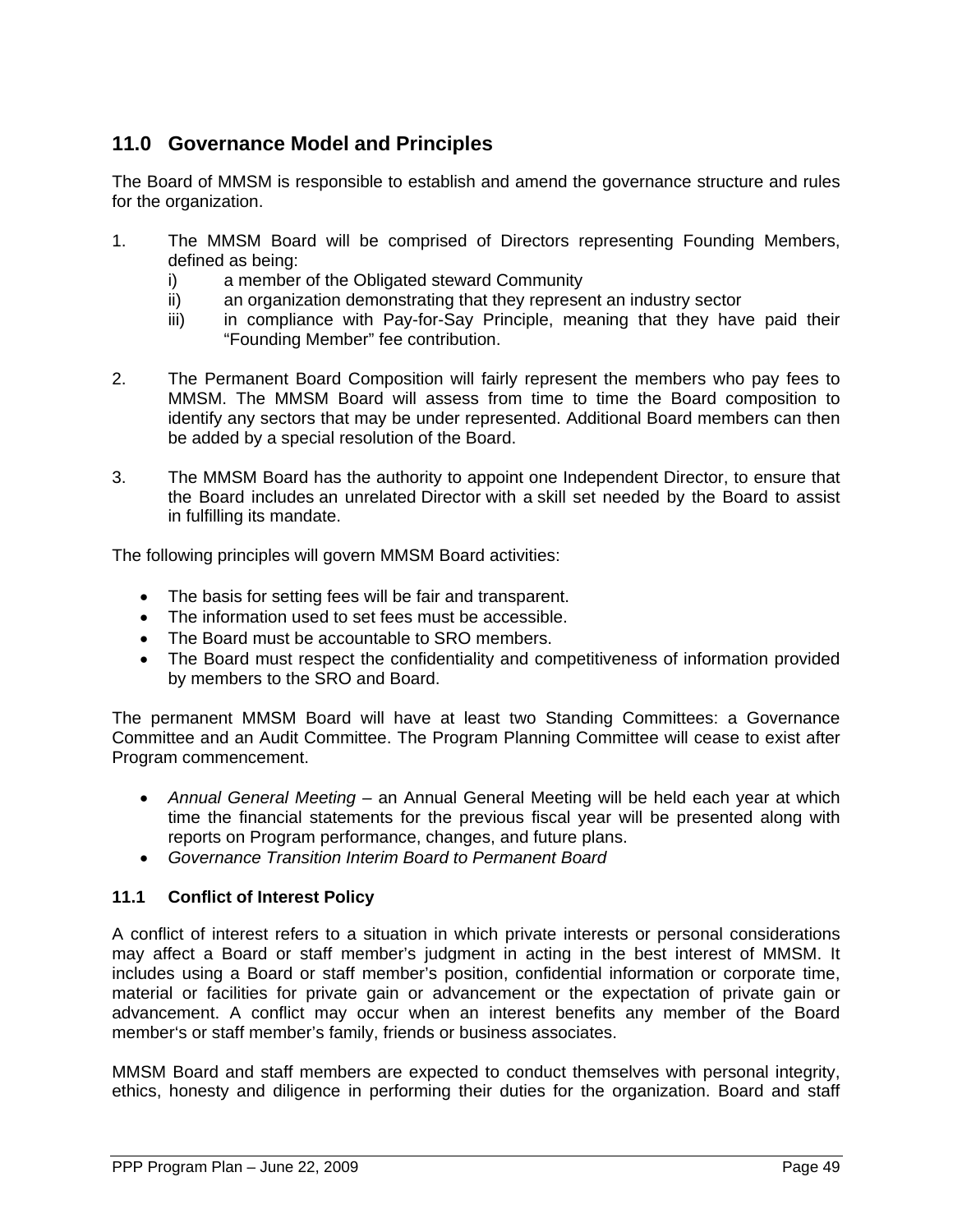members are required to support and advance the interests of the organization and avoid placing themselves in situations where their personal interests actually or potentially conflict with the interests of MMSM. This Policy does not preclude Directors acting in the interests of individual associations when not performing functions for MMSM.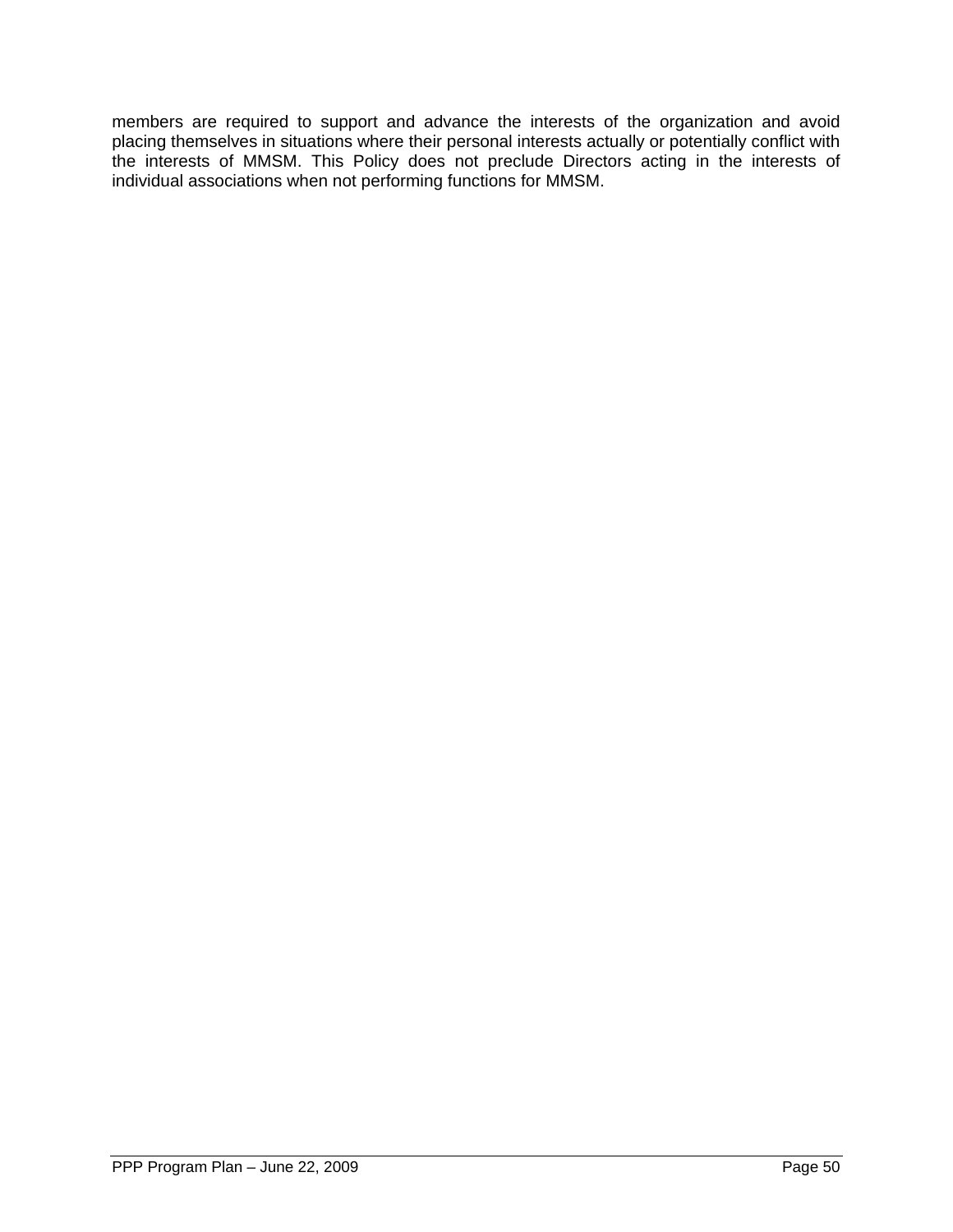

# **Multi-Material Stewardship Manitoba**

# **Packaging and Printed Paper (PPP) Program Plan**

*Appendices* 

**June 22, 2009**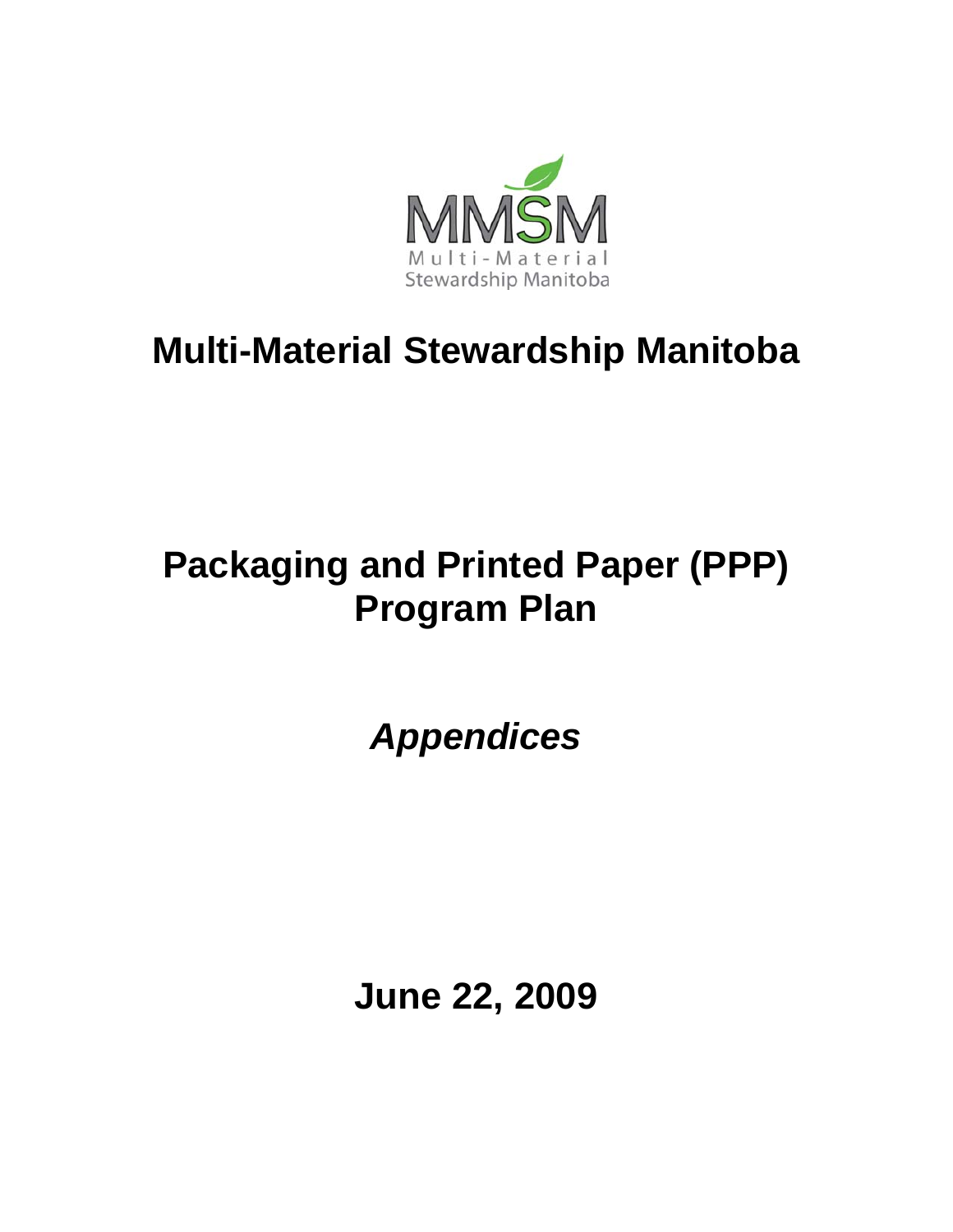# **List of Appendices**

- Appendix 1: PPP Stewardship Regulation 195/2008
- Appendix 2: Minister's Program Letter
- Appendix 3: WRAP Guideline for PPP Program Plan
- Appendix 4: WRAP Guideline for Plastic Bags
- Appendix 5: Material Categories
- Appendix 6: Detailed Calculation Tables
- Appendix 7: Memorandum of Understanding with Manitoba Government
- Appendix 8: Letter to Manitoba Conservation for a Request for Interpretation
- Appendix 9: Letter of Clarification from Manitoba Conservation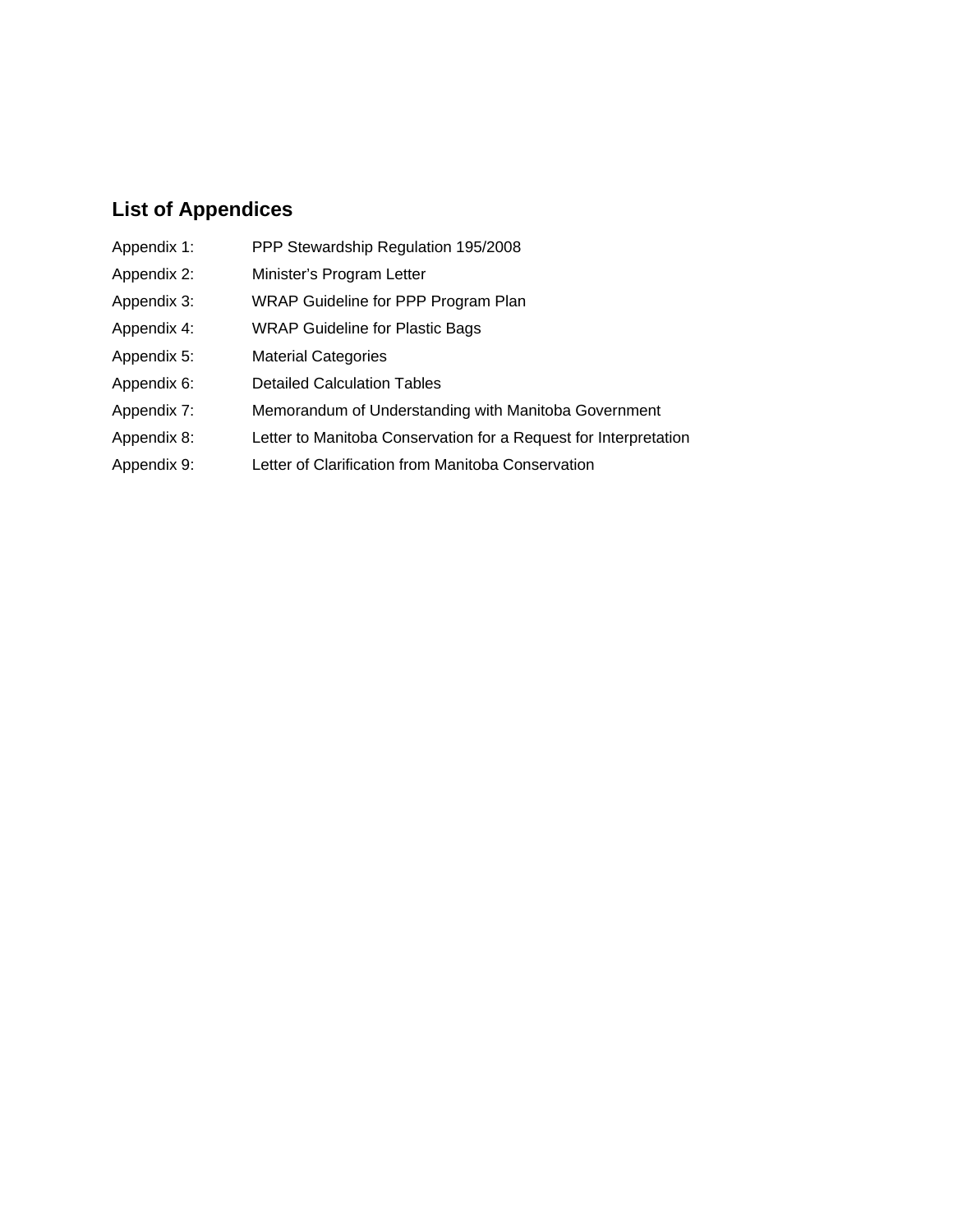# **Appendix 1**

# *PPP Stewardship Regulation 195/2008*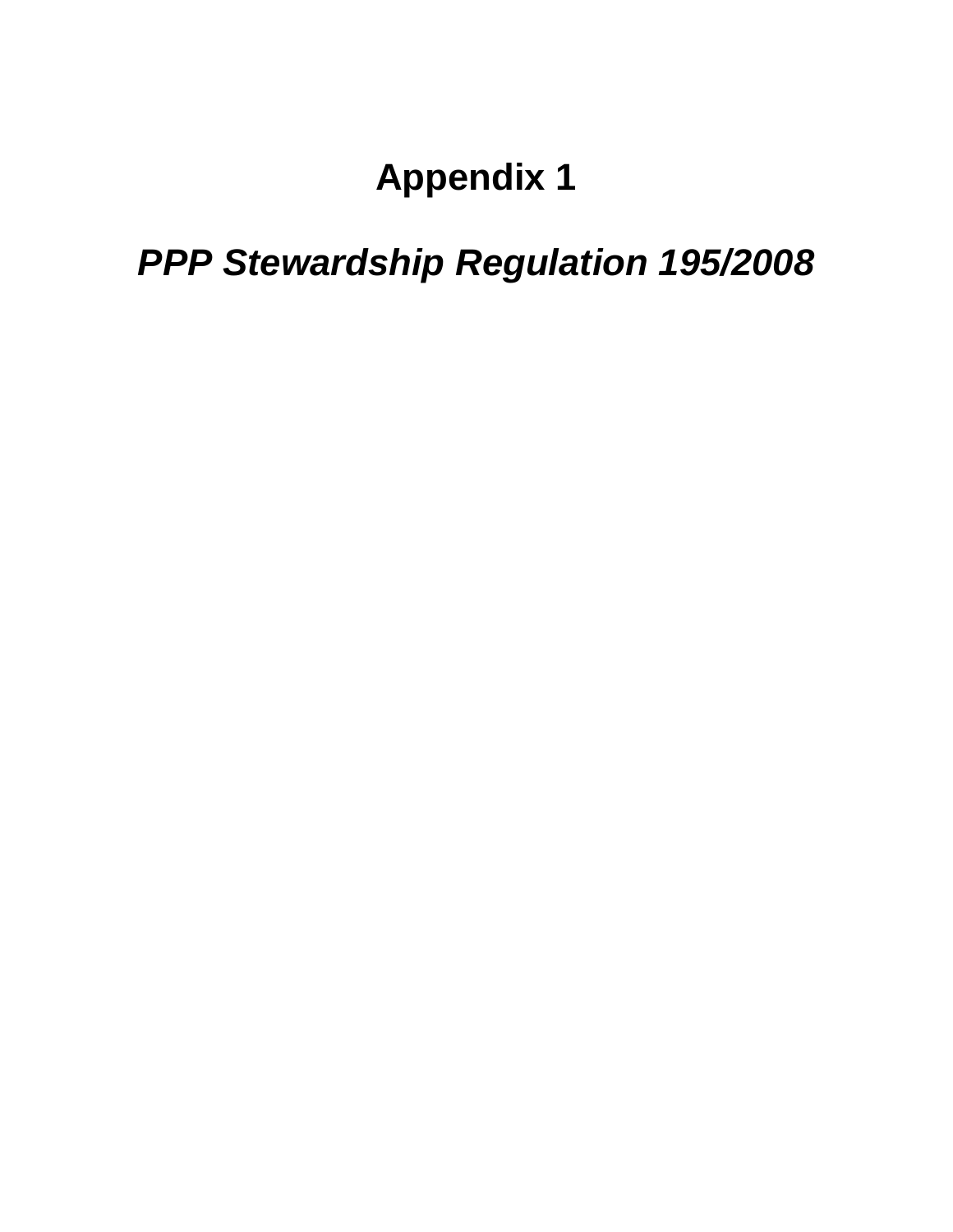THE WASTE REDUCTION AND PREVENTION ACT (C.C.S.M. c. W40)

### Packaging and Printed Paper Stewardship Regulation

LOI SUR LA RÉDUCTION DU VOLUME ET DE LA PRODUCTION DES DÉCHETS (c. W40 de la C.P.L.M.)

### Règlement sur la gestion des emballages et des imprimés

Regulation 195/2008 Registered December 22, 2008 Règlement 195/2008 Date d'enregistrement : le 22 décembre 2008

#### TABLE OF CONTENTS

Section

#### INTERPRETATION

1 Interpretation

DESIGNATION OF MATERIAL

2 Designation of material

#### PACKAGING AND PRINTED PAPER STEWARDSHIP PROGRAM

- 3 Prohibitions
- 4 Requirements for a packaging and printed paper stewardship program
- 5 Application for approval
- 6 Applicant must meet requirements for approval
- 7 Issuance of approval
- 8 Minister may impose new or additional conditions

### TABLE DES MATIÈRES

Article

#### INTERPRÉTATION

1 Définitions et interprétation

#### DÉSIGNATION DES MATÉRIAUX

2 Désignation des matériaux

#### PROGRAMME DE GESTION DES EMBALLAGES ET DES IMPRIMÉS

- 3 Interdictions
- 4 Exigences du programme<br>5 Demandes d'approbation
- 5 Demandes d'approbation<br>6 Exigences
- **Exigences**
- 7 Approbations
- 8 Conditions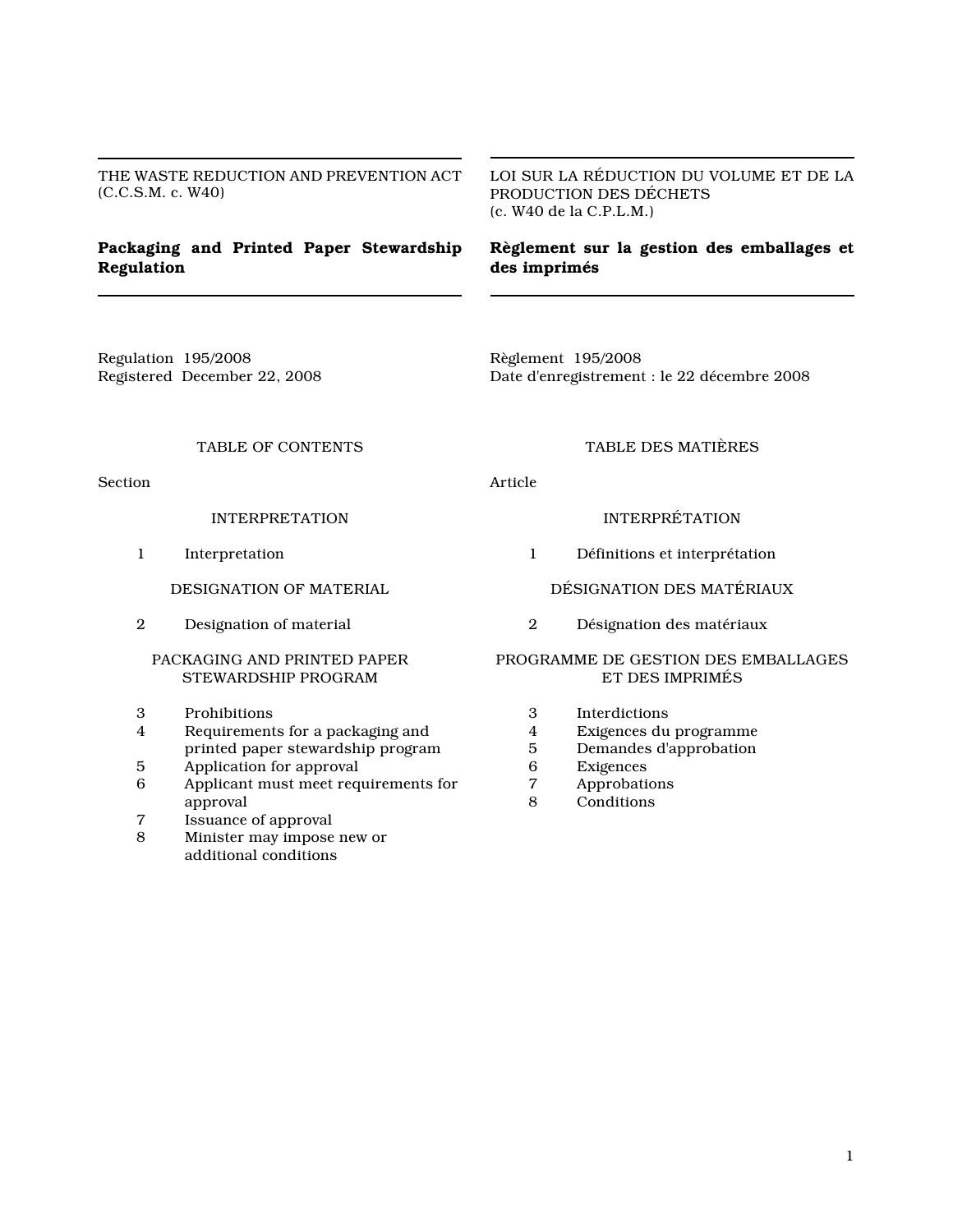- 9 Procedure for refusal of approval or renewal
- 10 Continuance when renewal pending
- 11 Suspension or cancellation of approval
- 12 Cancellation in certain circumstances<br>13 Amendment of plan
- Amendment of plan
- 14 Implementation and operation of plan<br>15 Providing information
- Providing information

#### REPORTS AND CONFIDENTIALITY

- 16 Annual report
- 17 Information to be confidential
- 18 Availability of annual report

#### GENERAL PROVISIONS

- 19 Minister may establish guidelines
- 20 Service of notices
- 21 Coming into force

#### INTERPRETATION INTERPRÉTATION

#### Definitions and interpretation

1(1) The following definitions apply in this regulation.

"Act" means The Waste Reduction and Prevention Act. (« Loi »)

"**business**" includes farming. (« affaires »)

"designated material" means a material designated in section 2. (« matériaux désignés »)

"goods" means products or materials that are ready to be supplied for consumption. (« biens »)

"**operator**" means a person who operates a packaging and printed paper stewardship program approved by the minister in accordance with this regulation. (« administrateur »)

- 9 Refus d'approbation ou de renouvellement
- 10 Prorogation
- 11 Suspension ou annulation de l'approbation
- 12 Annulation<br>13 Modification
- Modification du plan
- 14 Mise en application du plan<br>15 Communication de renseign
- Communication de renseignements

#### RAPPORTS ET CONFIDENTIALITÉ

- 16 Rapport annuel
- 17 Confidentialité
- 18 Accès au rapport annuel

#### DISPOSITIONS GÉNÉRALES

- 19 Lignes directrices
- 20 Signification des avis
- 21 Entrée en vigueur

#### Définitions et interprétation

1(1) Les définitions qui suivent s'appliquent au présent règlement.

« activité prescrite » Activité ou programme offert par :

a) le gouvernement du Manitoba, une municipalité ou un district d'administration locale, ou par une communauté ou une communauté constituée selon le sens que la Loi sur les affaires du Nord attribue à ces deux derniers termes;

b) une école, un collège, une université ou un autre établissement d'enseignement, y compris une activité ou un programme de nature éducative ou administrative ou ayant trait à la collecte de fonds ou aux relations publiques ou avec les anciens élèves;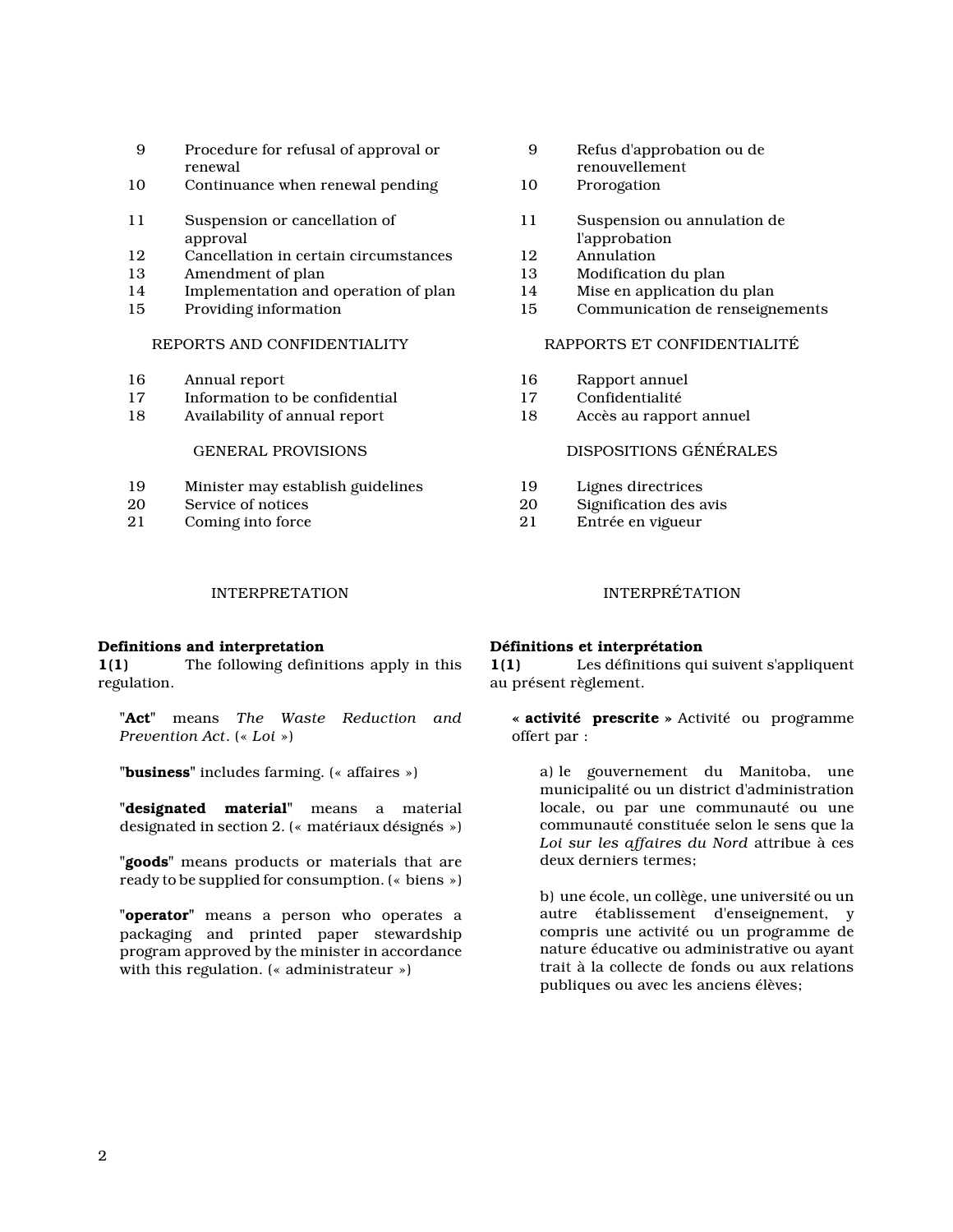"packaging" means any package or container, or any part of a package or container, that is comprised of glass, metal, paper or plastic, or any combination of any of those materials and includes, but is not limited to, service packaging. (« conditionnement »)

"packaging and printed paper stewardship program" means a waste reduction and prevention program for waste packaging and printed paper approved under section 6. (« programme de gestion des emballages et des imprimés »)

"**person**" includes a partnership. (« personne »)

"pre-packaged goods" means goods that are in the packaging in which they would ordinarily be supplied for consumption. (« biens préemballés »)

#### "**prescribed activity**" means

(a) an activity or program of the Government of Manitoba, or of a municipality or local government district, or of a community or incorporated community as defined in The Northern Affairs Act;

(b) an activity or program of a school, college, university or other educational institution, including, but not limited to, an educational, administrative, fund-raising, public-relations or alumni-relations activity or program;

(c) an activity or program of a church or other religious organization, including, but not limited to, a religious, administrative, fund-raising or public-relations activity or program; or

(d) an activity or program of a non-profit organization, including, but not limited to, an educational, administrative, fund-raising or public-relations activity or program. (« activité prescrite »)

c) une église ou un autre organisme religieux, y compris une activité ou un programme de nature religieuse ou administrative ou ayant trait à la collecte de fonds ou aux relations publiques;

d) un organisme à but non lucratif, y compris une activité ou un programme de nature éducative ou administrative ou ayant trait à la collecte de fonds ou aux relations publiques. ("prescribed activity")

« administrateur » Personne qui administre un programme de gestion des emballages et des imprimés que le ministre approuve conformément au présent règlement. ("operator")

« affaires » S'entend notamment de l'exploitation agricole. ("business")

« biens » Produits ou matériaux prêts à être fournis en vue de leur consommation. ("goods")

« biens préemballés » Biens qui se trouvent dans l'emballage dans lequel ils seraient normalement fournis en vue de leur consommation. ("pre-packaged goods")

« conditionnement » Emballage qui est rempli ou placé au point de vente afin de permettre ou de faciliter la livraison de biens par un détaillant, débit de restauration ou un autre établissement du secteur des services. ("service packaging")

« emballage » Tout ou partie d'un emballage ou d'un contenant comportant du verre, du métal, du papier ou du plastique ou une combinaison de ces matériaux, y compris les conditionnements. ("packaging")

« fourniture » Sauf dans le cas d'une fourniture effectuée dans le seul but de créer une sûreté au sens de la Loi sur les sûretés relatives aux biens personnels ou de la Loi sur les banques (Canada), s'entend du transfert d'un intérêt de propriété :

a) par vente, conditionnelle ou autre;

b) par échange;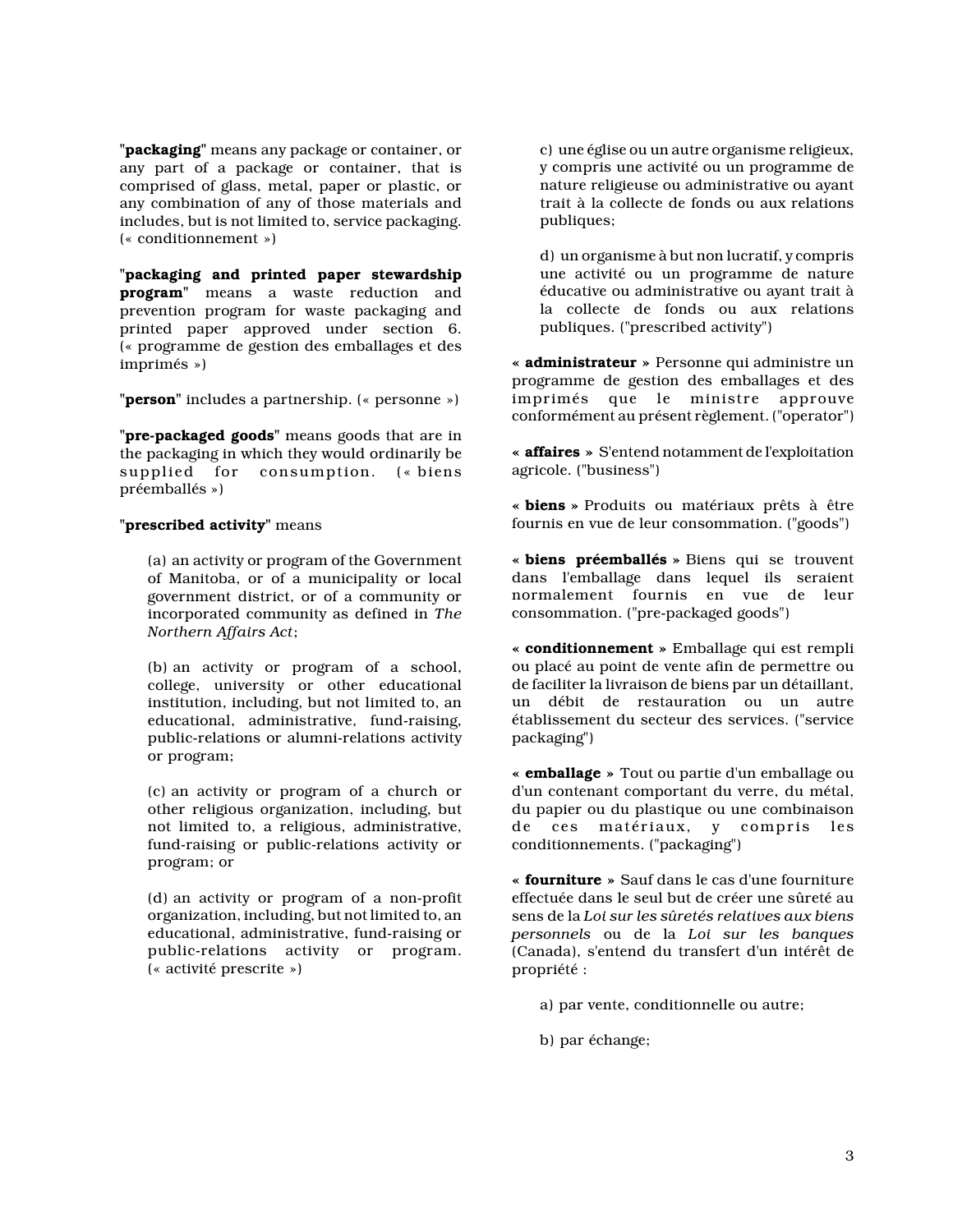"**printed paper**" means paper that is not packaging, but is printed with text or graphics as a medium for communicating information, and includes telephone directories, but does not include

- (a) other types of bound reference books;
- (b) bound literary books; or
- (c) bound text books. (« imprimés »)

"registry" means the public registry established under section 17 of The Environment Act. (« registre »)

"service packaging" means packaging that is filled or applied at the point of sale to enable or facilitate the delivery of goods by a retail seller or a food service industry or other service industry outlet. (« conditionnement »)

#### "steward of designated material" means

(a) the first person who, in the course of business or a prescribed activity in Manitoba, supplies a designated material to another person; or

(b) a person who, in the course of business or a prescribed activity in Manitoba, uses a designated material obtained in a supply transaction outside of Manitoba. (« gestionnaire »)

"supply" means to transfer a property interest by

- (a) sale, whether conditional or otherwise;
- (b) exchange;
- (c) barter;

(d) lease or rental, whether with an option to purchase or otherwise; or

(e) gift;

but does not include a supply that is effected solely to create a security interest within the meaning of The Personal Property Security Act or the Bank Act (Canada). (« fourniture »)

c) par troc;

d) par bail ou location, avec ou sans option d'achat ou autre;

e) par donation. ("supply")

#### « gestionnaire »

a) La première personne qui, dans le cadre de ses affaires au Manitoba ou d'une activité prescrite y exercée, fournit des matériaux désignés à une autre personne;

b) la personne qui, dans le cadre de ses affaires au Manitoba ou d'une activité prescrite y exercée, utilise des matériaux désignés obtenus au cours d'une opération de fourniture effectuée à l'extérieur de la province. ("steward of designated material")

« imprimés » Papiers qui ne constituent pas des emballages, mais sur lesquels se trouvent du texte ou des graphiques imprimés à des fins de communication d'information, y compris les annuaires téléphoniques. La présente définition vise les annuaires téléphoniques, mais exclut notamment :

a) les autres types d'ouvrages de référence reliés;

- b) les œuvres littéraires reliées;
- c) les livres de cours reliés. ("printed paper")

« Loi » La Loi sur la réduction du volume et de la production des déchets. ("Act")

« matériaux désignés » Matériaux désignés en application de l'article 2. ("designated material")

« personne » Sont assimilées aux personnes les sociétés en nom collectif. ("person")

« programme de gestion des emballages et des imprimés » Programme de réduction du volume et de la production de déchets provenant d'emballages et d'imprimés approuvé en vertu de l'article 6. ("packaging and printed paper stewardship program")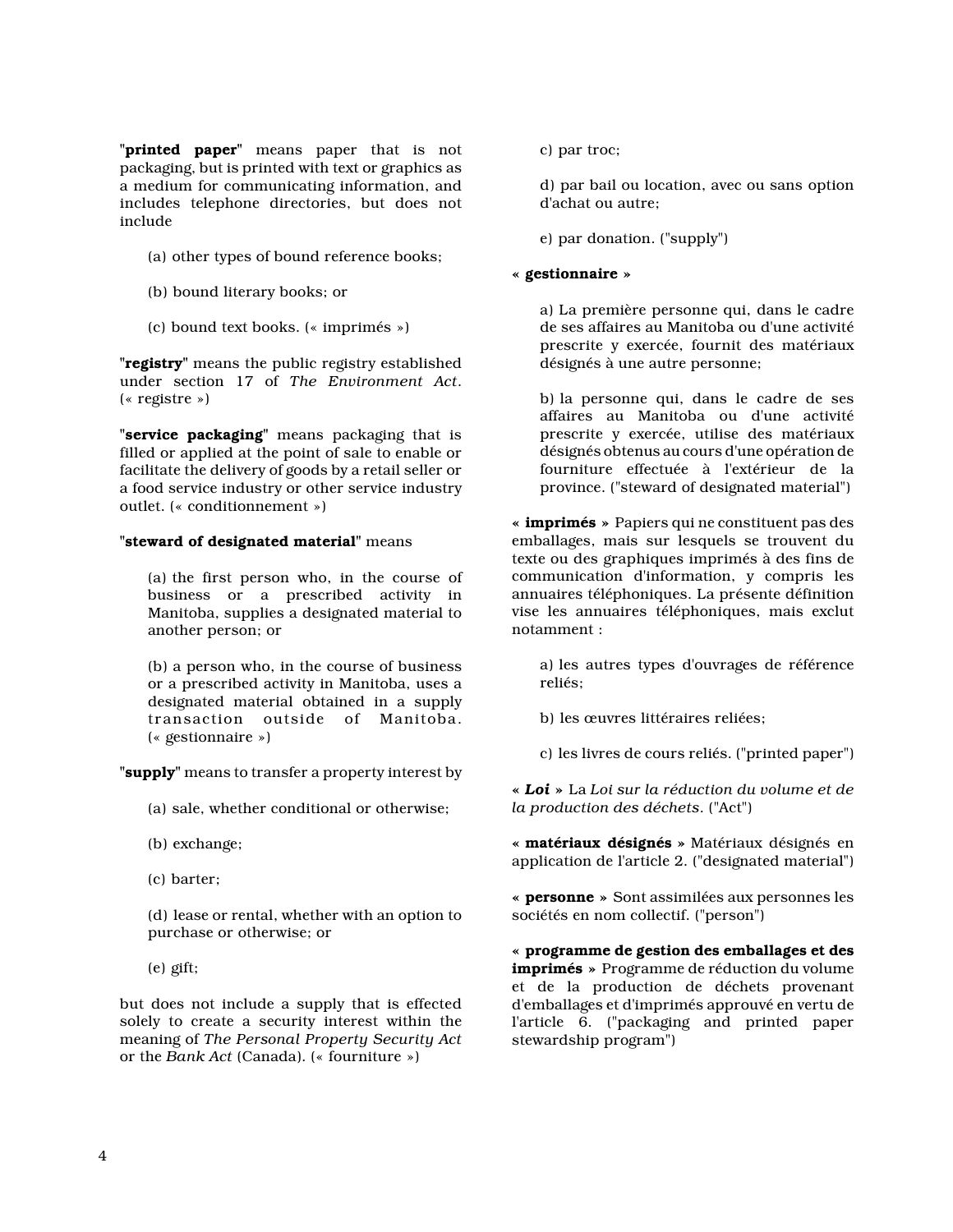"waste packaging and printed paper" means packaging and printed paper that through use, storage, handling, defect, damage, expiry of shelf life or other similar circumstance can no longer be used for its original purpose. (« vieux emballages et imprimés »)

1(2) When the designated material is printed paper, a supply of the designated material by a person is a supply "for consumption" if it is a supply

(a) by the person for use by a final user in Manitoba and not for the purpose of its being supplied again; or

(b) to a second person followed by one or more supply transactions, any of which is a transaction in which the designated material is supplied for use by a final user in Manitoba and not for the purpose of being supplied again.

1(3) When the designated material is packaging of pre-packaged goods, a supply of the designated material by a person is a supply "for consumption" if the designated material is supplied containing a beverage or other pre-packaged good

(a) that is supplied by the person for use by a final user in Manitoba and not for the purpose of its being supplied again; or

(b) to a second person followed by one or more supply transactions, any of which is a transaction in which the beverage or other pre-packaged good is supplied for use by a final user in Manitoba and not for the purpose of being supplied again.

1(4) When the designated material is service packaging, the designated material is supplied "for consumption" when

(a) a retail seller, or a food service industry or other service industry outlet, uses the designated material to package goods for supply at retail; or « registre » Le registre public établi en application de l'article 17 de la Loi sur l'environnement. ("registry")

« vieux emballages et imprimés » Emballages et imprimés qui ne peuvent plus remplir leur fonction originale notamment parce qu'ils ont été utilisés, entreposés ou manipulés, parce qu'ils sont défectueux ou endommagés ou que leur vie utile a pris fin. ("waste packaging and printed paper")

1(2) La fourniture de matériaux désignés qui sont des imprimés est faite « à des fins de consommation » s'ils sont fournis :

a) à un utilisateur final au Manitoba et non dans le but d'être fournis de nouveau;

b) à une autre personne et s'ils font ensuite l'objet d'une ou de plusieurs opérations de fourniture dans le cadre desquelles les matériaux désignés sont fournis à des fins d'utilisation par un utilisateur final au Manitoba et non dans le but d'être fournis de nouveau.

1(3) La fourniture de matériaux désignés qui sont des biens préemballés est faite « à des fins de consommation » s'ils contiennent une boisson ou un autre bien préemballé et s'ils sont fournis :

a) à un utilisateur final au Manitoba en vue de leur utilisation et non dans le but d'être fournis de nouveau;

b) à une autre personne et s'ils font ensuite l'objet d'une ou de plusieurs opérations de fourniture dans le cadre desquelles la boisson ou l'autre bien préemballé est fourni à des fins d'utilisation par un utilisateur final au Manitoba et non dans le but d'être fourni de nouveau.

1(4) La fourniture de matériaux désignés qui sont des conditionnements est faite « à des fins de consommation » lorsqu'un détaillant, un débit de restauration ou un autre établissement du secteur des services :

a) utilise les matériaux désignés pour emballer des biens en vue de leur fourniture au détail;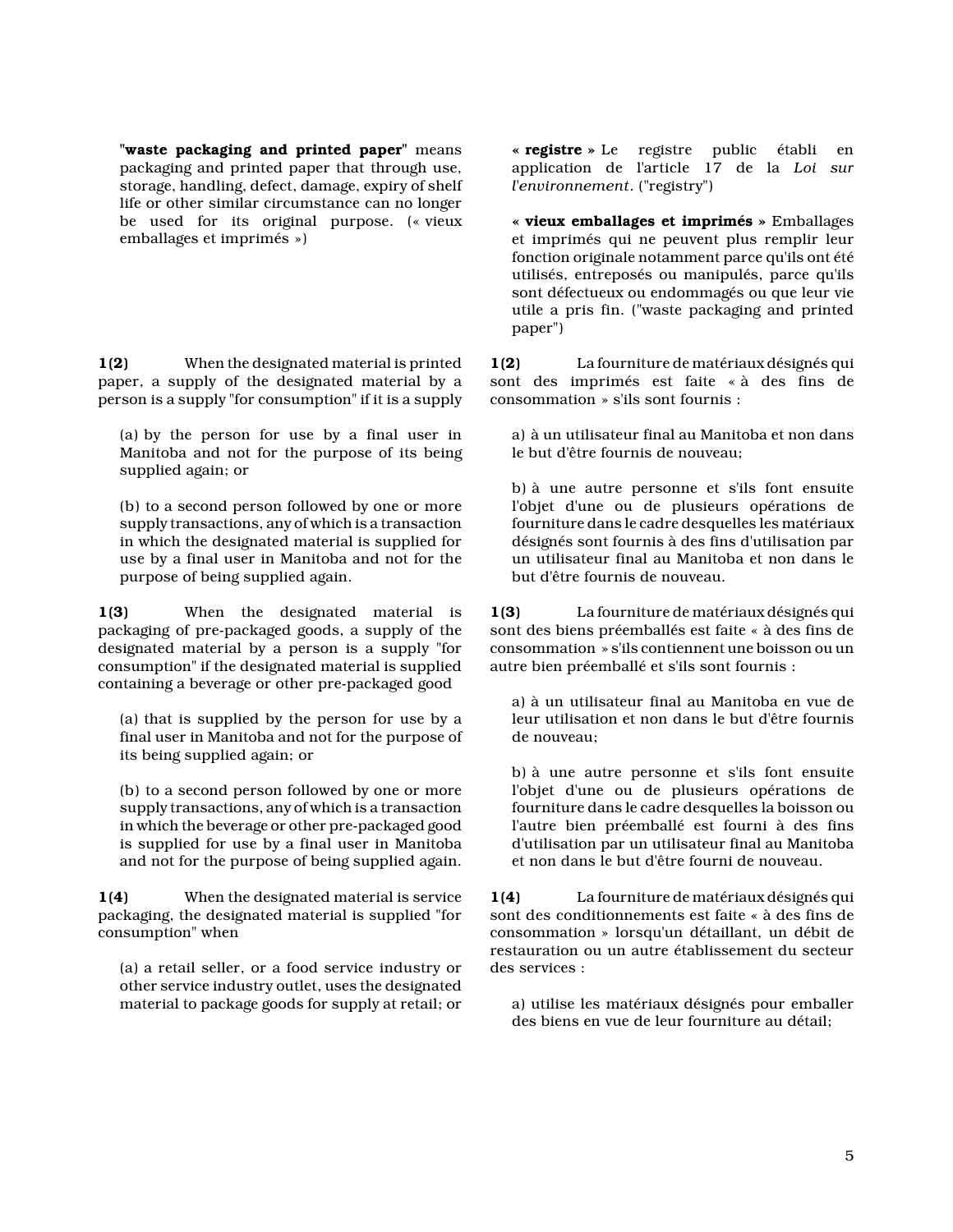(b) a retail seller, or a food service industry or other service industry outlet, supplies the designated material to facilitate the removal

(i) of prepackaged goods by a final user from the place in Manitoba where the goods are supplied at retail, or

(ii) of goods, whether or not they are retail goods, in relation to which a service has been performed from the place where the service was performed.

1(5) For the purpose of clause (a) of the definition "steward of designated material" in subsection (1), a person who

(a) solicits orders, directly or through an agent, for the designated material from persons in Manitoba by advertising or other means;

(b) accepts orders for the designated material that originate in Manitoba; and

(c) causes the designated material to be delivered in Manitoba;

is deemed to be the first person who supplies designated material to another person in the course of business in Manitoba.

1(6) This regulation does not apply to a container as defined in the Used Oil, Oil Filters and Containers Stewardship Regulation.

#### DESIGNATION OF MATERIAL DÉSIGNATION DES MATÉRIAUX

#### Designation of material

2 The following are designated as designated material for the purposes of the Act:

(a) packaging, but not including containers for which a refundable deposit is payable when the goods are supplied at retail and the packaging of those containers;

(b) printed paper.

b) fournit les matériaux désignés pour faciliter l'enlèvement :

(i) de biens préemballés par un utilisateur final au Manitoba, à l'endroit où ils sont fournis au détail,

(ii) de biens, vendus au détail ou non, à l'égard desquels un service a été offert, à l'endroit de l'offre du service en question.

1(5) Pour l'application de l'alinéa a) de la définition de « gestionnaire » figurant au paragraphe (1), est réputée être la première personne qui, dans le cadre de ses affaires au Manitoba, fournit des matériaux désignés la personne qui, à la fois :

a) sollicite, directement ou par l'entremise d'un mandataire, auprès de personnes qui se trouvent dans la province, des commandes à l'égard de ces matériaux au moyen de publicités ou autrement;

b) accepte à l'égard de ces matériaux des commandes provenant de la province;

c) fait en sorte que ces matériaux soient livrés dans la province.

1(6) Le présent règlement ne s'applique pas à un contenant au sens du Règlement sur la gestion de l'huile usée et des filtres à huile et contenants usagés.

#### Désignation des matériaux

2 Pour l'application de la Loi, sont des matériaux désignés :

a) les emballages, à l'exclusion des contenants pour lesquels une consigne remboursable est payable au moment de la fourniture de biens au détail et de leur emballage;

b) les imprimés.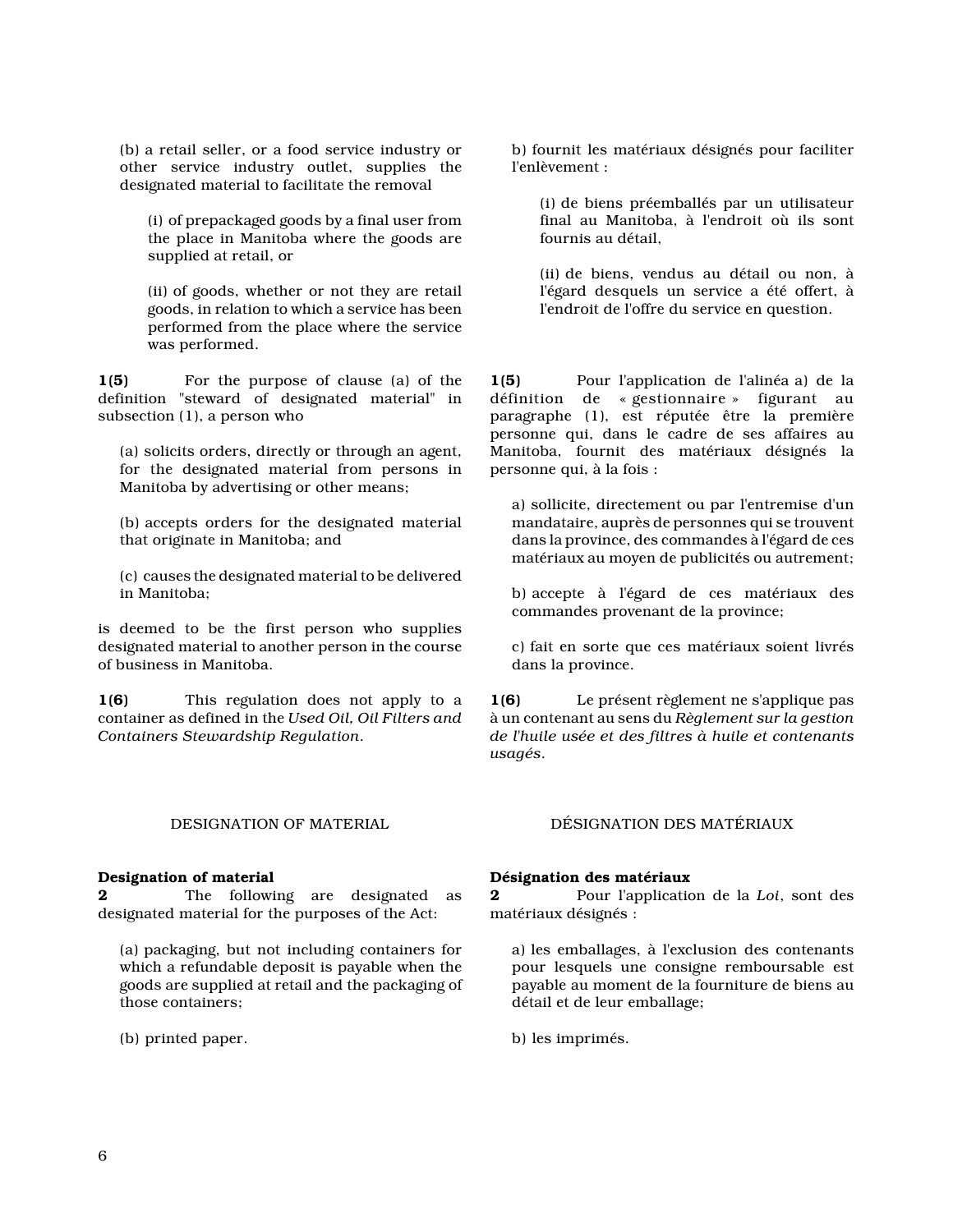#### PACKAGING AND PRINTED PAPER STEWARDSHIP PROGRAM

#### Prohibitions

3(1) No person shall supply designated material for consumption unless

(a) the steward of the designated material operates or subscribes to a packaging and printed paper stewardship program; or

(b) the person operates or subscribes to a packaging and printed paper stewardship program.

3(2) No person shall in the course of business use in Manitoba designated material obtained in a supply transaction outside of Manitoba unless the person operates or subscribes to a packaging and printed paper stewardship program.

3(3) No person shall supply designated material for consumption in a retail sale in Manitoba unless the person makes available to the consumer point of sale information under a packaging and printed paper stewardship program.

#### Requirements for a packaging and printed paper stewardship program

4(1) A packaging and printed paper stewardship program must be

(a) consistent with the principles set out in subsection 1(2) of the Act;

(b) consistent with any written guidelines established by the minister respecting such programs; and

(c) open to any steward of designated material who wishes to subscribe to the program in accordance with the plan for the program approved by the minister under this regulation.

#### PROGRAMME DE GESTION DES EMBALLAGES ET DES IMPRIMÉS

#### Interdictions

3(1) Il est interdit de fournir des matériaux désignés à des fins de consommation à moins que le gestionnaire ou le fournisseur n'administre un programme de gestion des emballages et des imprimés ou ne participe à un tel programme.

3(2) Il est interdit d'utiliser, dans le cadre de ses affaires au Manitoba, des matériaux désignés obtenus à la suite d'une opération de fourniture à l'extérieur de la province, à moins d'être l'administrateur d'un programme de gestion des emballages et des imprimés ou de participer à un tel programme.

3(3) Il est interdit de fournir des matériaux désignés à des fins de consommation dans le cadre d'une vente au détail au Manitoba à moins de mettre à la disposition du consommateur, au point de vente, des renseignements en vertu d'un programme de gestion des emballages et des imprimés.

#### Exigences du programme

4(1) Le programme de gestion des emballages et des imprimés :

a) est compatible avec les principes énoncés au paragraphe 1(2) de la Loi;

b) est compatible avec les lignes directrices que le ministre établit par écrit pour ce genre de programme;

c) est accessible aux gestionnaires qui désirent y participer conformément au plan du programme que le ministre a approuvé en vertu du présent règlement.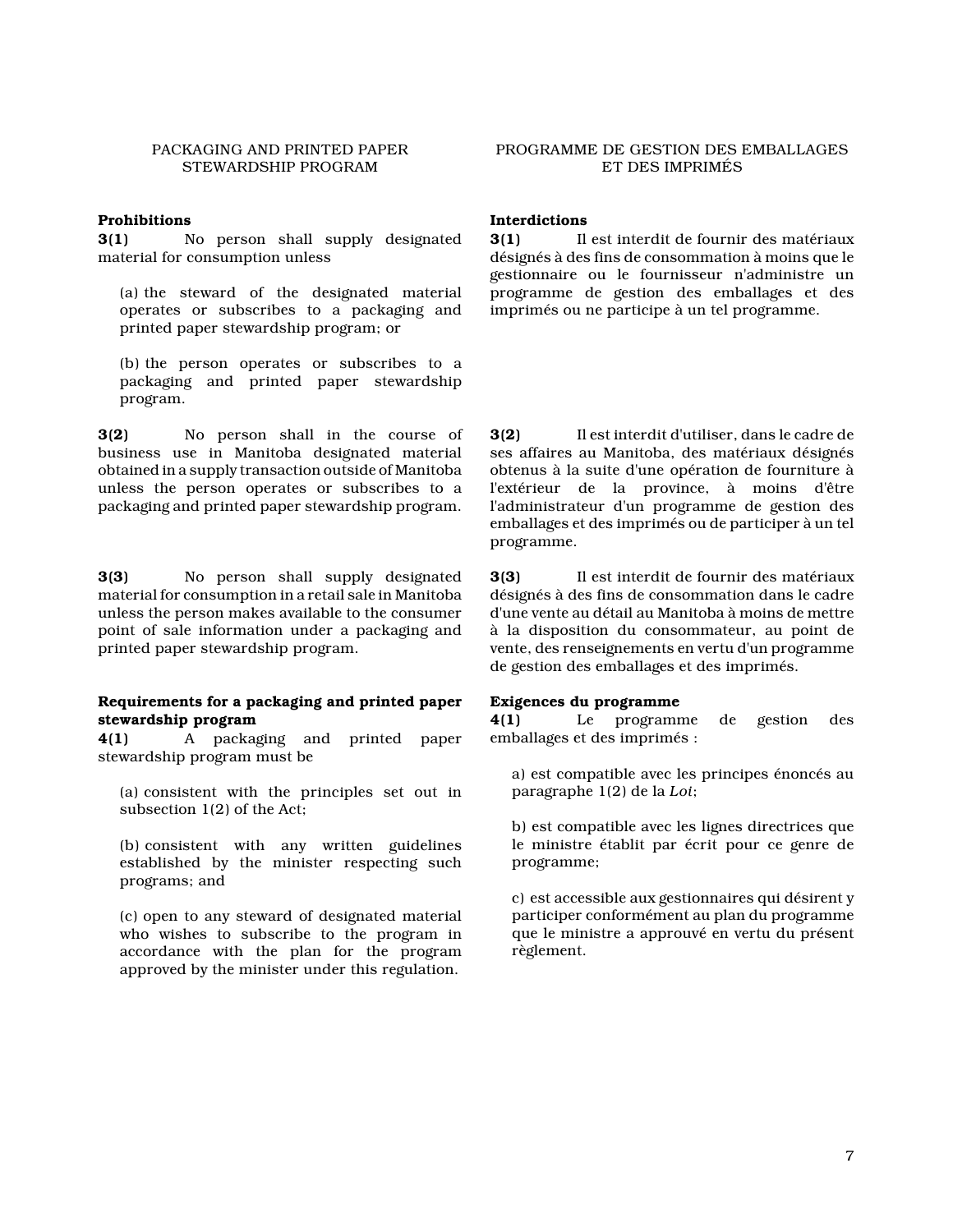4(2) A plan for a packaging and printed paper stewardship program must include provision for

(a) the establishment and administration of a waste reduction and prevention program for packaging and printed paper with waste reduction and prevention targets as set out in the plan;

(b) the appropriate management of waste packaging and printed paper in accordance with any written guidelines established by the minister;

(c) a province-wide, convenient collection system for waste packaging and printed paper without user fees at the point of collection;

(d) a system for the payment of expenditures incurred in the collection, transportation, storage, processing and disposal of waste packaging and printed paper in connection with the waste reduction and prevention program;

(e) the orderly collection of revenues from subscribers to the program in balance with expenditures for the program;

(f) the establishment and administration of education programs for the purpose of the waste reduction and prevention program;

(g) the establishment and administration of a point of sale information program for the purpose of the waste reduction and prevention program;

(h) the payment of salaries and other costs of government for the administration and enforcement of this regulation and of the Act as it relates to packaging and printed paper; and

(i) ongoing consultations about the stewardship program with persons who the operator considers the stewardship program may affect, including members of the public, in accordance with any guidelines respecting consultation that the minister may establish.

4(2) Le plan d'un programme de gestion des emballages et des imprimés prévoit :

a) la création et la gestion d'un programme de réduction du volume et de la production des déchets provenant des emballages et des imprimés ainsi que les objectifs visés;

b) la bonne gestion des vieux emballages et imprimés conformément aux lignes directrices écrites que le ministre a établies, le cas échéant;

c) un système efficace de collecte des vieux emballages et imprimés à l'échelle de la province qui ne comporte pas de frais d'utilisation;

d) un système de paiement des dépenses engagées pour la collecte, le transport, l'entreposage, la transformation et l'élimination des vieux emballages et imprimés dans le cadre du programme de réduction du volume et de la production des déchets;

e) une collecte efficace des revenus auprès des participants au programme qui compensent pour les dépenses engagées dans le cadre de celui-ci;

f) la création et la gestion de projets de sensibilisation dans le cadre du programme de réduction du volume et de la production des déchets;

g) la création et la gestion d'un projet d'information, au point de vente, dans le cadre du programme de réduction du volume et de la production des déchets;

h) le versement des frais que le gouvernement engage, y compris les salaires, dans le cadre de l'application de la Loi et du présent règlement à l'égard des emballages et des imprimés;

i) des consultations continues portant sur le programme de gestion des emballages et des imprimés avec les personnes qui, selon l'administrateur, pourraient être touchées par celui-ci, notamment le grand public, en conformité avec les lignes directrices en matière de consultation que le ministre peut établir.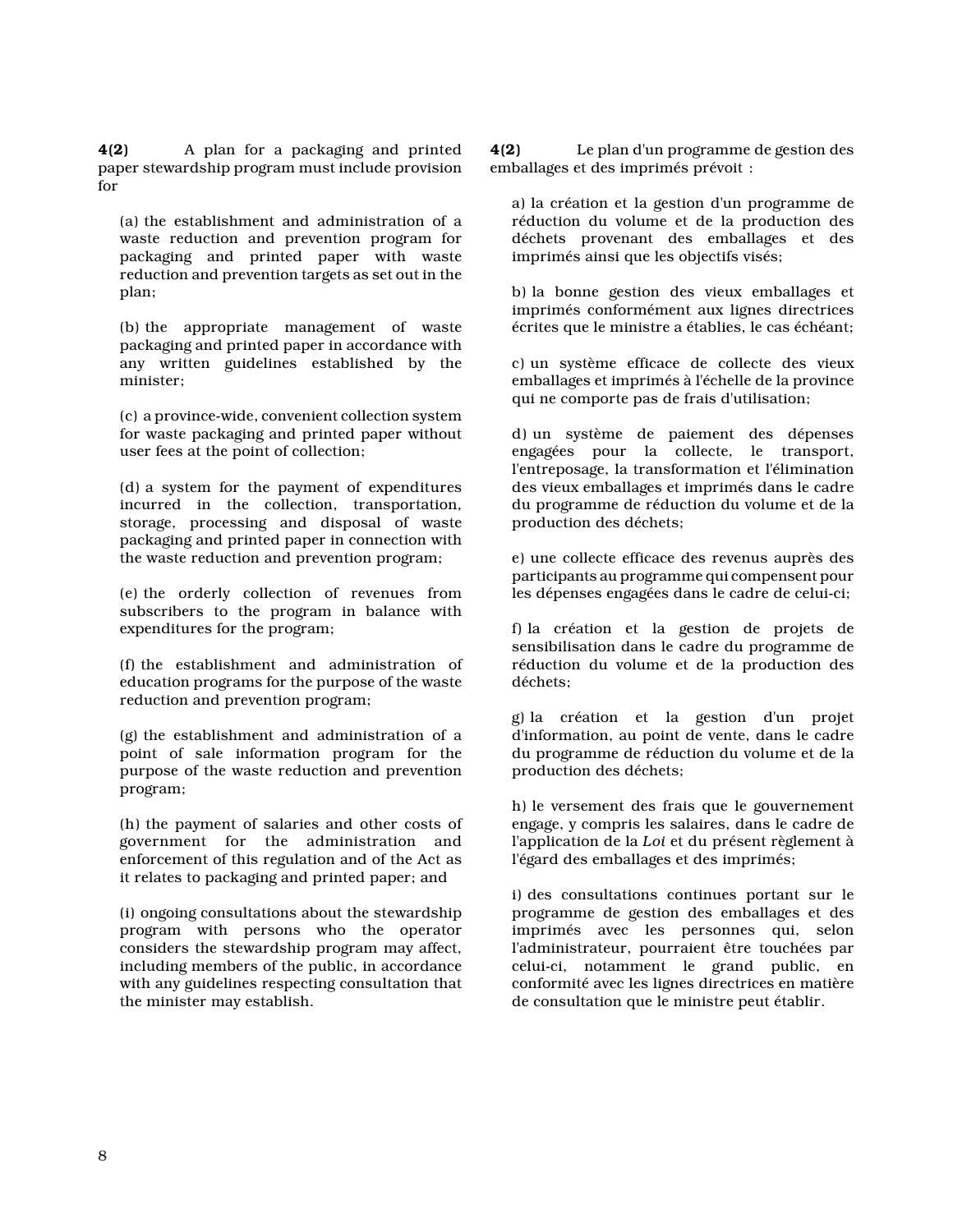4(3) A plan for a packaging and printed paper stewardship program may include

(a) provision for the establishment and administration of research and development activities related to the management of packaging and printed paper;

(b) provision for training and educational activities related to the management of packaging and printed paper;

(c) provision for activities related to pollution prevention and waste reduction; and

(d) any other activities that the minister may approve.

4(4) The fiscal year of a packaging and printed paper stewardship program must be the calendar year.

#### Application for approval

**5(1)** A person who intends to operate a packaging and printed paper stewardship program must submit a plan for the program and apply to the minister for approval of the plan. Before submitting the plan and application, the person must comply with any guidelines that the minister has established respecting consultation about stewardship programs before the application stage.

5(2) An application for approval of a plan for a packaging and printed paper stewardship program or renewal of an approval must

(a) be in the form and contain the information required by the minister; and

(b) include

(i) a business plan for the implementation of the applicant's responsibilities under the Act and this regulation covering the period for which the approval is being sought, and

4(3) Le plan d'un programme de gestion des emballages et des imprimés peut prévoir :

a) la création et la gestion d'activités de recherche et de développement en matière de gestion des emballages et des imprimés;

b) des activités de formation et de sensibilisation en matière de gestion des emballages et des imprimés;

c) des activités en matière de prévention de la pollution et de la réduction des déchets;

d) toute autre activité qu'approuve le ministre.

4(4) L'exercice des programmes de gestion des emballages et des imprimés correspond à l'année civile.

#### Demandes d'approbation

5(1) Les personnes qui ont l'intention d'administrer un programme de gestion des emballages et des imprimés soumettent un plan pour le programme et demandent au ministre de l'approuver. Avant de soumettre le plan et la demande, elles se conforment aux lignes directrices établies par le ministre relativement à la consultation portant sur les programmes de gestion et devant être tenue avant la présentation d'une demande.

5(2) Toute demande d'approbation du plan d'un programme de gestion des emballages et des imprimés ou de renouvellement d'approbation :

a) est présentée en la forme et contient les renseignements qu'exige le ministre;

b) comprend :

(i) un plan opérationnel précisant comment l'auteur de la demande s'acquittera des obligations que lui confèrent la Loi et le présent règlement pour la période visée par l'approbation,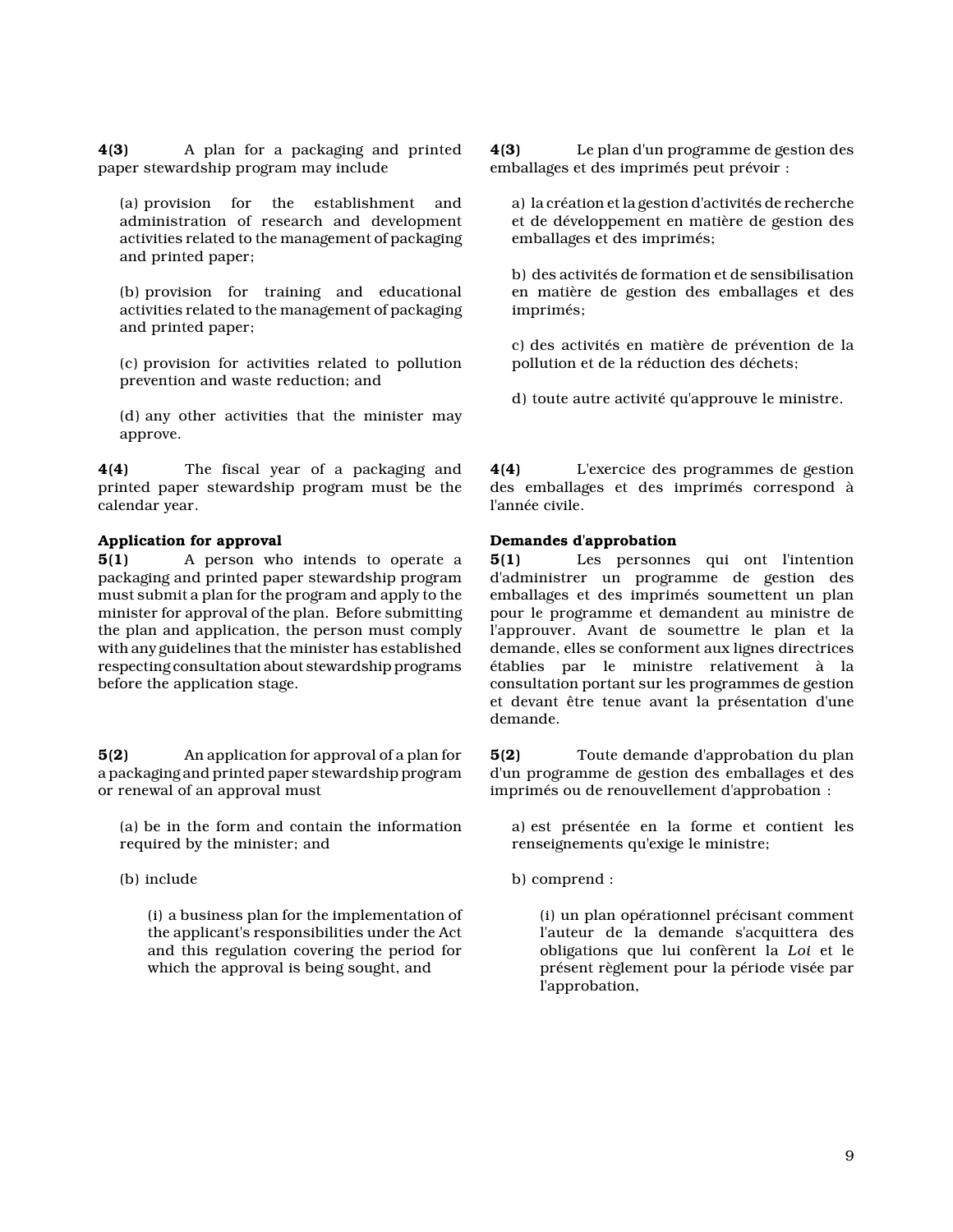(ii) a description of the consultations about the proposed stewardship program carried out by the applicant before applying and a summary of the results of the consultations.

5(3) After receiving a plan for a packaging and printed paper stewardship program, or for the renewal of an approval, the minister must file it in the registry. The minister is to

(a) receive comments on the plan for 28 days from the date it is filed in the registry; and

(b) consider the comments before making a decision on whether or not to approve the plan under subsections 6(1) and (2).

5(4) An application for renewal of an approval must be received by the minister no later than 60 days before the expiry of the existing period of approval.

#### Applicant must meet requirements for approval

6(1) An applicant must meet the requirements of the Act, this regulation and any written guidelines established by the minister before being entitled to an approval of a packaging and printed paper stewardship program plan or renewal of an approval.

6(2) The minister may grant an approval subject to conditions.

6(3) The minister may grant an approval on an interim basis subject to conditions to be complied with by the applicant pending confirmation or refusal of the approval.

#### Issuance of approval

7(1) In this section "approval" includes an interim approval granted under subsection 6(3).

7(2) The minister must issue a letter of approval to an applicant who is entitled to an approval of a packaging and printed paper stewardship program plan or a renewal of approval.

(ii) des précisions ayant trait aux consultations sur le programme de gestion des emballages et des imprimés proposé qu'a tenues l'auteur de la demande avant la présentation de sa demande et un résumé des résultats des consultations.

5(3) Le ministre dépose au registre les plans des programmes de gestion des emballages et des imprimés et des demandes de renouvellement d'approbation qu'il reçoit et :

a) accepte les observations à propos des plans pendant les 28 jours suivant leur dépôt au registre;

b) étudie les observations avant de décider s'il approuve ou non les plans en vertu des paragraphes 6(1) et (2).

5(4) Le ministre doit recevoir les demandes de renouvellement d'approbation au plus tard le soixantième jour avant l'expiration de la période d'approbation.

#### Exigences

6(1) L'auteur d'une demande doit se conformer à la Loi, au présent règlement et aux lignes directrices écrites que le ministre établit, le cas échéant, avant que son plan de programme de gestion des emballages et des imprimés ou sa demande de renouvellement d'approbation ne puisse être approuvé.

6(2) Le ministre peut accorder une approbation conditionnelle.

6(3) Le ministre peut accorder une approbation provisoire sous réserve des conditions que l'auteur de la demande est tenu de respecter en attendant la confirmation ou le refus de l'approbation.

#### Approbations

7(1) Pour l'application du présent article, sont assimilées aux approbations les approbations provisoires accordées en vertu du paragraphe 6(3).

7(2) Le ministre délivre une lettre d'approbation à l'auteur d'une demande qui a droit à une approbation de son plan de programme de gestion des emballages et des imprimés ou à son renouvellement.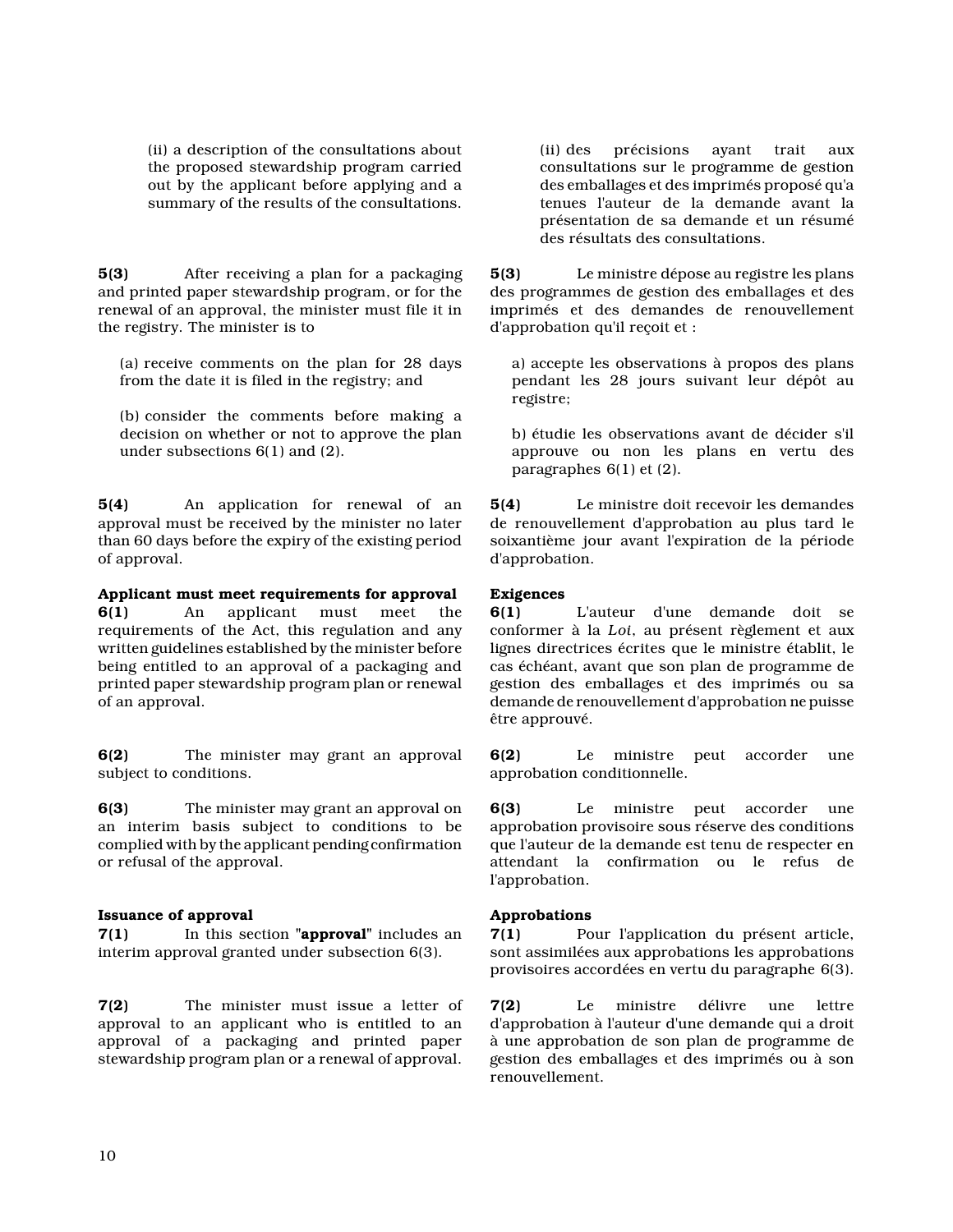7(3) A letter of approval must set out any conditions imposed by the minister.

7(4) An approval expires on the date stated in the letter of approval.

#### Minister may impose new or additional conditions

8 The minister may impose new or additional conditions on an approval granted under section 6.

#### Procedure for refusal of approval or renewal

9(1) When the minister proposes to refuse to grant or renew an approval of a packaging and printed paper stewardship program plan, the minister must serve a notice of the proposal and a statement of the reasons for it on the applicant.

9(2) A notice under subsection (1) must inform the applicant that he or she may, within 10 days after the notice is served, make representations in writing about the proposal.

9(3) If the applicant does not respond within the time stated in the notice, the minister may carry out the proposal stated in the notice.

9(4) If the applicant responds within the time stated in the notice, the minister must consider the representations by the applicant before

- (a) carrying out the proposal; or
- (b) granting the approval or renewal.

#### Continuance when renewal pending

10 When an applicant applies for renewal of the approval of his or her program plan within the time limit prescribed in subsection 5(4), the approval is deemed to continue

(a) until the renewal is granted; or

(b) if the applicant is served with a notice under subsection 9(1), until the minister carries out his or her proposal or issues the renewal.

7(3) La lettre d'approbation précise les conditions que le ministre impose, le cas échéant.

7(4) L'approbation expire à la date indiquée dans la lettre d'approbation.

7(5) An approval is not transferable. 7(5) Les approbations sont incessibles.

#### Conditions

Le ministre peut imposer des conditions nouvelles ou supplémentaires à l'égard des approbations accordées en vertu de l'article 6.

#### Refus d'approbation ou de renouvellement

9(1) S'il décide de refuser une approbation ou un renouvellement d'approbation pour le plan d'un programme de gestion des emballages et des imprimés, le ministre signifie à l'auteur de la demande un avis en ce sens qui précise les motifs de sa décision.

9(2) L'avis mentionné au paragraphe (1) précise que l'auteur de la demande peut, dans les 10 jours qui suivent sa signification, présenter des observations écrites à l'égard de la décision.

9(3) Le ministre peut donner suite à sa décision si l'auteur de la demande ne présente pas d'observations écrites dans le délai prévu dans l'avis.

9(4) Si l'auteur de la demande présente des observations écrites dans le délai prévu dans l'avis, le ministre les étudie avant :

a) de donner suite à sa décision;

b) d'accorder l'approbation ou le renouvellement de l'approbation.

#### Prorogation

10 Lorsqu'une personne présente une demande de renouvellement d'approbation du plan d'un programme dans le délai prévu au paragraphe 5(4), l'approbation est réputée prorogée :

a) jusqu'à ce que le renouvellement soit accordé;

b) si l'auteur de la demande reçoit signification de l'avis mentionné au paragraphe 9(1), jusqu'à ce que le ministre donne suite à sa décision ou accorde le renouvellement.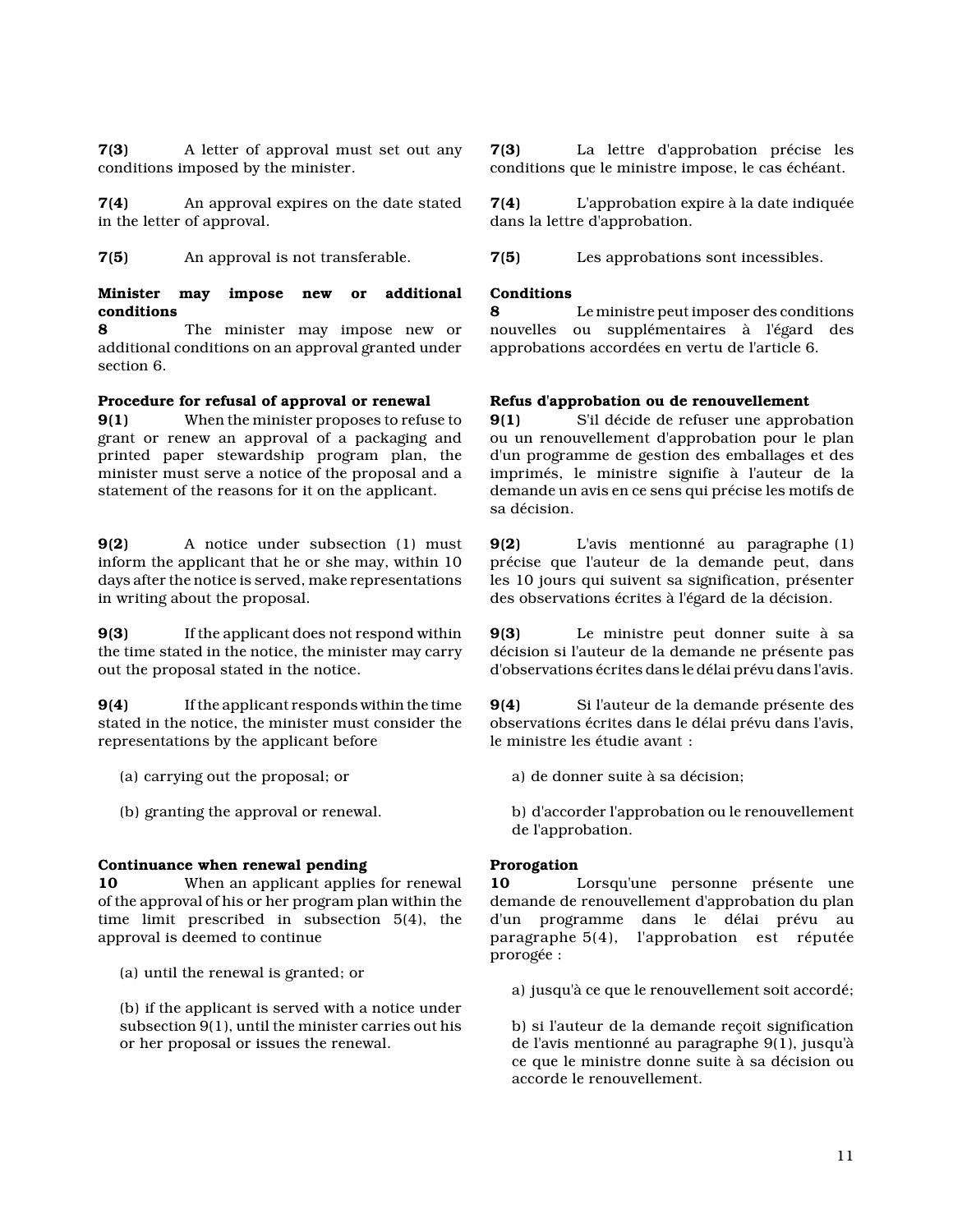#### Suspension or cancellation of approval

11(1) The minister may suspend or cancel the approval of a plan for a packaging and printed paper stewardship program where the operator is in breach of any provision of the Act or this regulation.

11(2) Where the approval of a plan for a packaging and printed paper stewardship program is suspended under subsection (1), the operator must not operate the program until he or she satisfies any requirements for reinstatement imposed by the minister.

11(3) When the minister proposes to cancel or suspend the approval of a packaging and printed paper stewardship program plan, the minister must serve a notice of the proposal and a statement of the reasons for it on the operator and subsections 9(2) to (4) apply to the notice and the proposal with necessary modifications.

#### Cancellation in certain circumstances

12 Despite anything in this regulation, the minister may cancel the approval of an operator who

- (a) ceases to operate a program; or
- (b) applies to surrender his or her approval.

#### Amendment of plan

13(1) An operator may apply for approval of an amendment to a packaging and printed paper stewardship program plan subsequent to the approval of the plan by the minister and must

(a) file the amended program plan with the minister without delay for the minister's approval; and

(b) provide the minister with such information as he or she may require about the amendment and its effect on the program plan.

13(2) An operator must not act on any amendment to a program plan until the minister has notified the operator in writing that the amendment has been approved.

#### Suspension ou annulation de l'approbation

11(1) Le ministre peut suspendre ou annuler l'approbation du plan d'un programme de gestion des emballages et des imprimés d'un administrateur qui contrevient à la Loi ou au présent règlement.

11(2) L'administrateur ne peut offrir un programme de gestion des emballages et des imprimés dont l'approbation du plan fait l'objet d'une suspension en vertu du paragraphe (1) tant qu'il ne remplit pas les exigences de rétablissement qu'impose le ministre.

11(3) S'il décide d'annuler ou de suspendre l'approbation du plan d'un programme de gestion des emballages et des imprimés, le ministre signifie à l'administrateur un avis en ce sens qui précise les motifs de sa décision; les paragraphes 9(2) à (4) s'appliquent alors à l'avis et à la décision avec les adaptations nécessaires.

#### Annulation

12 Malgré les autres dispositions du présent règlement, le ministre peut annuler l'approbation accordée à l'administrateur :

- a) qui cesse d'offrir un programme;
- b) qui demande de renoncer à son approbation.

#### Modification du plan

13(1) Un administrateur peut demander l'approbation d'une modification du plan d'un programme de gestion des emballages et des imprimés après que le ministre a approuvé le plan :

a) en déposant aussitôt que possible auprès du ministre le plan modifié afin qu'il l'approuve;

b) en fournissant au ministre les renseignements qu'il peut exiger au sujet de la modification et de ses répercussions sur le plan.

13(2) L'administrateur ne peut mettre en œuvre les modifications au plan tant que le ministre ne l'a pas avisé par écrit qu'elles ont été approuvées.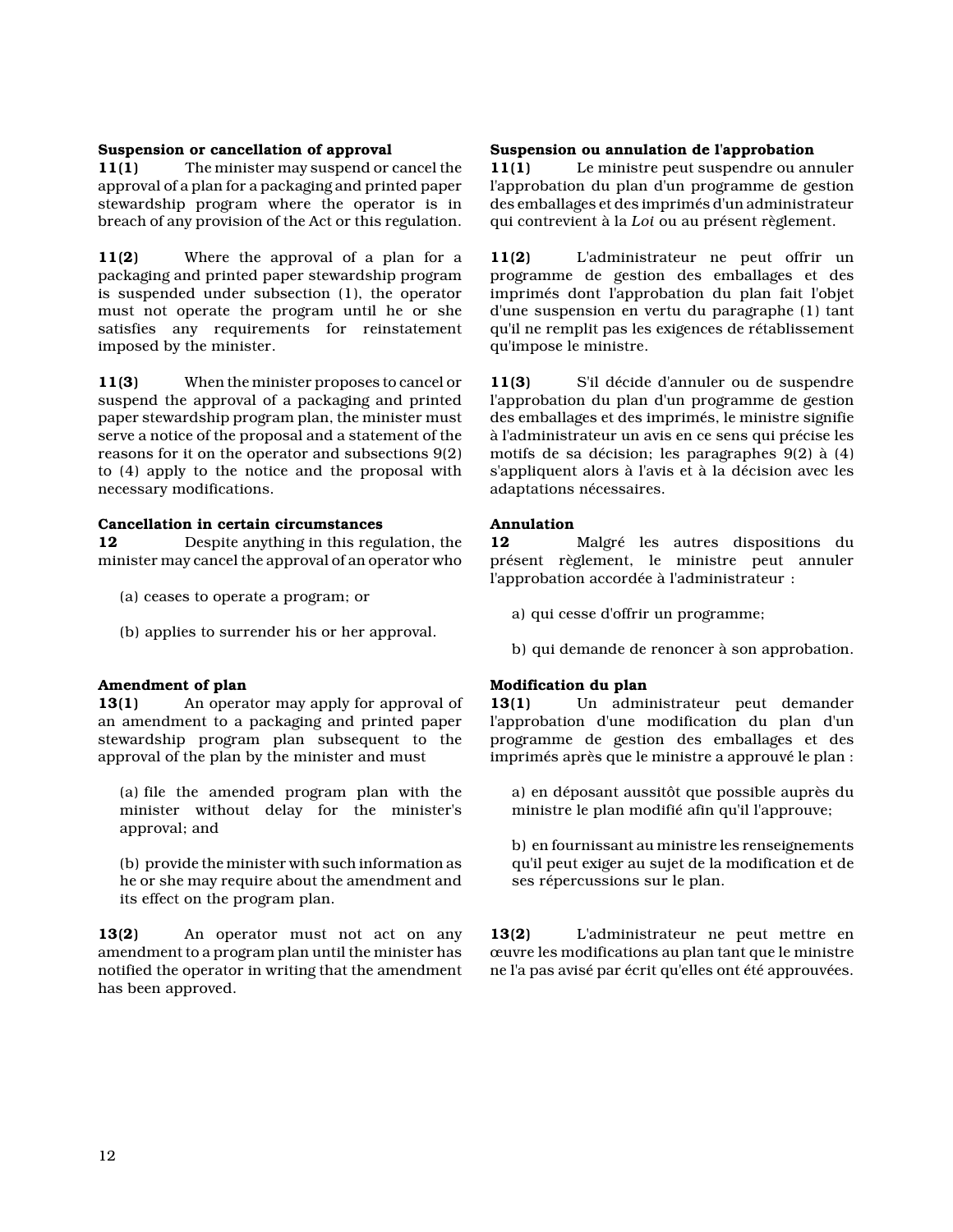13(3) After receiving an amended program plan, the minister must file it in the registry. The minister is to

(a) receive comments on the amended program plan for 28 days from the date it is filed in the registry; and

(b) consider the comments before making a decision on whether or not to approve the amended program plan under subsection (4).

13(4) The minister may approve the amendment or, subject to subsection (5), may refuse to approve the amendment.

13(5) When the minister proposes to refuse to approve an amendment, he or she must serve a notice of the proposal on the operator and subsections 9(2) to (4) apply to the notice and the proposal with necessary modifications.

#### Implementation and operation of plan

14 An operator must ensure that the packaging and printed paper stewardship program plan, as approved under section 6 or amended under section 8, or approved as amended under section 13, is implemented and operated substantially in accordance with its intent, subject to any conditions imposed by the minister.

#### Providing information

15 An operator must provide any information about the packaging and printed paper stewardship program requested by the minister.

#### REPORTS AND CONFIDENTIALITY RAPPORTS ET CONFIDENTIALITÉ

#### Annual report

16(1) Within 90 days after the end of the fiscal year, an operator must provide to the minister an annual report summarizing the program activities of the operator in the fiscal year and containing audited financial statements covering the program for the fiscal year.

13(3) Dès qu'il reçoit un plan de programme modifié, le ministre le dépose au registre et :

a) accepte les observations à propos du plan pendant les 28 jours suivant son dépôt;

b) étudie les observations avant de décider s'il approuve ou non le plan de programme modifié en vertu du paragraphe (4).

13(4) Le ministre peut approuver les modifications ou, sous réserve du paragraphe (5), refuser de les approuver.

13(5) S'il décide de refuser l'approbation d'une modification, le ministre signifie à l'administrateur un avis en ce sens. Les paragraphes 9(2) à (4) s'appliquent alors, avec les adaptations nécessaires, à l'avis et à la décision.

#### Mise en application du plan

14 L'administrateur veille à ce que le plan de programme de gestion des emballages et des imprimés approuvé en vertu de l'article 6, modifié en vertu de l'article 8 ou modifié et approuvé en vertu de l'article 13 soit essentiellement mis en application et administré conformément à son objet, sous réserve des conditions qu'impose le ministre, le cas échéant.

#### Communication de renseignements

15 L'administrateur communique les renseignements que demande le ministre au sujet du programme de gestion des emballages et des imprimés.

#### Rapport annuel

16(1) Au plus tard le quatre-vingt-dixième jour suivant la fin de l'exercice, les administrateurs fournissent au ministre un rapport annuel résumant les activités de leur programme au cours de l'exercice et contenant les états financiers vérifiés du programme pour cette période.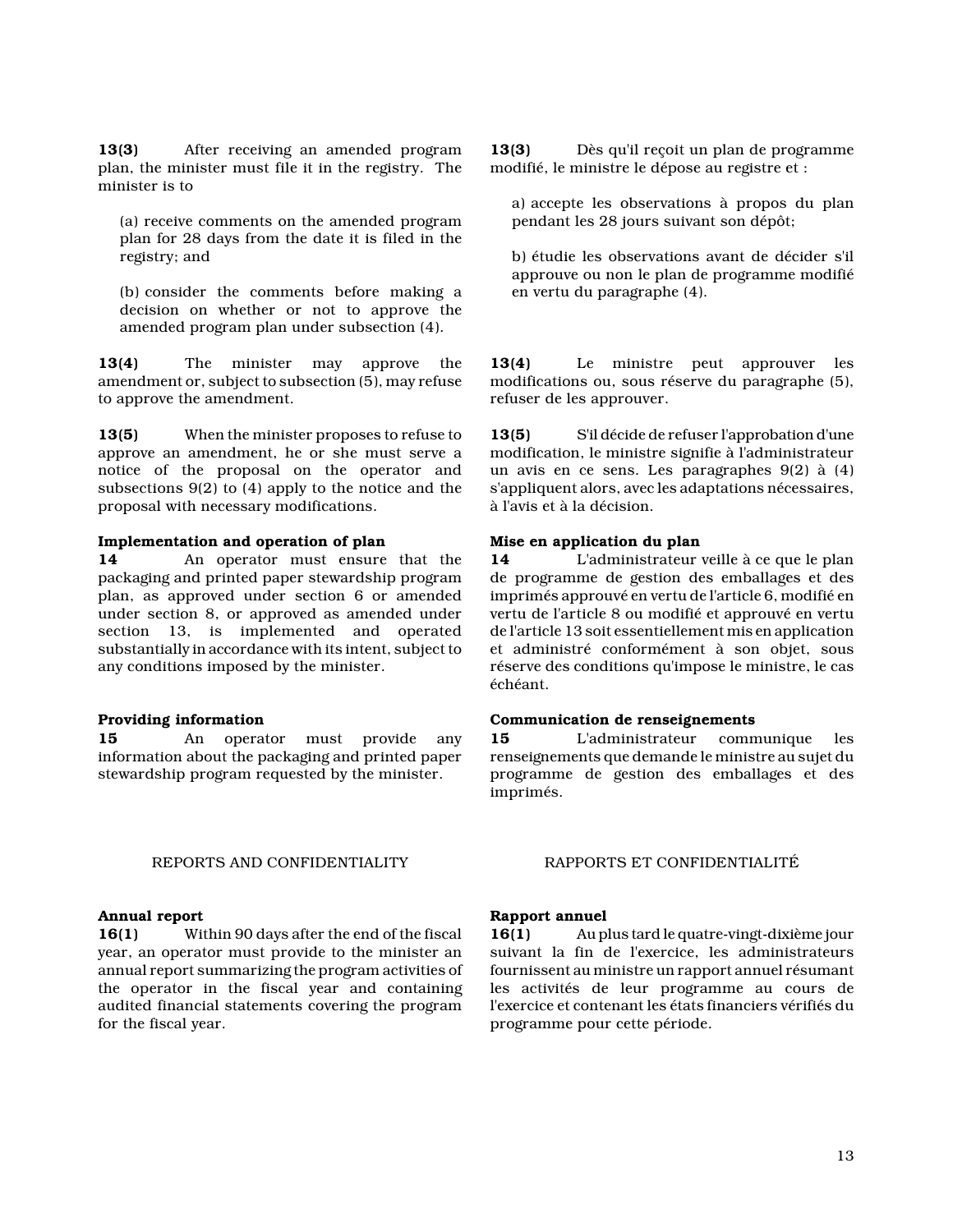16(2) Without limiting the generality of subsection (1), the annual report must include

(a) particulars of the financial contributions to the stewardship program by, and the stewardship costs attributable to, each product group of designated material covered by the program;

(b) a description of the consultations about the stewardship program carried out by the operator during the fiscal year and a summary of the results of the consultations; and

(c) any information about program performance recommended by the Auditor General for programs of the same nature as the stewardship program.

#### Information to be confidential

17(1) Except as provided in subsection (2), information given to the minister under section 15 or in any document upon which a report provided under section 16 is based is confidential to the extent that any information in the document would be reasonably expected to identify the volume of sales of any designated material or type of designated material, or the market share of any designated material or type of designated material, of any steward of designated material. No person who obtains the document shall knowingly disclose, or permit any person to disclose that information, except with the consent of the person who provided the report or document.

17(2) Information given to the minister under section 15 or a report provided under section 16 or any document upon which the report is based may be disclosed

(a) for the purpose of the administration or enforcement of the Act or this regulation or legal proceedings related to that enforcement;

(b) when required by law; or

(c) when the information in the report or document is publicly available.

16(2) Sans que soit limitée la portée générale du paragraphe (1), le rapport annuel comprend :

a) des détails sur l'apport financier au programme de gestion des emballages et des imprimés attribuable à chaque groupe de produits faisant partie des matériaux désignés ainsi que sur les frais de gestion liés à chacun de ces groupes;

b) des précisions ayant trait aux consultations sur le programme tenues par l'administrateur pendant l'exercice et un résumé des résultats des consultations;

c) des renseignements au sujet de l'efficacité du programme recommandés par le vérificateur général dans le cadre des programmes de même nature.

#### Confidentialité

17(1) Sauf dans les cas prévus au paragraphe (2), les renseignements fournis au ministre conformément à l'article 15 ou contenus dans un document sur lequel est fondé le rapport prévu à l'article 16 sont confidentiels dans la mesure où ils sont de nature à révéler le volume de vente d'un matériau désigné ou d'un type de matériau désigné ou la part du marché que détient un gestionnaire pour un matériau désigné ou un type de matériau désigné. Il est interdit à quiconque obtient le document de divulguer sciemment ces renseignements ou de permettre qu'ils soient divulgués sans le consentement de la personne qui a fourni le rapport ou le document.

17(2) Il est permis de divulguer les renseignements communiqués au ministre en vertu de l'article 15, le rapport mentionné à l'article 16 et les documents sur lesquels est fondé ce rapport :

a) pour l'application de la Loi ou du présent règlement ou aux fins d'une poursuite judiciaire liée à cette mise en application;

b) lorsque la loi l'exige;

c) lorsque le public a accès aux renseignements contenus dans le rapport ou les documents.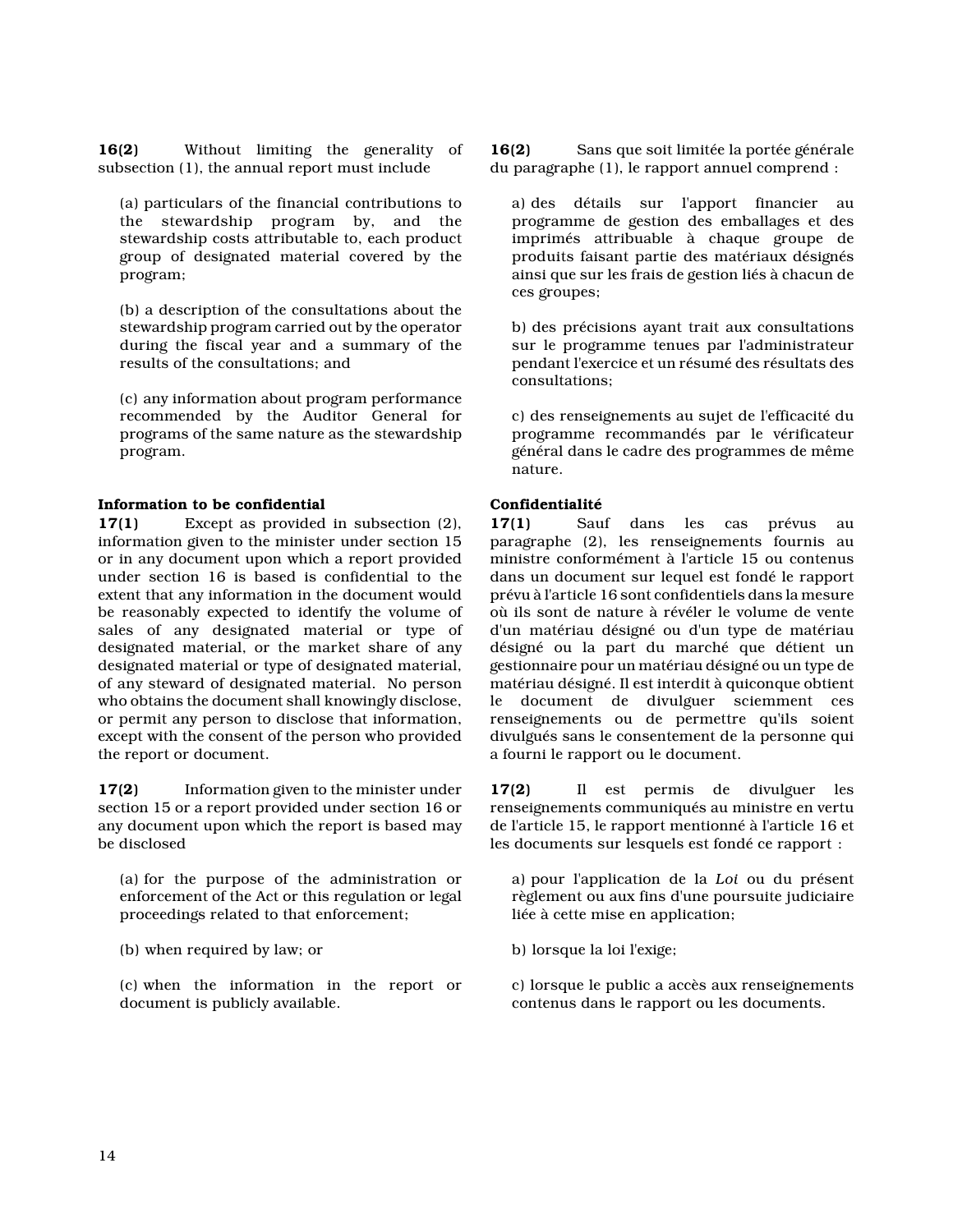#### Availability of annual report

18(1) The minister must

(a) table a copy of the annual report in the Assembly within 15 days after receiving it if the Assembly is sitting or, if it is not, within 15 days after the next sitting begins; and

(b) file a copy of any annual report received by him or her under section 16 in the registry.

18(2) After providing the minister with an annual report under section 16, the operator of packaging and printed paper stewardship program must make a copy of the report available without cost to any person on request.

#### Accès au rapport annuel 18(1) Le ministre :

a) dépose à l'Assemblée législative une copie du rapport annuel dans les 15 premiers jours de séance de celle-ci suivant sa réception;

b) dépose au registre une copie de tout rapport annuel qu'il reçoit en application de l'article 16.

18(2) Après avoir fourni un rapport annuel au ministre en application de l'article 16, l'administrateur d'un programme de gestion des emballages et des imprimés fournit gratuitement une copie du rapport aux personnes qui en font la demande.

#### Minister may establish guidelines

19 The minister may establish written guidelines respecting

(a) the requirements for a packaging and printed paper stewardship program and the operation of such a program, including waste reduction and prevention targets that the program should be designed and operated to meet;

(b) the management of waste packaging and printed paper;

(c) the criteria for program performance evaluation; or

(d) any other matter provided for under this regulation.

#### Service of notices

**20(1)** A notice that is required to be served by the minister must be served on a person in accordance with subsection (2), and

(a) if the person is an individual, on the individual;

(b) if the person is a corporation, on a director or officer of the corporation; or

#### GENERAL PROVISIONS DISPOSITIONS GÉNÉRALES

#### Lignes directrices

19 Le ministre peut établir par écrit des lignes directrices concernant :

a) les exigences à l'égard des programmes de gestion des emballages et des imprimés et de leur administration, y compris les objectifs que ces programmes devraient viser;

b) la gestion des vieux emballages et imprimés;

c) les critères d'évaluation de l'efficacité du programme;

d) toute autre question prévue au présent règlement.

#### Signification des avis

20(1) Lorsqu'il est tenu de signifier des avis, le ministre les signifie conformément au paragraphe (2), selon le cas :

a) si le destinataire est un particulier, directement à celui-ci;

b) si le destinataire est une personne morale, à un de ses administrateurs ou dirigeants;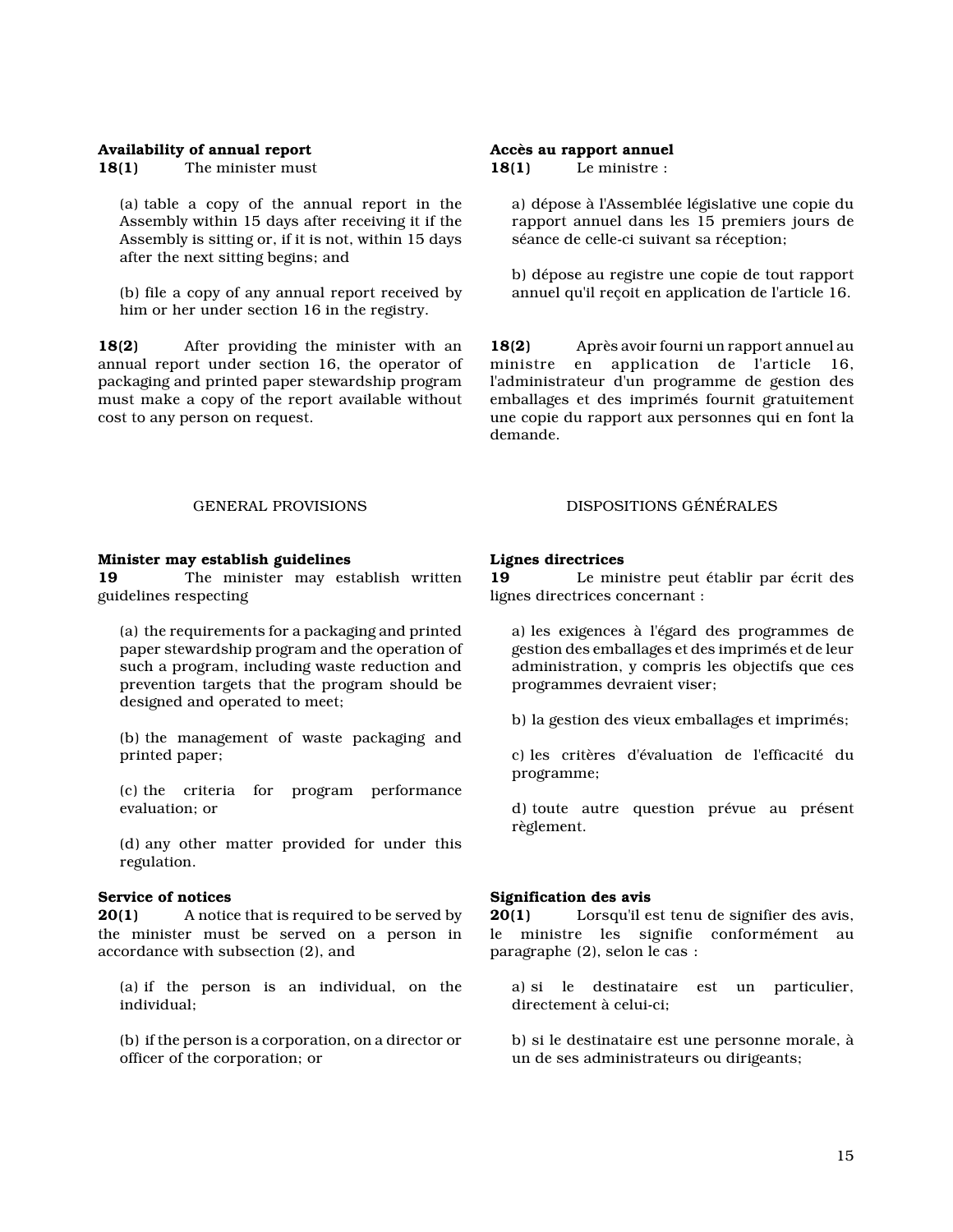(c) if the person is a partnership, on a partner who is an individual or a corporation, in the manner set out in clause (a) or (b), as the circumstances require.

20(2) A notice may be served on a person or on a director or officer of a corporation

(a) by personally giving a copy to the person, director or officer;

(b) by sending a copy to his or her address last known to the minister by any method, including registered mail, certified mail or prepaid courier, if there is a record of delivery by the party who delivered the copy; or

(c) by telephone transmission of a facsimile of the notice or by other electronic transmission to the person, director or officer, if there is a record

(i) of the telephone number to which the transmission was sent,

(ii) of the date on which the transmission was sent, and

(iii) that the transmission included the full text of the notice.

20(3) A notice sent by mail is deemed to be received by the intended recipient on the earlier of

(a) the day the intended recipient actually receives it; and

(b) the fifth business day after the day it is mailed.

20(4) A notice sent by a method referred to in clause (2)(c) is deemed to be received by the intended recipient on the earlier of

(a) the day the intended recipient actually receives it; and

(b) the first business day after the day it is sent.

c) si le destinataire est une société en nom collectif, à un associé qui est un particulier ou une personne morale, conformément à l'alinéa a) ou b).

20(2) Les avis peuvent être signifiés soit à une personne, soit à un administrateur ou à un dirigeant d'une personne morale, selon le cas :

a) à personne, par remise d'une copie à la personne, à l'administrateur ou au dirigeant;

b) par envoi d'une copie, par n'importe quel moyen, à la dernière adresse du destinataire connue du ministre, notamment par courrier recommandé ou certifié ou par messager port payé, si la personne qui les signifie a consigné leur envoi;

c) par télécopie ou sous une autre forme de transmission électronique à la personne, à l'administrateur ou au dirigeant s'il y a un document indiquant :

(i) les numéros de téléphone où les avis ont été envoyés,

(ii) les dates auxquelles les transmissions ont été effectuées,

(iii) que le texte intégral des avis a été transmis.

20(3) Les avis envoyés par courrier sont réputés reçus par le destinataire prévu :

a) à la date où il les reçoit;

b) le cinquième jour ouvrable qui suit leur mise à la poste, si cette date est antérieure.

20(4) Les avis envoyés par un moyen mentionné à l'alinéa (2)c) sont réputés reçus par le destinataire prévu :

a) à la date où il les reçoit;

b) le premier jour ouvrable qui suit l'envoi, si cette date est antérieure.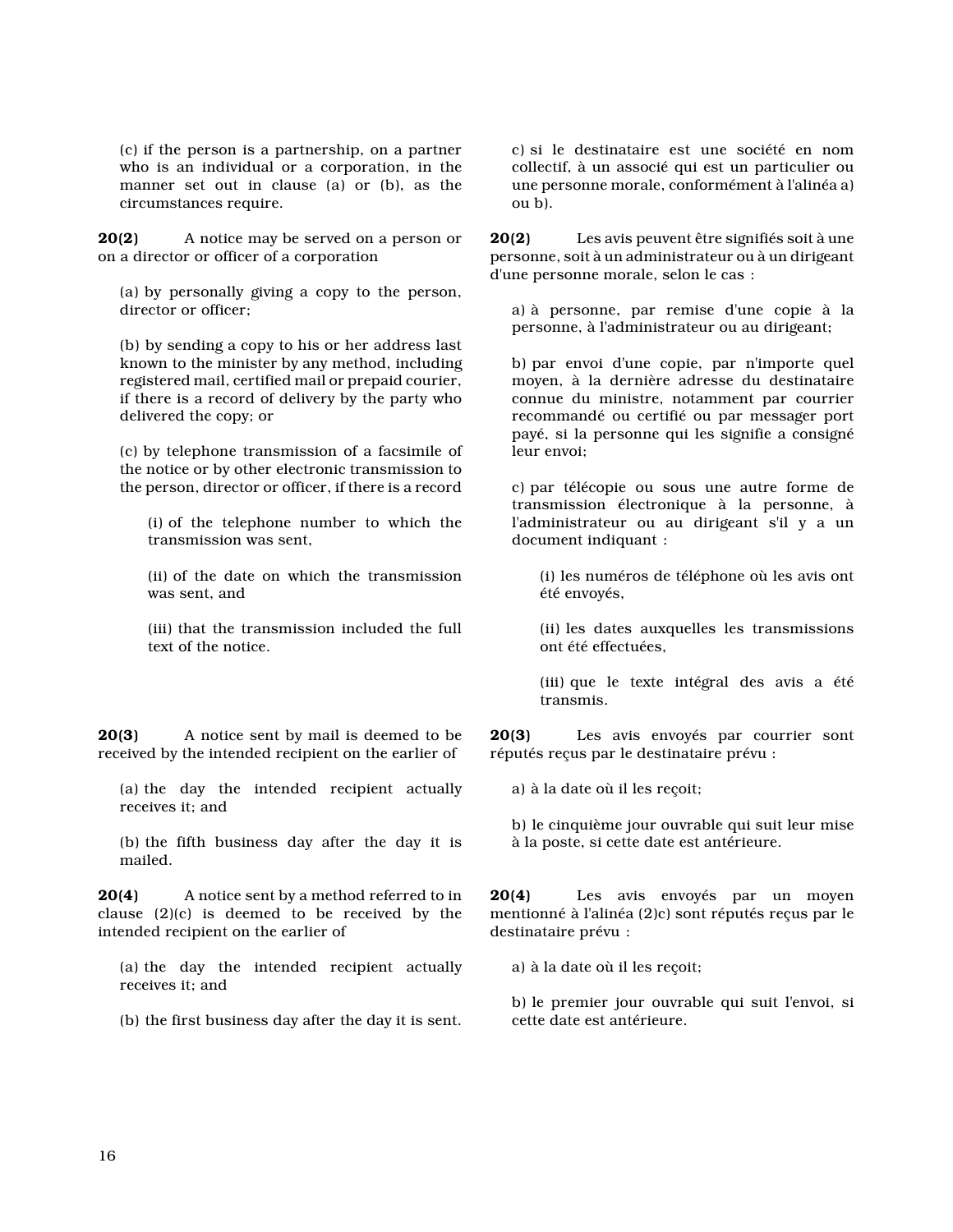#### Coming into force

21(1) This regulation, except section 3, comes into force on the day it is registered under The Regulations Act.

21(2) Section 3 comes into force on the same day that section 27 of the Multi-Material Stewardship (Interim Measures) Regulation, Manitoba Regulation 39/95 is repealed.

#### Entrée en vigueur

21(1) Le présent règlement, à l'exception de l'article 3, entre en vigueur à la date de son enregistrement sous le régime de la Loi sur les textes réglementaires.

21(2) L'article 3 entre en vigueur à la date d'abrogation de l'article 27 du Règlement sur la gestion des matériaux multiples (mesures provisoires), R.M. 39/95.

L'Imprimeur de la Reine du Manitoba

The Queen's Printer for the Province of Manitoba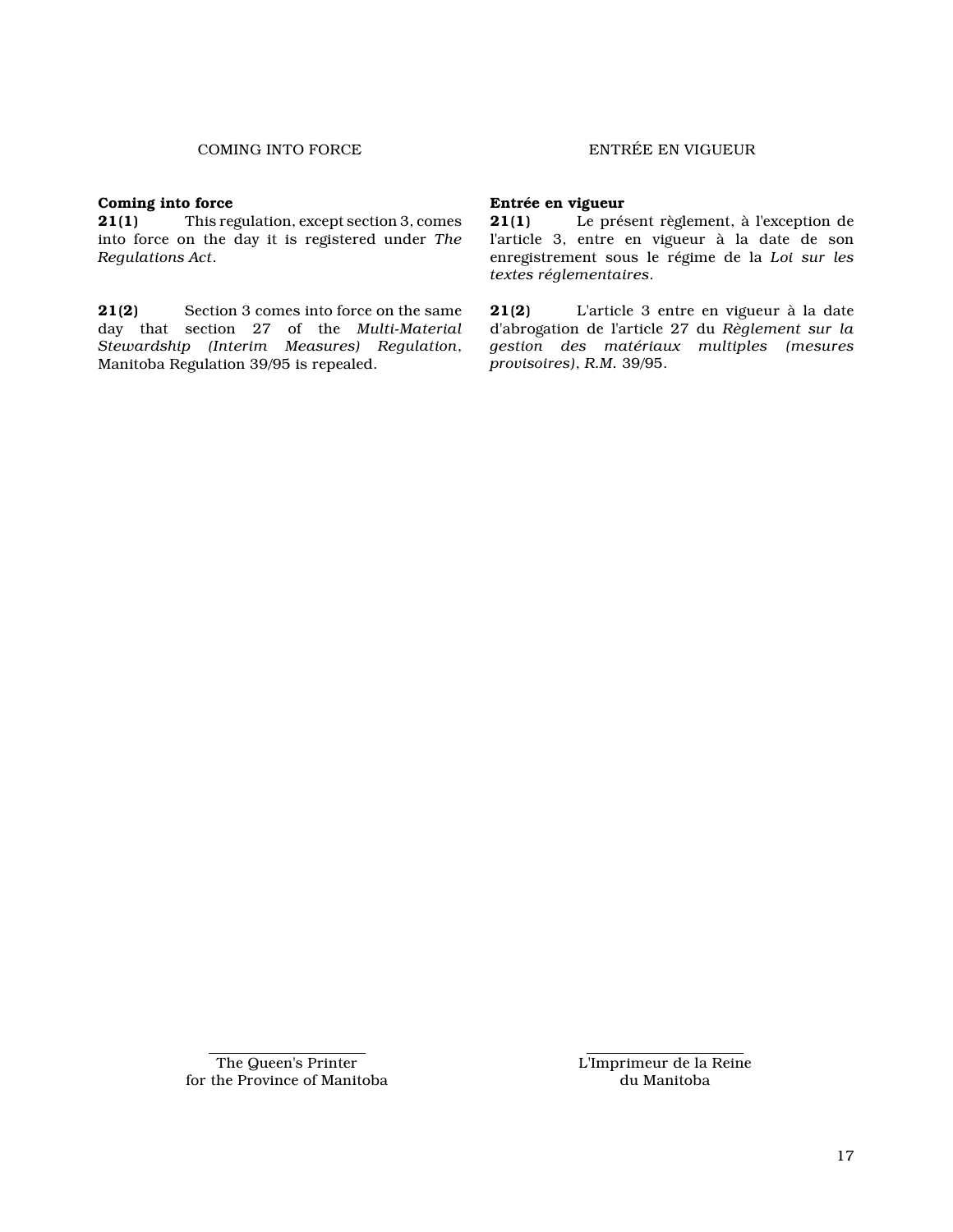# *Minister's Program Letter*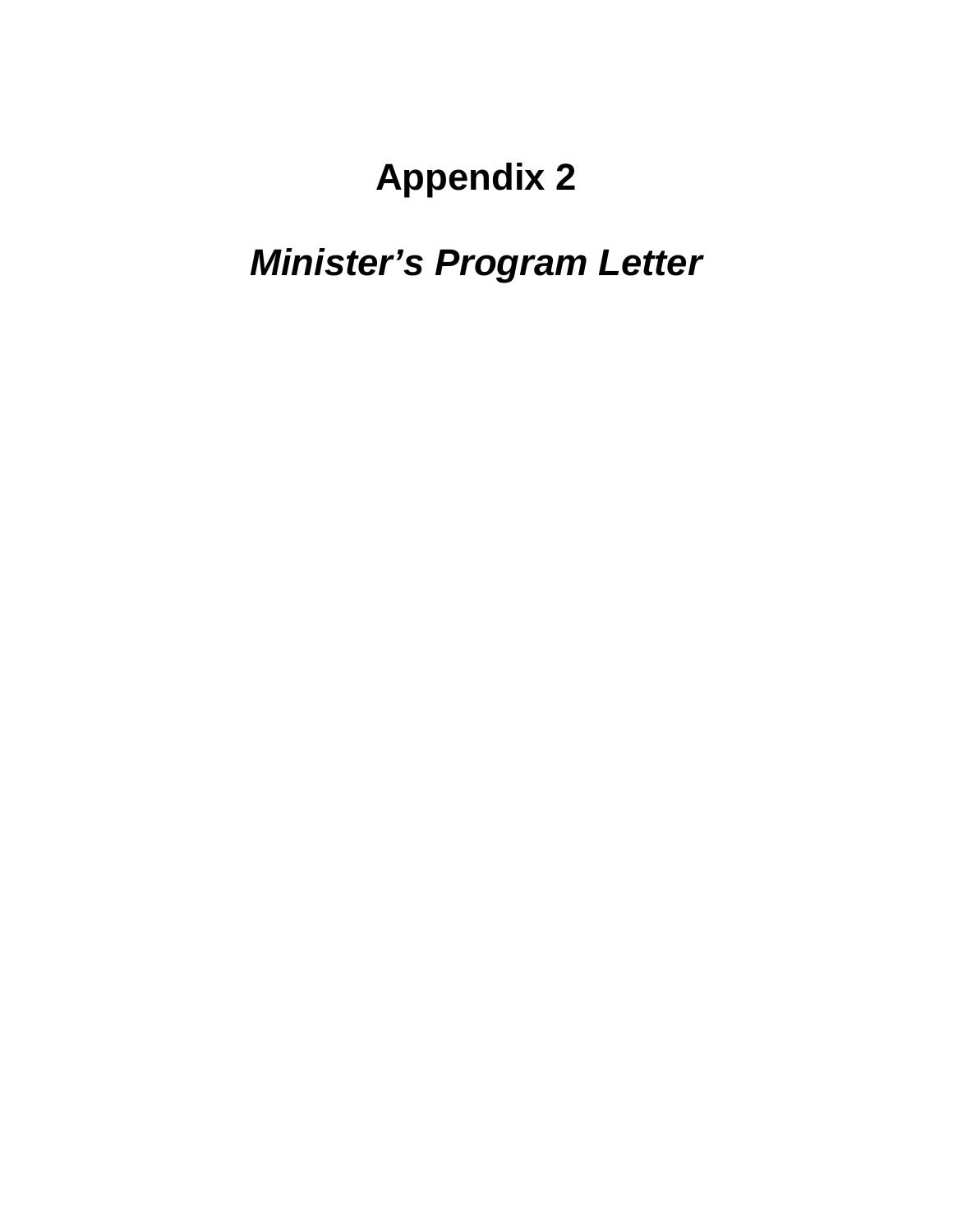

#### **MINISTER OF CONSERVATION**

Legislative Building Winnipeg, Manitoba, CANADA **R3C 0V8** 

Mr. Justin Sherwood Multi-Material Stewardship Manitoba Canadian Council of Grocery Distributors 112,  $7720 - 5$ <sup>th</sup> Street East Calgary AB T2H 2L9

JAN 1 2 2009

Dear Mr. Sherwood:

Thank you for your participation in the development of Manitoba's Extended Producer Responsibility (EPR) initiative.

As we discussed on December 22, 2008, the new Packaging and Printed Paper Stewardship Regulation has been approved and registered. The Regulation is available at the following link: http://web2.gov.mb.ca/laws/regs/index\_annual.php.

Laurie Streich, Director of the Pollution Prevention Branch of my department has initiated discussions with Ken Friesen on the program planning process. We will also be consulting with our Municipal Advisory Committee in January.

Although the Regulation does not directly address the issue of visible product fees, Manitoba's position as I expressed during our November 18, 2008 conference call, is that we will not approve any program plan with visible fees.

The Province is committed to improving Manitoba's recycling programs, reducing the amount of paper and packaging going into landfills, setting aggressive targets for the re-use of plastic bags and requiring all bags in Manitoba to be recyclable or biodegradable. As we had discussed previously, plastic bags will be a designated material under the new Regulation and eligible for municipal recycling system funding support, consistent with other designated materials. Our preference is for the new stewardship program to offer maximum convenience for Manitobans and provide for the recovery of bags through municipal recycling systems.

I appreciate the support of Multi-Material Stewardship Manitoba in developing Manitoba's EPR initiative. I trust that our positive working relationship will continue as the new program is established.

> Yours sincerely, ORIGINAL SIGNED BY **STAN STRUTHERS**

> > **Stan Struthers** Minister

c.c. Honourable Jim Rondeau Ken Friesen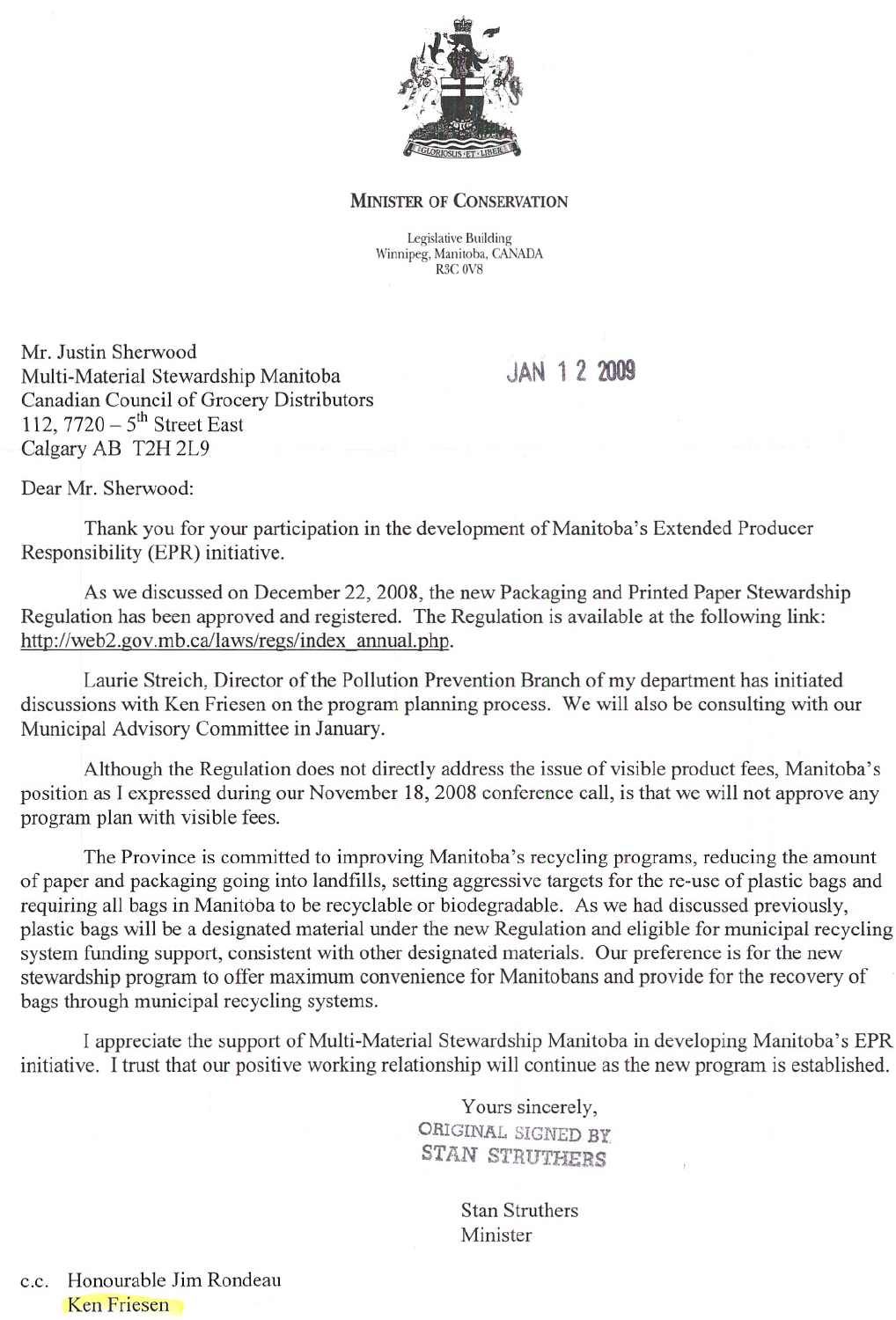# *WRAP Guideline for PPP Program Plan*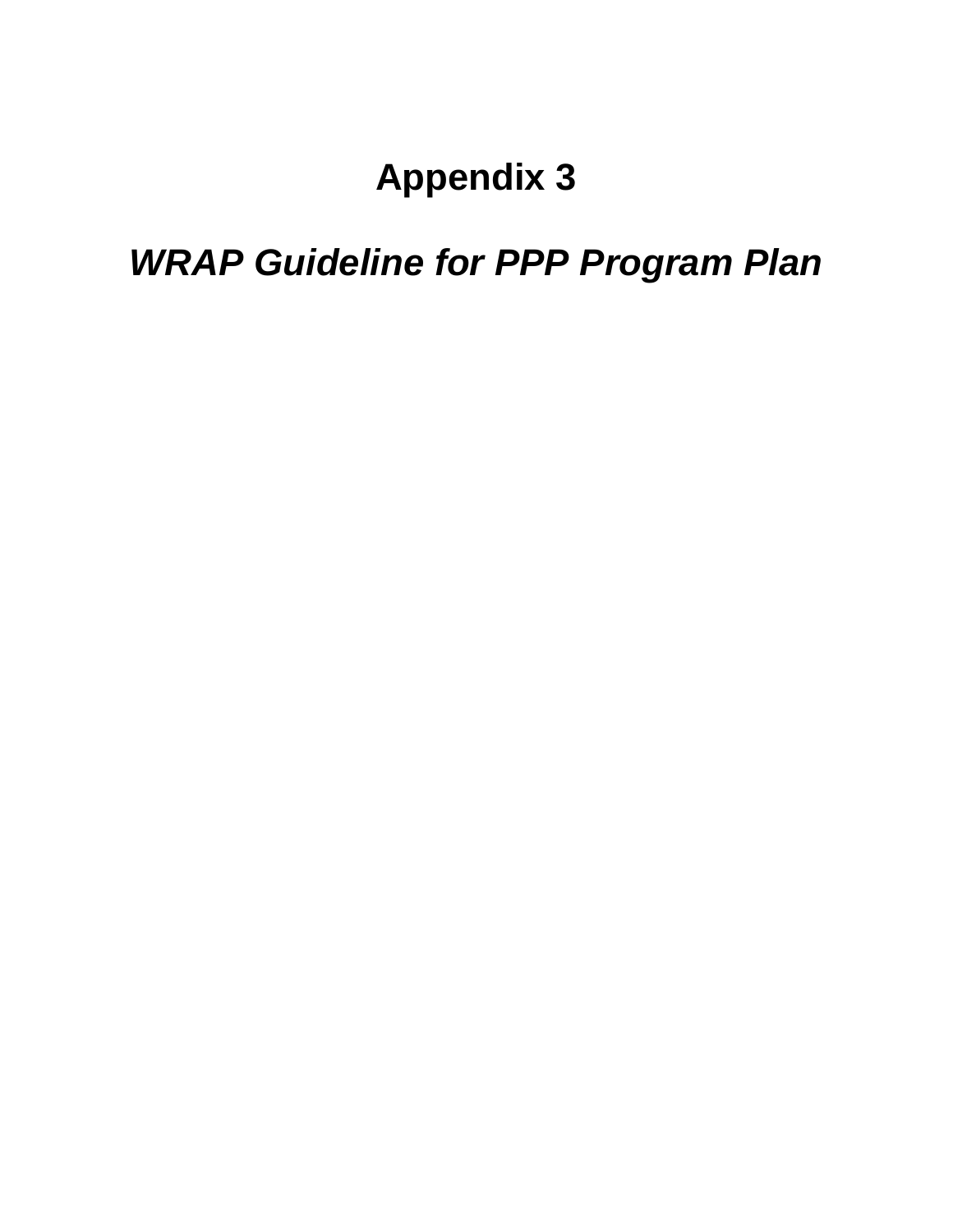### **Guideline for Packaging and Printed Paper Stewardship**

Section 19 of the Packaging and Printed Paper Stewardship Regulation under the Waste Reduction and Prevention Act allows the Minister to establish written guidelines to set additional requirements for the packaging and printed paper stewardship program and its operation. The Minister may establish guidelines for the management of packaging and printed paper, or issue guidelines that set criteria for program performance evaluation or address any other matter provided for under the regulation.

The program requirements and plan evaluation criteria for packaging and printed paper are established as follows:

### **1. STEWARDSHIP PLAN**

Stewards are required to submit a stewardship program plan proposal for approval by the Minister. The following program requirements, as set out in the regulation, must be included in any proposed program plan. Additional instructions pertaining to the requirements of the program plan and program are provided in sections 2 through 10.

A plan for a packaging and printed paper stewardship program shall include provision for:

- a) the establishment and administration of a waste reduction and prevention program for packaging and printed paper with waste reduction and prevention targets as set out in the plan;
- b) the appropriate management of waste packaging and printed paper in accordance with any written guidelines established by the Minister;
- c) a province-wide, convenient collection system for waste packaging and printed paper without user fees at the point of collection;
- d) a system for the payment of expenditures incurred in the collection, transportation, storage, processing and disposal of packaging and printed paper in connection with the waste reduction and prevention program;
- e) the orderly collection of revenues from subscribers to the program in balance with expenditures for the program;
- f) the establishment and administration of education programs for the purpose of the waste reduction and prevention program;
- g) the establishment and administration of a point-of-sale information program for the purpose of the waste reduction and prevention program;
- h) the payment of salaries and other costs of government for the administration and enforcement of this regulation and of the Act as it relates directly to packaging and printed paper; and
- i) on-going consultation about the stewardship program with persons who the operator considers the stewardship program may affect, including members of the public, in accordance with any guidelines respecting consultation that the Minister may establish.

The Plan may also deal with research and development, training and educational activities, as well as activities related to waste reduction and pollution prevention.

In addition to these provisions, the Minister may provide additional program guidance.

### **2. REQUIRED PROGRAM PLAN COMPONENTS**

For a program plan to be accepted for evaluation and approval the following program components must form part of the program plan proposal:

1) A funding formula for service providers that reflects the range of program conditions across the province and promotes recycling program effectiveness and efficiency.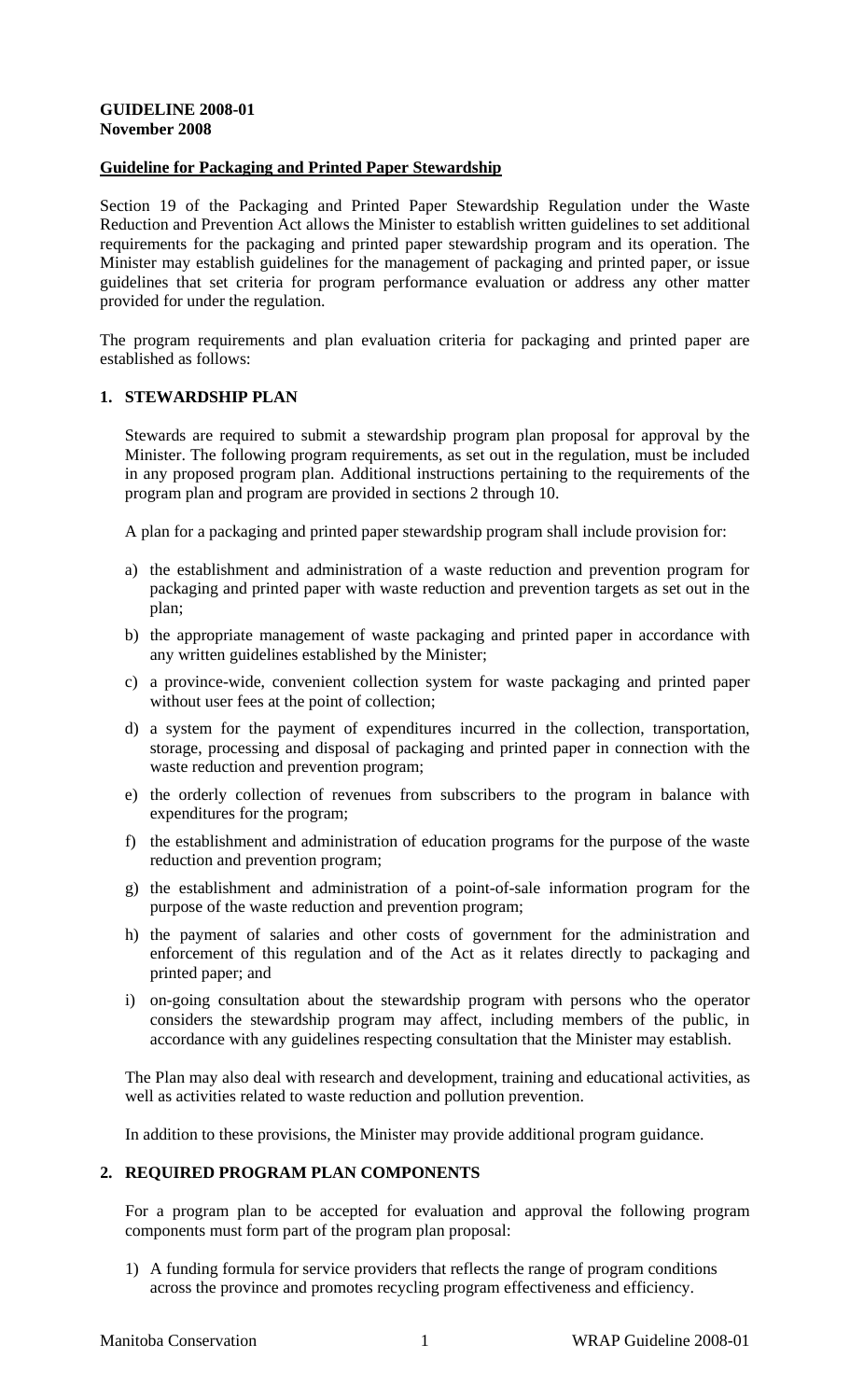- 2) Where community-based collection and recycling services form part of a proposed stewardship program plan for packaging and printed paper, the program operator shall fund 80% of the cost of managing designated materials through municipal residential diversion programs.
- 3) Program support for schools, post-secondary education institutions, public space, and public event recycling designed to minimize waste from packaging and printed paper.
- 4) Program support for a comprehensive litter abatement program
- 5) Accurate monitoring and reporting on beverage container sale, recovery and recycling rates.

### **3. PROGRAM PLAN EVALUATION**

For the purpose of plan evaluation, proposed plans shall demonstrate how:

- 1) the cost of managing designated waste materials is borne by the stewards and users of the product or packaging rather than by the taxpayer.
- 2) the management of these materials is economically and environmentally sustainable.
- 3) industry stewards determined the method by which these materials are managed and how these costs are borne by the affected stewards, users of the product or packaging, and potential program partners.
- 4) fees, if any, required to support implementation of an approved program plan will be set and collected by an approved not-for-profit IFO established for that purpose.
- 5) a public awareness and education program will be undertaken.
- 6) the operator provides a province-wide collection system that provides public access in all regions of Manitoba that is convenient and consistent.
- 7) the product stewardship program in Manitoba is harmonized, where practical and feasible, with those of other provinces.
- 8) funds raised for the management of a designated material or product category will be directly related to the costs of managing that designated material or product category.
- 9) the transparency of program operations is provided through the development of industry proposals, program plans, and annual reports, which will be available to all stakeholders.
- 10) the operator undertook appropriate consultations on program plan proposals prior to submission of those proposals to Government.
- 11) the operator will resolve stakeholder disputes.
- 12) the operator will conform to regulatory requirements to ensure a level playing field among stewards responsible for a designated waste stream.
- 13)the operator will measure, monitor and report on program performance, including meeting designated material recovery rate targets.
- 14. the operator will adhere to guideline provisions for pollution prevention and best management practices (Section 10 of this Guideline).

### **4. PUBLIC CONSULTATION PROCESS FOR PACKAGING AND PRINTED PAPER**

- 1) Stewards shall:
	- a) ensure that stewardship program decisions and activities include processes or measures for informing those affected by decisions and actions in a timely manner; and
	- b) provide meaningful opportunity for public consultation and due process, including the timely release of pertinent information, and
	- c) where applicable, employ collaborative decision-making and consensus-building processes.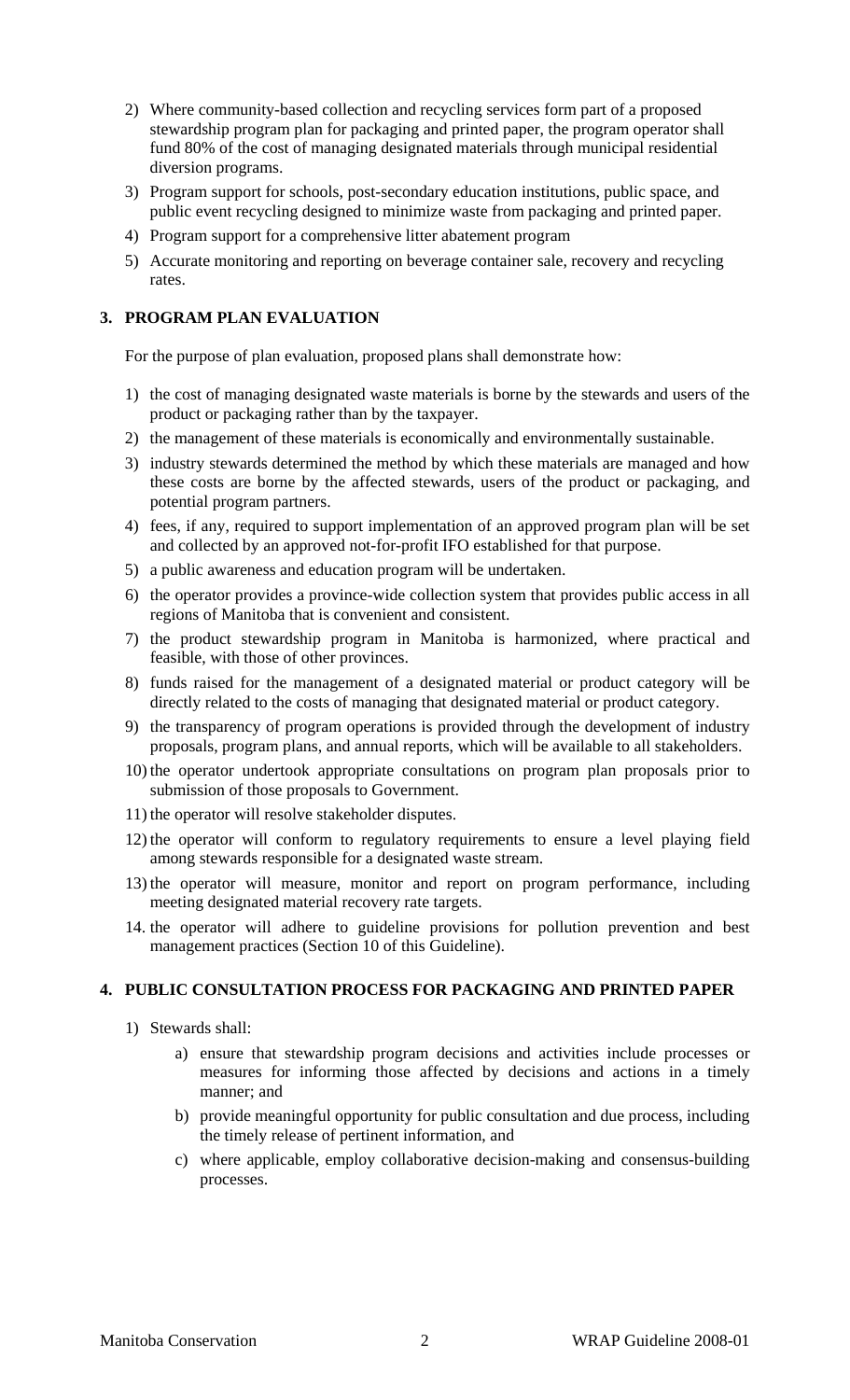- 2) Stewards shall seek input at strategic points (development and amendment of program plan, annual reporting, continuous review of operations) from:
	- a) government;
	- b) service delivery agencies;
	- c) relevant external agencies; and
	- d) the public.
- 3) Prior to submitting its program plan to the Minister, the applicant is required to consult with affected stakeholders and the public. To do this stewards shall:
	- a) at the outset of any program plan consultation, identify:
		- i. who they expect to consult with;
		- ii. the purpose of the consultation; and
		- iii. how they will conduct the consultation.
	- b) seek input from those who:
		- i. have a mandate or responsibility in an inter-related program area;
		- ii. are expected to implement the proposal;
		- iii. are expected to bear the cost of implementing the proposal;
		- iv. will be impacted by the proposed plan.
- 4) In its program plan proposal, identify to the Minister:
	- a) who has been consulted in the process of developing and evaluating the plan and/or proposal options;
	- b) any objections and concerns raised by those who were consulted; and
	- c) endorsement of proposed responsibilities by program partners.

### **5. DESIGN OF AN ADEQUATE COLLECTION SYSTEM**

- 1) The program plan shall adequately provide for the collection and management of designated packaging and printed paper.
- 2) Stewards may partner with existing collection systems established by other stewards or another IFO for other designated materials.
- 3) Consultation with local governments, including municipal corporations, Community Councils, and First Nations should occur to determine the most effective collection system for the community.
- 4) The collection system design should consider and prioritize the degree of risk presented by the product.
- 5) The plan shall adequately provide for reasonable and free consumer access to collection facilities and recycling services. Accordingly, consumers are not to be charged a fee by the program operator at the point of collection.

### **6. ACHIEVING DESIGNATED MATERIAL RECOVERY RATE**

- 1) The Minister will confirm targets in consultation with the program operator and other stakeholders that are ambitious, yet achievable as minimum program performance targets.
- 2) The minimum program performance target for beverage containers will be the recovery of 75% of the containers sold in the province.
- 3) The minimum program performance target for plastic bags is set in the Guideline for Plastic Bags.
- 4) The expectation is that all stewards will commit to continuous improvement in program performance.
- 5) The Minister may establish other performance requirements in consultation with the program operator and other stakeholders.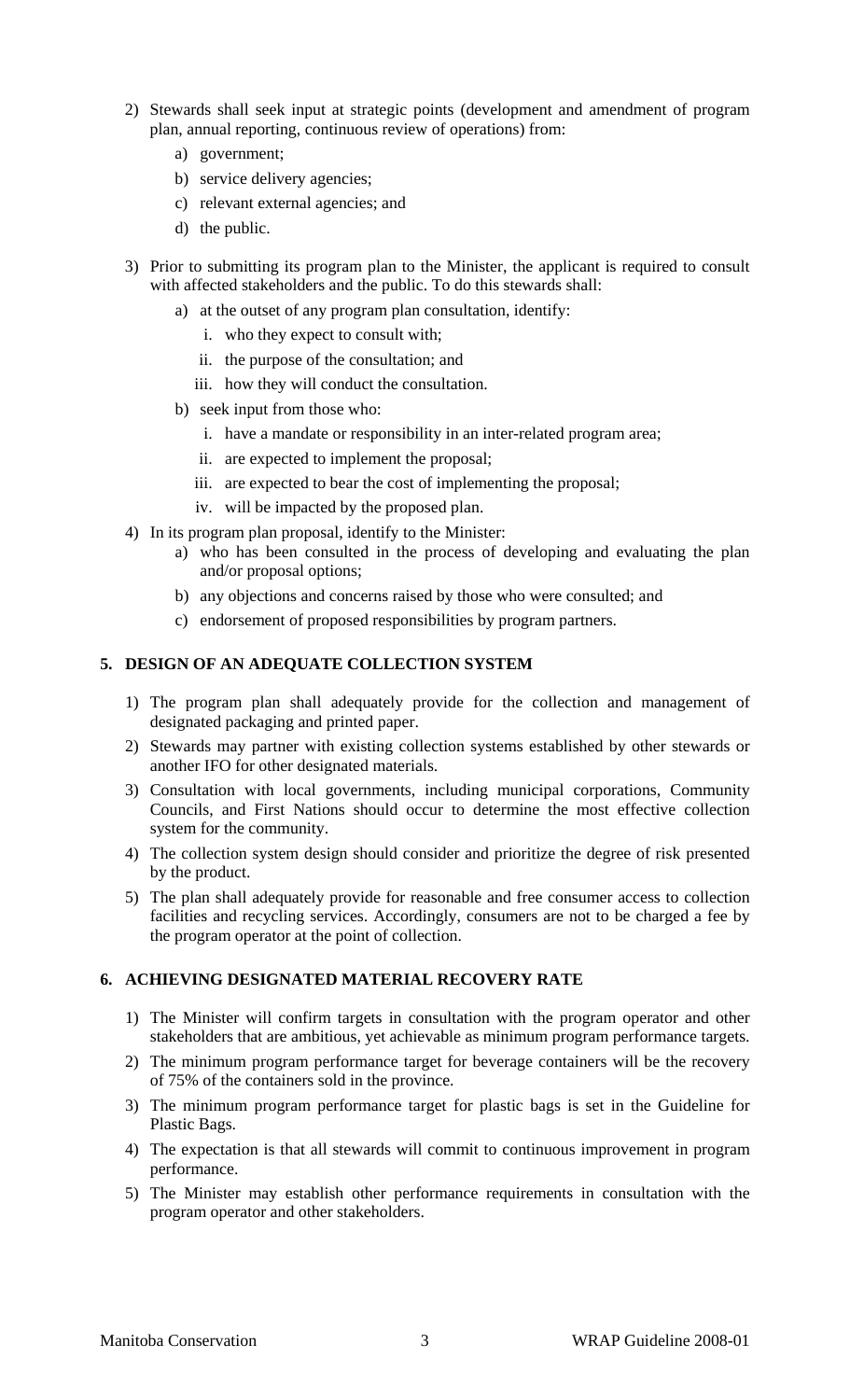### **7. ESTABLISHING APPROPRIATE PERFORMANCE MEASURES**

- 1) A steward may recommend appropriate program performance measures in the plan submitted for approval. The measure(s) must be able to show both what is recovered and what is not.
- 2) The Minister may specify one or more performance measures or targets in approving the program plan.
- 3) A steward may include any type of performance measures or targets in the program plan, in addition to any required by the Minister.
- 4) Examples of performance measures that could be considered by stewards, include:
	- a) sales and recovery data;
	- b) municipal waste composition study results, including data from Manitoba studies, other provincial agencies, and Statistics Canada.
	- c) periodic surveys of public awareness of the program and use of the collection system;
	- d) the amount of designated packaging and printed paper collected by the program or its service providers;
	- e) the efficiency of recycling programs as measured by cost per tonne recovered;
	- f) number of collection points and participation rates; and
	- g) how the products were managed with respect to the principles of pollution prevention and 4R hierarchy.

### **8. DISPUTE RESOLUTION PROCEDURE**

1) A program plan shall adequately provide for a dispute resolution process which allows for fair, transparent and unbiased independent processes where all views are known when stakeholder or public interests may be affected.

### **9. THE ANNUAL REPORT**

Section 16(1) of the Packaging and Printed Paper Stewardship Regulation requires operators of approved program plans to submit an annual report within 90 days after the end of each fiscal year. In addition to Section 16 (2) of the regulation which provides the minimum requirements for an annual report, operators shall:

- 1) post a copy of the report on the program website;
- 2) document the performance in adherence to the program plan; and
- 3) specify what the stewards will do to reduce or eliminate any gap between actual and projected performance.

An annual report may also include information on the following:

- 1. Educational Materials and Strategies
	- a) Includes a description of educational materials and strategies.
	- b) Meeting program plan performance measures likely will require a successful public education strategy.
	- c) Some examples of educational tools include newspaper, radio and TV advertisements, web pages, flyers and posters.
- 2. Collection Facilities
	- a) Include information about collection/processing facilities.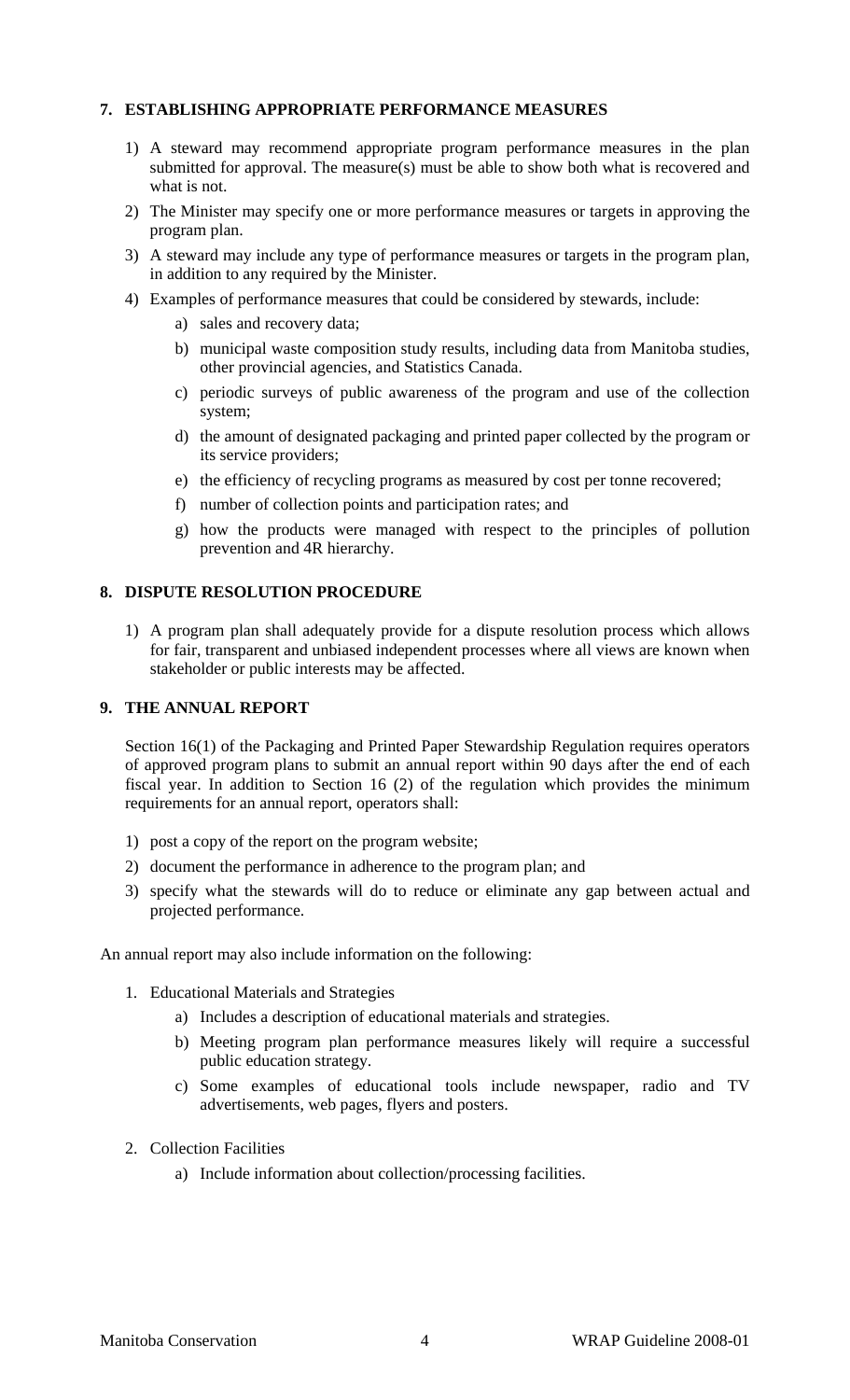- 3. Reducing Environmental Impacts
	- a) Include efforts taken to reduce environmental impacts through a reduction in the disposal of packaging and printed paper. In reporting on these measures program operators shall consolidate and aggregate individual steward reporting requirements to protect proprietary information as well as to manage large volumes of information.
	- b) Identify efforts to reduce the environmental impacts of designated material throughout the product life-cycle, including increased reusability and recyclability.
	- c) Demonstrate a commitment to continuous improvement.
- 4. Consistency with the principles of Pollution Prevention and the 4Rs Hierarchy
	- a) Include a description of how the recovered product was managed in accordance with the principles of pollution prevention and the 4Rs hierarchy.
	- b) The operator may report on what percentage of material is managed according to the principles of pollution prevention and at each level of the 4R hierarchy.
- 5. Recovery Rate
	- a) Document product recovery rate information.
	- b) Aggregated data of the total amount of product sold and collected, along with the recovery rate if applicable or an alternative performance measure if not, is a key performance measure, as long as it shows both what is recovered and what is not.
	- c) The amount of product collected and processed in each regional district should be reported if possible.
- 6. Financial Statements
	- a) Submit independently audited financial statements in accordance with the Regulation.
	- b) Demonstrate commitment to financial transparency and accountability for management of all funds collected. Individual companies' proprietary information will not be disclosed in any documentation. The program operator/IFO is responsible for establishing secure data reporting and management systems.

### **10. POLLUTION PREVENTION AND BEST MANAGEMENT PRACTICES FOR PACKAGING AND PRINTED PAPER**

For packaging and printed paper, Manitoba promotes the principles of pollution prevention and the 4Rs of reduce, reuse, recycle and recover. In accordance with Manitoba's principles of sustainable development, product stewards shall:

a) promote environmentally acceptable uses of products from packaging and printed paper that have a more beneficial or less adverse impact on the economy, environment, human health and social well-being when compared with competing uses of products from packaging and printed paper.

Stewardship program operators shall:

- a) where environmentally and economically sustainable, promote local processing, manufacture and use of products from packaging and printed paper as an alternative to exporting recovered material to another jurisdiction; and
- b) operate in a manner supportive of national and international agreements.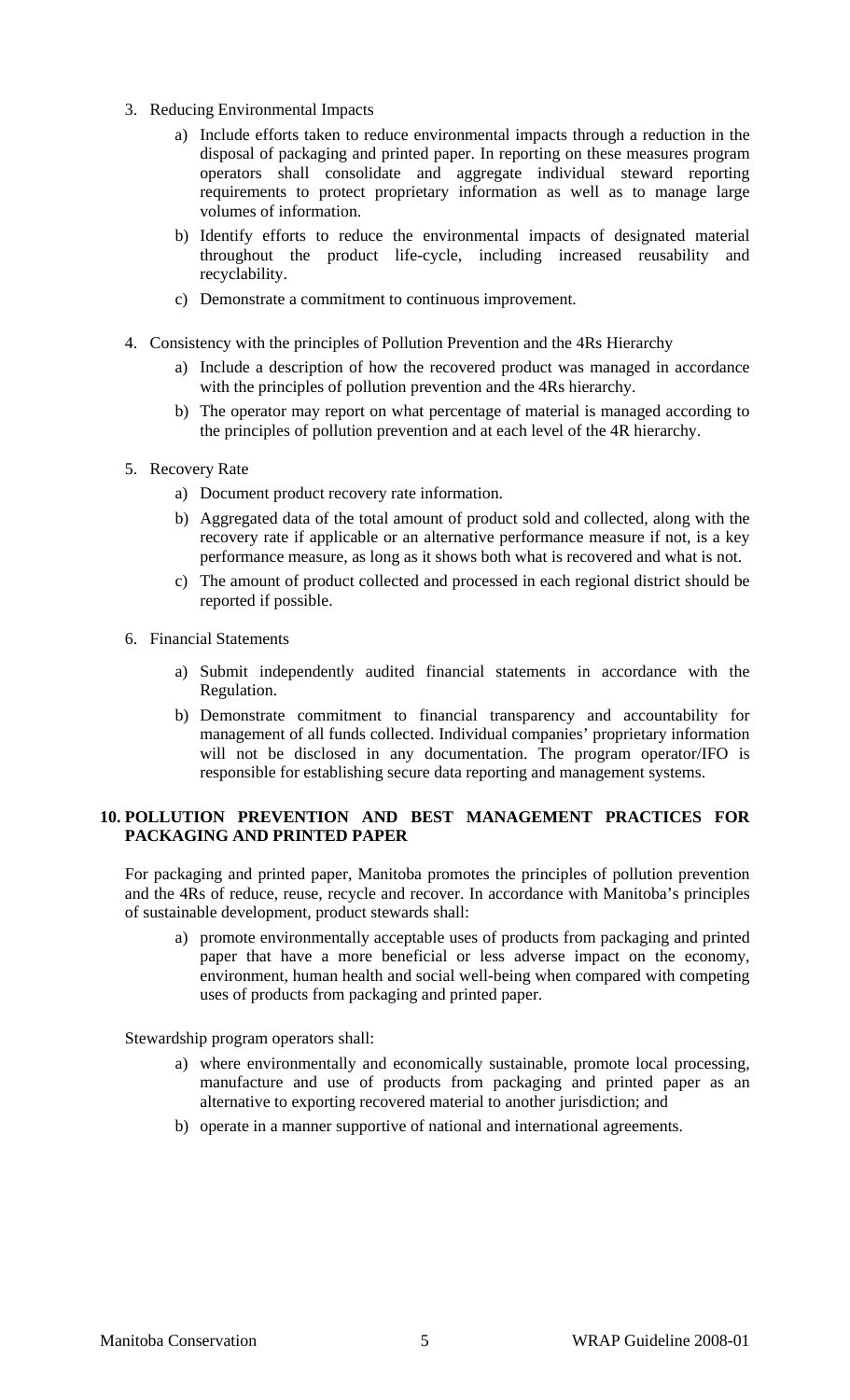# *WRAP Guideline for Plastic Bags*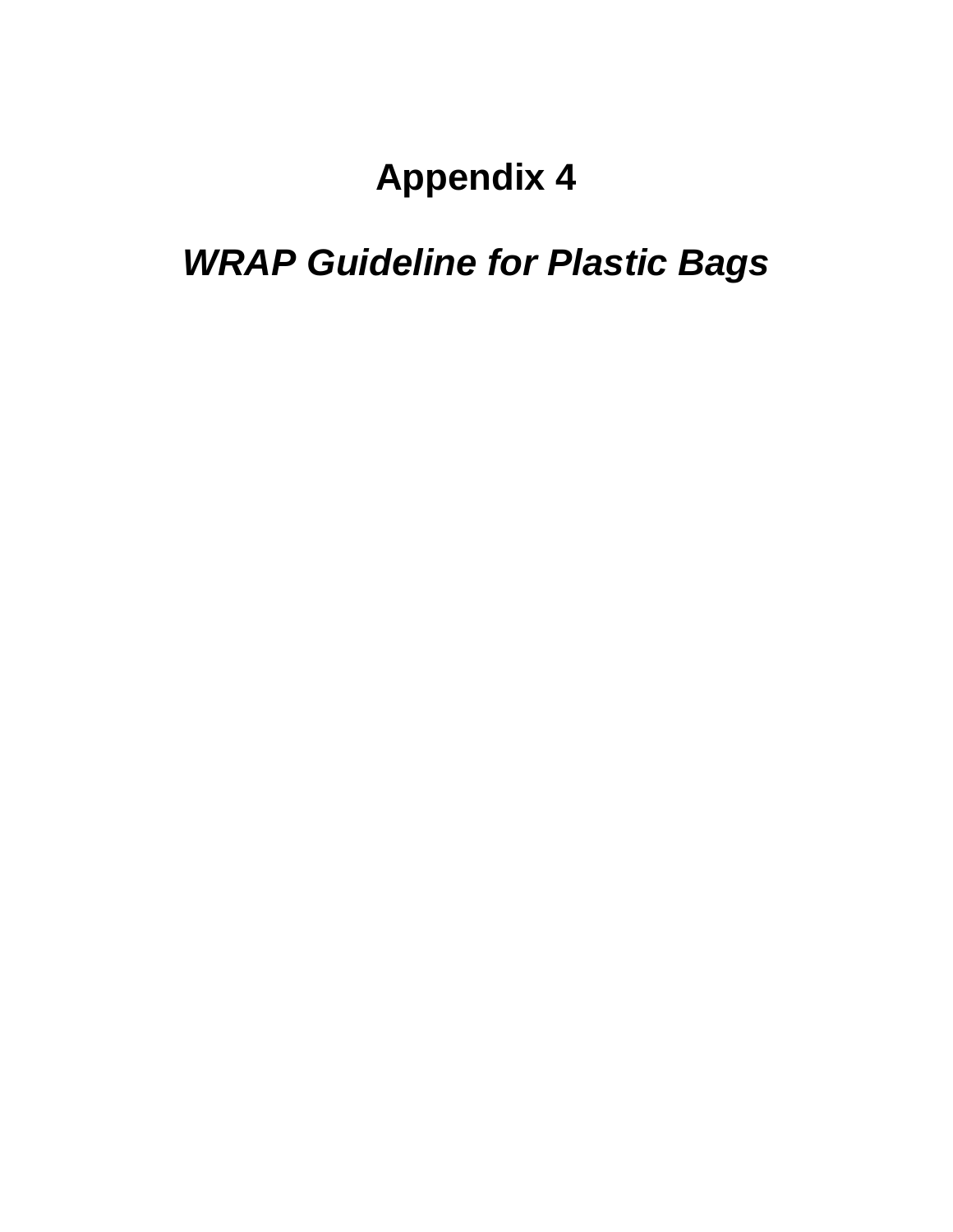### **WRAP GUIDELINE: 2008-02 November 2008**

### **WASTE REDUCTION AND PREVENTION (WRAP) GUIDELINE FOR PLASTIC BAGS**

Section 19 of the Packaging and Printed Paper Stewardship Regulation allows the Minister to establish written guidelines respecting requirements for a packaging and printed paper stewardship program and its operation including waste reduction and prevention targets that a program should be designed and operated to meet. Under the regulation guidelines may be established for:

- the management of waste packaging and printed paper,
- waste reduction and prevention targets,
- criteria for program performance evaluation, or
- any other matter provided for under the regulation.

Single-use plastic bags are defined as service packaging and are a designated material under section 2 of the regulation. The criteria, intended to reduce the use-of single-use plastic bags and reduce waste going to landfill are established as follows:

### **PURPOSE**

- Manitoba's retail sector will work in partnership with the Manitoba Government, Manitoba municipalities, environmental and consumer organizations to address the environmental concerns associated with single-use plastic bags.
- Industry Stewards will work with the Manitoba Government and other key stakeholders to enhance consumer education and awareness to influence consumer choice to divert plastic bags from landfill and increase demand for plastic bag alternatives.
- Where plastic bags are chosen by the consumer, and not reused in the home, expanded instore recycling opportunities will be developed with retail participants and through municipal recycling systems.

### **Industry Stewardship**

- As part of Manitoba's overall program framework for Extended Producer Responsibility (EPR) under the Packaging and Printed Paper Stewardship Regulation, industry stewards will promote alternatives to the use of plastic bags and increase the recovery and recycling of unwanted bags through in-store recycling opportunities and enhanced municipal recycling programs.
- A province-wide plan to address the environmental concerns associated with single-use plastic bags will be developed as part of the Packaging and Printed Paper Stewardship Program plan to be submitted to the Minister of Conservation within six months of the registration of the Packaging and Printed Paper Stewardship Regulation (PPPS Regulation).
- Industry Stewards will only supply single-use plastic bags to consumers that meet standards for being recyclable or bio-degradable.
- Bio-degradable plastic bags will be clearly labelled as such.

### **Waste Reduction and Prevention Target**

- Through 3R (reduce, reuse, recycle) strategies achieve a target of 50% reduction in the use of plastic bags within five (5) years of this guideline coming into force.
- Annual review of progress towards this target will be undertaken. Industry is expected to report on their distribution of plastic bags.

### **Program Plan**

Recognizing current industry and community efforts to reduce the use of and to recycle plastic bags and the role and responsibility among industry stewards and other stakeholders, the proposed plan is to include, but is not limited to the following actions: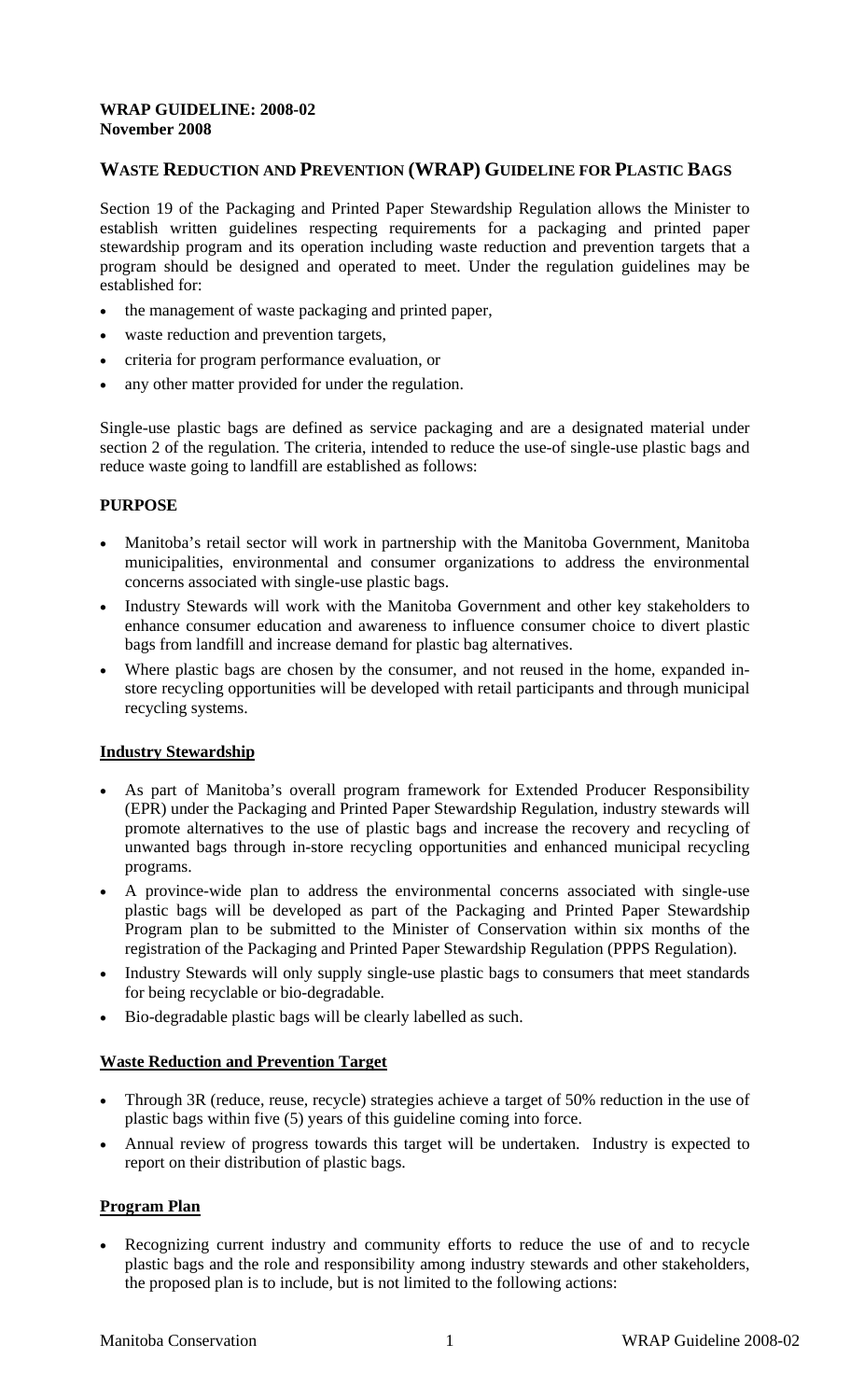### *Reduction:*

- 1. Measure and report on the use of single-use plastic bags in Manitoba annually.
- 2. Evaluate the opportunity to reduce the number of single-use bags used through setting of minimum thickness guidelines.
- 3. Increase promotion and availability of reusable bags as an alternative to single-use disposable plastic bags.
- 4. Increase the amount of recycled content in plastic bags.
- 5. Evaluate the use of bio-degradable bags and the need to increase their availability.
- 6. Promote and implement incentives to encourage consumers to reduce demand for plastic bags.
- 7. Promote and implement incentives to encourage consumers to use reusable bags.
- 8. Promote and implement best practices for plastic bags by Manitoba retailers.

### *Recycling*

- 1. Expand programs to encourage consumers to recycle plastic bags, including, in-store and municipal recycling services.
- 2. Provide province-wide plastic bag recycling opportunities in stores that offer single-use plastic bags at check-out.

### *Education and Promotion*

1. In partnership with the Manitoba Government and key stakeholders, launch an annual province-wide promotion and education program to encourage consumers to reduce the use of plastic bags, and to reuse and recycle bags already in circulation.

### *Litter Abatement*

1. Establish a comprehensive litter reduction program for plastic bags.

### *Reporting and Monitoring*

1. As part of the annual report of the Packaging and Printed Paper Stewardship Program, Industry Stewards will report annually on activities related to plastic bag reduction and use, take-back, recycling and recycled content.

### **Future Actions**

Additional actions to phase out the use of single use plastic bags as service packaging will be undertaken if the established waste reduction and prevention targets are not achieved. •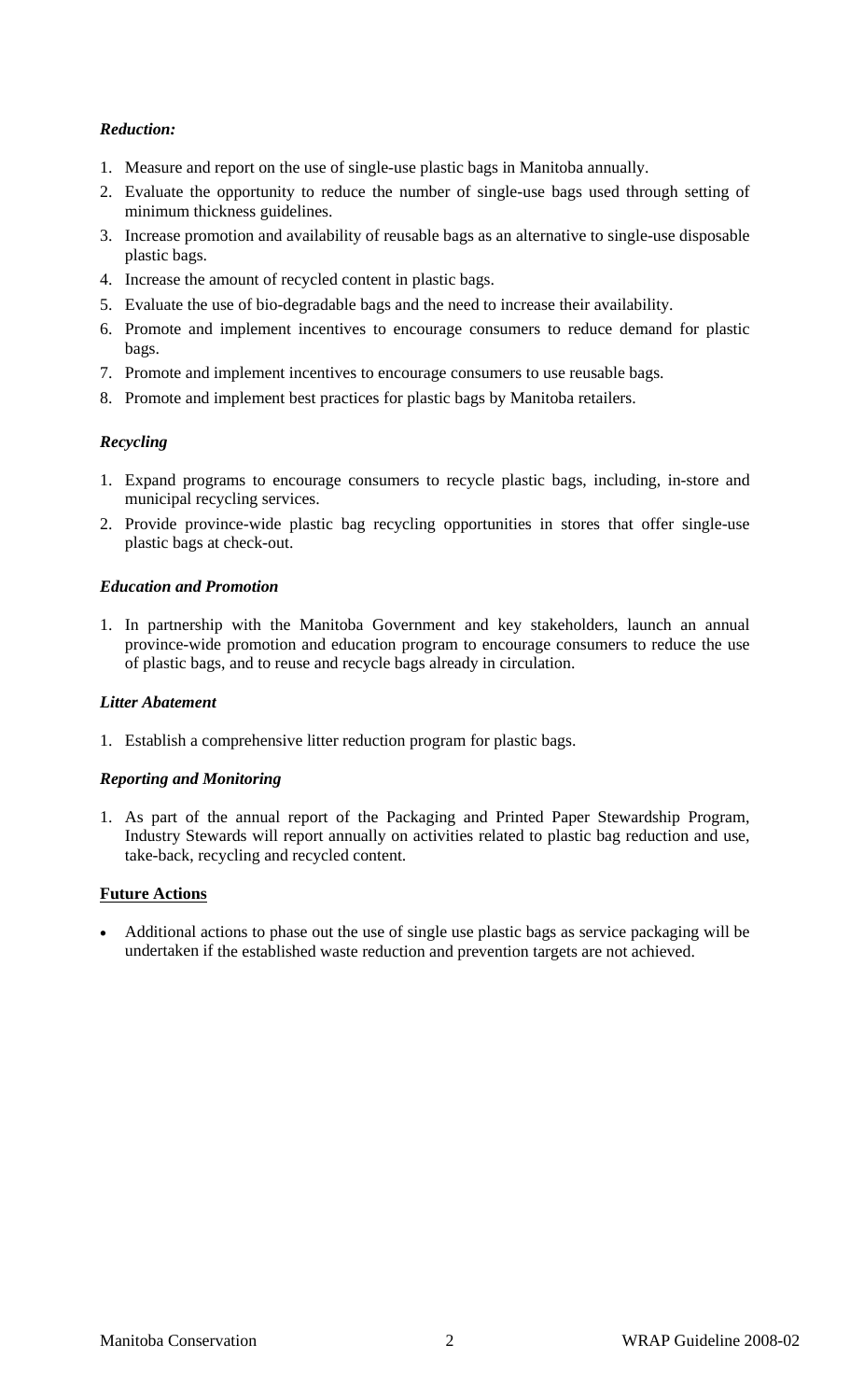# *Material Categories*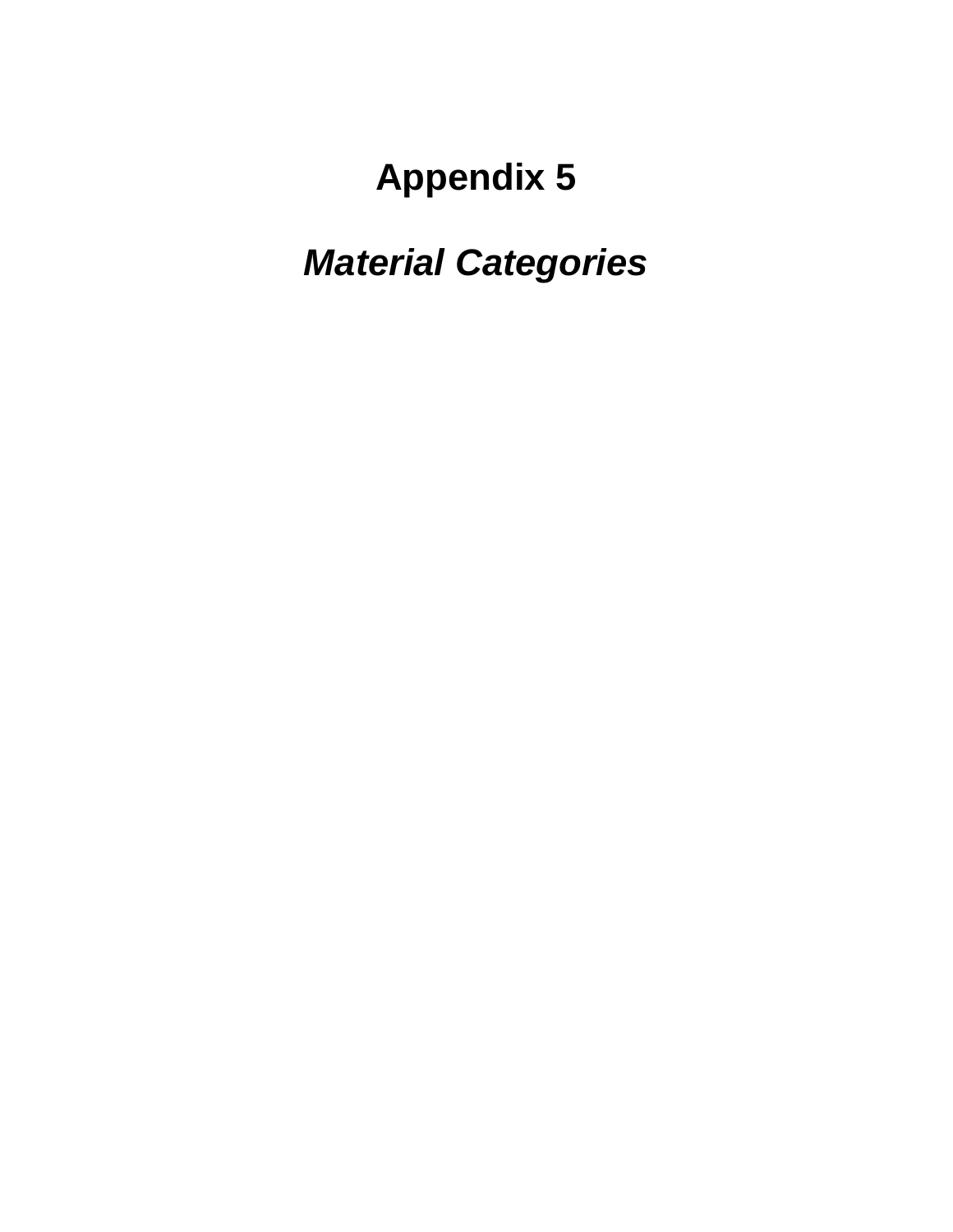| Categories and Materials Covered Under the Packaging and Printed Paper Program Plan |                                        |                                                                                                                                                                                                                                                                                                                                                                                                                                                                                                                                                                                                                                                                                                                                                                                                                                                                                                                                                                                                                                                                               |  |  |  |  |  |  |
|-------------------------------------------------------------------------------------|----------------------------------------|-------------------------------------------------------------------------------------------------------------------------------------------------------------------------------------------------------------------------------------------------------------------------------------------------------------------------------------------------------------------------------------------------------------------------------------------------------------------------------------------------------------------------------------------------------------------------------------------------------------------------------------------------------------------------------------------------------------------------------------------------------------------------------------------------------------------------------------------------------------------------------------------------------------------------------------------------------------------------------------------------------------------------------------------------------------------------------|--|--|--|--|--|--|
| Category                                                                            | <b>Material</b>                        | <b>Definition</b>                                                                                                                                                                                                                                                                                                                                                                                                                                                                                                                                                                                                                                                                                                                                                                                                                                                                                                                                                                                                                                                             |  |  |  |  |  |  |
|                                                                                     | Newsprint                              | Includes all newspaper printed paper materials.<br><b>Examples:</b> Newspaper publications, newsprint inserts and flyers, newsprint park guide, newsprint auto or<br>real estate supplement<br>Excludes: Newspaper used as product packaging would be included in the boxboard and other paper<br>packaging subcategory                                                                                                                                                                                                                                                                                                                                                                                                                                                                                                                                                                                                                                                                                                                                                       |  |  |  |  |  |  |
|                                                                                     | Magazines and<br>catalogues            | Includes magazines (bound periodicals printed on glossy paper that typically include a masthead),<br>catalogues (bound glossy paper containing product lists), or other similar printed and bound material (light<br>or medium weight coated paper).<br><b>Examples:</b> Weekly magazine, retailer seasonal catalogue, travel magazines, bounded glossy promotional<br>brochures and guides<br><b>Excludes: Posters, Purchased calendars</b>                                                                                                                                                                                                                                                                                                                                                                                                                                                                                                                                                                                                                                  |  |  |  |  |  |  |
| <b>Printed Paper</b>                                                                | <b>Directories</b>                     | Includes printed directories of residential and/or business information such as telephone numbers, postal<br>codes and websites. Typically these are distributed annually.<br>Examples: Phone book<br><b>Excludes:</b> Product manuals (this would be included in the other printed materials subcategory)                                                                                                                                                                                                                                                                                                                                                                                                                                                                                                                                                                                                                                                                                                                                                                    |  |  |  |  |  |  |
|                                                                                     | <b>Other Printed Materials</b>         | Includes all other printed paper/materials that may be distributed to homes, and is not included in the<br>printed paper categories above.<br><b>Examples:</b> Blank and printed envelopes; Promotional inserts within envelopes; Printed information found<br>within packaged products such as assembly instructions, user guides, promotional information, warranty<br>cards, product safety information and coupons; Annual policy information including policy documents,<br>statements; Monthly, quarterly or annual statements; Investment fund reports, fund prospectus; Contracts;<br>Free promotional calendars; Lottery tickets and fund raising tickets; Cash register receipts<br>Excludes: Soft or hard covered fiction or non-fiction books or textbooks; Purchased copier/printer paper;<br>Greeting cards purchased individually or in bulk; Blank envelopes purchased in bulk; Day timers; Personal<br>medical records; Notebooks; Purchased calendars; Clothing hang tags (this would be included in the<br>boxboard and other paper packaging subcategory) |  |  |  |  |  |  |
| <b>Paper Packaging</b>                                                              | Gable top containers -<br>non-beverage | Includes non-beverage polycoated cartons.<br><b>Examples:</b> Sugar, confectionary products, laundry and cleaning products                                                                                                                                                                                                                                                                                                                                                                                                                                                                                                                                                                                                                                                                                                                                                                                                                                                                                                                                                    |  |  |  |  |  |  |
|                                                                                     | Gable top containers -<br>beverage     | Includes polycoated cartons.<br><b>Examples:</b> Ready to serve beverages such as milk and juice in cartons                                                                                                                                                                                                                                                                                                                                                                                                                                                                                                                                                                                                                                                                                                                                                                                                                                                                                                                                                                   |  |  |  |  |  |  |
|                                                                                     | Aseptic containers -<br>non-beverage   | Includes polycoated and foilized boxes.<br><b>Examples: Soup, sauces</b>                                                                                                                                                                                                                                                                                                                                                                                                                                                                                                                                                                                                                                                                                                                                                                                                                                                                                                                                                                                                      |  |  |  |  |  |  |
| Aseptic containers -<br>beverage                                                    |                                        | Examples: Ready to serve beverages such as juice, milk                                                                                                                                                                                                                                                                                                                                                                                                                                                                                                                                                                                                                                                                                                                                                                                                                                                                                                                                                                                                                        |  |  |  |  |  |  |
|                                                                                     | Paper laminates                        | Includes laminated paper packaging that is in majority paper (51% by weight) but has more than 15% by<br>weight of non-paper. This includes metalized foil/paper/plastic laminates where paper represents the<br>greatest percentage by weight. In the event that there are 2 or more components, 60% of packaging has to<br>be paper for the material to be considered a paper laminate.<br><b>Examples:</b> Fiber cans (with metal/plastic bottom and lid), fiber pots, wrappers, blister package, paper hot<br>drink cup, paper ice cream carton                                                                                                                                                                                                                                                                                                                                                                                                                                                                                                                           |  |  |  |  |  |  |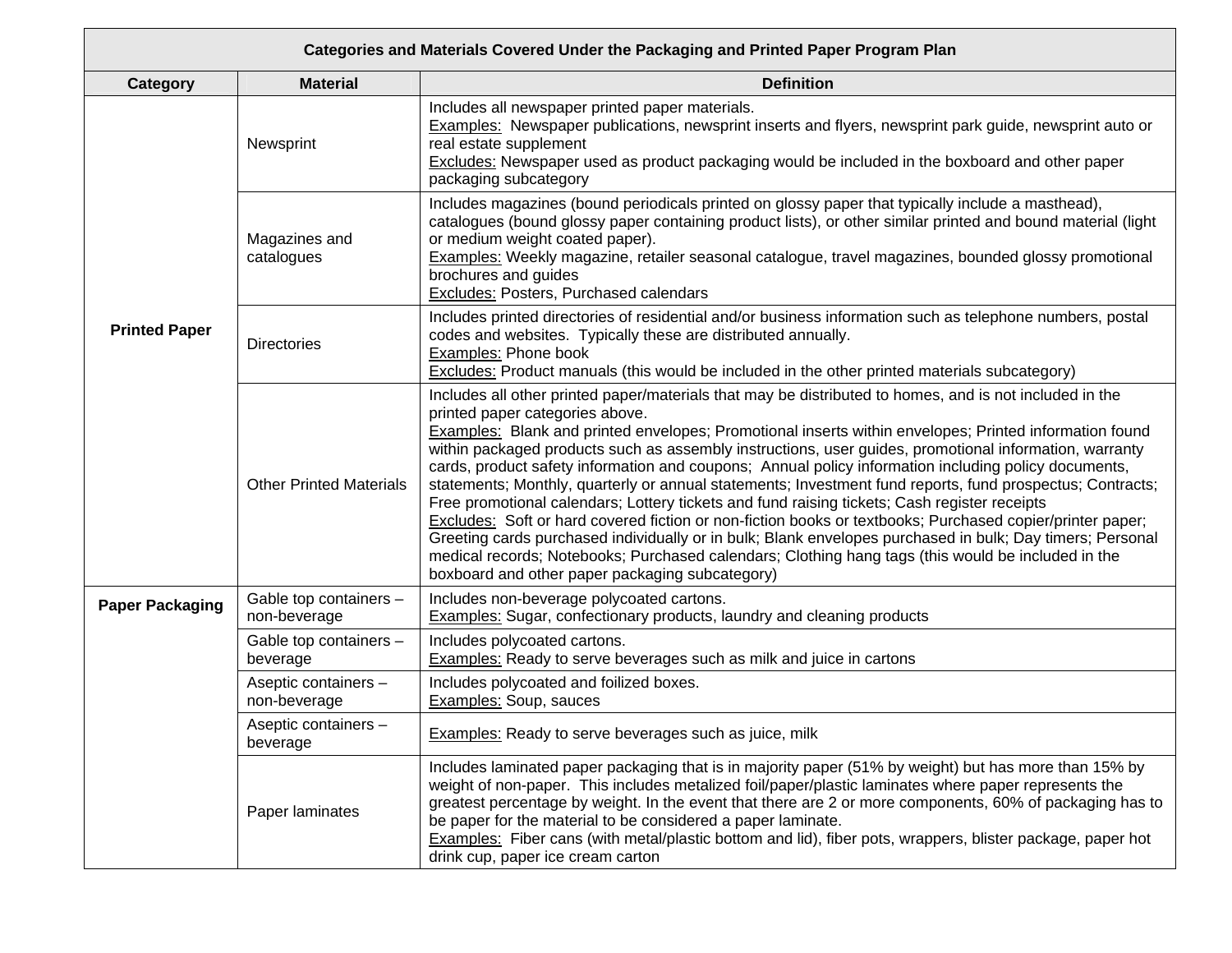| Categories and Materials Covered Under the Packaging and Printed Paper Program Plan |                                                             |                    |                                                                                                                                                                                                                                                                                                                                                                                                                       |  |  |  |  |  |  |  |  |
|-------------------------------------------------------------------------------------|-------------------------------------------------------------|--------------------|-----------------------------------------------------------------------------------------------------------------------------------------------------------------------------------------------------------------------------------------------------------------------------------------------------------------------------------------------------------------------------------------------------------------------|--|--|--|--|--|--|--|--|
| <b>Category</b>                                                                     | <b>Material</b>                                             |                    | <b>Definition</b>                                                                                                                                                                                                                                                                                                                                                                                                     |  |  |  |  |  |  |  |  |
|                                                                                     | Corrugated cardboard                                        |                    | Includes all cardboard/corrugated packaging and kraft paper shopping bags that contain less than 15% by<br>weight of other closely bonded, impregnated or laminated materials that cannot be easily separated<br><b>Examples:</b> Television box, pizza box, paper carry out bag                                                                                                                                      |  |  |  |  |  |  |  |  |
|                                                                                     | Boxboard and other<br>paper packaging                       |                    | Includes boxboard or fiber board containers, molded pulp paper packaging as well as other paper<br>packaging which contain less than 15% by weight of other closely bonded, impregnated or laminated<br>materials that cannot easily separated.<br>Examples: Cereal boxes, egg cartons, formed trays, tissue paper box, clothing hang tags, newspaper used<br>as packaging material (i.e. in shoes or gift packaging) |  |  |  |  |  |  |  |  |
| <b>Plastic Packaging</b>                                                            |                                                             | <b>Resin Codes</b> |                                                                                                                                                                                                                                                                                                                                                                                                                       |  |  |  |  |  |  |  |  |
|                                                                                     | PET bottles $<$ 5 Litres $-$<br>non-beverage                |                    | Includes #1 bottles and jars only. All other forms of PET should be entered as Other<br>Rigid Plastics.<br><b>Examples:</b> Salad dressing bottles, peanut butter                                                                                                                                                                                                                                                     |  |  |  |  |  |  |  |  |
|                                                                                     | PET bottles $\geq$ 5 Litres -<br>non-beverage               |                    | Includes #1 bottles and jars only that are > 5 Litres. PET Bottles < 5 Litres should be<br>entered as PET bottles. All other forms of PET should be entered as Other Rigid<br>Plastics or Other Rigid Plastics > 5 Litres. Example: water bottles                                                                                                                                                                     |  |  |  |  |  |  |  |  |
|                                                                                     | PET bottles $<$ 5 Litres $-$<br>beverage                    | $\mathbf{L}$       | Includes #1 Ready to serve beverage bottles only.<br>Examples: soft drinks, water bottles                                                                                                                                                                                                                                                                                                                             |  |  |  |  |  |  |  |  |
|                                                                                     | PET bottles $\geq$ 5 Litres -<br>beverage                   |                    | Includes #1 beverage bottles only that are $>$ 5 Litres. Beverage PET Bottles < 5<br>Litres should be entered as Beverage - PET Bottles.<br><b>Example:</b> water bottles                                                                                                                                                                                                                                             |  |  |  |  |  |  |  |  |
|                                                                                     | HDPE bottles and jugs<br>$<$ 5 Litres $-$ non-<br>beverage  | <b>HDPE</b>        | Includes #2 bottles, jugs and jars only. All other forms of HDPE containers should<br>be entered as Other Rigid Plastics.<br><b>Examples:</b> Laundry detergent, bleach, vinegar, shampoo                                                                                                                                                                                                                             |  |  |  |  |  |  |  |  |
|                                                                                     | HDPE bottles and jugs<br>$\geq$ 5 Litres - non-<br>beverage | ረ∑<br><b>HDPE</b>  | Includes #2 bottles, jugs and jars > 5 Litres. HDPE Bottles and Jugs < 5 Litres<br>should be entered as HDPE Bottles and Jugs. All other forms of HDPE should be<br>entered as Other Rigid Plastics or Other Rigid Plastics > 5 Litres.<br>Examples: laundry detergent, bleach                                                                                                                                        |  |  |  |  |  |  |  |  |
|                                                                                     | HDPE bottles and jugs<br>$<$ 5 Litres – beverage            | HDPE               | Includes #2 Ready to serve beverage bottles and jugs only (e.g. juice, milk).                                                                                                                                                                                                                                                                                                                                         |  |  |  |  |  |  |  |  |

÷,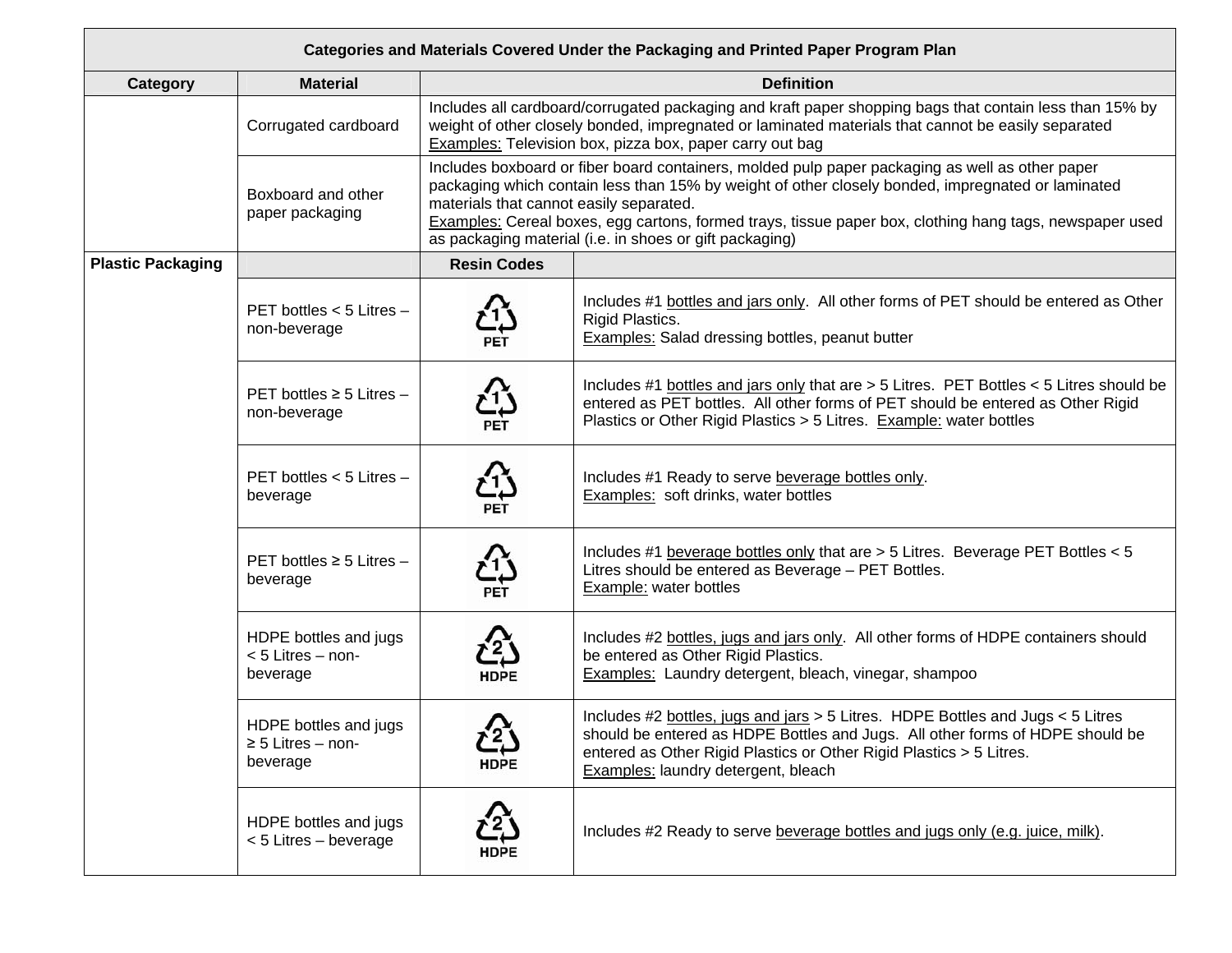|                 | Categories and Materials Covered Under the Packaging and Printed Paper Program Plan |                                   |                                                                                                                                                                                                                                                                                                                                                                                                          |  |  |  |  |  |  |  |  |  |
|-----------------|-------------------------------------------------------------------------------------|-----------------------------------|----------------------------------------------------------------------------------------------------------------------------------------------------------------------------------------------------------------------------------------------------------------------------------------------------------------------------------------------------------------------------------------------------------|--|--|--|--|--|--|--|--|--|
| <b>Category</b> | <b>Material</b>                                                                     |                                   | <b>Definition</b>                                                                                                                                                                                                                                                                                                                                                                                        |  |  |  |  |  |  |  |  |  |
|                 | HDPE bottles and jugs<br>$\geq$ 5 Litres – beverage                                 | HDPE                              | Includes #2 beverage bottles and jugs > 5 Litres. Beverage - HDPE Bottles and<br>Jugs < 5 Litres should be entered as Beverage - HDPE Bottles and Jugs.                                                                                                                                                                                                                                                  |  |  |  |  |  |  |  |  |  |
|                 | Polystyrene                                                                         |                                   | Includes all rigid forms of #6 plastic and foam.<br>Examples: Hot drink cup, clamshell containers, foam packaging (i.e. for appliances),<br>foam packing "peanuts"                                                                                                                                                                                                                                       |  |  |  |  |  |  |  |  |  |
|                 | Other rigid plastic<br>< 5 Litres - non-<br>beverage                                | ڏئ<br>$\sum_{\text{PVC}}$<br>LDPE | Includes all formed rigid plastic containers that are not included in the PET, HDPE<br>or Polystyrene categories. These include #1, #3, #4, #5 and #7 jugs, tubs, lids,<br>closures, trays, bottle pumps, cups, tubes etc.<br>Examples: Margarine tubs, hand cream tubes, 'microwaveable' trays, pudding cups,<br>plastic blister packaging                                                              |  |  |  |  |  |  |  |  |  |
|                 | Other rigid plastic<br>$\geq$ 5 Litres - non-<br>beverage                           |                                   | Includes all rigid plastic containers that are not included in the PET or HDPE > 5<br>Litre categories. These include #1, #3, #4, #5 and #7 jugs, tubs, pails & lids $> 5$<br>Litres.<br>Example: Pails                                                                                                                                                                                                  |  |  |  |  |  |  |  |  |  |
|                 | Other rigid plastic<br>< 5 Litres - beverage                                        | LDPE<br>岔                         | Includes all formed rigid plastic containers that are not included in the Beverage -<br>PET and HDPE categories. These include #4, #5 and #7 bottles and jugs.<br>Example: Juice                                                                                                                                                                                                                         |  |  |  |  |  |  |  |  |  |
|                 | ڏيءَ<br>LDPE<br>Other rigid plastic<br>$\geq$ 5 Litres – beverage<br>岱              |                                   | Includes all formed rigid plastic containers that are not included in the Beverage -<br>PET and HDPE > 5 litre categories. These include #4, #5 and #7 bottles and jugs.<br>Example: Juice                                                                                                                                                                                                               |  |  |  |  |  |  |  |  |  |
|                 | LDPE/HDPE film                                                                      |                                   | Includes polyethylene film/wrap only, where film is not less then 95% by weight. It is<br>typically stretchy and more porous than other types of film. All other film that is not<br>LDPE/HDPE should be allocated to the Plastic Laminates category.<br>Examples: frozen vegetable bag, milk bag, shrink wrapped products (i.e around 24<br>water bottle tray)<br>Excludes: Foam wrap and expanded film |  |  |  |  |  |  |  |  |  |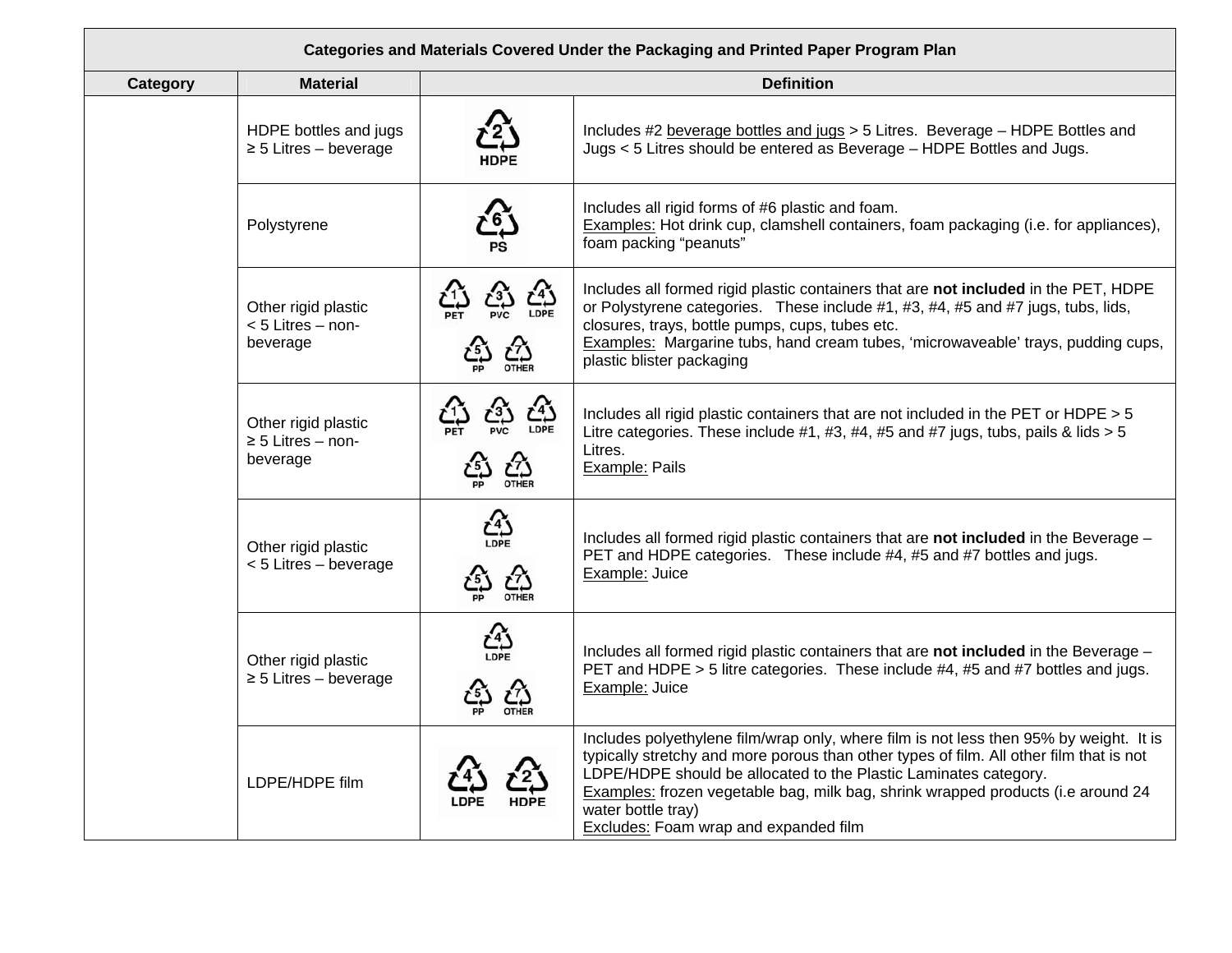|                                                  | Categories and Materials Covered Under the Packaging and Printed Paper Program Plan                                                                                                                                                                                                                                                                   |                                                                                                                                                            |                                                                                                                                                                                                                                                                                                                                                                                                  |  |  |  |  |  |  |  |
|--------------------------------------------------|-------------------------------------------------------------------------------------------------------------------------------------------------------------------------------------------------------------------------------------------------------------------------------------------------------------------------------------------------------|------------------------------------------------------------------------------------------------------------------------------------------------------------|--------------------------------------------------------------------------------------------------------------------------------------------------------------------------------------------------------------------------------------------------------------------------------------------------------------------------------------------------------------------------------------------------|--|--|--|--|--|--|--|
| Category                                         | <b>Material</b>                                                                                                                                                                                                                                                                                                                                       |                                                                                                                                                            | <b>Definition</b>                                                                                                                                                                                                                                                                                                                                                                                |  |  |  |  |  |  |  |
|                                                  | LDPE/HDPE film carry-<br>out bags                                                                                                                                                                                                                                                                                                                     |                                                                                                                                                            | Includes polyethylene film carry-out bags only (similar to cling wrap with some<br>differences in thickness). It is typically stretchy and more porous than other types of<br>film. All other film that is not a LDPE/HDPE film carry-out bag should be allocated to<br>the LDPE/HDPE film category.<br><b>Example:</b> plastic shopping bag                                                     |  |  |  |  |  |  |  |
|                                                  | Plastic laminates -<br>non-beverage                                                                                                                                                                                                                                                                                                                   | represent the 50% or more by weight.                                                                                                                       | Includes other flexible plastic wraps, bags liners, expanded foam and wrap including PET, PVC, PP, multi-<br>layered and laminated flexible packaging. Includes metalized foil/paper/plastic laminates where plastics<br>Examples: Pouches for fresh pasta, dry pasta packaging, candy wrappers, coffee pouches, cheese wraps,<br>cereal liner bags, pre-packaged deli meat pouches, bubble wrap |  |  |  |  |  |  |  |
|                                                  | Plastic laminates -<br>beverage                                                                                                                                                                                                                                                                                                                       |                                                                                                                                                            | Includes other flexible multi-layered and laminated flexible plastic packaging plastic. Includes metalized<br>foil/plastic laminates where plastics represent the 50% or more by weight.<br><b>Examples:</b> Beverage pouches                                                                                                                                                                    |  |  |  |  |  |  |  |
|                                                  | Includes film consisting of natural or a combination of natural and synthetic polymers that is largely based<br>on renewable resources. These include packaging made of starch, cellulose, sugarcane, Polylactic Acid or<br>Polylactide (PLA), Polyhydroxyalcanoates (PHA), etc.<br>Examples: shopping bag, vegetable bags, food films, mailing films |                                                                                                                                                            |                                                                                                                                                                                                                                                                                                                                                                                                  |  |  |  |  |  |  |  |
|                                                  | Biodegradable rigid<br>plastic containers -<br>non-beverage                                                                                                                                                                                                                                                                                           | Examples: trays, pails, lids                                                                                                                               | Includes non-beverage containers consisting of a natural or combination of natural and synthetic polymers<br>that is largely based on renewable resources. These include packaging made of starch, cellulose,<br>sugarcane, Polylactic Acid or Polylactide (PLA), Polyhydroxyalcanoates (PHA), etc.                                                                                              |  |  |  |  |  |  |  |
|                                                  | Biodegradable rigid<br>plastic containers -<br>beverage                                                                                                                                                                                                                                                                                               | Includes beverage containers consisting of a natural or combination of natural and synthetic polymers that<br>is largely based on renewable resources.     |                                                                                                                                                                                                                                                                                                                                                                                                  |  |  |  |  |  |  |  |
|                                                  | Aerosol containers                                                                                                                                                                                                                                                                                                                                    |                                                                                                                                                            | Includes all aerosol containers that are more than 50% by weight of steel.<br><b>Examples:</b> Air freshener cans, paint and solvent spray cans, deodorant and hairspray cans                                                                                                                                                                                                                    |  |  |  |  |  |  |  |
|                                                  | Paint cans                                                                                                                                                                                                                                                                                                                                            | Includes all sizes of paint cans that are more than 50% by weight of steel.<br>Examples: Paint cans, driveway sealant cans, rust coating cans              |                                                                                                                                                                                                                                                                                                                                                                                                  |  |  |  |  |  |  |  |
| <b>Steel and Other</b><br><b>Metal Packaging</b> | Other steel and metal<br>containers and<br>packaging - non-<br>beverage                                                                                                                                                                                                                                                                               | Includes all other containers that are more than 50% by weight of steel or other metal.<br>Examples: Food cans (i.e. soup), lids and closures              |                                                                                                                                                                                                                                                                                                                                                                                                  |  |  |  |  |  |  |  |
|                                                  | Other steel and metal<br>containers and<br>packaging - beverage                                                                                                                                                                                                                                                                                       | Includes all other containers that are more than 50% by weight of steel or other metal.<br><b>Examples:</b> Ready to serve beverages such as can of juice. |                                                                                                                                                                                                                                                                                                                                                                                                  |  |  |  |  |  |  |  |
| <b>Aluminum</b><br>Packaging                     | Aluminum – food cans                                                                                                                                                                                                                                                                                                                                  | Examples: Pet food cans, sardine cans                                                                                                                      | Includes sealed, rigid containers lids for food products. Does not include aluminum aerosol containers (this<br>would be included in the foil & other aluminum packaging subcategory                                                                                                                                                                                                             |  |  |  |  |  |  |  |

÷,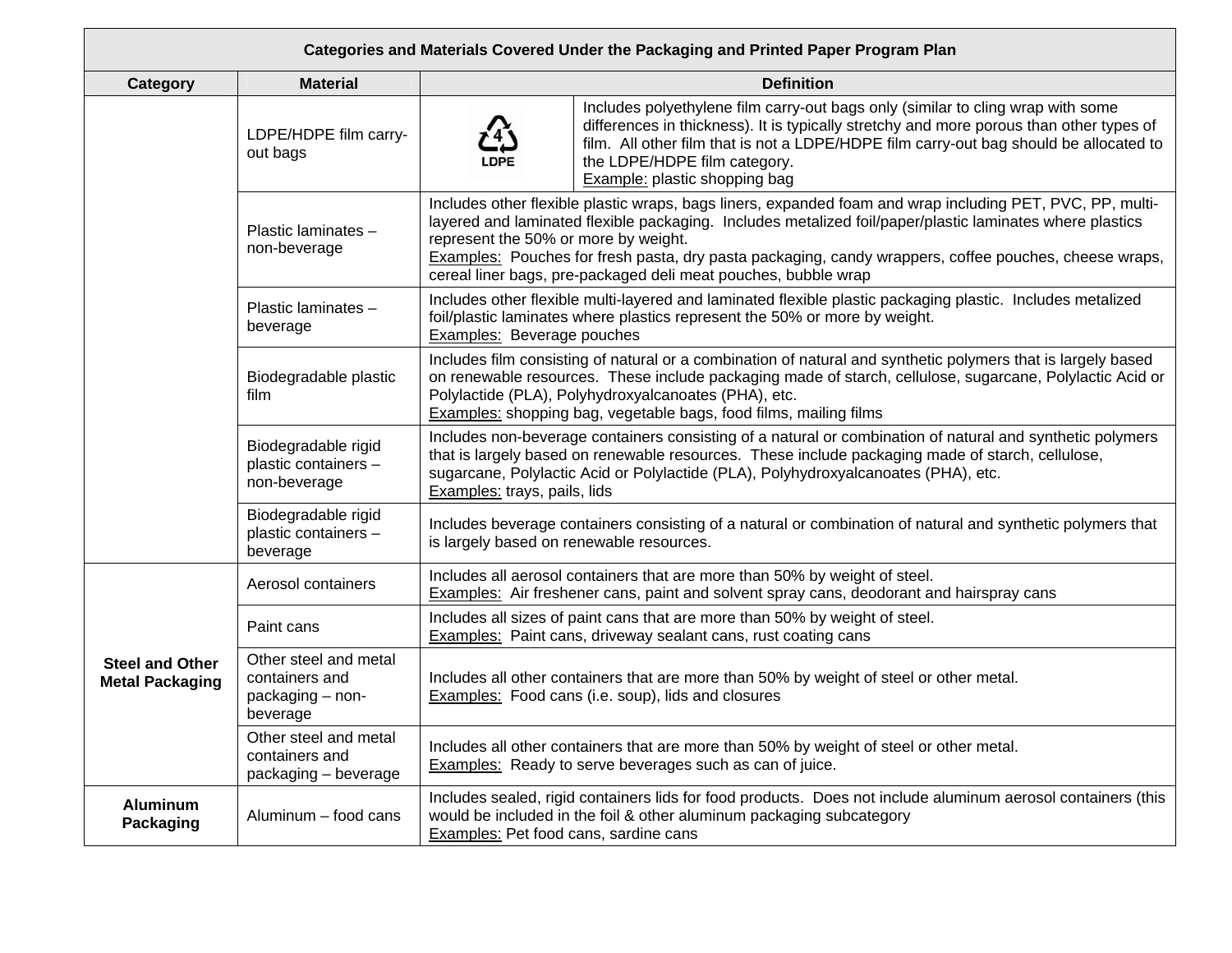| Category               | <b>Material</b>                       | <b>Definition</b>                                                                                                                                                                                                                                                              |
|------------------------|---------------------------------------|--------------------------------------------------------------------------------------------------------------------------------------------------------------------------------------------------------------------------------------------------------------------------------|
|                        | Aluminum cans -<br>beverage           | Includes sealed, rigid containers aluminum beverage cans<br><b>Examples:</b> Ready to serve beverages such as juice and soft drink can                                                                                                                                         |
|                        | Foil and other<br>aluminum packaging  | Includes semi-rigid foil trays, lids, seals and aluminum tubes, caps, screw on lids and aluminum aerosol<br>containers that are at least 95% aluminum<br>Examples: Foil wrap, pie plates, yogurt/sour cream seals, frozen lasagna trays, aluminum mousse or hair<br>spray cans |
|                        | Clear (flint) glass -<br>non-beverage | Includes clear glass container packaging that is 50 % or more of glass by weight with the exception of<br>Pyrex, ceramics or crystal.<br>Examples: Pickle jars, salsa jars                                                                                                     |
|                        | Clear (flint) glass $-$<br>beverage   | Includes clear glass container packaging that is 50 % or more of glass by weight with the exception of<br>Pyrex, ceramics or crystal.<br>Example: Ready to serve beverages such as juice, wine, spirits, water                                                                 |
| <b>Glass Packaging</b> | Coloured glass -<br>non-beverage      | Includes coloured (e.g. green, brown, blue etc.) glass container packaging that is 50% or greater of glass<br>by weight with the exception of Pyrex, ceramics or crystal.<br>Examples: Olive oil bottles, balsamic vinegar                                                     |
|                        | Coloured glass -<br>beverage          | Includes coloured (e.g. green, brown, blue etc.) glass container packaging that is 50% or greater of glass<br>by weight with the exception of Pyrex, ceramics or crystal.<br><b>Example:</b> Ready to serve beverages such as juice, wine, spirits, water                      |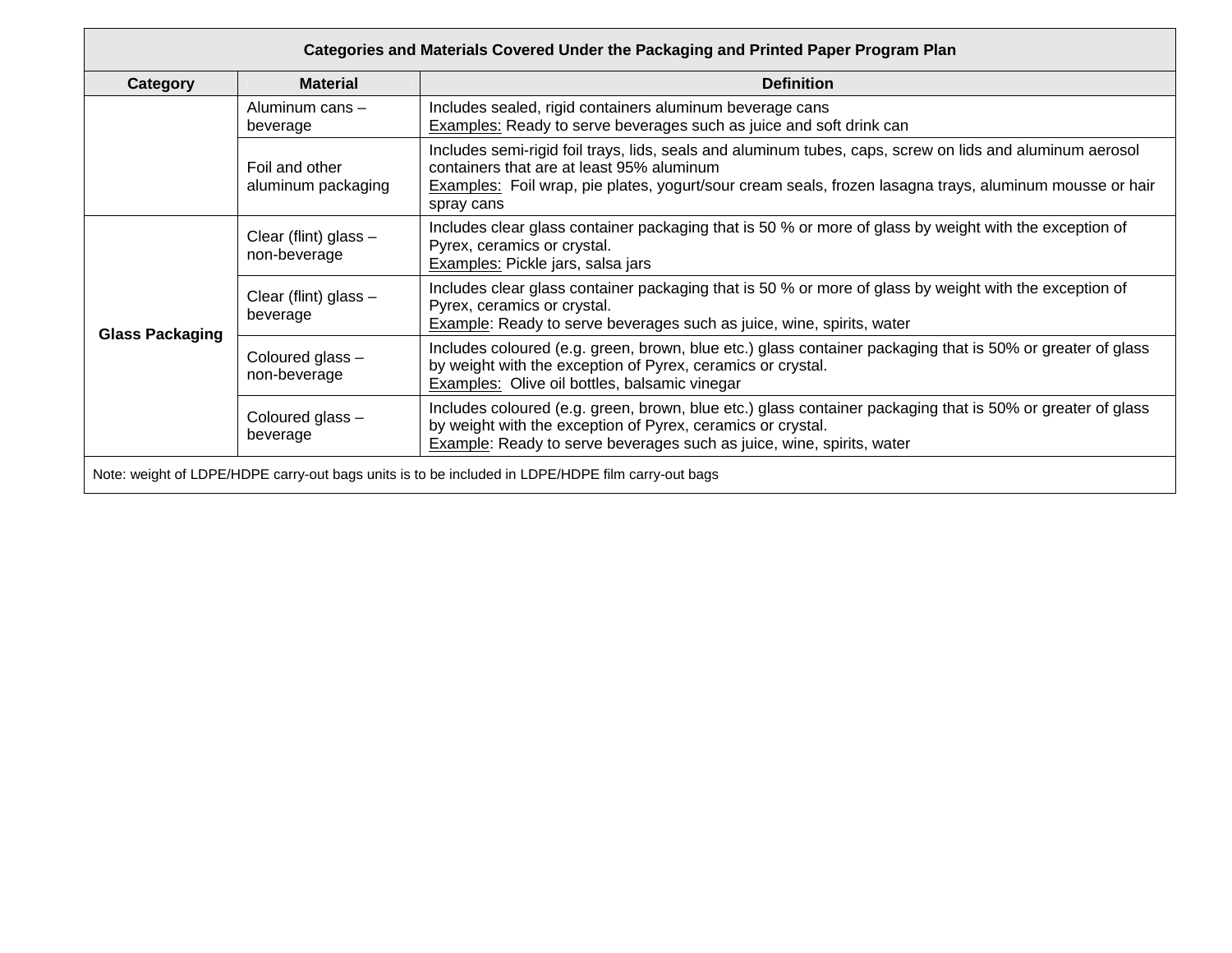# *Detailed Calculation Tables*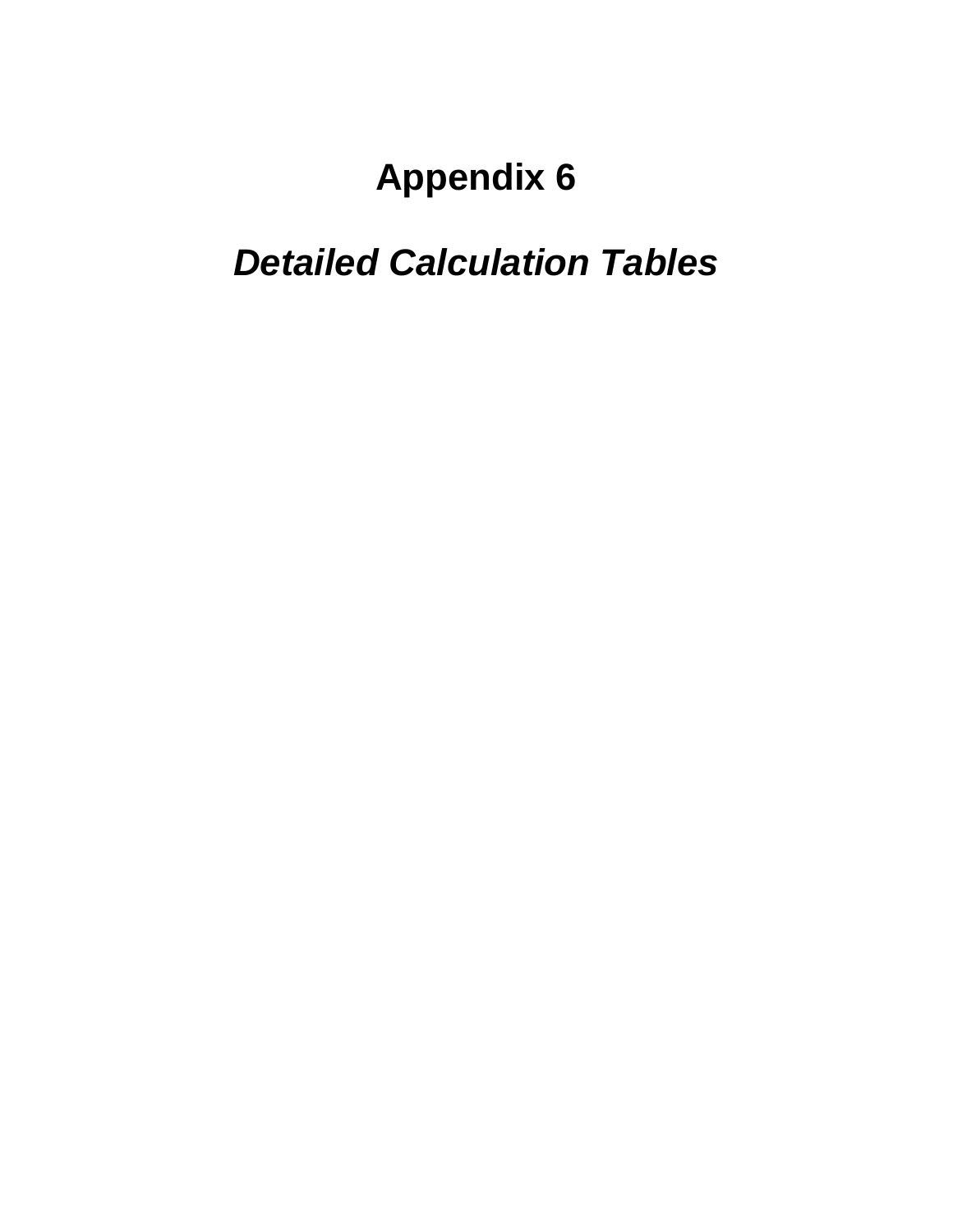| <b>Obligation Estimation (Sheet 3)</b>             |                 |                                  | <b>Anticipated Generation to be</b><br>Reported by Stewards (Sheet 3) | <b>Basis of Initial Allocation of Common</b><br>Costs (Sheets 1 & 3) * |        |
|----------------------------------------------------|-----------------|----------------------------------|-----------------------------------------------------------------------|------------------------------------------------------------------------|--------|
| 80% of Reported Net Cost                           | 8,629,000       |                                  | (tonnes)                                                              |                                                                        | (%)    |
| Negotiated Cost Reduction (from Cost Bands)        |                 | Newsprint                        | 35,584                                                                | <b>Printed Paper</b>                                                   | 17.8%  |
| Obligation to Municipalities                       | \$<br>8,629,000 | <b>Magazines and Catalogues</b>  | 5,827                                                                 | Paper Packaging                                                        | 26.23% |
|                                                    |                 | <b>Telephone Books</b>           | 1,530                                                                 | <b>Plastics</b>                                                        | 39.66% |
| <b>Costs Allocated to Material Categories</b>      |                 | <b>Other Printed Paper</b>       | 5,826                                                                 | <b>Steel</b>                                                           | 5.66%  |
| <b>Allocated Printed Paper Cost</b>                | 571,100         | <b>Old Corrugated Containers</b> | 9,740                                                                 | Aluminum                                                               | 5.32%  |
| <b>Allocated Packaging Cost</b>                    | \$<br>8,057,900 | Polycoat & Laminates             | 5,110                                                                 | Glass                                                                  | 5.38%  |
|                                                    |                 | Old Boxboard                     | 13,216                                                                | <b>Total Stewards</b>                                                  | 100.0% |
| <b>Other Program Costs</b>                         |                 | <b>PET</b> bottles               | 5,869                                                                 | * Based on Ontario Stewards, and will be                               |        |
| Program Start-Up & Plan Development                | 500,000         | <b>HDPE</b> bottles              | 3,938                                                                 | updated for Manitoba for Final Year 1                                  |        |
| <b>Compliance Cost</b>                             | 50,000          | <b>Plastic Film</b>              | 4,901                                                                 | Fees.                                                                  |        |
| Market Development and R&D                         | 60,000          | <b>Other Plastics</b>            | 7,492                                                                 |                                                                        |        |
| <b>MMSM Program Costs</b>                          | 1,318,333       | Steel Food & Beverage Cans       | 4,161                                                                 |                                                                        |        |
| P&E, Anti-litter Campaign, Public Space Recycling, |                 |                                  | 387                                                                   |                                                                        |        |
| School Education                                   | 880,000         | Aerosols                         |                                                                       |                                                                        |        |
| <b>Continuous Improvement Process</b>              | 75,000          | <b>Paint Cans</b>                | 248                                                                   |                                                                        |        |
| Total \$                                           | 2,883,333       | Al Food & Beverage Cans          | 2,440                                                                 |                                                                        |        |
|                                                    |                 | Other Aluminum Packaging         | 477                                                                   |                                                                        |        |
| Printed Paper Aggregation Factor                   | 0.500           | Glass                            | 16,701                                                                |                                                                        |        |

| <b>Material Category for Fees</b> | <b>Materials being Aggregated</b>                                                                                                      |  |  |  |  |  |  |
|-----------------------------------|----------------------------------------------------------------------------------------------------------------------------------------|--|--|--|--|--|--|
| <b>Newsprint</b>                  | 50% Newsprint<br>50% Newsprint, Magazines &<br>catalogues, directories and other<br>paper                                              |  |  |  |  |  |  |
| <b>Other Printed Paper</b>        | 50% Newsprint, Magazines &<br>catalogues, directories and other<br>paper<br>50% Magazines & catalogues,<br>directories and other paper |  |  |  |  |  |  |
| OCC & OBB                         | OCC & OBB                                                                                                                              |  |  |  |  |  |  |
| <b>Other Plastics</b>             | PET thermoform, HDPE injection<br>grade, PVC, LDPE, PP, PS, other<br>plastics & laminated plastics                                     |  |  |  |  |  |  |
| Steel                             | Steel food & beverage cans, paint<br>cans and aerosols                                                                                 |  |  |  |  |  |  |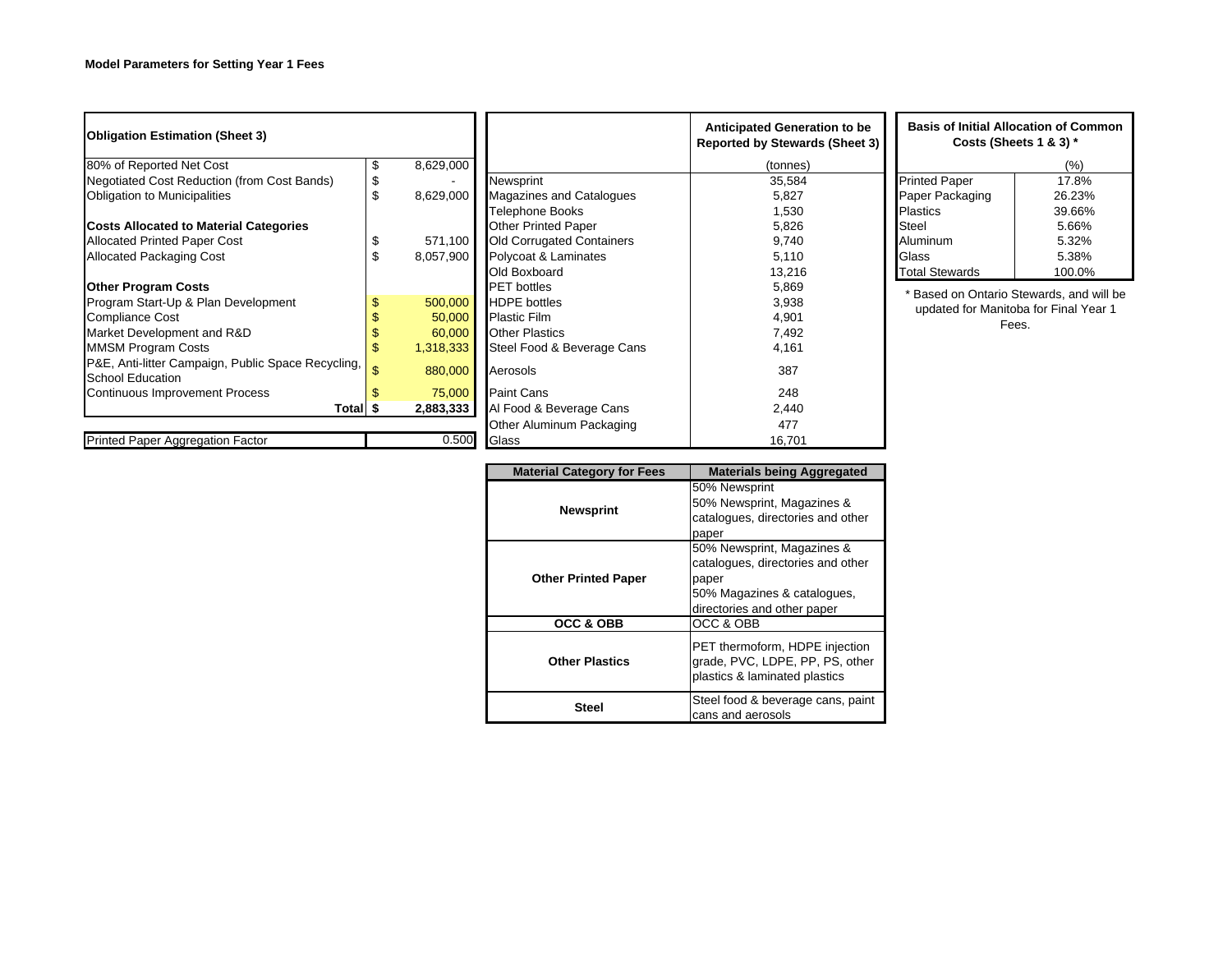| <b>Factor Weightings Sheet 3</b>      | $\%$ |
|---------------------------------------|------|
| <b>Recovery Rate Factor Weighting</b> | 35   |
| Net Cost Factor Weighting             | 40   |
| Equalization Factor Weighting         | 25   |
| <b>Equalization Threshold</b>         | 60   |

| <b>I</b> Material                |            | Year 1 Tonnage | Year 1 Cost Data |
|----------------------------------|------------|----------------|------------------|
|                                  | Generation | Recovery       | Net Cost (Sheet  |
|                                  | (Sheet 1)  | (Sheet 1)      | 2)               |
|                                  | (tonnes)   | (tonnes)       | (\$/tonne)       |
| Newsprint                        | 35,584     | 27,673         | \$12.24          |
| Magazines and Catalogues         | 7,022      | 3,646          | \$12.24          |
| <b>Telephone Books</b>           | 1,530      | 1,190          | \$37.19          |
| <b>Other Printed Paper</b>       | 10,166     | 3,951          | \$72.45          |
| <b>Old Corrugated Containers</b> | 15,077     | 9,702          | \$316.57         |
| Polycoat & Laminates             | 6,387      | 1,170          | \$1,076.98       |
| Old Boxboard                     | 13,216     | 5,842          | \$248.49         |
| <b>PET</b> bottles               | 5,869      | 2,403          | \$634.47         |
| <b>HDPE</b> bottles              | 3,938      | 2,531          | \$234.18         |
| <b>Plastic Film</b>              | 5,302      | 410            | \$2,788.17       |
| <b>Other Plastics</b>            | 8,813      | 682            | \$1,383.90       |
| Steel Food & Beverage Cans       | 5,688      | 2,729          | \$79.82          |
| <b>Steel Aerosols</b>            | 387        | 39             | \$79.82          |
| <b>Steel Paint Cans</b>          | 248        | 25             | \$79.82          |
| Aluminum Food & Beverage Cans    | 2,600      | 1,007          | (\$683.96)       |
| Other Aluminum Packaging         | 477        | 29             | (\$683.96)       |
| Glass                            | 16,701     | 5,779          | \$98.52          |
| <b>Total</b>                     | 139,006    | 68,809         |                  |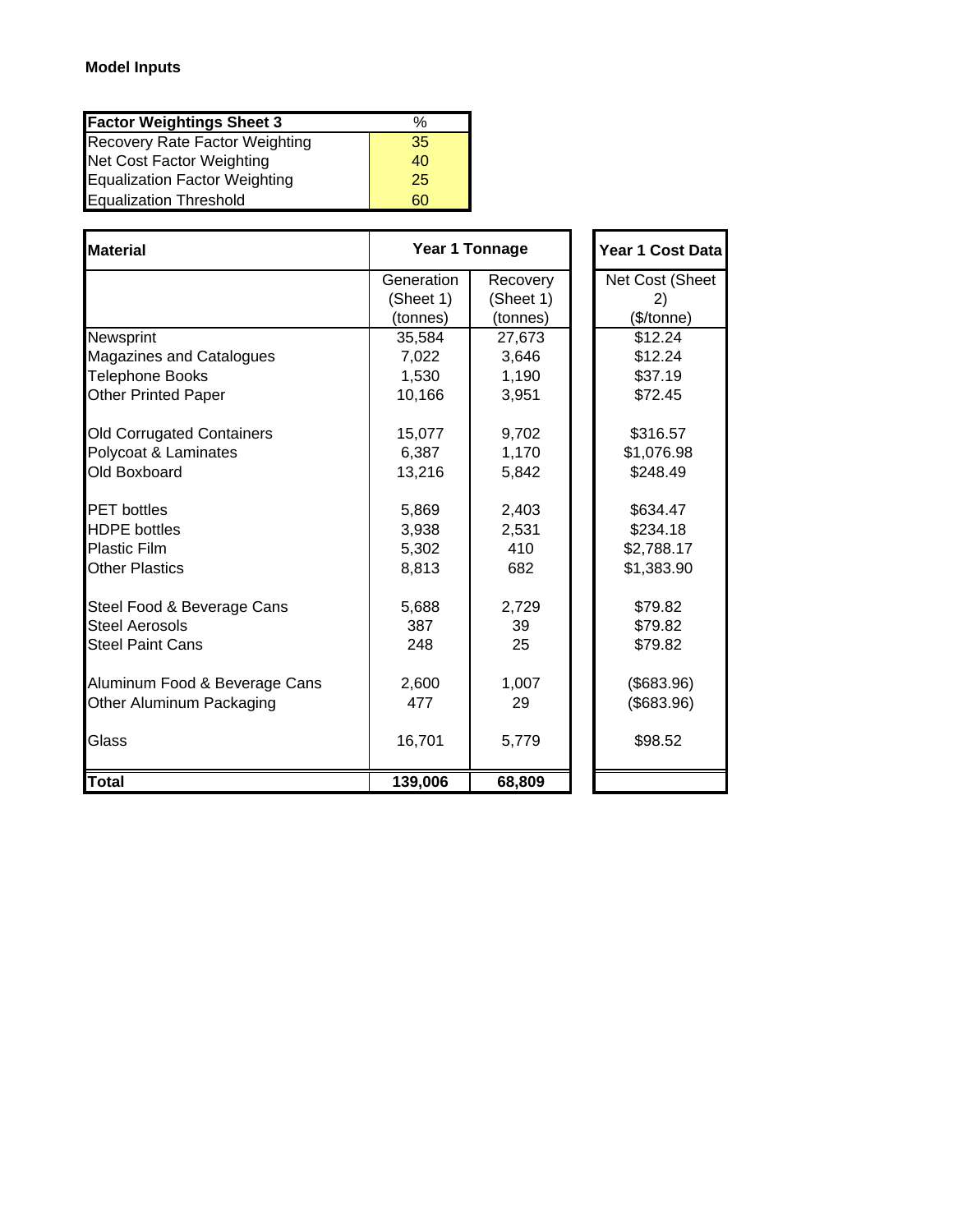|                              |                           |                       |          |                                 | Year 1           |                         | <b>Basis for Distribution for Common Costs</b> |         |                |       |                                          |        |  |
|------------------------------|---------------------------|-----------------------|----------|---------------------------------|------------------|-------------------------|------------------------------------------------|---------|----------------|-------|------------------------------------------|--------|--|
| Category                     | Material                  | Quantity<br>Generated | %'age of | Quantity<br>Generated Recovered | Recovery<br>Rate | Quantity to<br>Disposal | % of Total<br><b>Disposed</b>                  | Density | Volume         |       | Relative number of stewards<br>reporting |        |  |
|                              |                           | (tonnes)              |          | (tonnes)                        |                  | (tonnes)                |                                                | kg/m3   | m <sub>3</sub> |       |                                          |        |  |
| <b>PRINTED PAPER</b>         |                           |                       |          |                                 |                  |                         |                                                |         |                |       |                                          |        |  |
|                              | Newsprint                 | 35,584                | 25.6%    | 27,673                          | 77.8%            | 7,911                   | 11.3%                                          | 250     | 142,337        | 10.7% |                                          | 10.7%  |  |
|                              | Magazines and Catalogues  | 7.022                 | 5.1%     | 3.646                           | 51.9%            | 3,376                   | 4.8%                                           | 275     | 25,535         | 2.0%  |                                          | 2.0%   |  |
|                              | <b>Telephone Books</b>    | 1,530                 | 1.1%     | 1.190                           | 77.8%            | 340                     | 0.5%                                           | 275     | 5,565          | 0.4%  |                                          | 0.4%   |  |
|                              | Other Printed Paper       | 10,166                | 7.3%     | 3,951                           | 38.9%            | 6,215                   | 8.9%                                           | 135     | 75,305         | 4.6%  |                                          | 4.6%   |  |
| <b>Printed Paper Total</b>   |                           | 54,303                | 39.1%    | 36,460                          | 67.1%            | 17,842                  | 25.42%                                         |         | 248,741        | 17.8% |                                          |        |  |
| <b>PACKAGING</b>             |                           |                       |          |                                 |                  |                         |                                                |         |                |       |                                          |        |  |
| <b>Paper Based Packaging</b> | Old Corrugated Containers | 15,077                | 10.8%    | 9.702                           | 64.3%            | 5,375                   | 7.7%                                           | 55      | 274,119        |       | 10.9%                                    | 10.9%  |  |
|                              | Polycoat & Laminates      | 6,387                 | 4.6%     | 1.170                           | 18.3%            | 5,217                   | 7.4%                                           | 35      | 182.498        |       | 6.2%                                     | 6.2%   |  |
|                              | Old Boxboard              | 13,216                | 9.5%     | 5.842                           | 44.2%            | 7,374                   | 10.5%                                          | 60      | 220,266        |       | 9.1%                                     | 9.1%   |  |
| <b>Paper Packaging Total</b> |                           | 34,680                | 24.9%    | 16,714                          | 48.2%            | 17,966                  | 25.59%                                         |         | 676,883        |       | 26.2%                                    |        |  |
| <b>Plastic Packaging</b>     | <b>PET</b> bottles        | 5,869                 | 4.2%     | 2,403                           | 40.9%            | 3,466                   | 4.9%                                           | 25      | 234,771        |       | 9.9%                                     | 9.9%   |  |
|                              | <b>HDPE</b> bottles       | 3,938                 | 2.8%     | 2,531                           | 64.3%            | 1,406                   | 2.0%                                           | 25      | 157,513        |       | 6.6%                                     | 6.6%   |  |
|                              | <b>Plastic Film</b>       | 5,302                 | 3.8%     | 410                             | 7.7%             | 4.892                   | 7.0%                                           | 28      | 189.373        |       | 8.3%                                     | 8.3%   |  |
|                              | <b>Other Plastics</b>     | 8,813                 | 6.3%     | 682                             | 7.7%             | 8,132                   | 11.6%                                          | 25      | 352.532        |       | 14.8%                                    | 14.8%  |  |
| <b>Plastics Total</b>        |                           | 23,923                | 17.2%    | 6.027                           | 25.2%            | 17,896                  | 25.49%                                         |         | 934,190        |       | 39.7%                                    |        |  |
| <b>Steel Packaging</b>       | Food & Beverage Cans      | 5,688                 | 4.1%     | 2,729                           | 48.0%            | 2,959                   | 4.2%                                           | 90      | 63,201         |       | 5.1%                                     | 5.1%   |  |
|                              | Aerosols                  | 387                   | 0.3%     | 39                              | 10.0%            | 348                     | 0.5%                                           | 90      | 4.297          |       | 0.3%                                     | 0.3%   |  |
|                              | Paint Cans                | 248                   | 0.2%     | 25                              | 10.0%            | 223                     | 0.3%                                           | 90      | 2.751          |       | 0.2%                                     | 0.2%   |  |
| <b>Steel Total</b>           |                           | 6,322                 | 4.5%     | 2,793                           | 44.2%            | 3,530                   | 5.03%                                          |         | 70,249         |       | 5.7%                                     |        |  |
| <b>Aluminum Packaging</b>    | Al Food & Beverage Cans   | 2,600                 | 1.9%     | 1,007                           | 38.7%            | 1,593                   | 2.3%                                           | 30      | 86,674         |       | 4.5%                                     | 4.5%   |  |
|                              | Other Aluminum Packaging  | 477                   | 0.3%     | 29                              | 6.0%             | 448                     | 0.6%                                           | 30      | 15,910         |       | 0.8%                                     | 0.8%   |  |
| <b>Aluminum Total</b>        |                           | 3.078                 | 2.2%     | 1.036                           | 33.7%            | 2.042                   | 2.91%                                          |         | 102.583        |       | 5.3%                                     |        |  |
| <b>Glass</b>                 | Glass                     | 16,701                | 12.0%    | 5,779                           | 34.6%            | 10,921                  | 15.6%                                          | 300     | 55,669         |       | 5.4%                                     | 5.4%   |  |
| <b>Glass Total</b>           |                           | 16,701                | 12.0%    | 5.779                           | 34.6%            | 10,921                  | 15.56%                                         | 55,669  |                |       | 5.4%                                     |        |  |
| <b>PACKAGING TOTAL</b>       |                           | 84,703                | 60.9%    | 32,348                          | 38.2%            | 52,355                  | 74.58%                                         |         |                |       |                                          |        |  |
| <b>TOTALS</b>                |                           | 139,006               | 100.0%   | 68.809                          | 49.5%            | 70,197                  | 100.00%                                        |         | 1,839,574      |       |                                          | 100.0% |  |

**Allocation of Stewards Within Material Categories**

| Weight | 40% |
|--------|-----|
| Volume | 60% |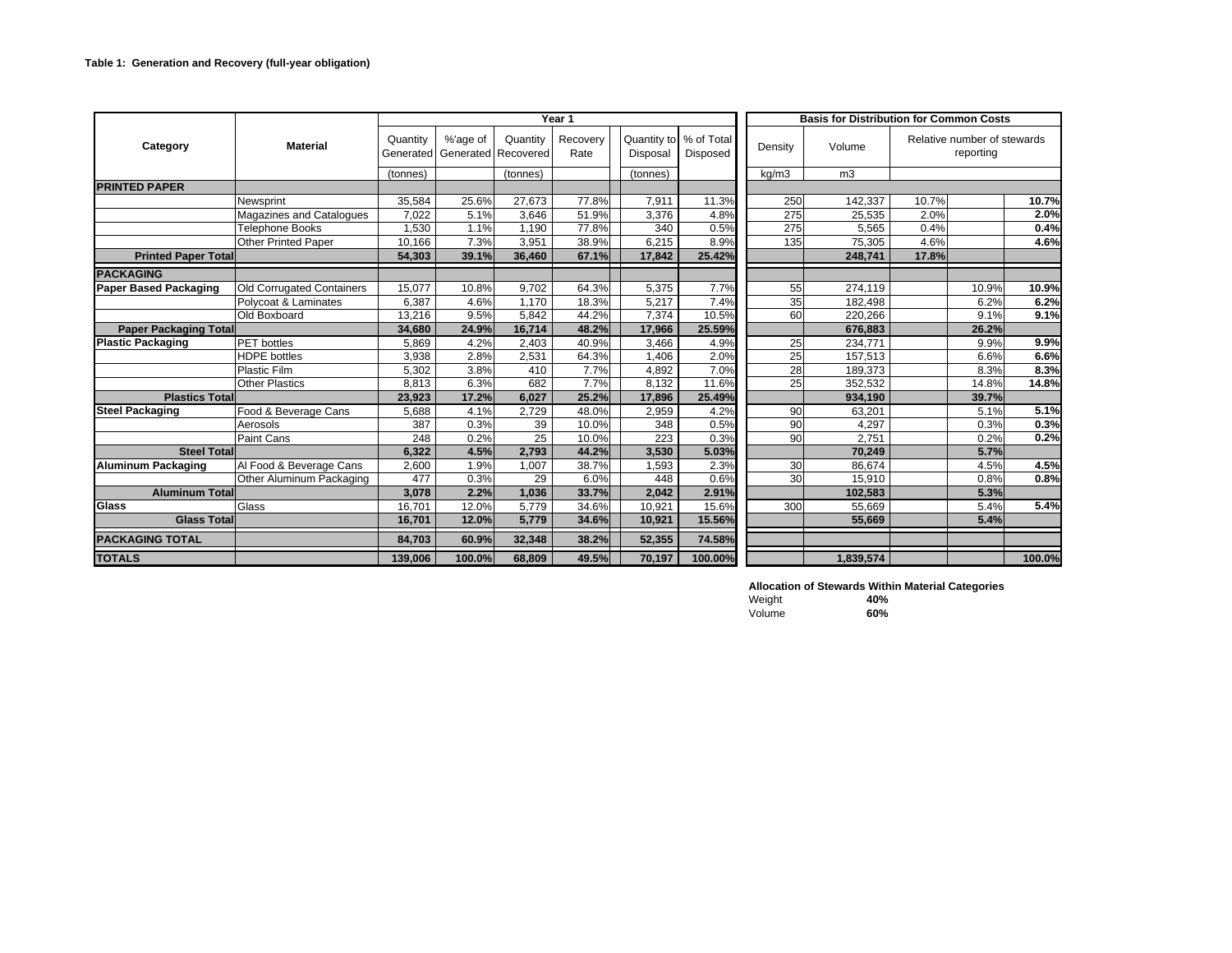|                            |                                            |                       |                          |                        |            |                                   |                  |                                    |                           |               |                               |                                                | <b>Assumed Threshold</b>    | 60%                   |
|----------------------------|--------------------------------------------|-----------------------|--------------------------|------------------------|------------|-----------------------------------|------------------|------------------------------------|---------------------------|---------------|-------------------------------|------------------------------------------------|-----------------------------|-----------------------|
|                            |                                            |                       |                          |                        |            | <b>Net Cost of Current System</b> |                  |                                    |                           |               |                               | Net Cost to Achieve 60% Equalization Threshold |                             |                       |
| Category                   | <b>Material</b>                            | Quantity<br>Recovered |                          | Per-tonne              |            | <b>Total Net Cost</b>             | % of Net<br>Cost | $%$ of<br>Printed<br>Paper<br>Cost | % of<br>Packaging<br>Cost |               | Cost to Manage<br>Rest of 60% | %'age Cost of<br>Tonnes to 60%                 | %'age of<br>Printed<br>Cost | %'age of Pckg<br>Cost |
| <b>PRINTED PAPER</b>       |                                            |                       |                          |                        |            |                                   |                  |                                    |                           |               |                               |                                                |                             |                       |
| <b>Printed Paper</b>       | Newsprint                                  | 27.673                |                          | \$12.24                | S          | 338.743                           | 3.1%             | 47.5%                              |                           | \$            |                               | 0.0%                                           | 0.0%                        |                       |
|                            | Magazines and Catalogues                   | $3.646$ S             |                          | 12.24                  | \$         | 44.630                            | 0.4%             | 6.3%                               |                           | <sup>\$</sup> | 6,944                         | 0.0%                                           | 4.3%                        |                       |
|                            | Telephone Books                            | 1.190                 | l s                      | 37.19                  | \$         | 44.253                            | 0.4%             | 6.2%                               |                           | \$            |                               | 0.0%                                           | 0.0%                        |                       |
|                            | Other Printed Paper                        | 3.951                 | l s                      | 72.45                  | \$         | 286.226                           | 2.7%             | 40.1%                              |                           | \$            | 155.675                       | 0.8%                                           | 95.7%                       |                       |
| <b>Printed Paper Total</b> |                                            | 36,460                |                          | $19.58$ \ \$           |            | 713,852                           | 6.6%             | 100.0%                             |                           | \$.           | 162,619                       | 0.9%                                           | 100.0%                      |                       |
| <b>PACKAGING</b>           |                                            |                       |                          |                        |            |                                   |                  |                                    |                           |               |                               |                                                |                             |                       |
| <b>Paper Based</b>         | Old Corrugated Containers                  | $9.702$ S             |                          | 316.57                 | \$         | 3,071,190                         | 28.5%            |                                    | 30.5%                     | \$            |                               | 0.0%                                           |                             | 0.0%                  |
| Packaging                  | Polycoat & Laminates                       | 1,170                 | $\sqrt{s}$               | 1,076.98               | \$         | 1,260,516                         | 11.7%            |                                    | 12.5%                     | \$            | 2,866,948                     | 15.2%                                          |                             | 15.3%                 |
|                            | Old Boxboard                               | $5,842$ \$            |                          | 248.49                 | \$         | 1.451.635                         | 13.5%            |                                    | 14.4%                     | \$            | 518.786                       | 2.8%                                           |                             | 2.8%                  |
| Paper Pack'g Total         |                                            | 16.714                | $\mathsf{ls}$            | $346.02$ \$            |            | 5,783,341                         | 53.6%            |                                    | 57.4%                     | \$            | 3,385,734                     | 18.0%                                          |                             | 18.1%                 |
| <b>Plastic Packaging</b>   | PET bottles                                | 2,403                 | $\sqrt{s}$               | 634.47                 | ٦s         | 1,524,900                         | 14.1%            |                                    | 15.1%                     | \$            | 709,436                       | 3.8%                                           |                             | 3.8%                  |
|                            | <b>HDPE</b> bottles                        | 2.531                 | $\mathbf{s}$             |                        |            | 592.807                           | 5.5%             |                                    | 5.9%                      | <sup>\$</sup> |                               | 0.0%                                           |                             | 0.0%                  |
|                            | Plastic Film                               | 410                   | Is.                      | 2.788.17               | $\sqrt{s}$ | 1,143,501                         | 10.6%            |                                    | 11.4%                     | \$            | 7,726,993                     | 41.0%                                          |                             | 41.3%                 |
|                            | <b>Other Plastics</b>                      | 682                   | $\overline{\phantom{a}}$ | 1.383.90               | \$         | 943.371                           | 8.7%             |                                    | 9.4%                      | \$            | 6.374.652                     | 33.8%                                          |                             | 34.1%                 |
| <b>Plastics Total</b>      |                                            | 6.027                 | $\mathbf{s}$             | $697.66$ \ \$          |            | 4,204,579                         | 39.0%            |                                    | 41.7%                     | \$.           | 14,811,081                    | 78.5%                                          |                             | 79.2%                 |
| <b>Steel Packaging</b>     | Food and Beverage                          | 2,729                 | Is.                      | 79.82                  | \$         | 217,871                           | 2.0%             |                                    | 2.2%                      | \$            | 54.559                        | 0.3%                                           |                             | 0.3%                  |
|                            | Aerosols                                   | 39                    | Is.                      | 79.82                  | \$         | 3,087                             | 0.0%             |                                    | 0.0%                      | \$            | 15,434                        | 0.1%                                           |                             | 0.1%                  |
|                            | Paint Cans                                 |                       |                          | 79.82                  | \$         | 1.976                             | 0.0%             |                                    | 0.0%                      | \$            | 9.881                         | 0.1%                                           |                             | 0.1%                  |
| <b>Steel Total</b>         |                                            | 2,793                 | l s                      | $79.82$ \ \$           |            | 222,934                           | 2.1%             |                                    | 2.2%                      | $\mathbf{s}$  | 79,874                        | 0.4%                                           |                             | 0.4%                  |
|                            | Aluminum Packaging Al Food & Beverage Cans | 1,007                 | Гs                       | $(683.96)$ \$          |            | (688, 637)                        | $-6.4%$          |                                    | $-6.8%$                   | \$            |                               | 0.0%                                           |                             | 0.0%                  |
|                            | Other Aluminum Packaging                   | 29                    | Ts.                      | $(683.96)$ \$          |            | (19.720)                          | $-0.2%$          |                                    | $-0.2%$                   | \$            | ٠                             | 0.0%                                           |                             | 0.0%                  |
| <b>Aluminum Total</b>      |                                            | $1,036$ \$            |                          | $(683.96)$ \$          |            | (708, 357)                        | $-6.6%$          |                                    | $-7.0%$                   | $\sqrt{2}$    |                               | 0.0%                                           |                             | 0.0%                  |
| <b>Glass Packaging</b>     | Glass                                      | $5.779$ S             |                          | $98.52$ \$             |            | 569.363                           | 5.3%             |                                    | 5.7%                      | \$            | 417.801                       | 2.2%                                           |                             | 2.2%                  |
| <b>Glass Total</b>         |                                            | $5,779$ \ \$          |                          |                        |            | 569,363                           | 5.3%             |                                    | 5.7%                      | $\mathbf{s}$  | 417,801                       | 2.2%                                           |                             | 2.2%                  |
| <b>PACKAGING TOTAL</b>     |                                            | $32,348$ \$           |                          | 311.36                 | Ŝ.         | 10,071,860                        | 93.4%            |                                    | 100.0%                    | Ŝ.            | 18,694,490                    |                                                |                             |                       |
| <b>TOTALS</b>              |                                            | 68,809 \$             |                          | $156.75$ \ \$          |            | 10.785.712                        | 100.0%           |                                    |                           | -96           | 18.857.110                    | 100.0%                                         |                             | 100.0%                |
|                            |                                            |                       |                          |                        |            |                                   |                  |                                    |                           |               |                               |                                                |                             |                       |
|                            |                                            |                       |                          | Industry Obligation \$ |            | 8,628,570                         |                  |                                    |                           |               |                               |                                                |                             |                       |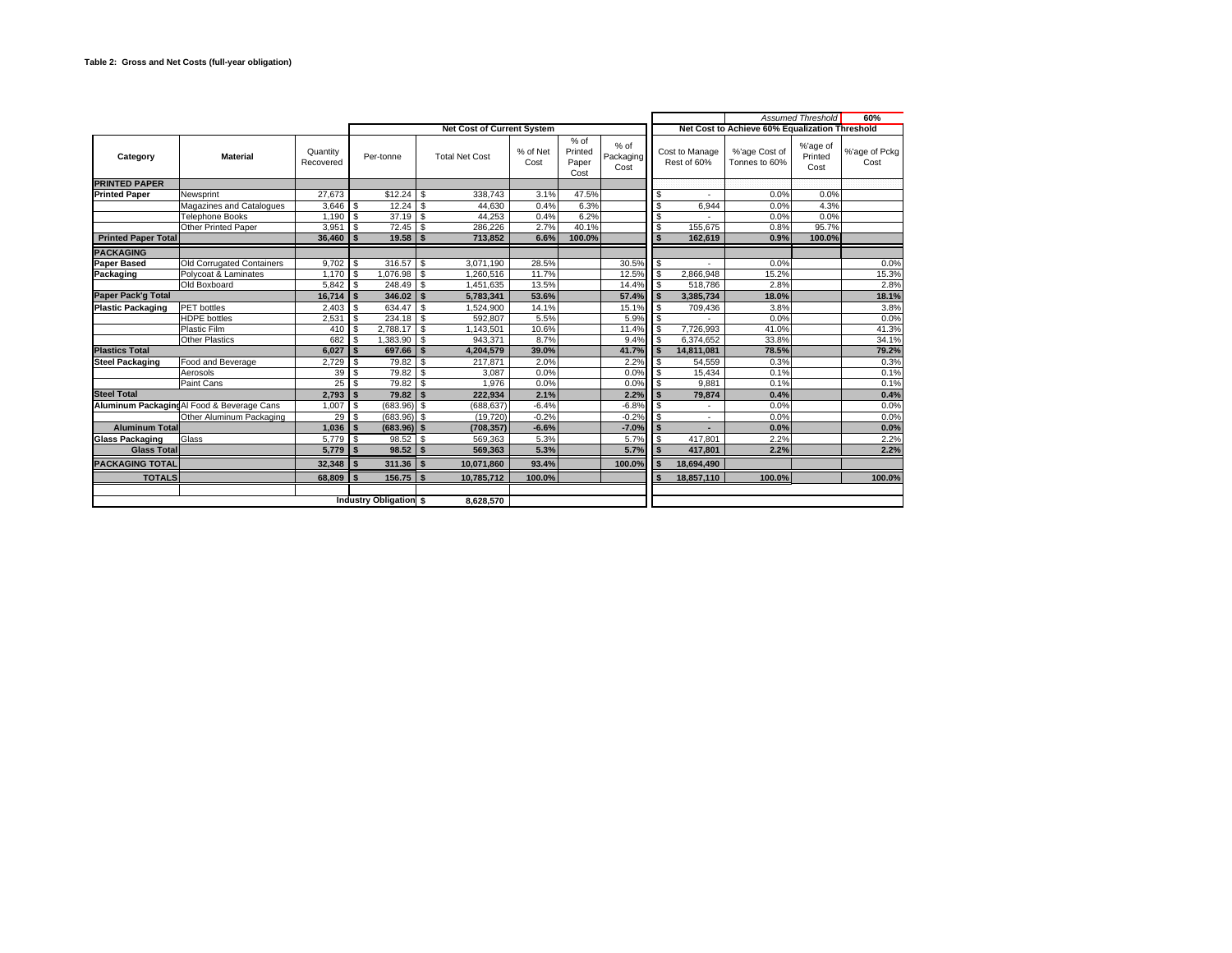|                                           |                           |                    |                        | <b>Recovery Rate Factor (1)</b>              |                                                                              |             | <b>Net Cost Factor</b>    |                                                                             |                                                   | <b>Equalization Factor</b>    |                                                                                 |                                               |                                                                         |
|-------------------------------------------|---------------------------|--------------------|------------------------|----------------------------------------------|------------------------------------------------------------------------------|-------------|---------------------------|-----------------------------------------------------------------------------|---------------------------------------------------|-------------------------------|---------------------------------------------------------------------------------|-----------------------------------------------|-------------------------------------------------------------------------|
| Category                                  | <b>Material</b>           | Tonnes<br>Disposed | % of Total<br>Disposed | <b>Recovery Rate</b><br><b>Allocated Fee</b> | <b>Rec. Rate</b><br><b>Allocated</b><br><b>Fee/Tonne</b><br><b>Generated</b> | Net Cost    | Net Cost Allocated<br>Fee | <b>Net Cost</b><br><b>Allocated</b><br><b>Fee/Tonne</b><br><b>Generated</b> | Percentage of<br>Costs at 60%<br>Recovery<br>Rate | Equalization<br>Allocated Fee | <b>Equalization</b><br><b>Allocated</b><br><b>Fee/Tonne</b><br><b>Generated</b> | <b>Combined Base</b><br><b>Allocated Fees</b> | <b>Base Fee</b><br><b>Total</b><br><b>Fee/Tonne</b><br><b>Generated</b> |
|                                           | <b>Weight for Factor</b>  | 35.0%              |                        |                                              |                                                                              | 40.0%       |                           |                                                                             | 25.0%                                             |                               |                                                                                 |                                               |                                                                         |
| <b>PRINTED PAPER</b>                      |                           |                    |                        |                                              |                                                                              |             |                           |                                                                             |                                                   |                               |                                                                                 |                                               |                                                                         |
| <b>Printed Paper</b>                      | Newsprint                 | 7,911              | 44.3%                  | 88,623                                       | 2.49                                                                         | 47.5%       | 108,401                   | 3.05                                                                        | 0.0%                                              |                               | $\blacksquare$                                                                  | 197,024<br>S                                  | 5.54                                                                    |
|                                           | Magazines and Catalogues  | 3,376              | 18.9%                  | 37,823                                       | 6.49                                                                         | $6.3\%$ \$  | $14,282$ \$               | 2.45                                                                        | 4.3%                                              | 6,097<br>S.                   | 1.05                                                                            | 58,201<br>S.                                  | 9.99                                                                    |
|                                           | <b>Telephone Books</b>    | 340                | $1.9\%$ \$             | 3,811                                        | 2.49<br>Is.                                                                  | $6.2\%$ \$  | $14,162$ \$               | 9.25                                                                        | 0.0%                                              | -S                            | $\blacksquare$                                                                  | 17,973<br>S                                   | 11.74                                                                   |
|                                           | Other Printed Paper       | 6.215              | 34.8% \$               | 69,629                                       | 11.95                                                                        | $40.1\%$ \$ | $91,595$ \$               | 15.72                                                                       | 95.7%                                             | 136.678<br>\$                 | 23.46                                                                           | 297.902<br>S.                                 | 51.13                                                                   |
| <b>Printed Paper</b>                      |                           | 17.842             | 100.0%                 | 199.885                                      | 4.10                                                                         | 100.0% \$   | 228.440                   | 4.68                                                                        | 100.0%                                            | 142.775<br>-S.                | 2.93                                                                            | 571.100<br>- \$                               | 11.71                                                                   |
|                                           |                           |                    |                        |                                              |                                                                              |             |                           |                                                                             |                                                   |                               |                                                                                 |                                               |                                                                         |
| <b>PACKAGING</b>                          |                           |                    |                        |                                              |                                                                              |             |                           |                                                                             |                                                   |                               |                                                                                 |                                               |                                                                         |
| <b>Paper Based Packaging</b>              | Old Corrugated Containers | 5,375              | 10.3% \$               | 289,542                                      | 29.73                                                                        | 30.5%       | 982,831<br>l \$           | 100.91                                                                      | 0.0%                                              | -S                            | $\sim$                                                                          | 1,272,374<br>\$.                              | 130.63                                                                  |
|                                           | Polycoat & Laminates      | 5,217              | 10.0% \$               | 281.030                                      | 55.00                                                                        | 12.5%       | 403.386<br>\$.            | 78.94                                                                       | 15.3%                                             | \$<br>308.936                 | 60.46                                                                           | S.<br>993.352                                 | 194.40                                                                  |
|                                           | Old Boxboard              | 7.374              | $14.1\%$ \$            | 397.231                                      | 30.06                                                                        | 14.4%       | 464.547<br>\$.            | 35.15                                                                       | 2.8%                                              | 55,903<br>£.                  | 4.23                                                                            | $\mathbf{s}$<br>917.681                       | 69.44                                                                   |
| <b>Paper Based Packaging</b>              |                           | 17,966             | $34.3%$ \$             | 967.804                                      | 34.48                                                                        | 57.4% \$    | 1.850.764                 | 65.94                                                                       | 18.1%                                             | 364.839<br>ŝ.                 | 13.00                                                                           | 3,183,407<br>\$                               | 113.43                                                                  |
| <b>Plastic Packaging</b>                  | <b>PET</b> bottles        | 3,466              | $6.6\%$ \$             | 186,700                                      | 31.81                                                                        | 15.1% \$    | 487,993                   | 83.14                                                                       | 3.8%                                              | 76,447<br>-S                  | 13.02                                                                           | 751,140<br>\$                                 | 127.98                                                                  |
|                                           | <b>HDPE</b> bottles       | 1,406              | $2.7\%$ \$             | 75,760                                       | 19.24                                                                        | 5.9%        | 189,708<br>\$.            | 48.18                                                                       | 0.0%                                              | \$.                           | $\sim$                                                                          | 265,468                                       | 67.41                                                                   |
|                                           | <b>Plastic Film</b>       | 4,892              | 9.3%                   | 263,541                                      | 53.77                                                                        | 11.4%       | 365,939<br><b>S</b>       | 74.66                                                                       | 41.3%                                             | 832.643<br>S.                 | 169.89                                                                          | ,462,123<br>\$.                               | 298.32                                                                  |
|                                           | <b>Other Plastics</b>     | 8.132              | 15.5% \$               | 438.035                                      | 58.47                                                                        | 9.4%        | 301,894<br>\$.            | 40.30                                                                       | 34.1%                                             | $\mathbf{s}$<br>686.918       | 91.69                                                                           | 1.426.847<br>S                                | 190.46                                                                  |
| <b>Plastics Packaging</b>                 |                           | 17.896             | $34.2%$ \$             | 964.036 \$                                   | 43.43                                                                        | $41.7%$ \$  | 1,345,534                 | 60.61                                                                       | 79.2%                                             | 1.596.008<br>ŝ.               | 71.89                                                                           | s.<br>3.905.578                               | 175.93                                                                  |
| <b>Steel Packaging</b>                    | Food and Beverage         | 2,959              | $5.7\%$ \$             | 159,381                                      | 38.30<br>l S                                                                 | $2.2\%$ \$  | 69.722                    | 16.75                                                                       | 0.3%                                              | S.<br>5.879                   | 1.41                                                                            | -S<br>234.983                                 | 56.47                                                                   |
|                                           | Aerosols                  | 348                | $0.7\%$ \$             | 18,747                                       | 48.48<br>l s                                                                 | $0.0\%$ \$  | 988                       | 2.55                                                                        | 0.1%                                              | S.<br>1,663                   | 4.30                                                                            | \$<br>21,398                                  | 55.34                                                                   |
|                                           | Paint Cans                | 223                | $0.4\%$ \$             | 12.003                                       | 48.48                                                                        | 0.0%        | 632                       | 2.55                                                                        | 0.1%                                              | 1.065<br>\$.                  | 4.30                                                                            | 13,700<br>\$.                                 | 55.34                                                                   |
| <b>Steel Packaging</b>                    |                           | 3.530              | $6.7%$ \$              | 190.131                                      | 39.65                                                                        | $2.2%$ \$   | 71.342                    | 14.88                                                                       | 0.4%                                              | 8.607<br>-S                   | 1.79                                                                            | 270.081<br>\$                                 | 56.32                                                                   |
| <b>Aluminum Packaging</b>                 | Al Food & Beverage Cans   | 1,593              | $3.0\%$ \$             | 85,832                                       | 35.18                                                                        | $-6.8%$     | (220, 375)                | (90.31)                                                                     | 0.0%                                              | -S                            | $\sim$                                                                          | (134, 543)<br>\$.                             | (55.14)                                                                 |
|                                           | Other Aluminum Packaging  | 448                | 0.9%                   | 24,158                                       | 50.61                                                                        | $-0.2%$     | \$<br>(6, 311)            | (13.22)                                                                     | 0.0%                                              | \$                            | $\sim$                                                                          | \$<br>17.847                                  | 37.39                                                                   |
| <b>Aluminum Packaging</b>                 |                           | 2,042              | $3.9\%$ \$             | 109,990 \$                                   | 37.70                                                                        | $-7.0\%$ \$ | (226, 686)                | (77.70)                                                                     | $0.0\%$ \$                                        |                               | $\sim$                                                                          | $(116, 696)$ \$<br>\$                         | (40.00)                                                                 |
| <b>Glass Packaging</b>                    | Glass                     | 10,921             | 20.9%                  | 588,304                                      | 35.23                                                                        | 5.7% \$     | 182,206                   | 10.91                                                                       | 2.2%                                              | 45,021                        | 2.70                                                                            | 815,531<br>$\mathbf{s}$                       | 48.83                                                                   |
| <b>Glass Packaging</b>                    |                           | 10,921             | $20.9%$ \$             | 588,304                                      | 35.23                                                                        | $5.7%$ \$   | 182,206                   | 10.91                                                                       | $2.2%$ \$                                         | 45.021                        | $2.70$ S                                                                        | 815,531                                       | 48.83                                                                   |
|                                           |                           |                    |                        |                                              |                                                                              |             |                           |                                                                             |                                                   |                               |                                                                                 |                                               |                                                                         |
| <b>Factor Allocation to Printed Paper</b> |                           |                    |                        | \$.<br>199.885                               |                                                                              |             | 228,440<br>s.             |                                                                             |                                                   | 142.775<br>s.                 |                                                                                 | 571.100<br>Ŝ.                                 |                                                                         |
| <b>Factor Allocation to Packaging</b>     |                           |                    |                        | 2,820,265                                    |                                                                              |             | s<br>3,223,160            |                                                                             |                                                   | \$.<br>2,014,475              |                                                                                 | 8,057,900<br>\$                               |                                                                         |
|                                           | <b>Total</b>              |                    |                        |                                              |                                                                              |             |                           |                                                                             |                                                   |                               |                                                                                 |                                               |                                                                         |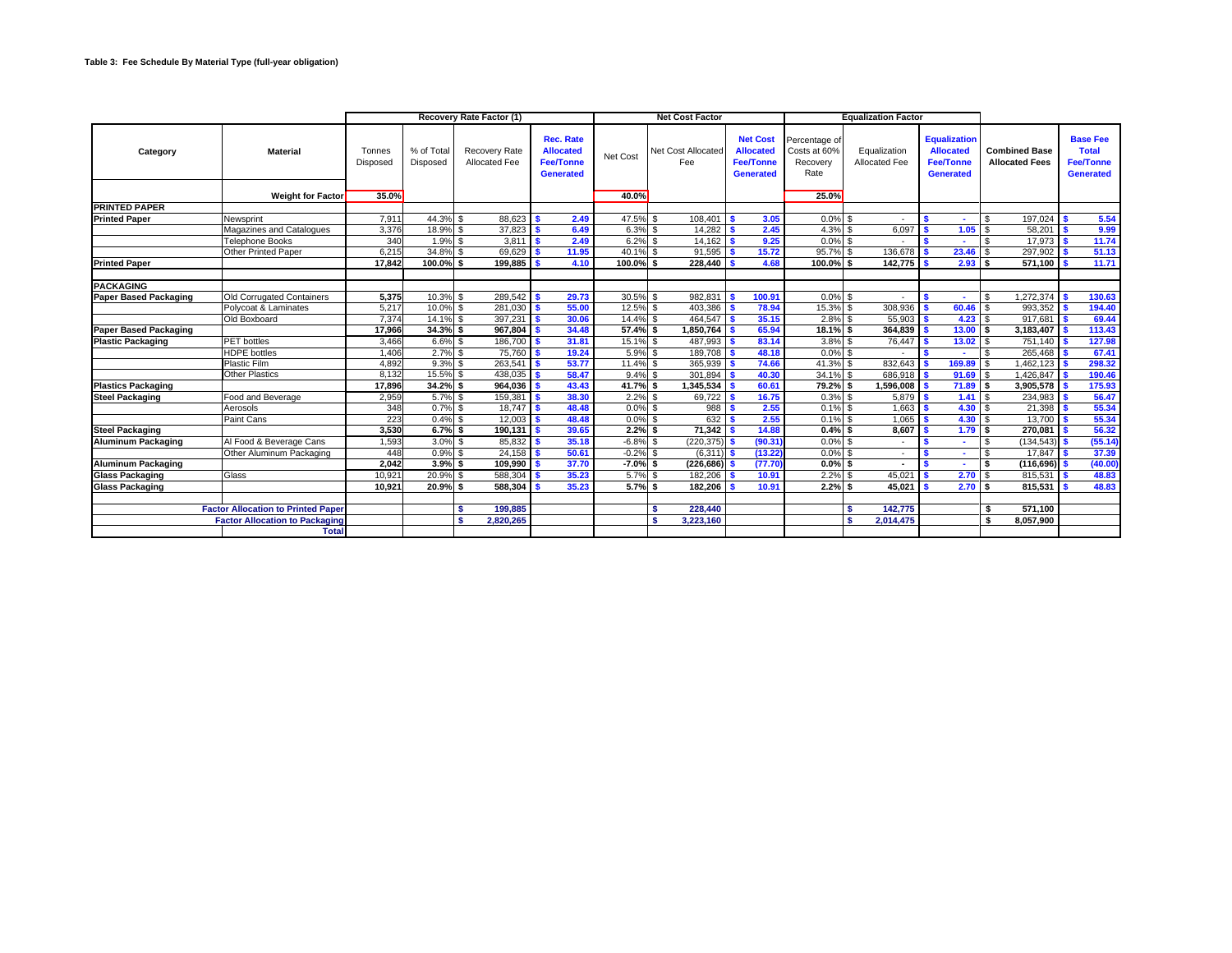| Category                     | <b>Material</b>                           | Program Start-<br>Up & Plan<br>Development |            | Compliance<br>Cost |            | <b>Market</b><br><b>Development</b><br>and R&D |             | <b>MMSM Program</b><br>Costs |                | P&E, Anti-litter<br>Campaign,<br><b>Public Space</b><br>Recycling,<br>School<br>Education |               |                          | Continuous<br>Improvement<br><b>Process</b> | Program + Start-<br>up + Admin Fees |     | Total - Base + All   Net Total - Base + Shortfall in Fees<br>All Program + Start to be Credited in<br>Up + Admin Fees |                | Surplus or<br>Subsequent<br>Year |    | <b>Municipal</b><br>Obligation |  |
|------------------------------|-------------------------------------------|--------------------------------------------|------------|--------------------|------------|------------------------------------------------|-------------|------------------------------|----------------|-------------------------------------------------------------------------------------------|---------------|--------------------------|---------------------------------------------|-------------------------------------|-----|-----------------------------------------------------------------------------------------------------------------------|----------------|----------------------------------|----|--------------------------------|--|
|                              | <b>Weight for Factor</b>                  |                                            | 500.000 \$ |                    | 50,000     | ŝ.                                             | 60.000      |                              | $1,318,333$ \$ |                                                                                           | 880,000 \$    |                          | 75,000                                      |                                     |     |                                                                                                                       |                |                                  |    |                                |  |
| <b>PRINTED PAPER</b>         |                                           |                                            |            |                    |            |                                                |             |                              |                |                                                                                           |               |                          |                                             |                                     |     |                                                                                                                       |                |                                  |    |                                |  |
| <b>Printed Paper</b>         | Newsprint                                 | \$                                         | 53,746     | S                  | $5,375$ \$ |                                                | $6,450$ \$  |                              | 141,710        | $\mathbf{s}$                                                                              | $94,593$ \$   |                          | 8,062                                       | 506.959                             | -S  | 506.959                                                                                                               |                |                                  |    | 197,024                        |  |
|                              | Magazines and Catalogues                  | \$                                         | 10.060     | \$                 | 1,006      | S                                              | $1,207$ \$  |                              | 26,524         | s.                                                                                        | $17,705$ \ \$ |                          | 1,509                                       | 116,211 \$                          |     | 116,211                                                                                                               | l s            |                                  |    | 58,201                         |  |
|                              | <b>Telephone Books</b>                    | s.                                         | 2,192      | \$                 | 219        | -S                                             | $263$ \$    |                              | 5,780          | s.                                                                                        | $3,858$ \$    |                          | 329                                         | $30,614$ \$                         |     | $30,614$ \$                                                                                                           |                |                                  |    | 17,973                         |  |
|                              | Other Printed Paper                       | \$                                         | 22,772     | \$.                | $2,277$ \$ |                                                | $2,733$ \$  |                              | $60,043$ \$    |                                                                                           | 40,079 \$     |                          | $3,416$ \$                                  | 429.222                             | l s | 429.222                                                                                                               | l s            |                                  |    | 297,902                        |  |
| <b>Printed Paper</b>         |                                           | Ŝ.                                         | 88.770 \$  |                    | 8,877 \$   |                                                | $10,652$ \$ |                              | 234,057 \$     |                                                                                           | $156,235$ \$  |                          | $13,315$ \$                                 | $1,083,006$ \$                      |     | $1,083,006$ \$                                                                                                        |                |                                  |    | 571,100                        |  |
| <b>PACKAGING</b>             |                                           |                                            |            |                    |            |                                                |             |                              |                |                                                                                           |               |                          |                                             |                                     |     |                                                                                                                       |                |                                  |    |                                |  |
| <b>Paper Based Packaging</b> | Old Corrugated Containers                 | s.                                         | 54,672     | £.                 | 5,467      |                                                | 6,561       |                              | 144.151        |                                                                                           | $96.222$ \$   |                          | $8,201$ \$                                  | $1,587,648$ \$                      |     | 1.587.648                                                                                                             |                |                                  |    | 1,272,374                      |  |
|                              | Polycoat & Laminates                      | \$                                         | 30,877     | \$                 | 3,088      | S                                              | $3,705$ \$  |                              | 81,413         | $\mathbf{s}$                                                                              | 54,344        | l \$                     | $4,632$ \$                                  | 1,171,410 \$                        |     | $1,171,410$ \$                                                                                                        |                |                                  |    | 993,352                        |  |
|                              | Old Boxboard                              | \$.                                        | 45,597     | \$.                | 4,560      | \$.                                            | $5,472$ \$  |                              | 120,224        | -S                                                                                        | $80,251$ \$   |                          | 6,840                                       | 1,180,624<br>-S                     | l s | 1,180,624 \$                                                                                                          |                |                                  |    | 917,681                        |  |
| <b>Paper Based Packaging</b> |                                           | \$                                         | 131,146    | \$                 | 13,115     | Ŝ.                                             | $15,738$ \$ |                              | $345,788$ \$   |                                                                                           | 230,817 \$    |                          | $19,672$ \$                                 | 3,939,682                           | l s | 3,939,682 \$                                                                                                          |                |                                  |    | 3,183,407                      |  |
| <b>Plastic Packaging</b>     | <b>PET</b> bottles                        | \$.                                        | 49,361     | \$                 | 4,936      | S                                              | $5,923$ \$  |                              | $130,148$ \$   |                                                                                           | 86,875 \$     |                          | 7,404                                       | 1,035,787<br>l \$                   | l s | 1,035,787                                                                                                             | l s            |                                  |    | 751,140                        |  |
|                              | <b>HDPE</b> bottles                       | s.                                         | 33.117     | \$.                | 3,312      | $\mathcal{S}$                                  | $3,974$ \$  |                              | 87,319         | \$.                                                                                       | 58,286        | l \$                     | 4,968                                       | 456,443<br>\$.                      |     | 456,443 \$                                                                                                            |                | $\overline{\phantom{a}}$         |    | 265,468                        |  |
|                              | <b>Plastic Film</b>                       | s.                                         | 41,699     | \$                 | 4,170      | S                                              | $5,004$ \$  |                              | 109,948        | \$                                                                                        | 73,391 \$     |                          | 6,255                                       | 1,702,590                           |     | 1,702,590                                                                                                             | l s            |                                  |    | 1,462,123                      |  |
|                              | <b>Other Plastics</b>                     | s.                                         | 74,120     | \$                 | 7,412      | S                                              | 8,894 \$    |                              | 195,429        | \$                                                                                        | 130,451       | $\overline{\phantom{a}}$ | $11,118$ \$                                 | 1,854,272                           | l S | 1,854,272 \$                                                                                                          |                |                                  |    | 1,426,847                      |  |
| <b>Plastics Packaging</b>    |                                           | \$                                         | 198.297    | \$                 | 19,830     | Ŝ.                                             | $23,796$ \$ |                              | 522,844        | \$                                                                                        | $349,003$ \$  |                          | 29,745                                      | $5,049,092$ \$<br>l \$              |     | $5.049.092$ \$                                                                                                        |                |                                  |    | 3,905,578                      |  |
| <b>Steel Packaging</b>       | Food and Beverage                         | \$                                         | 25,474     | \$                 | 2,547      | \$                                             | $3,057$ \$  |                              | 67,166         | \$                                                                                        | 44,834 \$     |                          | $3,821$ \$                                  | 381,882                             | l s | 381,882 \$                                                                                                            |                |                                  |    | 234,983                        |  |
|                              | Aerosols                                  | \$                                         | 1,732      | \$                 | 173S       |                                                | 208 \$      |                              | 4,566          | \$.                                                                                       | $3,048$ \$    |                          | 260                                         | $31,385$ \$<br>l \$                 |     | 31,385                                                                                                                |                |                                  |    | 21,398                         |  |
|                              | Paint Cans                                | \$                                         | 1,109      | \$.                | 111        | \$.                                            | 133S        |                              | 2,923          | \$                                                                                        | $1,951$ \$    |                          | 166                                         | 20,094                              |     | 20,094                                                                                                                | $\blacksquare$ |                                  |    | 13,700                         |  |
| <b>Steel Packaging</b>       |                                           | \$                                         | 28,315     | \$                 | 2,831      | s.                                             | $3,398$ \$  |                              | 74,656         | l \$                                                                                      | $49,834$ \$   |                          | 4,247                                       | 433,361<br>$\cdot$ S                | ŝ.  | $433,361$ \$                                                                                                          |                |                                  | -9 | 270,081                        |  |
| <b>Aluminum Packaging</b>    | Al Food & Beverage Cans                   | \$                                         | 22.468     | \$.                | 2,247      | \$.                                            | $2,696$ \$  |                              | 59.242         | \$.                                                                                       | 39,544 \$     |                          | 3,370                                       | (4,975)                             | \$. | $(4,975)$ \$                                                                                                          |                |                                  |    | (134, 543)                     |  |
|                              | Other Aluminum Packaging                  | $\mathbb{S}$                               | 4,124      | \$.                | 412        | $\mathbf{s}$                                   | 495 \$      |                              | $10,874$ \$    |                                                                                           | $7,259$ \$    |                          | 619 S                                       | 41,630                              | \$. | $41.630$ \$                                                                                                           |                |                                  |    | 17,847                         |  |
| <b>Aluminum Packaging</b>    |                                           | \$                                         | 26.593     | \$                 | $2,659$ \$ |                                                | $3.191$ S   |                              | $70.116$ S     |                                                                                           | $46.803$ \$   |                          | 3,989                                       | $36.655$ \$                         |     | $36.655$ \ \$                                                                                                         |                |                                  |    | (116, 696)                     |  |
| <b>Glass Packaging</b>       | Glass                                     | \$                                         | 26.880     | \$.                | 2,688      | - \$                                           |             |                              | 70.873 \$      |                                                                                           | 47.308 \$     |                          | 4,032                                       | 970.537                             | l s | 970.537 \$                                                                                                            |                |                                  |    | 815,531                        |  |
| <b>Glass Packaging</b>       |                                           | \$                                         | 26.880     | \$                 | 2,688      | -S                                             | $3,226$ \$  |                              | 70,873 \$      |                                                                                           | 47,308 \$     |                          | $4,032$ \$                                  | 970,537 \$                          |     | 970,537 \$                                                                                                            |                |                                  |    | 815,531                        |  |
|                              |                                           |                                            |            |                    |            |                                                |             |                              |                |                                                                                           |               |                          |                                             |                                     |     |                                                                                                                       |                |                                  |    |                                |  |
|                              | <b>Factor Allocation to Printed Paper</b> |                                            |            |                    |            |                                                |             |                              |                |                                                                                           |               |                          |                                             |                                     |     |                                                                                                                       |                |                                  |    |                                |  |
|                              | <b>Factor Allocation to Packaging</b>     |                                            |            |                    |            |                                                |             |                              |                |                                                                                           |               |                          |                                             |                                     |     |                                                                                                                       |                |                                  |    |                                |  |
|                              | Total \$                                  |                                            | 500,000 \$ |                    | 50,000     | - \$                                           | 60,000 \$   |                              | $1,318,333$ \$ |                                                                                           | 880.000 \$    |                          | 75,000 \$                                   | $11,512,333$ \$                     |     | $11,512,333$ \$                                                                                                       |                |                                  |    | 8,629,000                      |  |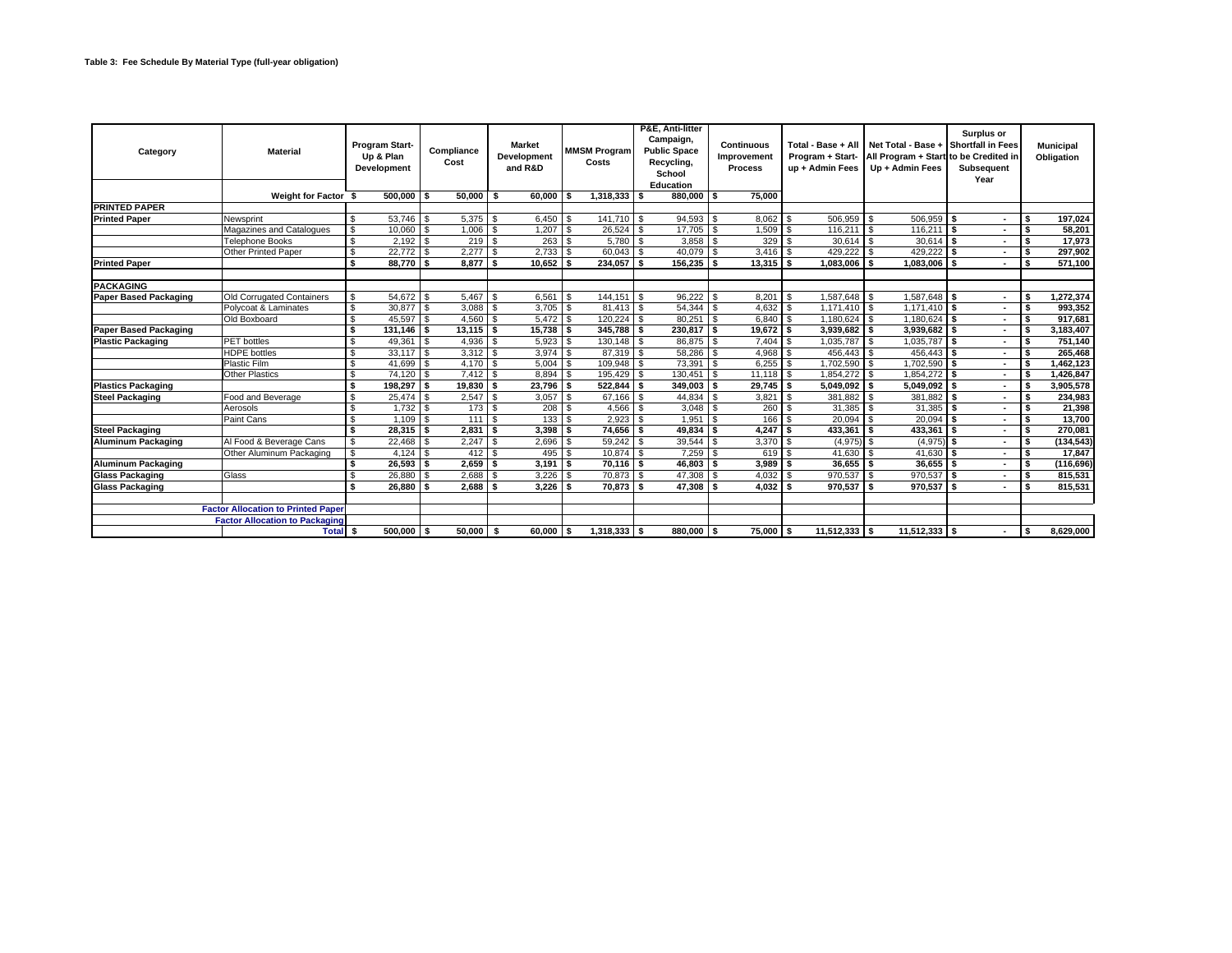| Category                                  | <b>Material</b>                               |    | <b>Common Costs</b><br>(less credit) |    | <b>Total Fees</b> | Anticipated<br><b>Generation to</b><br>be Reported by<br>Stewards in<br>Year 1 | <b>Disaggregated Material Fee</b><br>Rate |               | <b>Preliminary Year 1</b><br><b>Aggregated Fee Rates</b> |  |  |
|-------------------------------------------|-----------------------------------------------|----|--------------------------------------|----|-------------------|--------------------------------------------------------------------------------|-------------------------------------------|---------------|----------------------------------------------------------|--|--|
|                                           |                                               |    |                                      |    |                   | (tonnes)                                                                       | (\$/tonne)                                | (cents/kg)    | (cents/kg)                                               |  |  |
|                                           | <b>Weight for Factor</b>                      |    |                                      |    |                   |                                                                                |                                           |               |                                                          |  |  |
| <b>PRINTED PAPER</b>                      |                                               |    |                                      |    |                   |                                                                                |                                           |               |                                                          |  |  |
| <b>Printed Paper</b>                      | Newsprint                                     | \$ | 309.935                              | \$ | 506.959           | 35.584                                                                         | \$14.25 /tonne                            | 1.425 ¢/kg    | 1.823 ¢/kg                                               |  |  |
|                                           | Magazines and Catalogues                      | \$ | $58,010$ \$                          |    | 116.211           | 5.827                                                                          | \$19.94 /tonne                            | 1.994 ¢/kg    |                                                          |  |  |
|                                           | <b>Telephone Books</b><br>Other Printed Paper |    | $12,641$ \$                          |    | 30.614            | 1,530                                                                          | \$20.01 /tonne                            | 2.001 ¢/kg    | 3.295 ¢/kg                                               |  |  |
|                                           |                                               |    | 131,320 \$                           |    | 429.222           | 5.826                                                                          | \$73.67 /tonne                            | 7.367 ¢/kg    |                                                          |  |  |
| <b>Printed Paper</b>                      |                                               |    | 511.906 \$                           |    | 1.083.006         | 48.768                                                                         |                                           |               |                                                          |  |  |
|                                           |                                               |    |                                      |    |                   |                                                                                |                                           |               |                                                          |  |  |
| <b>PACKAGING</b>                          |                                               |    |                                      |    |                   |                                                                                |                                           |               |                                                          |  |  |
| <b>Paper Based Packaging</b>              | Old Corrugated Containers                     | \$ | 315,274 \$                           |    | 1,587,648         | 9,740                                                                          | \$163.00 /tonne                           | 16.300 ¢/kg   | 12.059 ¢/kg                                              |  |  |
|                                           | Polycoat & Laminates                          | \$ | 178.059 \$                           |    | 1,171,410         | 5.110                                                                          | \$229.24 /tonne                           | 22.924 ¢/kg   | 22.924 ¢/kg                                              |  |  |
|                                           | Old Boxboard                                  | \$ | 262.942 \$                           |    | 1.180.624         | 13.216                                                                         | \$89.33 /tonne                            | 8.933 ¢/kg    | 12.059 ¢/kg                                              |  |  |
| <b>Paper Based Packaging</b>              |                                               | \$ | 756.275 \$                           |    | 3.939.682         | 28.066                                                                         | \$140.37 /tonne                           | 14.037 ¢/kg   |                                                          |  |  |
| <b>Plastic Packaging</b>                  | <b>PET</b> bottles                            | \$ | 284,647 \$                           |    | 1.035.787         | 5,869                                                                          | \$176.48 /tonne                           | 17.648 ¢/kg   | 17.648 ¢/kg                                              |  |  |
|                                           | <b>HDPE</b> bottles                           | \$ | 190.976 S                            |    | 456.443           | 3,938                                                                          | \$115.91 /tonne                           | 11.591 ¢/kg   | 11.591 ¢/kg                                              |  |  |
|                                           | <b>Plastic Film</b>                           | \$ | 240.467 S                            |    | 1.702.590         | 4.901                                                                          | \$347.39 /tonne                           | 34.739 ¢/kg   | 28.701 ¢/kg                                              |  |  |
|                                           | <b>Other Plastics</b>                         | \$ | 427,425 \$                           |    | 1.854.272         | 7,492                                                                          | \$247.51 /tonne                           | 24.751 ¢/kg   |                                                          |  |  |
| <b>Plastics Packaging</b>                 |                                               | \$ | $1,143,514$ \$                       |    | 5,049,092         | 22,200                                                                         | \$227.44 /tonne                           | 22.744 ¢/kg   |                                                          |  |  |
| <b>Steel Packaging</b>                    | Food and Beverage                             | \$ | $146,900$ \$                         |    | 381.882           | 4,161                                                                          | \$91.77 /tonne                            | 9.177 ¢/kg    |                                                          |  |  |
|                                           | Aerosols                                      | \$ | 9,987                                | \$ | 31.385            | 387                                                                            | \$81.16 /tonne                            | 8.116 ¢/kg    | 9.037 ¢/kg                                               |  |  |
|                                           | Paint Cans                                    | \$ | 6.394                                | \$ | 20.094            | 248                                                                            | \$81.16 /tonne                            | 8.116 ¢/kg    |                                                          |  |  |
| <b>Steel Packaging</b>                    |                                               | \$ | 163.280                              | s. | 433.361           | 4.796                                                                          | \$90.37 /tonne                            | 9.037 ¢/kg    |                                                          |  |  |
| <b>Aluminum Packaging</b>                 | Al Food & Beverage Cans                       | \$ | 129.568                              | \$ | (4.975)           | 2.440                                                                          | -\$2.04 /tonne                            | $-0.204$ ¢/kg | -0.204 ¢/kg                                              |  |  |
|                                           | Other Aluminum Packaging                      | \$ | 23.783                               | \$ | 41.630            | 477                                                                            | \$87.22 /tonne                            | 8.722 ¢/kg    | 8.722 ¢/kg                                               |  |  |
| <b>Aluminum Packaging</b>                 |                                               | \$ | 153.351                              | \$ | 36.655            | 2.917                                                                          | \$12.56 /tonne                            | 1.256 ¢/kg    |                                                          |  |  |
| <b>Glass Packaging</b>                    | Glass                                         | \$ | 155.006                              | \$ | 970.537           | 16.701                                                                         | \$58.11 /tonne                            | 5.811 ¢/kg    | 5.811 ¢/kg                                               |  |  |
| <b>Glass Packaging</b>                    |                                               | \$ | 155.006                              | \$ | 970.537           | 16.701                                                                         | \$58.11 /tonne                            | 5.811 ¢/kg    |                                                          |  |  |
|                                           |                                               |    |                                      |    |                   |                                                                                |                                           |               |                                                          |  |  |
| <b>Factor Allocation to Printed Paper</b> |                                               |    |                                      |    | 48,768            |                                                                                |                                           |               |                                                          |  |  |
| <b>Factor Allocation to Packaging</b>     |                                               |    |                                      |    |                   | 74,680                                                                         |                                           |               |                                                          |  |  |
|                                           | Total \$                                      |    | $2,883,333$ \$                       |    | 11.512.333        | 123.448                                                                        |                                           |               |                                                          |  |  |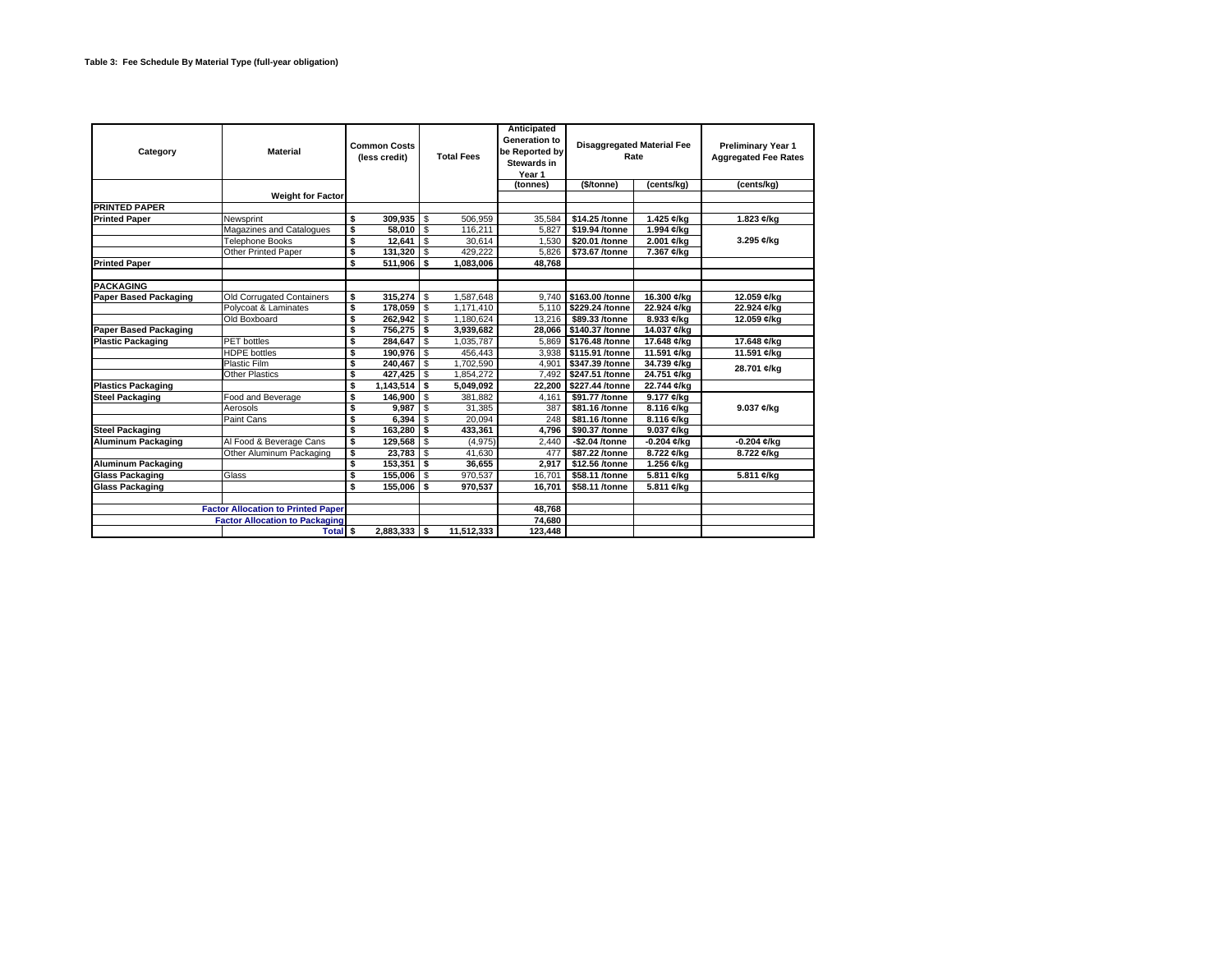# *Memorandum of Understanding with Manitoba Government*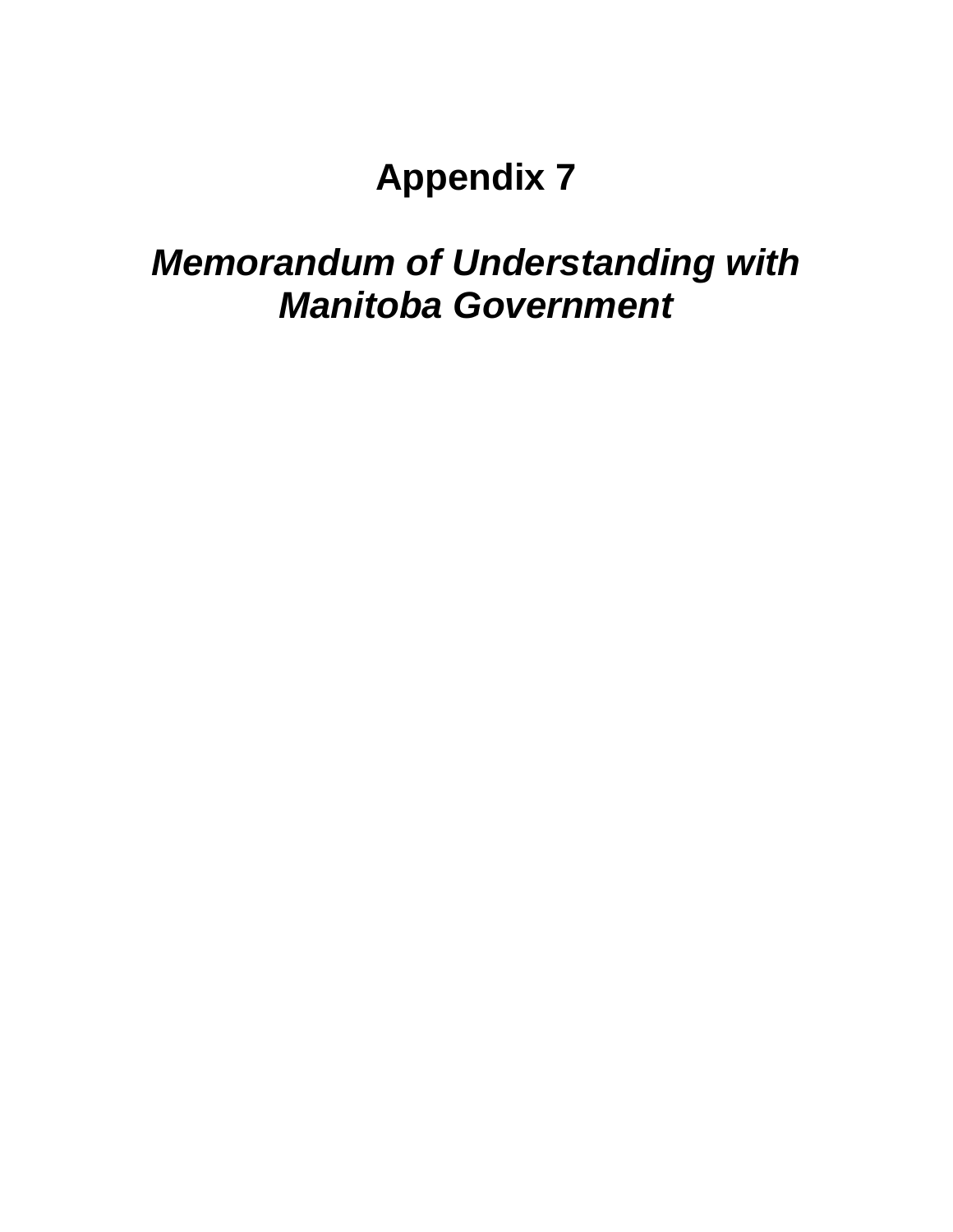## **MEMORANDUM OF UNDERSTANDING**

BETWEEN

### **THE GOVERNMENT OF MANITOBA**,

as represented by the Minister of Energy, Science and Technology and Minister responsible for Green Manitoba Eco Solutions ("Green Manitoba"), a special operating agency under *The Special Operating Agencies Financing Authority Act*, and the Minister of Conservation and Minister responsible for the administration of *The Waste Reduction and Prevention Act*,

(hereinafter referred to as "Manitoba"),

- and -

**CANADIAN COUNCIL OF GROCERY DISTRIBUTORS**, **CANADIAN FEDERATION OF INDEPENDENT GROCERS**, **CANADIAN RESTAURANT AND FOOD SERVICES ASSOCIATION**, **THE RETAIL COUNCIL OF CANADA**, **FOOD AND CONSUMER PRODUCTS OF CANADA**, **REFRESHMENTS CANADA**, **CORPORATIONS SHARING RESPONSIBILITY**, **COCA-COLA BOTTLING COMPANY**, **MANITOBA LIQUOR CONTROL COMMISSION**, and **MANITOBA TELECOM SERVICES INC.**,

> (hereinafter referred to, collectively, as the "Printed Paper and Packaging Working Group" or "PPPWG" or individually, as "Member").

### **INTRODUCTION**

Printed Paper and Packaging ("PPP") is a category of materials broadly encompassing packaging (i.e. glass, metal, paper or plastic, or any combination thereof) and printed paper that is no longer used for its original purpose and that is normally managed and disposed of through the municipal waste collection systems.

Manitoba intends to enact a regulation under *The Waste Reduction and Prevention Act (Manitoba)* (the "WRAP Act") to change the current product stewardship approach for PPP in the Province of Manitoba, to a regulated, steward-responsibility model for the management of PPP ("PPP Regulation").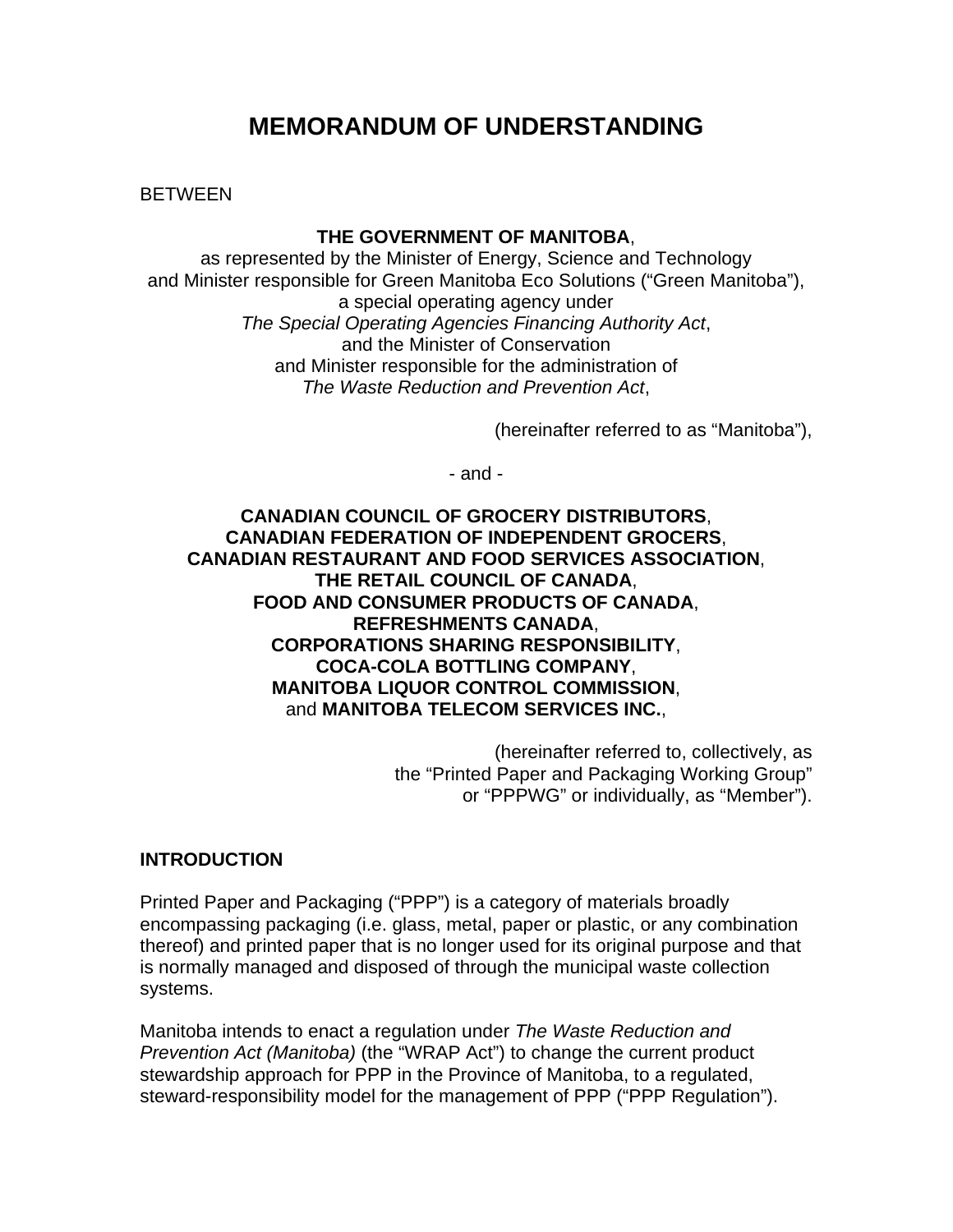A PPP Regulation would identify PPP as a designated material under the WRAP Act.

The Printed Paper and Packaging Working Group is prepared to develop a detailed PPP stewardship plan proposal ("Proposal") that would, among other things, be consistent with the requirements of the Regulation, identify the ways in which industry stewards would manage the disposal of PPP, and establish one or more management organizations ("PPP Industry Funding Organization" or " PPP IFO").

**NOW THEREFORE** the following represents the understandings of the Participants to this Memorandum:

- 1. That the PPPWG would develop and prepare a Proposal consistent with all relevant principles set out in the WRAP Act and with any written guidelines that may be established by the Minister of Conservation in regards to PPP stewardship programs.
- 2. That within, but no later than, six (6) months following the date that the PPP Regulation becomes law, the PPPWG would present a Proposal to Green Manitoba for Green Manitoba's review to determine whether such Proposal may be sent to the Minister of Conservation for his approval under the PPP Regulation. It is further understood that any revisions or modifications that Green Manitoba or the Minister of Conservation, or both, may require the PPPWG to make to such Proposal, would also be made by the PPPWG within this six (6) month period (or such longer period as the Minister of Conservation may allow) and would continue to be made by the PPPWG until the Minister of Conservation is completely satisfied with the form and contents of such Proposal. If approved by the Minister of Conservation, such Proposal would become a PPP Stewardship Program Plan under the PPP Regulation.
- 3. That the PPPWG understands that the establishment of a PPP IFO would be a condition, or one of the conditions, of the Minister of Conservation's approval of a Proposal.
- 4. That the PPPWG intends to recover any and all reasonable costs that the PPPWG actually incurs and pays in connection with the preparation and development of its Proposal. Provided that the PPPWG's Proposal is approved by the Minister of Conservation, and subject to provision 8 of this Memorandum, the PPPWG intends to recover such reasonable and actual costs from any fees or revenues that may be paid in the future by industry stewards to the PPP IFO under an approved PPP Stewardship Program Plan.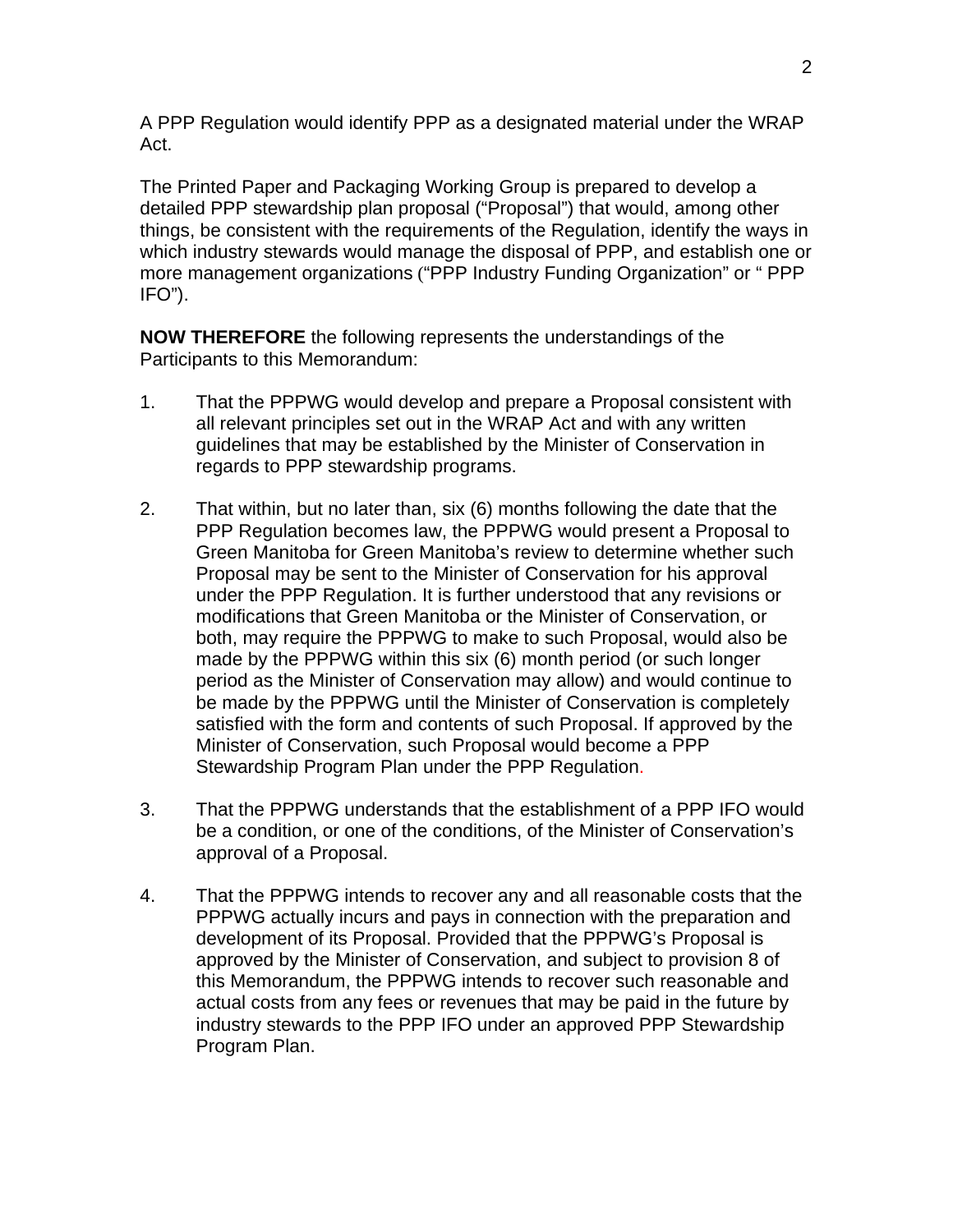- 5. That the PPPWG would use its best efforts to cause any approved PPP Stewardship Program Plan to be fully implemented and the PPP IFO to be incorporated and operational, all within, but no later than, six (6) months following the date that the Minister of Conservation may approve the PPPWG's Proposal as a PPP Stewardship Program Plan.
- 6. That the funding mechanisms relating to the collection and distribution of funds required to support the operations of any approved PPP Stewardship Program Plan would be implemented by the PPP IFO, and not by the PPPWG or any Member of the PPPWG.
- 7. That the PPPWG would require the PPP IFO, upon its incorporation, to reimburse and pay to Green Manitoba any and all reasonable costs, whether internal or external, actually incurred by Green Manitoba after April 1, 2006 in regards to the coordination of any approved PPP Stewardship Program Plan throughout the Province of Manitoba, provided, however, that any such costs would have to be substantiated by Green Manitoba with appropriate documentation. The PPPWG would require the PPP IFO to reimburse and pay such costs of Green Manitoba as a preincorporation obligation that would be ratified and adopted by the PPP IFO upon its incorporation.
- 8. That if:
	- (a) in accordance with Manitoba's legislative prerogative, Manitoba determines that it will not proceed with the enactment of any PPP Regulation, or
	- (b) the Minister of Conservation does not approve any Proposal submitted by the PPPWG, provided, however, that such Proposal would first have to be consistent with the requirements of the PPP Regulation, any written guidelines issued by the Minister of Conservation that set out the requirements of industry stewards when they develop a stewardship program for designated material, and any revisions or modifications that the Minister of Conservation may, at his discretion, require the PPPWG to make to such Proposal, or
	- (c) upon the occurrence of both (a) and (b);

Manitoba would, upon the written request of the PPPWG, give consideration to reimbursing the PPPWG for any and all reasonable third party (such as external consultants and accountants) costs that the PPPWG or any Member actually incurred and paid in connection with the PPPWG's preparation and development of such Proposal. The PPPWG would substantiate any request for reimbursement by submitting all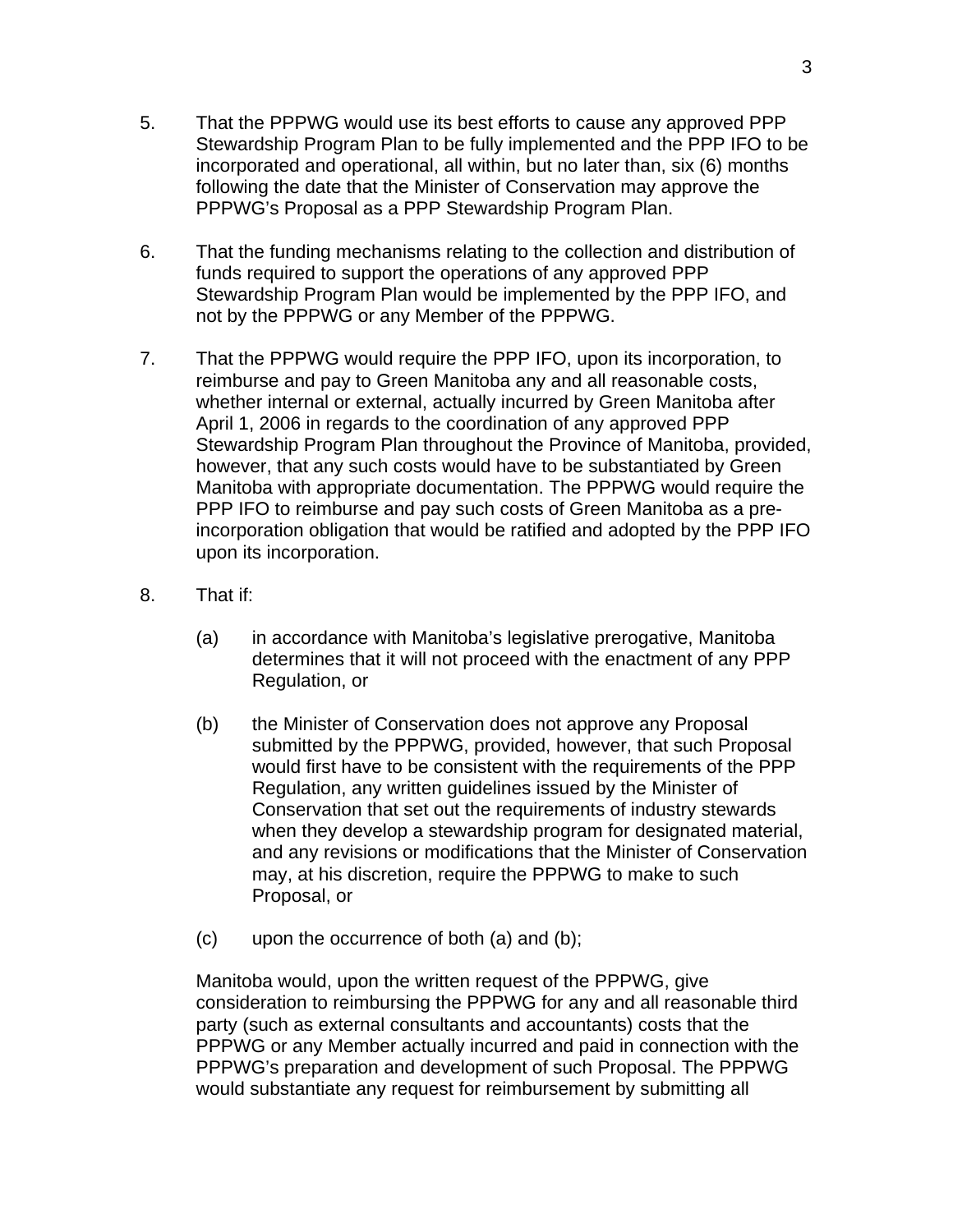supporting documentation (such as "paid" invoices and receipts) and furnishing written details or explanations of such third party costs that Manitoba may reasonably request. For clarification, the PPPWG would not request Manitoba to reimburse any in-kind costs of the PPPWG or any Member of the PPPWG.

- 9. That best efforts are necessary by all Participants to this Memorandum to establish, as expeditiously as possible, improved PPP product stewardship practices in the Province of Manitoba. However, it is understood that nothing contained in this Memorandum is to be interpreted, either expressly or impliedly, to fetter or restrict:
	- (a) Manitoba from carrying out its legislative authority under the Wrap Act or in regards to any PPP Regulation; or
	- (b) the Minister of Conservation in exercising his administrative discretion in determining whether to approve any Proposal.
- 10. That this Memorandum is not intended to have any legal or binding effect but is intended to form the basis on which the Participants would establish a process that reflects their understandings of this purpose of this Memorandum.
- 11. This Memorandum may be executed in any number of counterparts, and all such counterparts taken together shall constitute one and the same document.
- 12. This Memorandum contains the entire understandings between the Participants pertaining to the subject matter hereof and supersedes and cancels all prior understandings, communications and discussions between the Participants, whether verbal or written. There are no representations, undertakings, or agreements between the Participants in connection with the subject matter of this Memorandum.
- 13. The primary contacts for day-to-day communications related to this Memorandum are as follows:
	- (a) On behalf of Manitoba

Green Manitoba Eco Solutions Main FL – 270 Osborne Street North Winnipeg, MB R3C 1V7

Attention: Jim Ferguson (Lead, Waste Management) and Doug Smith (Director)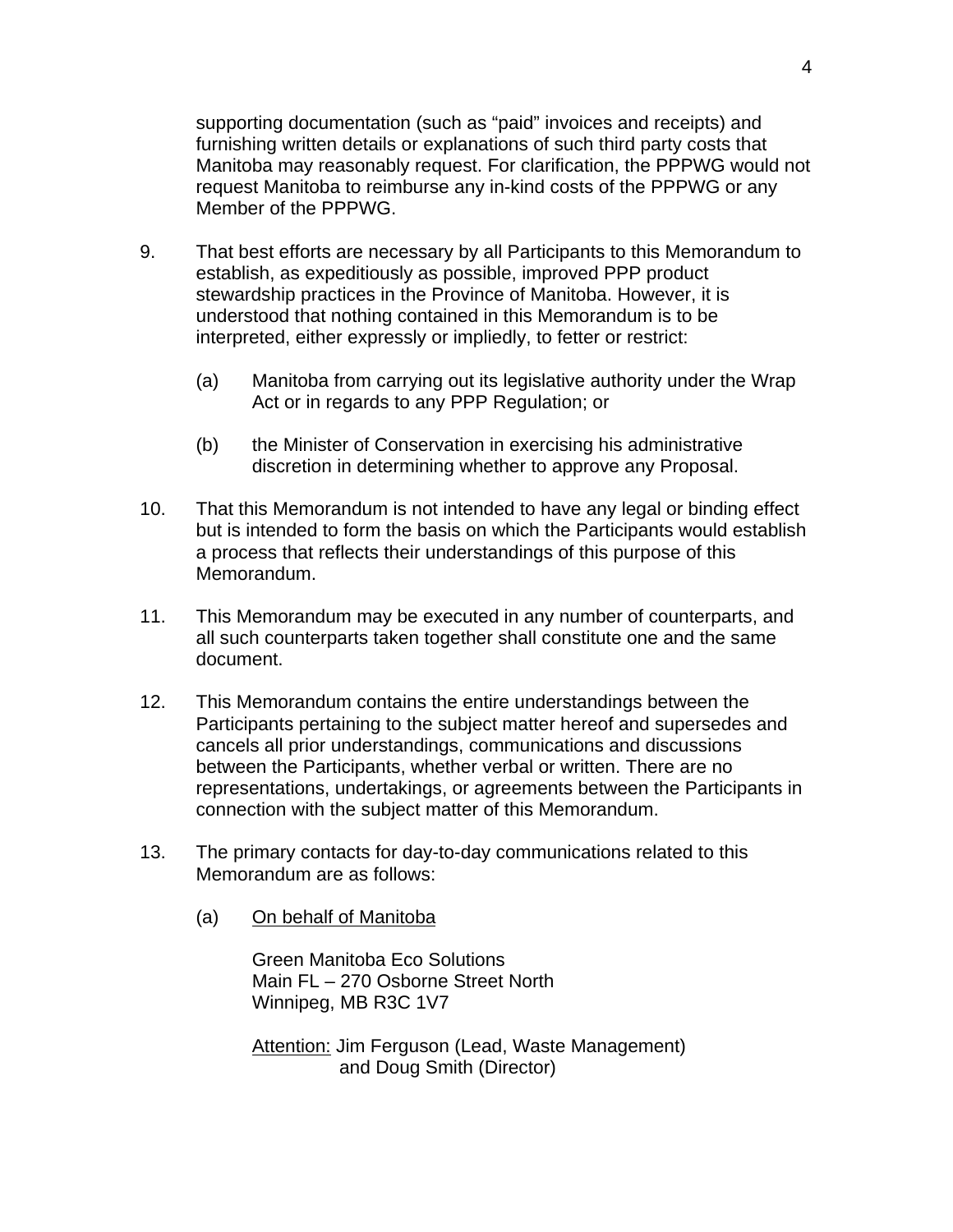(b) On behalf of the PPPWG

Earthbound Environmental Box 143 Steinbach, MB R0A 2A0

Attention: Ken Friesen (Project Manager)

- and -

Corporations Sharing Responsibility 26 Wellington Street East Suite 601 Toronto, ON M5E 1S2

Attention: Derek Stephenson (Project Director)

**SIGNED** by the authorized signatories of the Participants, each on the dates noted below.

Minister of Energy, Science and Minister of Conservation **Technology** 

Date: Date: Date: Date: Date: Date: Date: Date: Date: Date: Date: Date: Date: Date: Date: Date: Date: Date: Date: Date: Date: Date: Date: Date: Date: Date: Date: Date: Date: Date: Date: Date: Date: Date: Date: Date: Date:

Justin Sherwood, Canadian Jane MacKay, Coca-Cola Council of Grocery Distributors **Bottling Company** 

Date: Date: Date: Date: Date: Date: Date: Date: Date: Date: Date: Date: Date: Date: Date: Date: Date: Date: Date: Date: Date: Date: Date: Date: Date: Date: Date: Date: Date: Date: Date: Date: Date: Date: Date: Date: Date:

l Ingrid Loewen, Manitoba Liquor Fred Riddle, Manitoba Telecom **Control Commission** Control Commission Control Commission

Date: Date:

 $\overline{a}$ 

 $\overline{a}$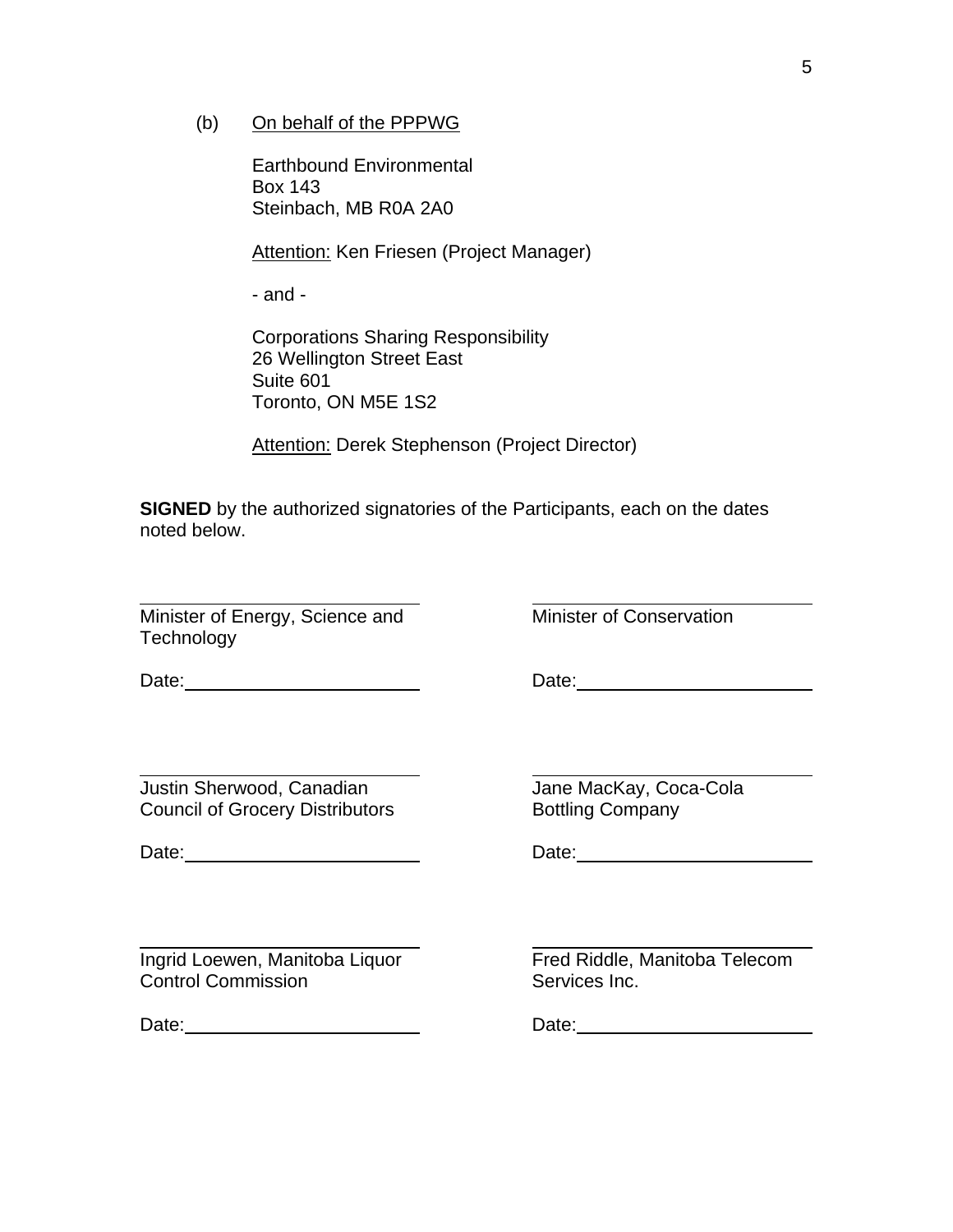$\overline{a}$ 

Anthony van Heyningen, and and Gemma Zecchini, Food and Refreshments Canada **Consumer Products of Canada** 

Date: Date: Date: Date: Date: Date: Date: Date: Date: Date: Date: Date: Date: Date: Date: Date: Date: Date: Date: Date: Date: Date: Date: Date: Date: Date: Date: Date: Date: Date: Date: Date: Date: Date: Date: Date: Date:

 $\overline{a}$ Gary Sands, Canadian Federation Michael Ferabee, Canadian<br>
of Independent Grocers **Exercise Exercise Exercise Exercise Exercise Exercise Exercise Exercise Exercise Exercise Exercise Exerci** 

**Restaurant and Food Services** Association

Date: Date: Date: Date: Date: Date: Date: Date: Date: Date: Date: Date: Date: Date: Date: Date: Date: Date: Date: Date: Date: Date: Date: Date: Date: Date: Date: Date: Date: Date: Date: Date: Date: Date: Date: Date: Date:

 $\overline{a}$ Rachel Kagen, The Retail Council **Damian Bassett,** of Canada **Corporations** Sharing

Date: Date:

**Responsibility**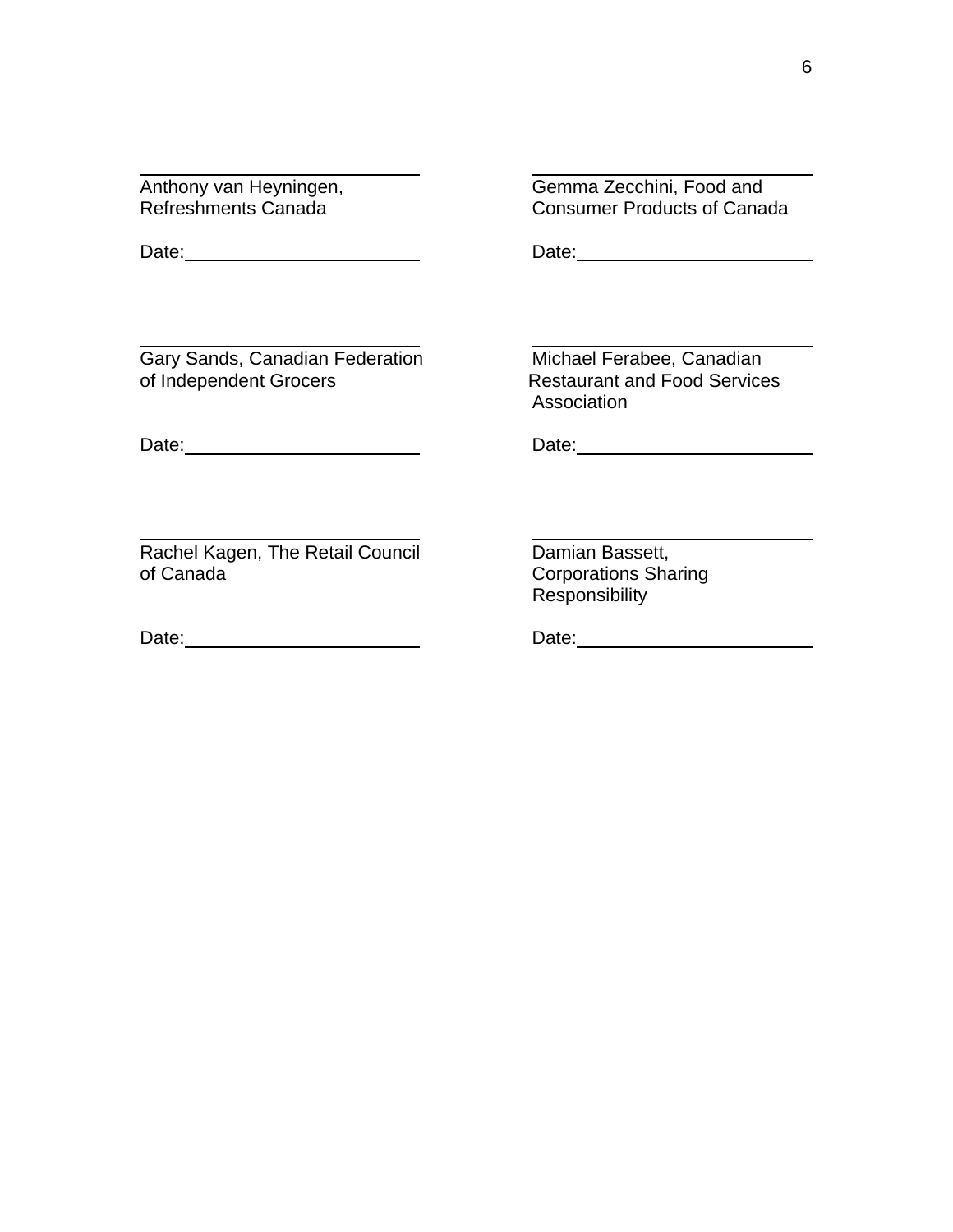## **Appendix 8**

# *Letter to Manitoba Conservation for a Request for Interpretation*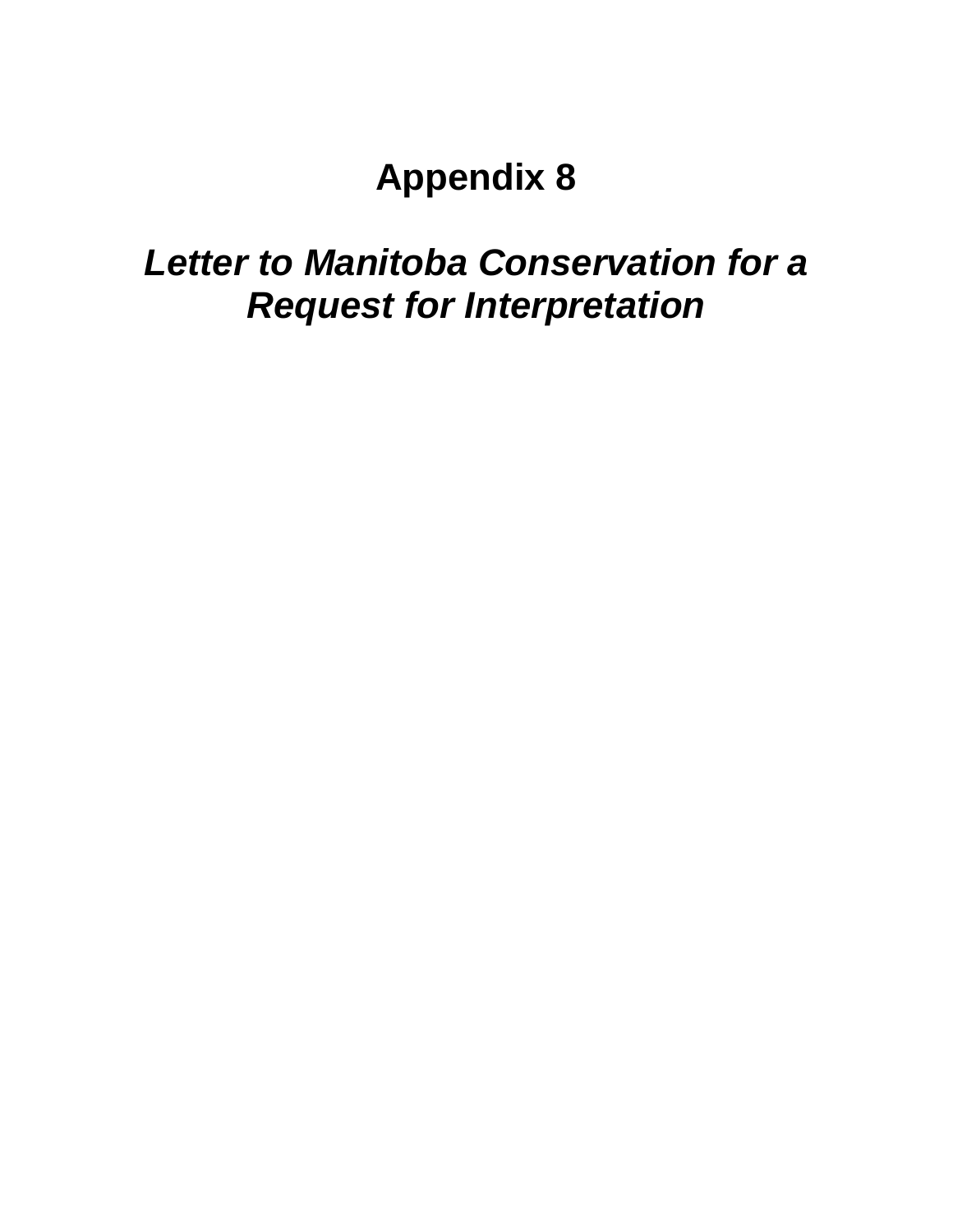

June 8, 2009

Manitoba Conservation Att. Rod McCormick 123 Main St. Winnipeg, Manitoba R3C 1A5

Re: Regulation Policy Interpretation

Dear Rod,

Further to phone calls, questions, and discussions between yourself and MMSM staff on steward definition and following the feedback from the June 4 Industry Consultation we would request that you provide a policy interpretation in writing regarding the following issues.

The stewards of packaging and printed paper need to be able to know who the steward is based on the Regulation and that we are consistent with this under the rules of the program. We have understood you to say at different times that:

- a) you would like the steward to be as high up the supply chain as possible
- b) you will only enforce against companies based in MB
- c) stewards can figure out among themselves who should pay the stewardship fees.
- d) the legal drafters found the regulation to be acceptable

We acknowledge that the Regulation is based on the successful oil container and filter stewardship regulation. However, the stewardship issues related to packaging and printed paper are much more complex in that there are many more types of packaging, many more suppliers of products in packaging, and the supply chain is typically more complex.

1. Steward definition

The Regulation identifies the steward as the person that first supplies into MB. You have, however, indicated that the enforcement will be against the entity that resides in MB, the first "seller" although you leave open the possibility of enforcing against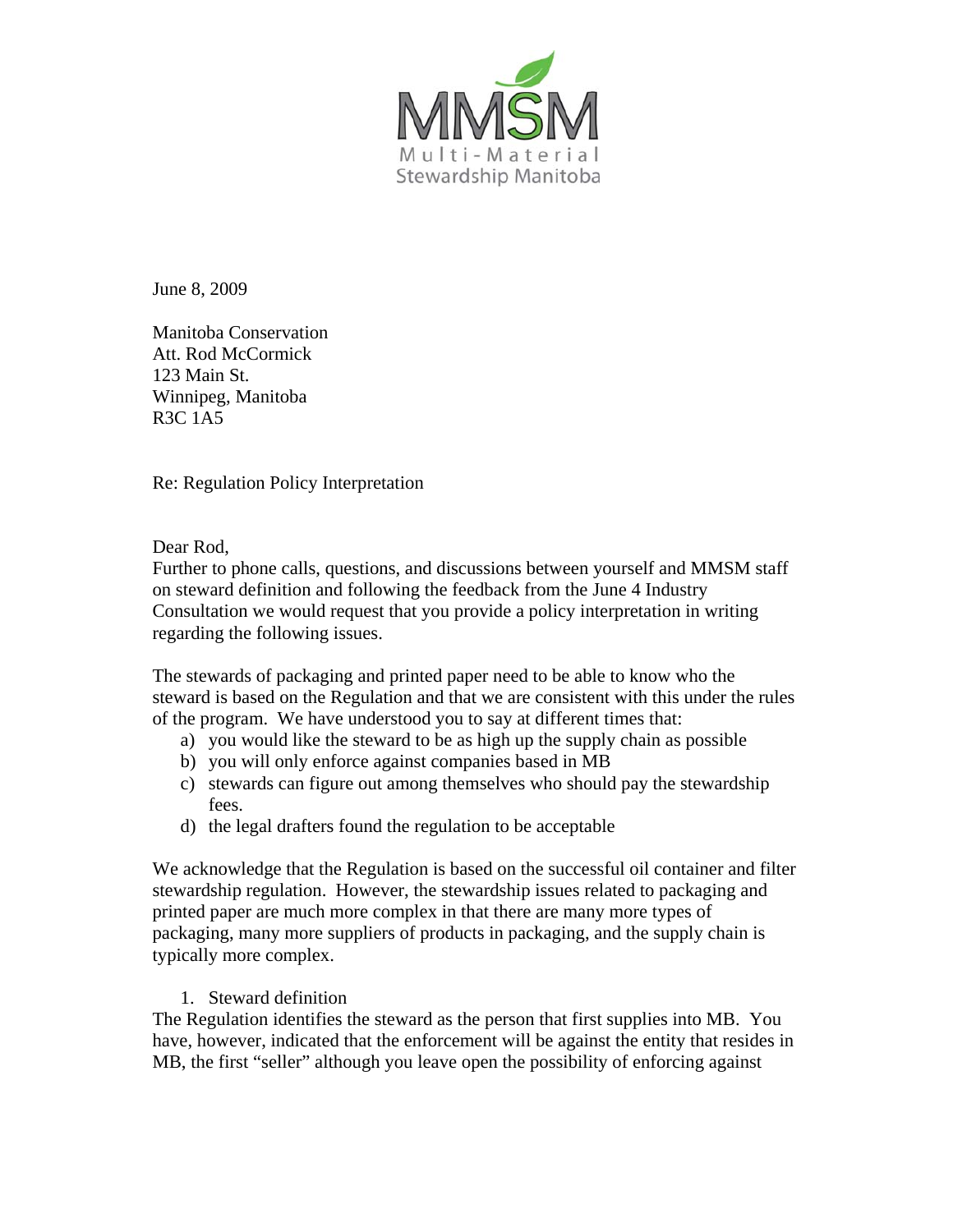someone outside of MB. You have further indicated that if the person that first supplies the material into MB chooses not to comply with the Regulation, the first seller of the material in MB becomes de facto the obligated steward. This is causing considerable confusion, as you heard at the June 4 Consultation. The obligated steward, "the first supplier into the Province", can choose not to be obligated simply by choosing not to comply with the Regulation. One result is that a MB distributor or retailer may have some of its product coming from an out of province supplier (steward) who is complying with the Regulation and some product coming from another supplier (steward) from outside the Province that chooses not to comply with the Regulation. If the MB distributor or retailer cannot sell a product unless it is "part of an approved stewardship plan" then the MB company must determine and then report on which packaging sold in his/her store is covered under a stewardship plan and which material is not covered under a stewardship plan and must submit stewardship fees for that portion that is not covered. As many retail stores receive packaged products from numerous different suppliers this will cause an excessive administrative burden for MB retailers. The Regulation or Guidelines do not indicate that the MB Government will only enforce against stewards within the Province of MB.

Please clarify in writing:

- (a) Whether the MB Government has the legal authority to enforce the Regulation against stewards that are not resident in Manitoba;.
- (b) If the MB Government has that legal authority, that it will take action against non-resident stewards that do not comply with the Regulation.
- (c) If MB does not have that legal authority, that it will enforce the Regulation only against stewards that reside within the Province of Manitoba.

### 2. Definition of Packaging

Empty packaging may be supplied by a person that resides either within or outside of the province and the packaging may then be filled by someone in the Province (e.g. empty bags are shipped into the Province, filled in MB, and then sold in MB). Empty packaging could then be considered a product until such time as it is filled and then becomes a package for the contents. Would you please clarify at what point is that packaging considered to be packaging under the Regulation? If this is not clear under the Regulation we would propose to deal with this matter under the rules of the program if this approach is considered to be enforceable by MB under the Regulation.

MMSM can and will create Rules for stewards regarding reporting and compliance with the Regulation. MMSM cannot, however, create any rules that go beyond the Regulation. It is in the interests of all parties to bring clarity to these matters and to minimize the potential for challenges following program launch. A meeting including your legal drafters and our legal counsel may resolve this most expeditiously. It is crucial that we receive this policy interpretation prior to submitting the Program Plan to the Minister.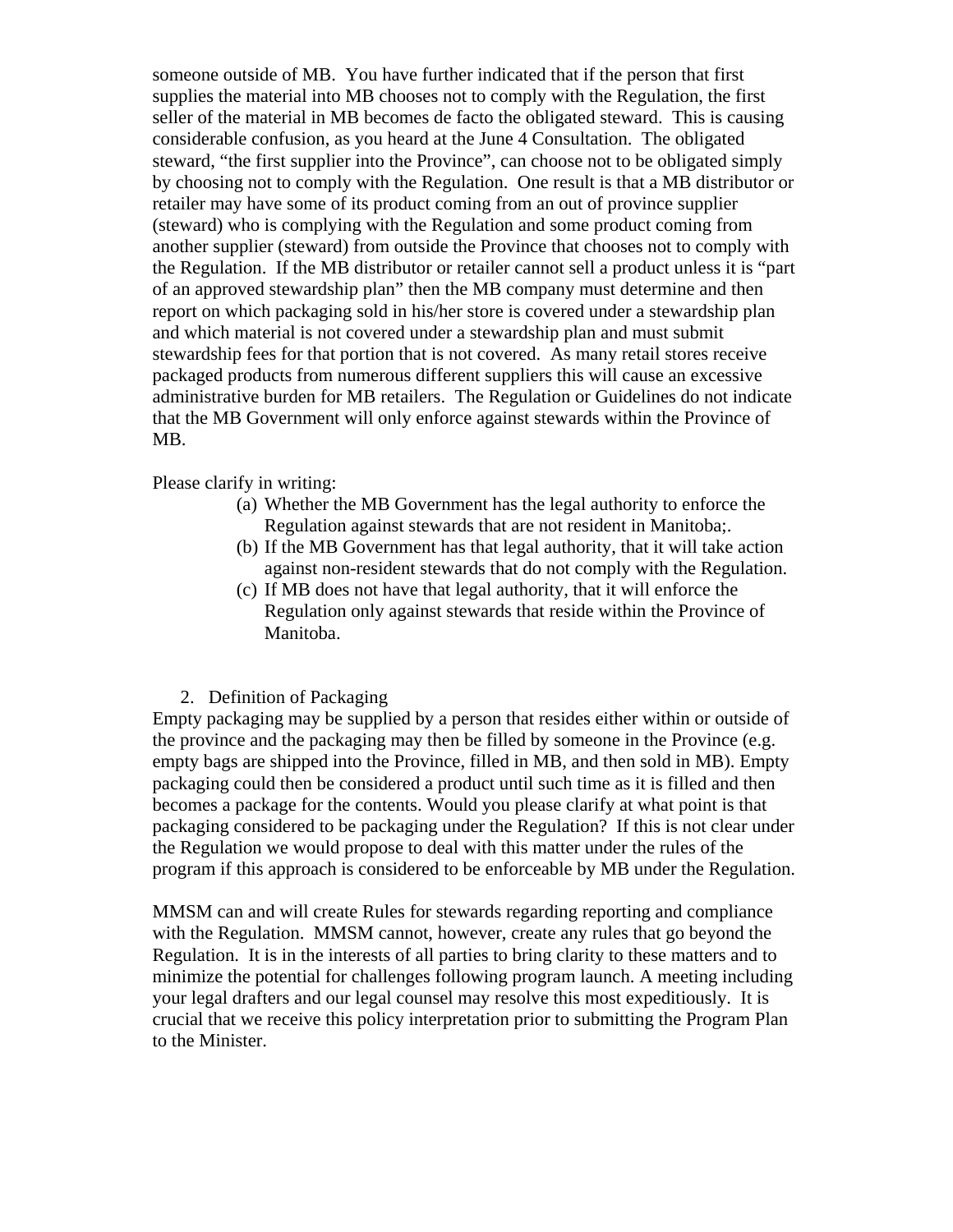Best regards,

cet Sherwood

Justin Sherwood MMSM Board Chair

cc. Minister Stan Struthers Laurie Streich, Director Pollution Prevention Jim Ferguson, Green Manitoba MMSM Board Potential PPP Stewards Ken Friesen, MMSM Project Manager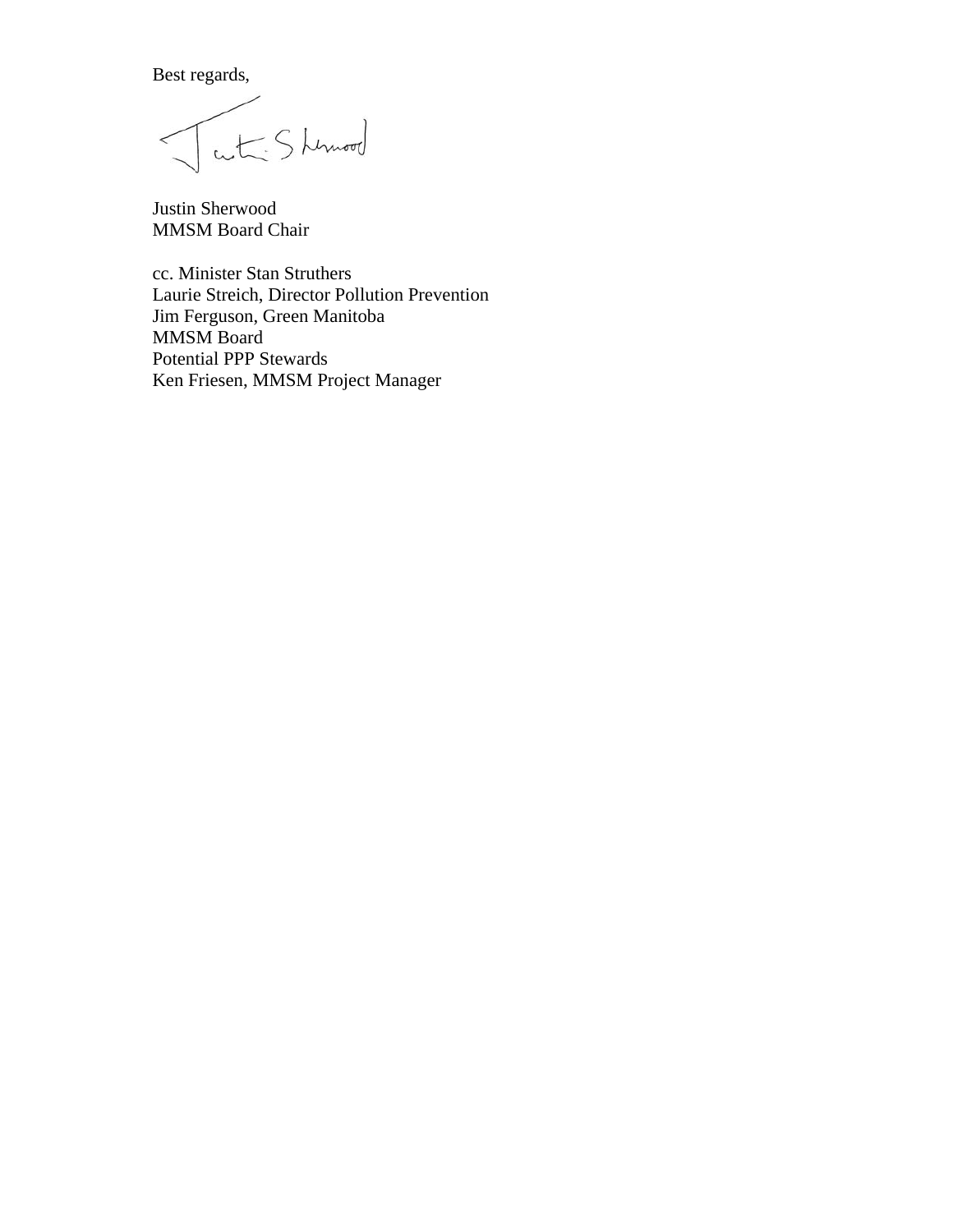# **Appendix 9**

# *Letter of Clarification from Manitoba Conservation*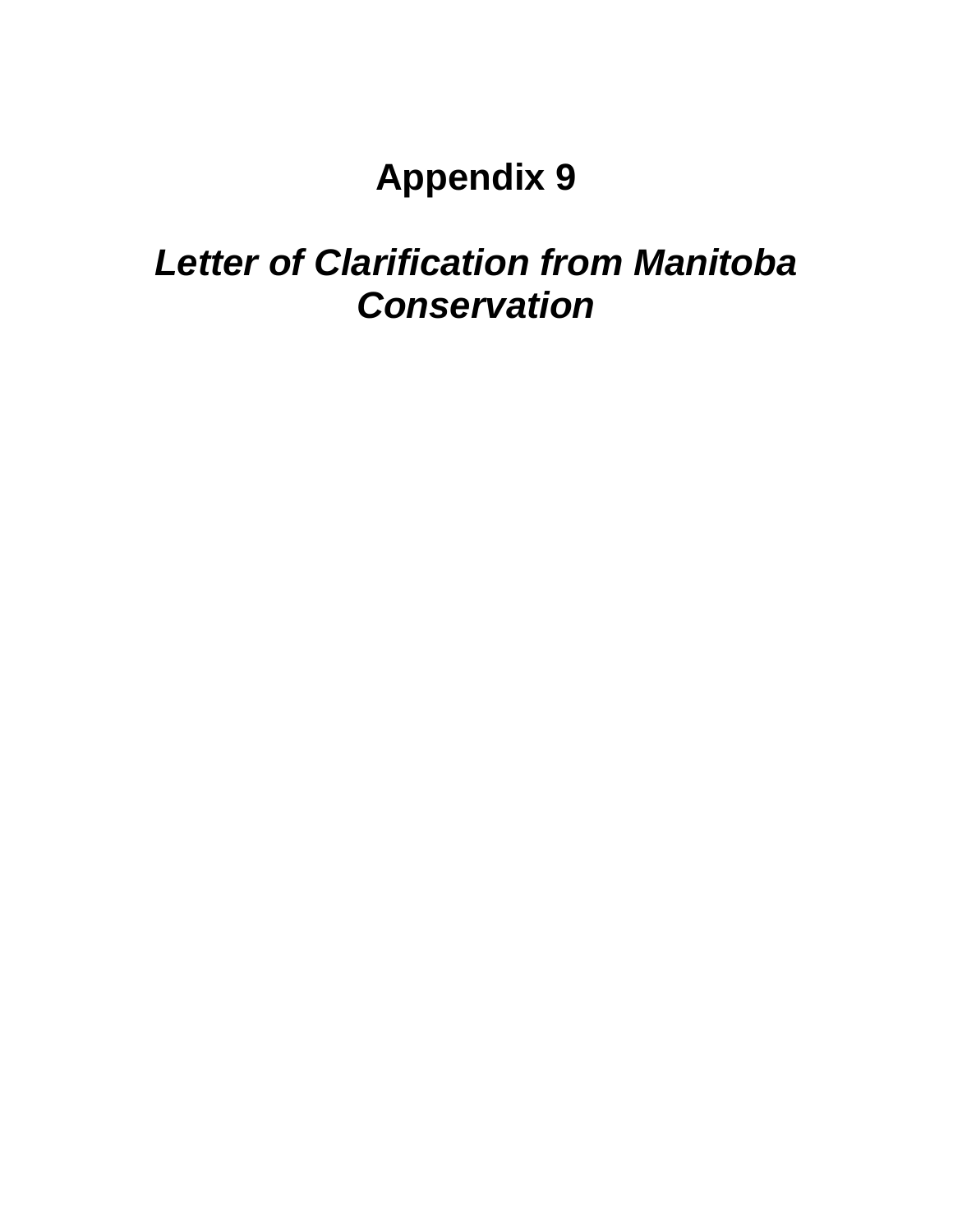

Conservation **Pollution Prevention** 123 Main Street, Suite 160, Winnipeg, Manitoba, Canada R3C 1A5 www.manitoba.ca

June 15, 2009

Mr. Justin Sherwood, Board Chair Multi-Material Stewardship Manitoba **Canadian Council of Grocery Distributors** 112,  $7720 - 5$ <sup>th</sup> Street East Calgary AB T2H 2L9

Dear Mr. Sherwood:

Thank you for your letter of June 8, 2009 requesting a policy interpretation regarding the "Steward" under the Packaging and Printed Paper Stewardship Regulation.

The Regulation defines a "steward of designated material" as:

- a) the first person who, in the course of business or a prescribed activity in Manitoba, supplies a designated material to another person; or
- b) a person who, in the course of business or a prescribed activity in Manitoba, uses a designated material obtained in a supply transaction outside of Manitoba.

In your letter, you attributed the following four statements to me.

### A. "You would like the steward to be as high up the supply chain as possible."

The Regulation identifies the "first supplier in Manitoba" as the steward of "prepackaged" goods", "service packaging" or "printed paper". The first supplier in Manitoba will be either a manufacturer/brand owner, distributor/"first importer", or retailer. A steward of service packaging will primarily be a retailer.

Although the retailer could be the steward of prepackaged goods under the above definition, the regulation is flexible enough to allow for anyone in the supply chain to be the steward. Therefore, it would be acceptable if MMSM's program chose to identify retailers as the stewards. However, as you expressed concern about the administrative burden on retailers, it would also be acceptable to identify brand owners or "first importers" as the steward. The regulation also provides for businesses that supply products into Manitoba to become stewards.

The definition of steward is consistent with the definition of a beverage container steward under the current MPSC Program. The beverage industry should be able to provide you with insight into the workings and steward registration process related to the MPSC steward program.